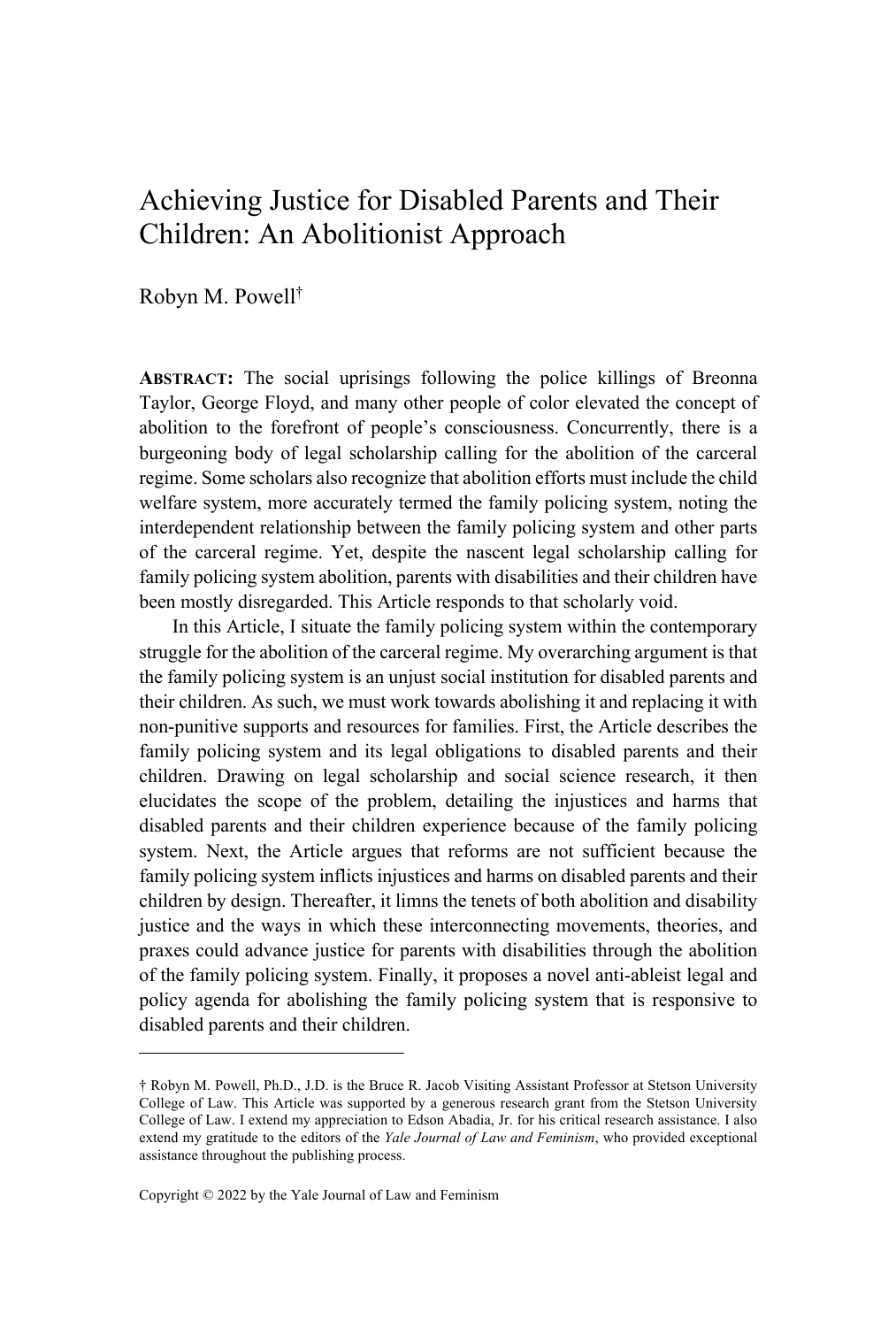| I. THE FAMILY POLICING SYSTEM AND ITS LEGAL OBLIGATIONS47 |                                                                |  |
|-----------------------------------------------------------|----------------------------------------------------------------|--|
| $A_{\cdot}$                                               |                                                                |  |
| B.                                                        | Legal Framework of the Family Policing System50                |  |
| C.                                                        | Application of Disability Law to the Family Policing System 57 |  |
|                                                           |                                                                |  |
| $A_{-}$                                                   |                                                                |  |
| $\mathbf{B}$ .                                            |                                                                |  |
|                                                           |                                                                |  |
| $A_{-}$                                                   |                                                                |  |
| B.                                                        |                                                                |  |
| C.                                                        |                                                                |  |
|                                                           |                                                                |  |
| $\mathbf{A}$                                              |                                                                |  |
| $\mathbf{B}$ .                                            |                                                                |  |
| $C_{\cdot}$                                               |                                                                |  |
| V. A WAY FORWARD: AN AGENDA FOR ACHIEVING JUSTICE THROUGH |                                                                |  |
|                                                           |                                                                |  |
| $\mathbf{A}$                                              |                                                                |  |
| $\mathbf{B}$ .                                            |                                                                |  |
| $\mathcal{C}$                                             |                                                                |  |
| D.                                                        |                                                                |  |
| E.                                                        |                                                                |  |
| F.                                                        |                                                                |  |
|                                                           |                                                                |  |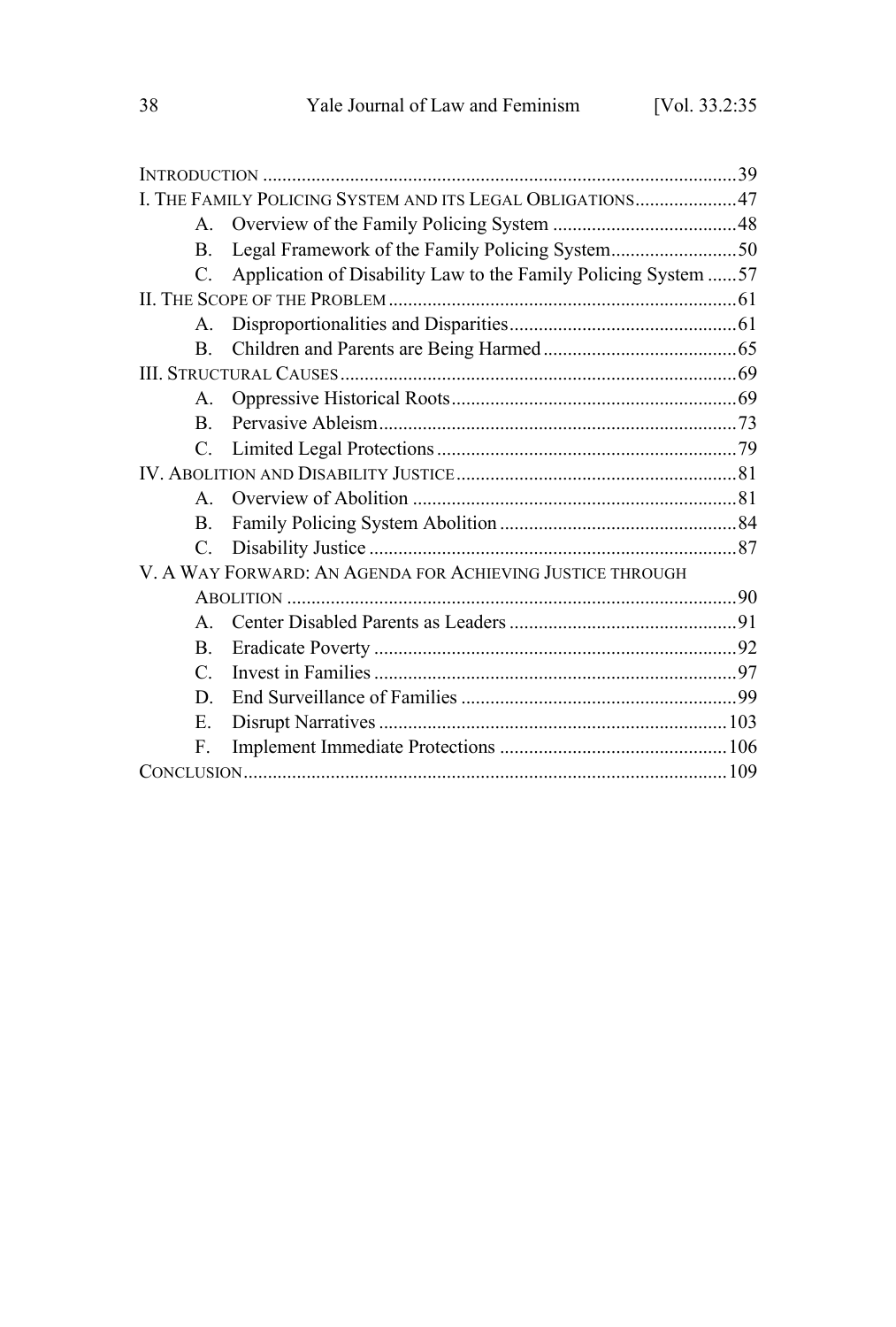#### **INTRODUCTION**

"Any system built to actually protect children should in no way mimic a system that tortures adults!"

– *Joyce McMillan* 1

In Missouri, Erika Johnson and Blake Sinnett had their two-day-old daughter, Mikaela, placed in foster care because both parents were blind.<sup>2</sup> Like many new mothers, Erika had trouble breastfeeding.<sup>3</sup> Rather than assist the mother and daughter, a nurse reported the mother to a hospital social worker, setting into motion the family's involvement with the state's child protection services ("CPS") agency.<sup>4</sup> Thereafter, social workers asked the parents a battery of questions about how they would care for Mikaela, which the parents answered in great detail.<sup>5</sup> However, the one response they could not provide was that someone who was sighted would be with the newborn at all times.<sup>6</sup> The parents could not afford such assistance, nor did they deem it necessary.<sup>7</sup> <sup>A</sup> social worker subsequently informed the parents they would not be allowed to bring Mikaela home because the social worker could not "in good conscience send this baby home with blind parents."<sup>8</sup> During Mikaela's time in foster care, the parents were only granted supervised visits two to three hours per week.<sup>9</sup> Mikaela was ultimately separated from her parents for 57 days.<sup>10</sup>

Similarly, in Oregon, Amy Fabbrini and Eric Ziegler, both of whom have intellectual disabilities, experienced threats to their parenthood.<sup>11</sup> Only days after

<sup>1.</sup> Molly Schwartz, *Do we Need to Abolish Child Protective Services?*, MOTHER JONES (Dec. 10, 2020) https://www.motherjones.com/politics/2020/12/do-we-need-to-abolish-child-protective-services/ [https://perma.cc/2TS5-HSCN ] (quoting Joyce McMillan).

<sup>2.</sup> This narrative is adapted from Angela Frederick, *Mothering While Disabled*, 13 CONTEXTS 30, 31 (2014); *see also* Susan Donaldson James, *Baby Sent to Foster Care for 57 Days because Parents are Blind*, ABC NEWS (July 27, 2010), https://abcnews.go.com/Health/missouri-takes-baby-blindparents/story?id=11263491 [https://perma.cc/RP2Y-8MM3].

<sup>3.</sup> Frederick, *supra* note 2, at 31.

<sup>4</sup>*. Id*.

<sup>5</sup>*. Id*. 6*. Id*.

<sup>7.</sup> Lee Hill Kavanaugh, *Infant is Returned to Blind Couple After State Places Her in Protective Custody*, KANSAS CITY STAR (July 21, 2010, 12:15 AM), https://web.archive.org/web/20100724005932/https://www.kansascity.com/2010/07/20/2097290/infantis-returned-to-blind-couple.html [https://perma.cc/6PSG-JMNQ].

<sup>8.</sup> Frederick, *supra* note 2, at 31.

<sup>9</sup>*. Id.*

<sup>10</sup>*. Id.*

<sup>11.</sup> This narrative is adapted from Samantha Swindler, *IQ Costs Oregon Parents Their Kids, but is that Fair?*, THE OREGONIAN (July 19, 2017), https://www.oregonlive.com/pacific-northwestnews/2017/07/parents\_with\_intellectual\_disa.html [https://perma.cc/TV22-ED3E]. *See also* OFF. FOR CIVIL RIGHTS ADMIN. FOR CHILDREN & FAMILIES, U.S. DEP'T OF HEALTH & HUM. SERVS., VOLUNTARY RESOLUTION AGREEMENT BETWEEN U.S. DEPARTMENT OF HEALTH AND HUMAN SERVICES OFFICE FOR CIVIL RIGHTS AND OREGON DEPARTMENT OF HUMAN SERVICES (2019) [hereinafter "VOLUNTARY RESOLUTION AGREEMENT"], https://www.hhs.gov/sites/default/files/odhs-vra.pdf [https://perma.cc/2TKX-AMAH]; Robyn Powell, *An Oregon Couple Can Get Their Kids Back from*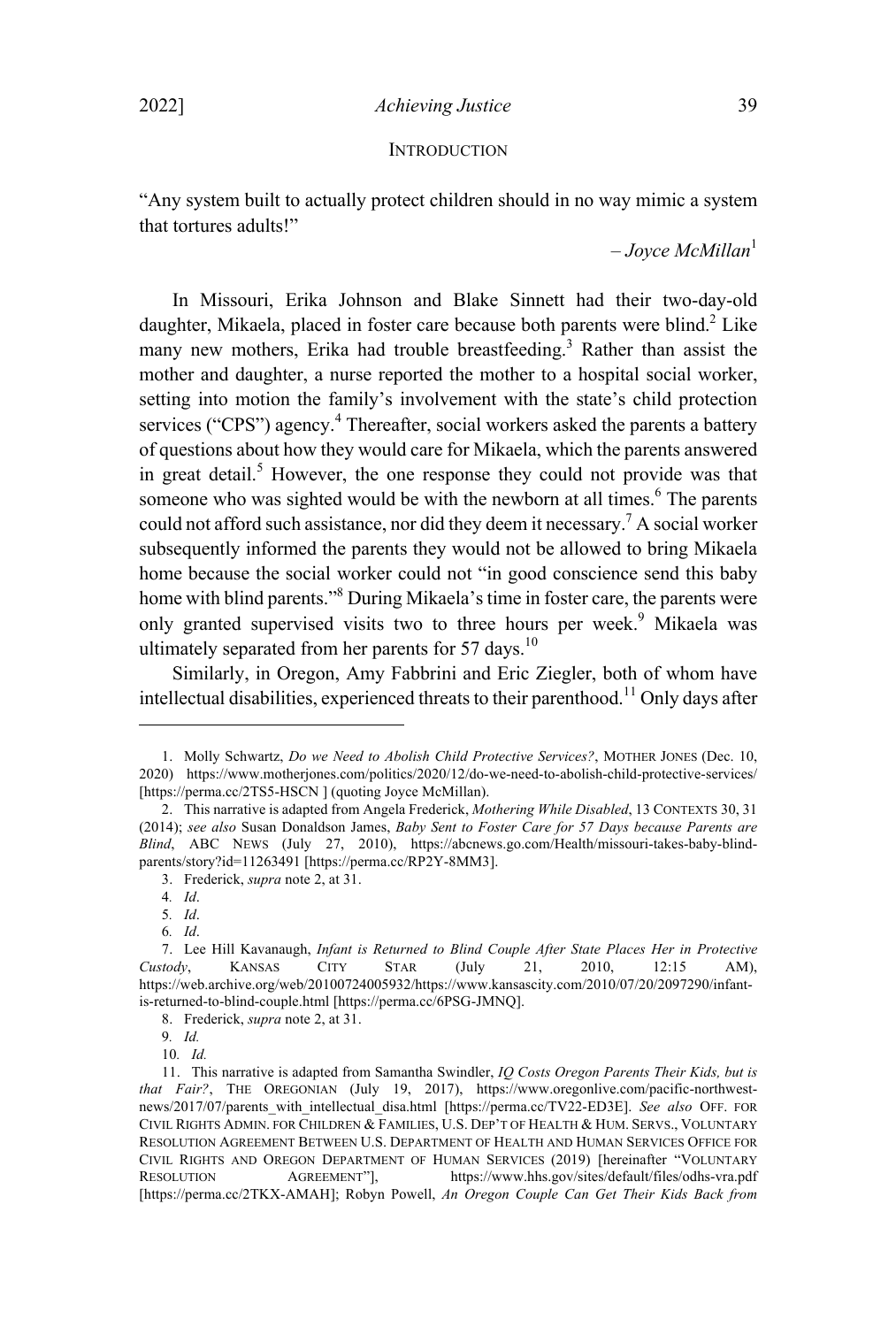giving birth, their son, Christopher, was placed in foster care following a family member's report to the state's CPS agency contending that the parents could not care for their newborn because of their disabilities.<sup>12</sup> A few years later, Amy gave birth to the parents' second child, Hunter.<sup>13</sup> This time, the CPS agency placed Hunter in foster care while he and Amy were still in the hospital.<sup>14</sup> Although Amy and Eric complied with their plan, including successfully enrolling in and passing classes on parenting, the CPS agency moved to terminate their parental rights.<sup>15</sup> Without specific allegations of child abuse or neglect, the CPS agency told the court that both parents had "limited cognitive abilities that interfere<sup>[d]</sup> with [their] ability to safely parent the child."<sup>16</sup> In court, the CPS agency raised several weaknesses they asserted illustrated the parents' inability to care for their sons, including failing to read to their children during visitation sessions, forgetting to apply sunblock on Hunter, and feeding Christopher chicken nuggets as a snack.<sup>17</sup> The parents were also criticized for asking both too many and too few questions about parenting.<sup>18</sup> After a five-year battle, the parents were reunited with Hunter and Christopher.<sup>19</sup>

Tragically, these devastating stories are not isolated incidents but rather illustrate what disabled parents<sup>20</sup> and their children experience every day. In 2019, state CPS agencies investigated over three million families.<sup>21</sup> Nearly 430,000 children remained separated from their families, often living in foster care.<sup>22</sup> Almost 70,000 children had their legal relationship with their parents

*Foster Care. But Many Disabled Parents Don't Get that Chance*, REWIRE NEWS GROUP (Dec. 11, 2019), https://rewire.news/article/2019/12/11/discrimination-against-disabled-parents-is-common/ [https://perma.cc/H6U7-9899].

<sup>12.</sup> Powell, *supra* note 11.

<sup>13</sup>*. Id.*

<sup>14.</sup> Swindler, *supra* note 11; Powell, *supra* note 11.

<sup>15.</sup> Swindler, *supra* note 11.

<sup>16</sup>*. Id.*

<sup>17.</sup> Powell, *supra* note 11*.*

<sup>18</sup>*. Id.*

<sup>19</sup>*. Id.*

<sup>20.</sup> Consistent with disability rights and disability justice movements, this Article acknowledges the importance of language in shaping how we think about disability and how ableism can pervade language choices as well as reflect and perpetuate disability-based subordination. Lydia X. Z. Brown, *Ableism/Language*, AUTISTIC HOYA (last updated Feb. 27, 2021), https://www.autistichoya.com/p/ableist-words-and-terms-to-avoid.html [https://perma.cc/9ANS-EQQG]. To that end, I use person-first and identity-first language interchangeably (e.g., "parents with disabilities" and "disabled parents") in recognition of the disability community's diverse language preferences. *See generally* Dana S. Dunn & Erin E. Andrews, *Person-First and Identity-First Language: Developing Psychologists' Cultural Competence using Disability Language*, 70 AM. PSYCHOL. 255 (2015) (exploring the evolving language preferences among people with disabilities).

<sup>21.</sup> CHILDREN'S BUREAU, U.S. DEP'T OF HEALTH & HUM. SERVS., CHILD MALTREATMENT 2019 (2021) [hereinafter CHILD MALTREATMENT 2019],

https://www.acf.hhs.gov/sites/default/files/documents/cb/cm2019.pdf [https://perma.cc/U4LV-LX5X]. 22. CHILDREN'S BUREAU, U.S. DEP'T OF HEALTH & HUM. SERVS., THE AFCARS REPORT (2020) [hereinafter **AFCARS** REPORT],

https://www.acf.hhs.gov/sites/default/files/documents/cb/afcarsreport27.pdf [https://perma.cc/26EP-HWVR].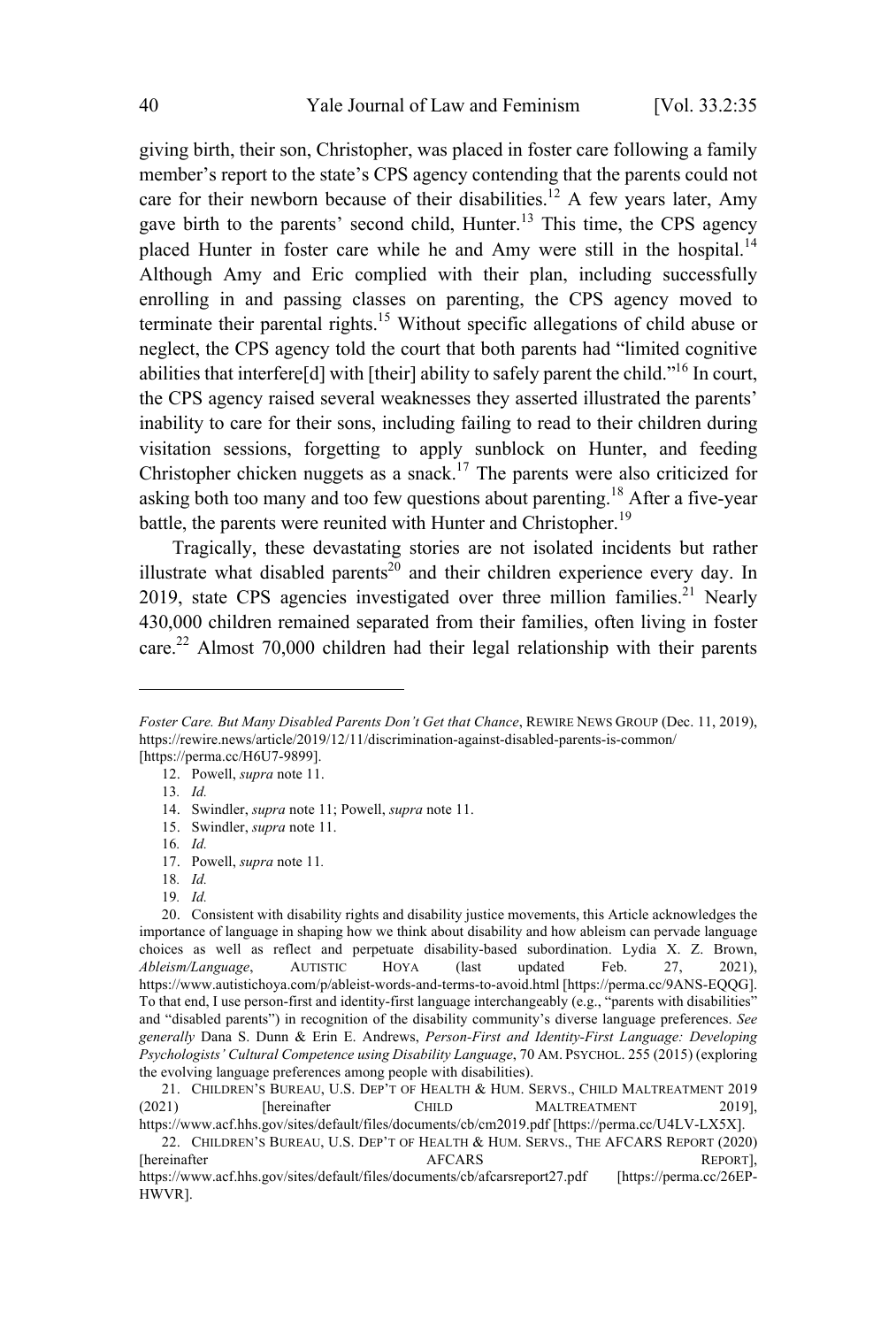permanently severed because they were adopted, and an additional 71,335 children were "legal orphans" waiting to be adopted.<sup>23</sup> In other words, the child welfare system wreaks havoc on millions of families each year.

Notably, poverty is the leading reason that families, especially families with parents with disabilities, become ensnared with the child welfare system. <sup>24</sup> In 2019, nearly two-thirds of the cases in which children were removed from their parents involved allegations of neglect, not physical or sexual abuse.<sup>25</sup> Studies indicate that most child welfare system cases involving disabled parents are based on allegations of neglect.<sup>26</sup> Significantly, for families involved with the child welfare system, neglect is often conflated with poverty, which means that many of these cases could have been avoided if families had access to adequate supports and resources.<sup>27</sup>

Strikingly, nineteen percent of all children in foster care have disabled parents,<sup>28</sup> even though children of parents with disabilities comprise only nine percent of the country's youth.<sup>29</sup> The National Council on Disability ("NCD"), an independent federal agency that advises the President and Congress on disability policy, described the child welfare system's bias against disabled parents as "persistent, systemic, and pervasive $\left[\cdot\right]^{30}$  and the U.S. Departments of Justice ("DOJ") and Health and Human Services ("HHS") opined that the child welfare system's prejudicial policies and practices concerning parents with disabilities are "long-standing and widespread." <sup>31</sup> During the <sup>2020</sup> presidential election, now-President Joe Biden acknowledged the injustices that disabled

30. NAT'L COUNCIL ON DISABILITY, ROCKING THE CRADLE: ENSURING THE RIGHTS OF PARENTS WITH DISABILITIES AND THEIR CHILDREN 51 (2012) [hereinafter ROCKING THE CRADLE], https://www.ncd.gov/sites/default/files/Documents/NCD\_Parenting\_508\_0.pdf [https://perma.cc/V46Y-MDJL].

31. OFFICE FOR CIVIL RIGHTS ADMIN. FOR CHILDREN & FAMILIES, U.S. DEP'T OF HEALTH & HUM. SERV. & CIVIL RIGHTS DIV. DISABILITY RIGHTS SECTION, U.S. DEP'T OF JUSTICE, PROTECTING THE RIGHTS OF PARENTS AND PROSPECTIVE PARENTS WITH DISABILITIES: TECHNICAL ASSISTANCE FOR STATE AND LOCAL CHILD WELFARE AGENCIES AND COURTS UNDER TITLE II OF THE AMERICANS WITH DISABILITIES ACT AND SECTION 504 OF THE REHABILITATION ACT (2015) [hereinafter TECHNICAL ASSISTANCE], https://www.hhs.gov/sites/default/files/disability.pdf [https://perma.cc/A7KL-AE8U].

<sup>23</sup>*. Id.* at 1.

<sup>24</sup>*. See infra* Part V.B.

<sup>25.</sup> AFCARS REPORT, *supra* note 22, at 2.

<sup>26</sup>*. See infra* Part V.B.

<sup>27.</sup> Kelley Fong, *Child Welfare Involvement and Contexts of Poverty: The Role of Parental Adversities, Social Networks, and Social Services*, 72 CHILD. & YOUTH SRVS. REV. 5, 6 (2017).

<sup>28.</sup> Elizabeth Lightfoot & Sharyn DeZelar, *The Experiences and Outcomes of Children in Foster Care Who Were Removed Because of a Parental Disability*, 62 CHILD. & YOUTH SRVS. REV. 22, 26 (2016).

<sup>29.</sup> Through the Looking Glass, *Additional Information on the 2012 National Data on Parents with Disabilities and their Children*, https://www.lookingglass.org/national-services/research-adevelopment/127-additional-information-on-the-2012-national-data-on-parents-with-disabilities-andtheir-children. [https://perma.cc/YX9J-863F]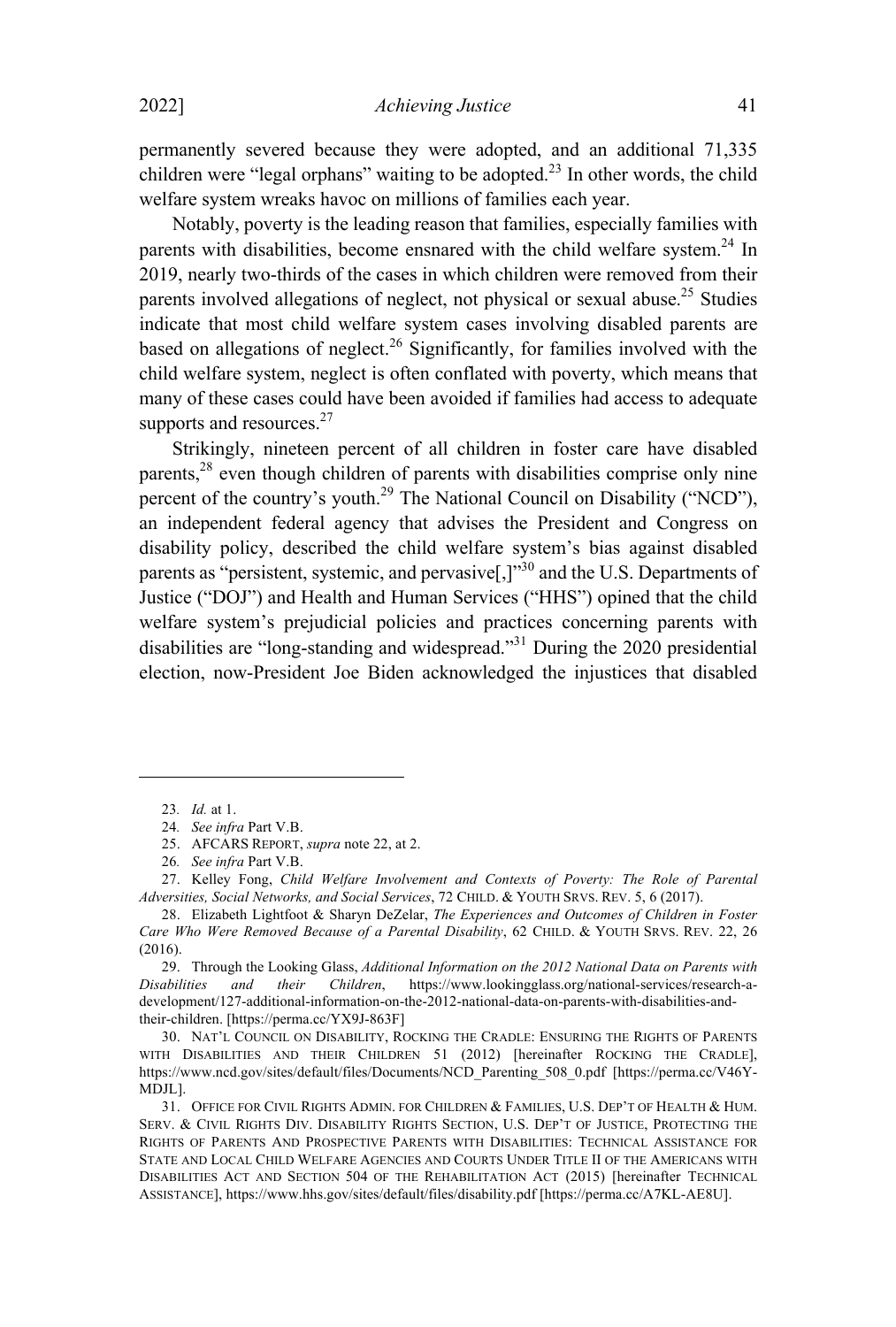parents are suffering at the hands of the child welfare system, promising to right these wrongs if elected.<sup>32</sup>

Nearly twenty years ago, in her groundbreaking book, *Shattered Bonds: The Color of Child Welfare*, legal scholar Dorothy Roberts argued that we must "finally abolish what we now call child protection and replace it with a system that really promotes children's welfare."<sup>33</sup> Establishing the case for abolishing the child welfare system, Professor Roberts meticulously described the myriad of ways in which racism permeates the child welfare system, the devasting harms being done by the family policing system to families of color, and how contemporary child welfare system laws and policies can be traced to slavery. 34 In 2021, Professor Roberts renewed her call for abolishing the child welfare system.<sup>35</sup> Now, however, instead of calling for replacing the child welfare system with another state system, Professor Roberts says that "[w]e need to build a radically reimagined way of caring for children and their families."<sup>36</sup> In making the argument for abolishing the child welfare system rather than reforming it, Professor Roberts describes the "numerous reform efforts" that have occurred to address the pervasive oppression imposed by the child welfare system on families of color. <sup>37</sup> In particular, families of color experience disproportionately high rates of family policing system involvement and placement in foster care.<sup>38</sup> Yet, despite countless reforms to combat racial disparities, marginalized families continue to be disproportionately surveilled and separated by the child welfare system.<sup>39</sup> Professor Roberts contends that the ongoing subordination of families is entrenched in the design of the child welfare system and, therefore, unavoidable without abolishing the system. 40

Similarly, activists, scholars, and policymakers, including myself, have worked on child welfare system reforms to address the inequities that disabled parents and their children experience with minimal success. For example, a growing number of states have passed legislation that prohibits discrimination

<sup>32.</sup> Joe Biden, *Plan for Full Participation and Equality for People with Disabilities*, BIDEN HARRIS, https://joebiden.com/disabilities/ ("Biden will ensure that child welfare agencies and family courts do not violate the rights of parents with disabilities and that they have appropriate training to fairly assess parental capacity in a non-discriminatory manner.").

<sup>33.</sup> DOROTHY ROBERTS, SHATTERED BONDS: THE COLOR OF CHILD WELFARE x (2002) [hereinafter SHATTERED BONDS].

<sup>34</sup>*. See generally* SHATTERED BONDS, *supra* note 33.

<sup>35.</sup> Dorothy Roberts, *How I Became a Family Policing Abolitionist*, 11 COLUM. J. RACE & L. 455, 457 (2021).

<sup>36</sup>*. Id.*

<sup>37</sup>*. Id.* at 457-60.

<sup>38.</sup> Strikingly, more than half of Black children are subjected to family policing system involvement by the age of 18. Hyunil Kim et al., *Lifetime Prevalence of Investigating Child Maltreatment Among US Children*, 107 AM.J. PUB. HEALTH 274, 277 (2017). *See also*, Alan Detlaff et al., *It is not a Broken System,* It is a System that Needs to be Broken: The upEND Movement to Abolish the Child Welfare System, 14 J. PUB. CHILD WELF. 500, 500-01 (2020).

<sup>39.</sup> Roberts, *supra* note 35, at 457-60.

<sup>40</sup>*. Id.* at 426-63.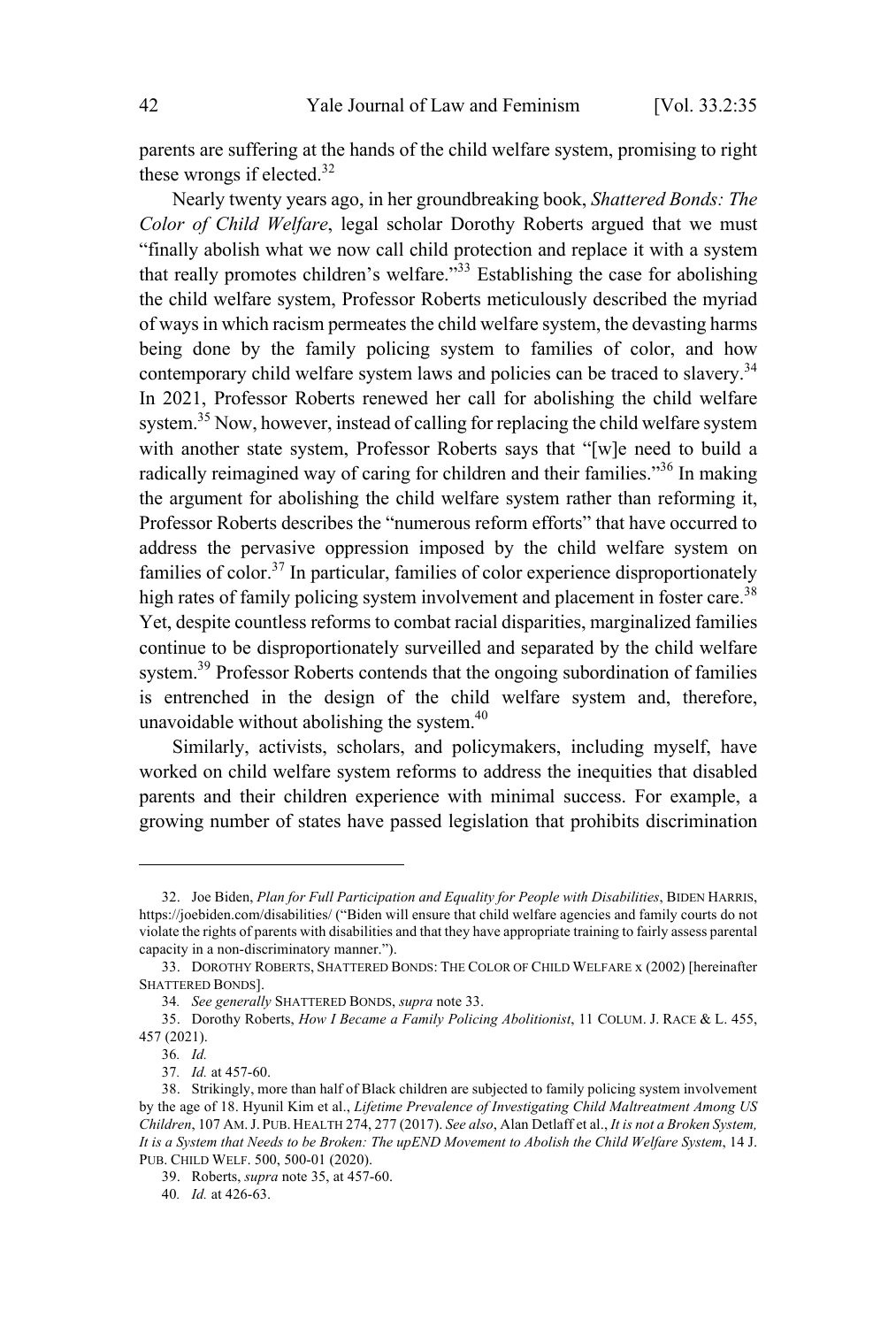#### 2022] *Achieving Justice* 43

by the child welfare system against of parents with disabilities.<sup>41</sup> On the federal level, the DOJ and HHS have investigated and enforced multiple cases involving violations of federal disability rights laws by the child welfare system.<sup>42</sup> Nonetheless, it is increasingly evident that reforms are not enough to remedy the panoply of injustices that these families face. $43$  In fact, despite the increased legislative attention and greater enforcement by the federal government, the number of disabled parents with termination of parental rights cases appears to be growing.<sup>44</sup> Fixes to the child welfare system will not work because it is not broken. The child welfare system is doing exactly what it was designed to do: pathologize, control, and punish marginalized communities, including disabled parents and their children.<sup>45</sup> Simply put, the child welfare system is not broken; it is harmful by design.

Like Professor Roberts and a growing number of activists and scholars, this Article uses the term "family policing system" when referring to the multiagency system historically referred to as the "child welfare" or "child protection" system.<sup>46</sup> For purposes of this Article, the family policing system includes state CPS agencies and dependency courts. It also includes private organizations that the state contracts with to provide services to families involved with the system, such as family preservation and reunification services, foster care, mental health care, substance use treatment, parenting skills classes, and domestic violence services. This Article's use of the term family policing system is deliberate and more accurately reflects the system's functions. As Professor Roberts explains, the term "child welfare system" suggests "that the system's purpose is to improve or protect the welfare of children."<sup>47</sup> Some scholars have adopted the

<sup>41</sup>*. See infra* Part V.F.

<sup>42</sup>*. Id.*

<sup>43.</sup> Roberts, *supra* note 35, at 463 ("[R]eforms that correct problems perceived as aberrational flaws won't work. They only help to legitimize and strengthen carceral systems.").

<sup>44.</sup> Robyn M. Powell, Susan L. Parish, Monika Mitra, Michael Waterstone & Stephen Fournier, *Terminating the Parental Rights of Mothers with Disabilities: An Empirical Legal Analysis*, 85 MO. L. REV. 1069, 1095 (2020) (finding more termination of parental rights cases involving disabled mothers between 2011 and 2016, compared to 2006 to 2010). In addition, this study found that the odds of termination of parental rights was higher in cases that were decided between 2011 and 2016, compared to those decided between 2006 and 2010. *Id.* at 1096.

<sup>45</sup>*. See infra* Part II.A. *See also* Miriam Mack, *The White Supremacy Hydra: How the Family First Prevention Services Act Reifies Pathology, Control, and Punishment in the Family Regulation System*, 11 COLUM.J.RACE & L. 767, 770 (2021) (describing "the fundamental pillars of the family regulation system [as] pathology, control, and punishment, all of which uphold and further white supremacy."); JENNIFER A. REICH, FIXING FAMILIES: PARENTS, POWER, AND THE CHILD WELFARE SYSTEM, PERSPECTIVES ON GENDER 27 (2005) ("Notwithstanding the charitable motives of the system's founders, however, the evidence is overwhelming that many of the catastrophic problems in contemporary child protection work in the United States are a direct product of the system's design.").

<sup>46</sup>*. See* Dorothy Roberts, *Abolish Family Policing, Too*, DISSENT MAGAZINE (Summer 2021), https://www.dissentmagazine.org/article/abolish-family-policing-too Accordingly, this Article utilizes the term "family policing system," except when directly quoting others.

<sup>47</sup>*. 'Abolition Is the Only Answer': A Conversation with Dorothy Roberts*, RISE MAGAZINE (Oct. 20, 2020), https://www.risemagazine.org/2020/10/conversation-with-dorothy-roberts/ [https://perma.cc/7SEZ-Z37C].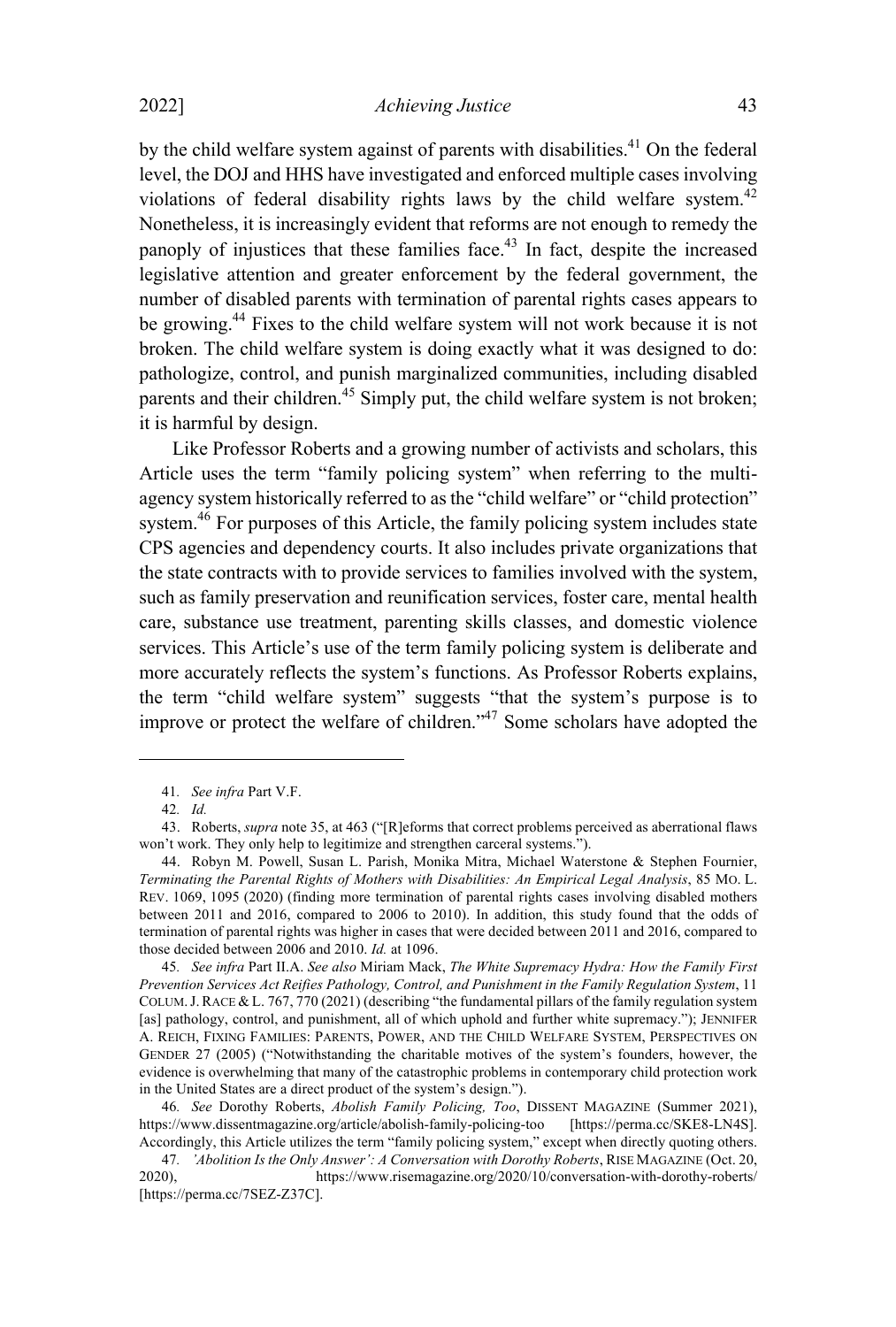term family regulation system, but as Professor Roberts notes, this label "doesn't quite get at how brutal and destructive these practices and policies are."<sup>48</sup> Accordingly, the term family policing system "captures what this system does. It polices families with the threat of taking children away. Even when its agents don't remove children, they can take children and that threat is how they impose their power and terror. It is a form of punishment, harm and oppression."<sup>49</sup> Thus, "family policing system" more accurately describes the functions of the system historically referred to as the "child welfare" or "child protection" system.

Throughout the summer of 2020, as tens of thousands of protestors took to the streets to protest the police killings of Breonna Taylor, George Floyd, and many other people of color, abolition surfaced as a mainstream concept.<sup>50</sup> Concurrently, there has been a burgeoning body of legal scholarship calling for the abolition of the carceral state.<sup>51</sup> While some scholars have focused on what is traditionally understood as the carceral state, namely policing and the prison industrial complex, <sup>52</sup> others have taken <sup>a</sup> more expansive approach, recognizing that the carceral state extends to other punitive systems, including the immigration system,<sup>53</sup> courts,<sup>54</sup> and traffic enforcement.<sup>55</sup> Building off of Professor Roberts' *Shattered Bonds*, emergent scholarship is also beginning to

48*. Id.*

49*. Id.*

<sup>50</sup>*. See, e.g.*, Peter O'Dowd & Samantha Raphelson, *Black Lives Matter Activist: Abolishing the Police '100%' Means Just That*, WBUR (July 17, 2020), https://www.wbur.org/hereandnow/2020/07/17/black-lives-matter-activist [https://perma.cc/82VB-TPVQ]; Josie Duffy Rice, *The Abolition Movement*, VANITY FAIR (Aug. 25, 2020), https://www.vanityfair.com/culture/2020/08/the-abolition-movement [https://perma.cc/AKU2-CXKX]; Sean Illing, *The "Abolish the Police" Movement, Explained by 7 Scholars and Activists*, VOX (June 12, 2020, 11:00 AM), https://www.vox.com/policy-and-politics/2020/6/12/21283813/george-floyd-blmabolish-the-police-8cantwait-minneapolis [https://perma.cc/9HPG-ZA6R]; *see also Introduction, in Developments in the Law — Prison Abolition*, 132 HARV. L. REV. 1568, 1568 (2019) [hereinafter *Introduction*] (noting the "calls for urgent and drastic change" of the carceral state).

<sup>51.</sup> To be sure, critical race and feminist theory scholars have been writing about abolitionism for decades. At the same time, "it is a fact that legal scholarship completely missed the popular abolitionist moment of the early 1970s—a period when even mainstream newspapers discussed abolition regularly." Brendan D. Roediger, *Abolish Municipal Courts: A Response to Professor Natapoff*, 134 HARV. L. REV. F. 213, 216 n.16 (2021). The past few years, however, have witnessed a rapidly growing body of legal scholarship on abolitionism in "elite" journals. *Id.*

<sup>52</sup>*. See, e.g.*, Dorothy E. Roberts, *Abolition Constitutionalism*, 133 HARV. L. REV. 1, 7-8 (2019); Amna A. Akbar, *Toward a Radical Imagination of Law*, 93 N.Y.U. L. REV. 405 (2018); Monica C. Bell, *Anti-Segregation Policing*, 95 N.Y.U. L. REV. 650 (2020); Amna A. Akbar, *An Abolitionist Horizon for (Police) Reform*, 108 CALIF. L. REV. 1782 (2020).

<sup>53</sup>*. See, e.g.*, Shiu-Ming Cheer, *Moving Toward Transformation: Abolitionist Reforms and the Immigrants' Rights Movement*, 68 UCLA L. REV. DISC. 68 (2020); César Cuauhtémoc García Hernández, *Abolishing Immigration Prisons*, 97 B.U. L. REV. 245 (2017); Matthew Boaz, *Practical Abolition: Universal Representation as an Alternative to Immigration Detention*, 98 TENN. L. REV. (forthcoming 2022).

<sup>54</sup>*. See, e.g.*, Matthew Clair & Amanda Woog, *Courts and the Abolition Movement*, 110 CAL. L. REV. (forthcoming 2022); Roediger, *supra* note 51.

<sup>55</sup>*. See, e.g.*, Jordan Blair Woods, *Traffic Without the Police*, 73 STANFORD L. REV. 1471 (2021).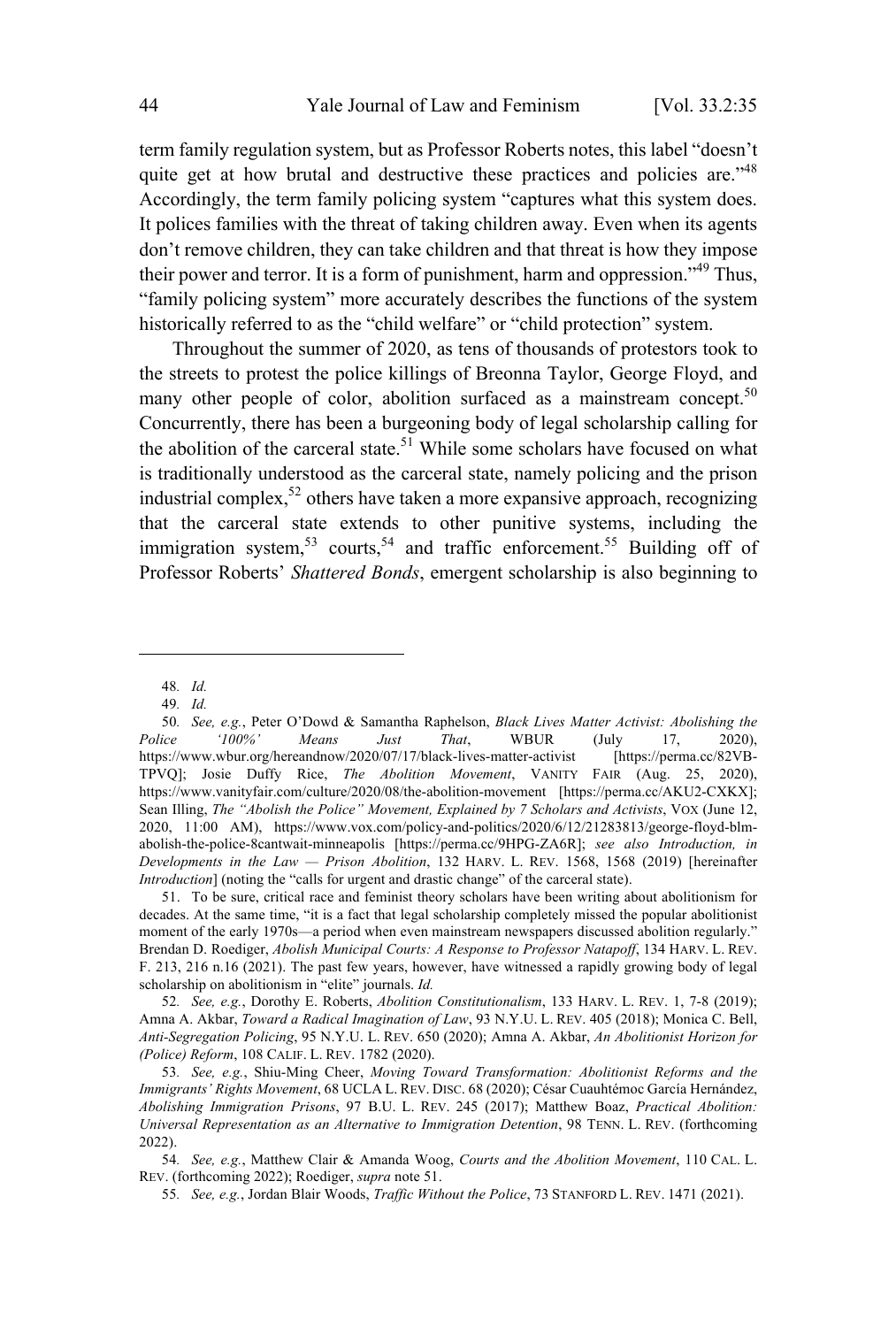recognize that abolition efforts must include the family policing system, <sup>56</sup> noting the "symbiotic relationship" between the family policing system and other parts of the carceral state.<sup>57</sup> Yet, despite the nascent legal scholarship concerning abolition, people with disabilities have been largely overlooked. As the heartbreaking stories at the beginning of this Article illustrate, not including disabled parents is a significant omission from an otherwise flourishing body of scholarship.

The significance of this Article, therefore, is twofold. First, it applies abolitionist movement, theory, and praxis to the family policing system, an emergent issue within legal scholarship. Second, and importantly, it does so through the lens of disability justice, an intersectional social movement, theory, and praxis. Disability justice was created in response to the disability rights movement and takes a more comprehensive approach to advancing equity for disabled people by recognizing how people with disabilities are disenfranchised because of ableism and other systems of oppression. <sup>58</sup> The intersectional approach provided by disability justice is critical to family policing system abolition efforts because extensive research has documented the myriad injustices experienced by families of color within the child welfare system, and emergent studies suggest that these disparities are amplified for parents of color with disabilities.<sup>59</sup> Likewise, disability justice's focus on dismantling oppressive systems is aligned with the family policing system abolition movement.<sup>60</sup> Indeed, disability justice activists promote abolition of all aspects of the carceral regime, understanding that the carceral regime disproportionately targets disabled people.<sup>61</sup> Thus, family policing system abolition must incorporate the tenets of disability justice.

In this Article, I situate the family policing system within the contemporary struggle for the abolition of the carceral regime. My overarching argument is that the family policing system functions as an unjust social institution for disabled parents and their children, and as such, we must work towards abolishing it and replacing it with non-punitive supports and resources for families. Part I describes the family policing system and its legal obligations, including those related to parents with disabilities and their children. Drawing on legal scholarship and social science research, Part II elucidates the scope of the problem, exploring the disproportionality and disparities that disabled parents experience within the family policing system and the harms that are being

<sup>56</sup>*. See, e.g.*, Anna Arons, *An Unintended Abolition: Family Regulation During the COVID-19 Crisis*, 11 COLUM.J. RACE & L. \_\_ (forthcoming 2022); Leah A. Jacobs et al., *Defund the Police: Moving Towards an Anti-Carceral Social Work*, 32 J. PROG. HUM. SERV. 37 (2021); Detlaff et al., *supra* note 38.

<sup>57.</sup> Lisa Kelly, *Abolition or Reform: Confronting the Symbiotic Relationship Between "Child Welfare" and the Carceral System*, 17 STAN. J.C.R. & C.L. 255, 261 (2021).

<sup>58</sup>*. See infra* Part III.C.

<sup>59</sup>*. See infra* Part II.A.

<sup>60</sup>*. See infra* Part IV. C.

<sup>61</sup>*. Id.*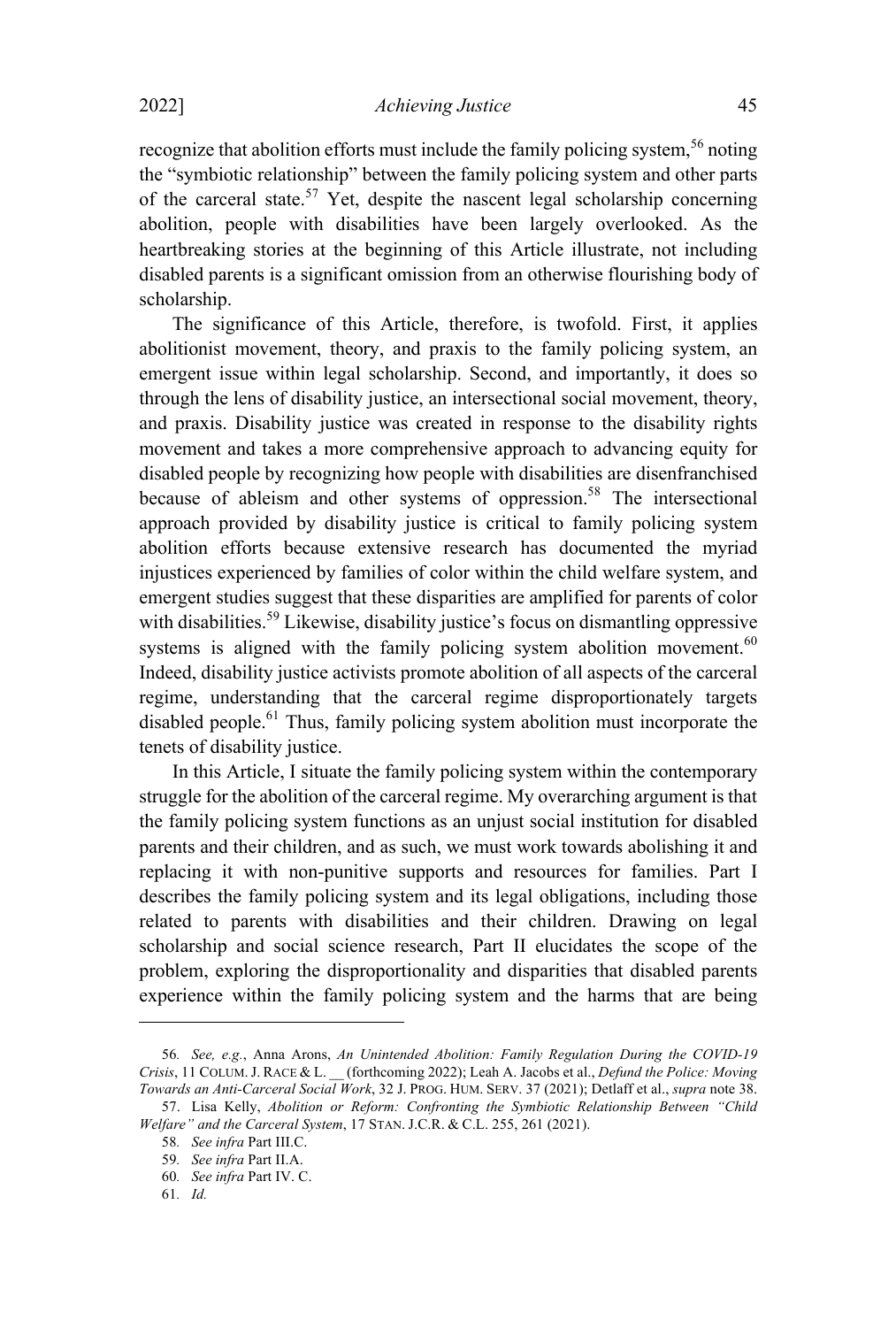inflicted on these families by the family policing system. Part III demonstrates that reforms are not sufficient because the injustices and harms that are exacted on families are the result of the family policing system's design. Specifically, it examines the family policing system's unjust treatment of people with disabilities throughout history, the pervasive ableism permeating the family policing system, and the ways in which existing laws are not protecting these families. Part IV then limns the tenets of both abolition and disability justice and the ways in which these interconnecting movements, theories, and praxes could advance justice for parents with disabilities through the abolition of the family policing system. Finally, in Part V, I propose an anti-ableist<sup>62</sup> legal and policy agenda for abolishing the family policing system that is responsive to disabled parents and their children.

Before proceeding further into my argument that the family policing system must be abolished and replaced with non-punitive supports and resources for families, a few notes are in order. First, I believe it is incumbent on me to briefly respond to the question that is inevitably in some readers' minds: "If we abolish the family policing system, how will we protect children from being harmed?" Of course, police and prison industrial complex abolitionists encounter similar critiques.<sup>63</sup> Ruth Wilson Gilmore, abolitionist and co-founder of Critical Resistance, addresses this criticism in the context of policing and the prison industrial complex, explaining that we have been persuaded that there is a group of people who are so abhorrent that they must be locked away so that the rest of society can be protected from these terrible people.<sup>64</sup> Under this logic, incarceration is deemed the only way to keep the everyone else safe. The family policing system similarly casts parents as "good" or "bad" and has convinced us that to protect children, the state must remove them from their "bad" parents. Significantly, as this Article explains, new approaches, such as transformative justice, offer promising ways for responding to violence and interpersonal harm through community-based, non-punitive methods.<sup>65</sup> Additionally, as I demonstrate below, the current system is causing children and their parents far

<sup>62.</sup> This Article's concept of anti-ableist laws and policies is inspired by Ibram X. Kendi's groundbreaking book, *How to Be an Anti-Racist*, where Professor Kendi defines racist policies as those policies that create and uphold racial inequity and anti-racist policies are those that create and uphold racial equity. *See* IBRAM X. KENDI, HOW TO B<sup>E</sup> AN ANTI-RACIST 17-18 (2019). Thus, all policies either create racial inequity or they create racial equity. *Id.* In the context of ableism, then, an anti-ableist approach involves identifying how laws and policies within a system create and uphold inequities based on disability and re-creating those laws and policies in a way that is designed to achieve equity and eradicate harm. An anti-ableist approach, therefore, is not one of reform but instead one of re-creation.

<sup>63.</sup> Allegra M. McLeod, *Envisioning Abolition Democracy, in Developments in the Law — Prison Abolition*, 132 HARV. L. REV. 1613, 1623 (2019) ("A challenge often posed in response to calls for abolition is whether or how it is possible to react to the most awful forms of violence in a manner consistent with an abolitionist ethic.").

<sup>64.</sup> RUTH WILSON GILMORE, GOLDEN GULAG: PRISONS, SURPLUS, CRISIS, AND OPPOSITION IN GLOBALIZING CALIFORNIA 15 (2007).

<sup>65</sup>*. See infra* Part IV.B.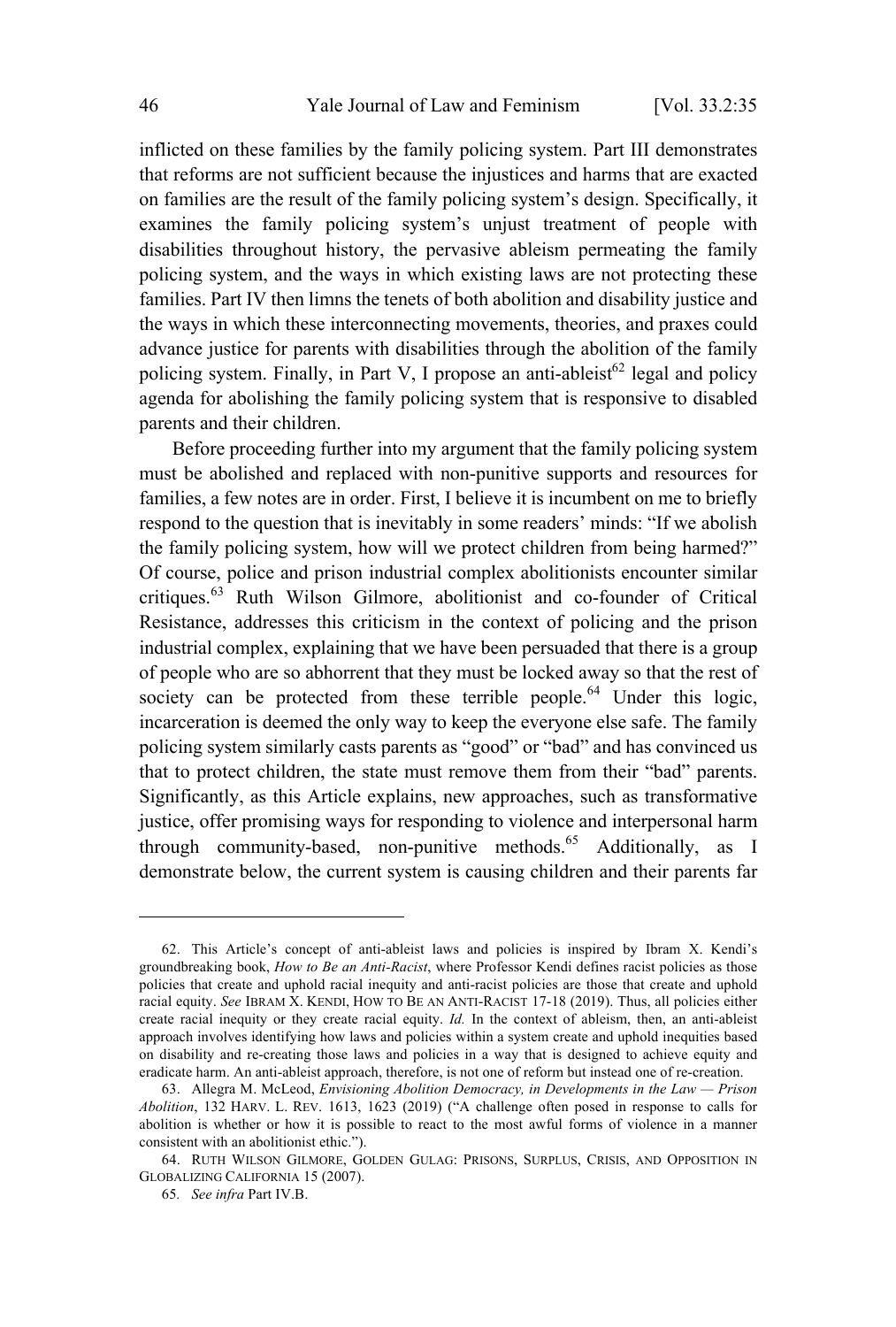more harm than good.<sup>66</sup> In other words, the family policing system is not protecting children like we are led to believe.

Second, this Article aims to complement existing and emerging revolutionary work by abolition and disability justice activists and scholars. Law and policy must be driven by the lived experiences of marginalized communities, and those of us who shape these fields must be committed to lifting the voices of those who are far too often disregarded. As a white, disabled woman, I approach this work with affection and admiration for the long fight for justice, in which I am implicated but not centered. Therefore, it is my hope that this Article will assist the critical work being done by abolition and disability justice activists and scholars.

## I. THE FAMILY POLICING SYSTEM AND ITS LEGAL OBLIGATIONS

The origins of the contemporary family policing system can be traced to Dr. Henry Kempe and colleagues' 1962 article, *The Battered-Child Syndrome*, 67 which depicted child maltreatment as a widespread problem warranting immediate attention. Prior to this article, CPS agencies were primarily administered by non-governmental organizations and lacked authority to intervene in child abuse and neglect cases. <sup>68</sup> However, "in the wake of the outcry over Kempe's 'discovery' of battered child syndrome, lawmakers and others made addressing brutal abuse of children by their pathologically dangerous parents an urgent national priority."<sup>69</sup> Thus, by sparking significant attention from state and federal policymakers, the article informed the establishment of the modern family policing system, which continues to pathologize marginalized parents, including parents with intellectual or psychiatric disabilities.<sup>70</sup>

The injustices that marginalized families, including disabled parents and their children, experience at the hands of the contemporary family policing system is by design. Therefore, it is essential to understand how racism, ableism, and classism undergird the family policing system's structure and legal framework. To that end, this Part begins with a brief overview of the family policing system, detailing the processes of family policing system intervention and highlighting how parents with disabilities are treated at different stages. Next, it explores federal laws that govern the contemporary family policing system and reinforce the inequities experienced by disabled parents. Finally, this

<sup>66</sup>*. See infra* Part II.B.

<sup>67.</sup> Henry Kempe et al., *The Battered-Child Syndrome*, 181 J. AM. MED. ASS'<sup>N</sup> 17 (1962).

<sup>68.</sup> JENNIFER M. GEIGER & LISA SCHELBE, THE HANDBOOK ON CHILD WELFARE PRACTICE 5  $(2021)$ .

<sup>69.</sup> Angela Olivia Burton & Angeline Montauban, *Toward Community Control of Child Welfare Funding: Repeal the Child Abuse Prevention and Treatment Act and Delink Child Protection from Family Well-Being*, 11 COLUM. J. L. & RACE 639, 665 (2021).

<sup>70</sup>*. See infra* Part III.A.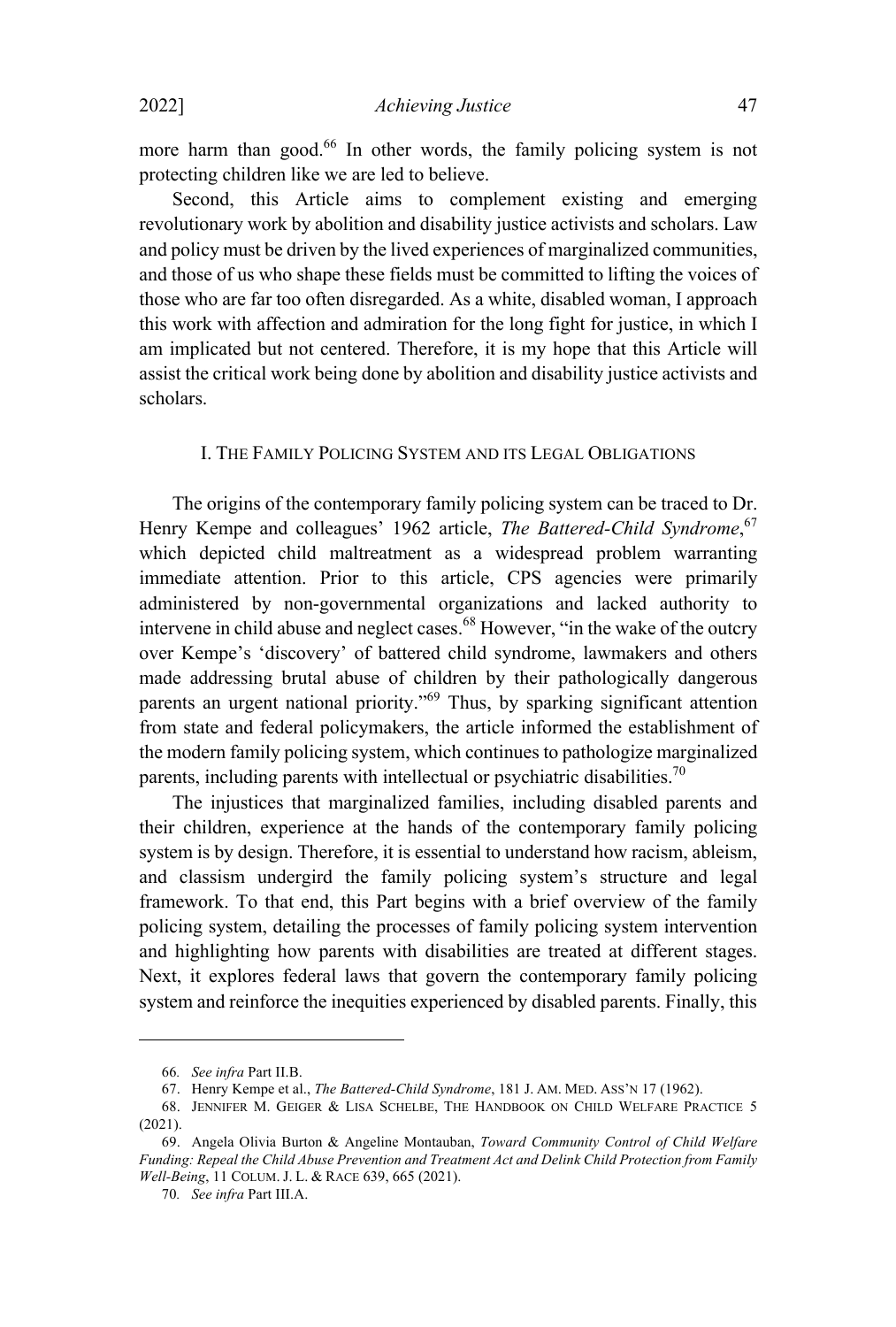Part describes how the Americans with Disabilities Act and Section 504 of the Rehabilitation Act apply to the family policing system. Ultimately, as this Part demonstrates, the oppression experienced by disabled people's families is rooted in the bureaucratic and legal design of the system and, therefore, cannot be remedied through reforms.

#### *A. Overview of the Family Policing System*

The family policing system is a convoluted bureaucratic apparatus of public and private agencies that surveils parents for actual, perceived, and future child abuse and neglect.<sup>71</sup> For disabled parents and their children, "[b]ias pervades the child welfare system at every step."<sup>72</sup> Indeed, the injustices experienced by parents with disabilities typically begins with the initial report of suspected child maltreatment.<sup>73</sup> Families generally become involved with the family policing system following an allegation of child abuse or neglect. State mandatory reporting statutes obligate teachers, childcare providers, health care professionals, social service providers, and others to report suspicions of child abuse or neglect.<sup>74</sup> Importantly, parents with disabilities often have frequent contact with social service providers and other mandated reporters, which experts believe increases the likelihood that they will be reported to the family policing system.<sup>75</sup> Members of the community can also report suspicions of child maltreatment.<sup>76</sup>

Once a report of suspected child maltreatment is made to the family policing system, opportunities for bias and speculation against disabled parents abound.<sup>77</sup> Specifically, upon receiving a report of possible child abuse or neglect, a CPS worker screens the allegations to determine if the report is credible.<sup>78</sup> A report is screened in if the CPS worker finds that there is sufficient evidence to suggest that an investigation is necessitated, and a report is screened out if there is insufficient evidence or if the alleged incident does not meet the state's legal definition of child maltreatment.<sup>79</sup> CPS workers then investigate cases that have been screened in to determine whether the child is safe, whether the child was

<sup>71.</sup> CHILD WELFARE INFO. GATEWAY, U.S. DEP'T OF HEALTH & HUM. SERVS., HOW THE CHILD WELFARE SYSTEM WORKS (2020) [hereinafter HOW THE CHILD WELFARE SYSTEM WORKS], https://www.childwelfare.gov/pubPDFs/cpswork.pdf [https://perma.cc/9GGR-RNZV].

<sup>72.</sup> ROCKING THE CRADLE, *supra* note 30, at 80.

<sup>73</sup>*. Id.*

<sup>74</sup>*. See generally* CHILD WELFARE INFO. GATEWAY, U.S. DEP'<sup>T</sup> OF HEALTH & HUM. SERVS., MANDATORY REPORTERS OF CHILD ABUSE AND NEGLECT (2019) [hereinafter MANDATORY REPORTERS], https://www.childwelfare.gov/pubPDFs/manda.pdf [https://perma.cc/4FHX-CSRQ].

<sup>75.</sup> ROCKING THE CRADLE, *supra* note 30, at 80-81.

<sup>76.</sup> MANDATORY REPORTERS, *supra* note 74, at 3.

<sup>77.</sup> ROCKING THE CRADLE, *supra* note 30, at 82.

<sup>78.</sup> HOW THE CHILD WELFARE SYSTEM WORKS, *supra* note 71, at 3.

<sup>79</sup>*. Id.*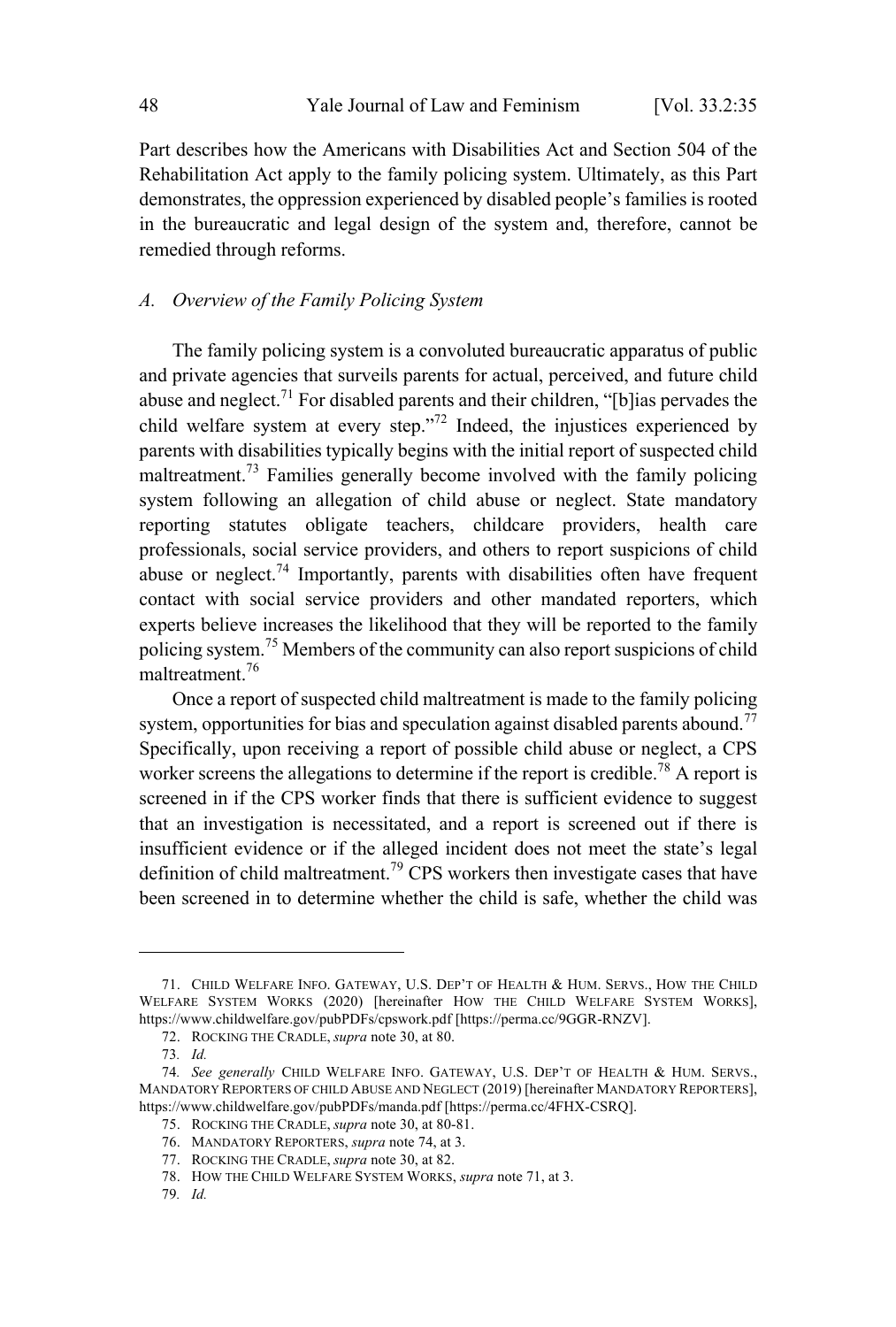maltreated, and whether there is a risk of future child maltreatment.<sup>80</sup> At the end of an investigation, CPS workers determine that the allegations are substantiated and need further action or unsubstantiated and not worthy of additional investigation or action.<sup>81</sup> Notably, extant studies suggest that claims concerning parents with disabilities are more likely to be substantiated.<sup>82</sup>

Family policing system agencies initiate juvenile court actions if they decide that a dependency proceeding is necessary to keep the child safe.<sup>83</sup> Courts may issue temporary orders placing the child in care during the investigation, order services for the child or parent, or mandate that certain people have no contact with the child.<sup>84</sup> At an adjudicatory hearing, courts hear evidence, decide if child abuse or neglect occurred, and determine if the child should remain under the court's continuing jurisdiction.<sup>85</sup> Courts then enter a disposition, either at that hearing or at a separate hearing, resulting in the court ordering a parent to comply with services necessary to remedy the alleged child maltreatment.<sup>86</sup> Court orders can also include provisions about visitation between the parent and the child, agency obligations to provide the parent with services, and services needed for the child. $87$  If a court determines that a child has been maltreated, the decision whether to reunify a family or keep them apart depends on state law, the severity of the maltreatment, an evaluation of the child's immediate safety, the risk of continued or future maltreatment, the services available to address the family's needs, and whether the child was removed from the home and a court action to protect the child was initiated.<sup>88</sup> Unfortunately, judges often lack training about parents with disabilities, including an understanding about how federal disability rights laws apply to the family policing system.<sup>89</sup> Moreover, judges may harbor stereotypes about parents with disabilities, which can affect case outcomes.<sup>90</sup> In other words, the biases of judges and other actors within the family policing system can deeply impact dependency proceedings, which can lead to devastating consequences for disabled parents and their children.

84*. Id.* at 4.

<sup>80</sup>*. Id.* at 4.

<sup>81</sup>*. Id.*

<sup>82</sup>*. See infra* Part II.A.

<sup>83.</sup> HOW THE CHILD WELFARE SYSTEM WORKS, *supra* note 71, at 4-7.

<sup>85</sup>*. Id.*

<sup>86</sup>*. Id.*

<sup>87</sup>*. Id.*

<sup>88</sup>*. Id.*

<sup>89</sup>*. See* Stephanie N. Gwillim, *The Death Penalty of Civil Cases: The Need for Individualized Assessment & Judicial Education When Terminating Parental Rights of Mentally Ill Individuals*, 29 ST. LOUIS U. PUB. L. REV. 341, 343 (2009) ("[I]nsufficient judicial education of family court judges may contribute to unequal or ineffective treatment of parents with mental disabilities in the court system); *see also* ROCKING THE CRADLE, *supra* note 30, at 98-101 (discussing issues related to lack of knowledge by judges); Robyn M. Powell & Sasha M. Albert, *Barriers and Facilitators to Compliance with the Americans with Disabilities Act by the Child Welfare System: Insights from Interviews with Disabled Parents, Child Welfare Workers, and Attorneys*, 32 STAN. L. & POL'<sup>Y</sup> REV. 119, 152-54 (2021).

<sup>90.</sup> ROCKING THE CRADLE, *supra* note 30, at 125.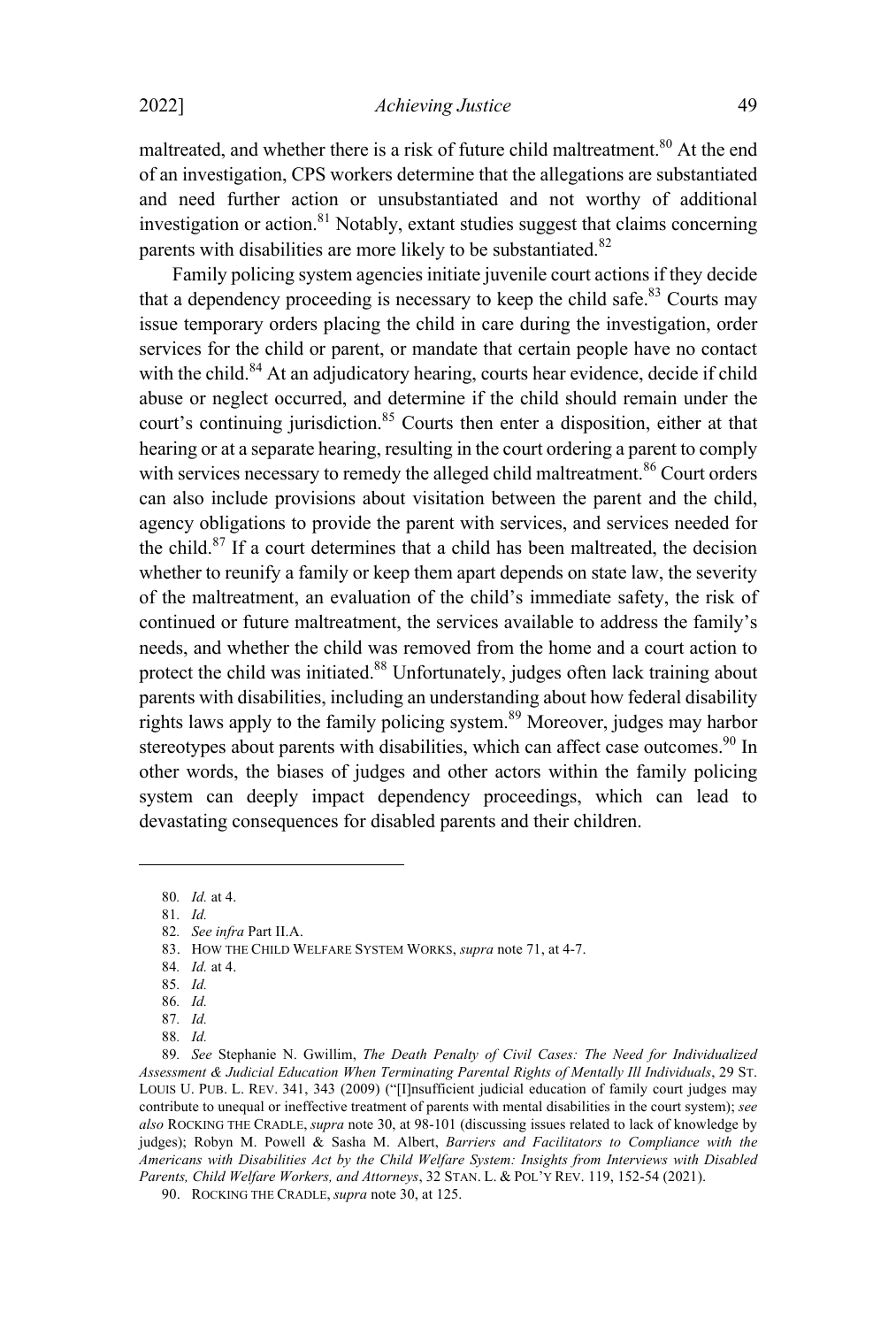Should the family policing system determine that family reunification should not occur, they can move forward with termination of parental rights. For a family policing system agency to succeed in termination of parental rights proceedings, clear and convincing evidence must establish that statutory grounds for termination have been satisfied and that termination is in the child's best interest.<sup>91</sup> Termination of parental rights is coined the "death penalty" of civil  $\csc^{92}$  because it is permanent and devastating. Once a parent's rights are terminated, the legal parent-child relationship is permanently severed. At that point, a family policing agency can immediately adopt the child to a new family. Tragically, extensive research demonstrates that parents with disabilities, especially parents with intellectual or psychiatric disabilities, experience staggeringly high rates of termination of parental rights.<sup>93</sup> Hence, disabled parents and their children are significantly more likely than others to endure the trauma of being permanently separated.

## *B. Legal Framework of the Family Policing System*

In the United States, parenting is considered a fundamental right and, therefore, should generally not be infringed upon by the government. Specifically, the Supreme Court has repeatedly affirmed that the Fourteenth Amendment of the Constitution ensures a parent's right to raise their children.<sup>94</sup> Nonetheless, that right is balanced by states' *parens patriae* <sup>95</sup> interest in promoting the wellbeing of children, and states may interfere with parental rights in the course of protecting children. <sup>96</sup> Consequently, through the family policing system, states have the legal authority to investigate allegations of child abuse and neglect and act as necessary to protect children, including terminating

<sup>91.</sup> Santosky v. Kramer, 455 U.S. 745, 747-48 (1982) (requiring "clear and convincing evidence" before termination of parental rights while establishing the fundamentality of parental rights in the Supreme Court's purview); *see also* Josephine Fiore, *Constitutional Law: Burden of Proof – Clear and Convincing Evidence Required to Terminate Parental Rights*, 22 WASHBURN L.J. 140, 145 (1982) ("Clear and convincing evidence is commonly defined as proof which produces in the factfinder's mind the belief that the truth of the facts asserted is highly probable. Proof by clear and convincing evidence is not as demanding as proof beyond a reasonable doubt. It does, however, require a greater degree of persuasion than proof by a preponderance of the evidence.").

<sup>92</sup>*. In re* K.A.W., 133 S.W.3d 1, 12 (Mo. 2004) (en banc).

<sup>93</sup>*. See infra* Section II.A.

<sup>94</sup>*. See generally* Troxel v. Granville, 530 U.S. 57, 65 (2000); *Santosky*, 455 U.S. at 747-53; Quilloin v. Walcott, 434 U.S. 246, 255 (1978); Smith v. Org. of Foster Fams., 431 U.S. 816 (1977); Stanley v. Illinois, 405 U.S. 645, 651 (1972); Prince v. Massachusetts, 321 U.S. 158 (1944); Pierce v. Soc'y of Sisters, 268 U.S. 510, 534-35 (1925); Meyer v. Nebraska, 262 U.S. 390, 399, 401 (1923).

<sup>95.</sup> Latin for "ultimate parent or parent of the country," *parens patriae* refers to the power of the state to assume the legal rights of the natural parent and to serve as the parent of any child who is believed to need protection. Marvin Ventrell, *The History of Child Welfare Law*, *in* CHILD WELFARE LAW AND PRACTICE: REPRESENTING CHILDREN, PARENTS, AND STATE AGENCIES IN ABUSE, NEGLECT, AND DEPENDENCY CASES 113, 126–27 (Marvin Ventrell & Donald N. Duquette eds., 2005); *Parens patriae*, BLACK'S LAW DICTIONARY (11th ed. 2019).

<sup>96.</sup> *Santosky*, 455 U.S. at 766.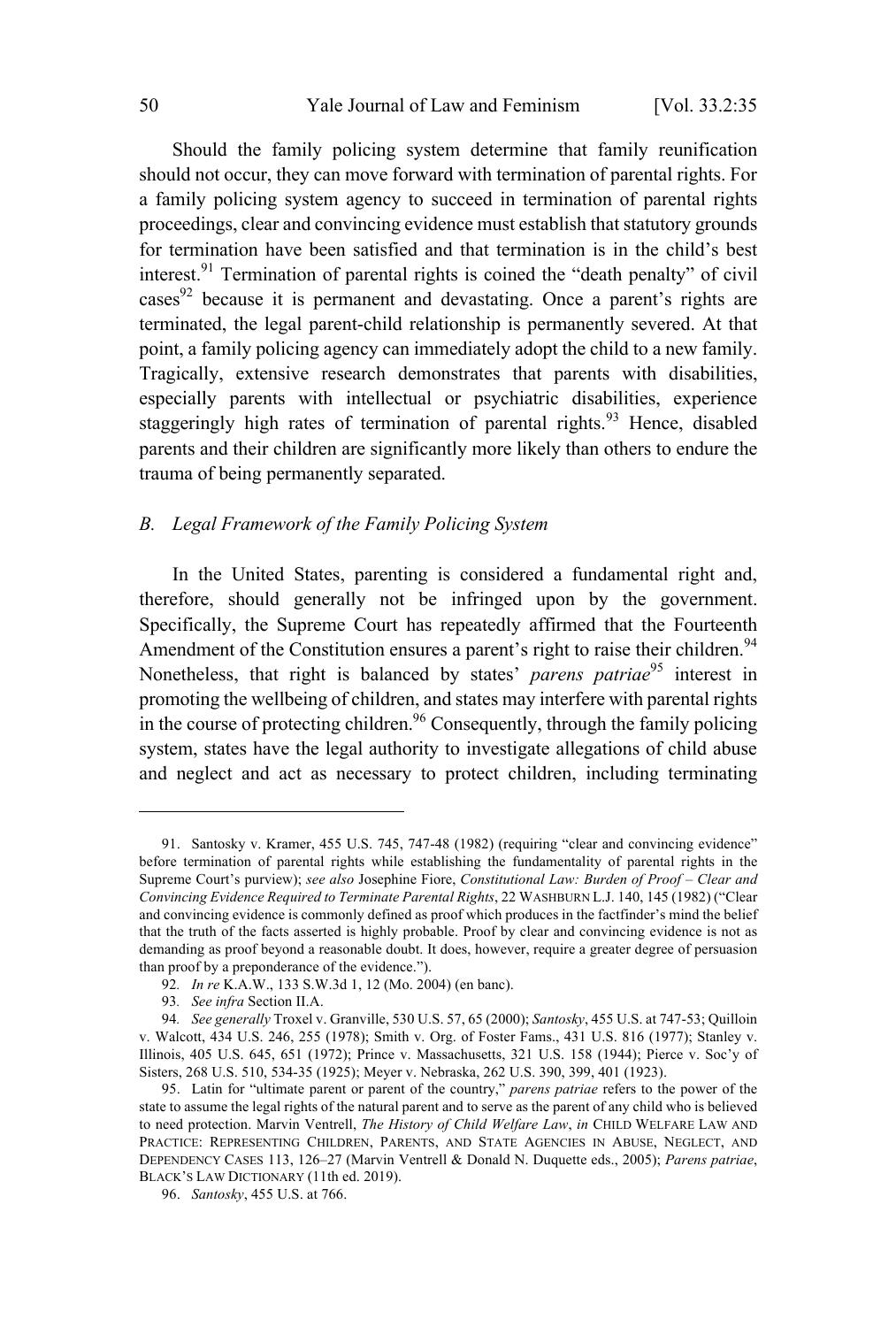2022] *Achieving Justice* 51

parental rights. Although the family policing system is administered primarily by states, the federal government has played an increasing role in overseeing the family policing system by enacting laws and funding programs.<sup>97</sup> While a comprehensive account of the history of family policing system laws and policies in the United States is beyond the scope of this Article,<sup>98</sup> this Section describes four federal laws that affect the interaction of marginalized families with the contemporary family policing system: the Child Welfare Prevention and Treatment Act, the Adoption Assistance and Child Welfare Act, the Personal Responsibility and Work Opportunity Reconciliation Act, and the Adoption and Safe Families Act.<sup>99</sup> These statutes are critical to the family policing system's design and administration. Moreover, as this brief overview of the family policing system's legal framework demonstrates, the laws have increasingly favored family separation over preservation, especially for cases involving

marginalized families. In 1974, Congress enacted the Child Abuse Prevention and Treatment Act ("CAPTA"),<sup>100</sup> signaling the "birth of the modern child welfare system."<sup>101</sup> As the federal government's first significant effort "to lay the foundation for the modern child welfare system,"<sup>102</sup> CAPTA was enacted to provide federal funding to states to establish a system for receiving and responding to allegations

100. Child Abuse Prevention and Treatment Act of 1974, Pub. L. No. 93-247, 88 Stat. 4 (codified as amended at 42 U.S.C. §§ 5101-5106).

101. GEIGER & SCHELBE, *supra* note 68, at 5.

102. Sara J. Klein, *Protecting the Rights of Foster Children: Suing Under § 1983 to Enforce Federal Child Welfare Law*, 26 CARDOZO L. REV. 2611, 2618-19 (2005).

<sup>97.</sup> Frank E. Vandervort, *Federal Child Welfare Legislation*, in CHILD WELFARE LAW AND PRACTICE: REPRESENTING CHILDREN, PARENTS, AND STATE AGENCIES IN ABUSE, NEGLECT, AND DEPENDENCY CASES 199-200 (Donald N. Duquette & Ann M. Haralambie eds., 2d. ed. 2010) (describing the ways in which federal laws govern the child welfare system primarily through funding rather than substantive law).

<sup>98.</sup> For an in-depth exploration of the history of family policing system laws and policies in the United States, see GEIGER & SCHELBE, *supra* note 68, at 1-28.

<sup>99.</sup> Other federal laws also apply to certain subgroups of disabled parents and their children involved with the family policing system. *See e.g.*, Indian Child Welfare Act of 1978, Pub. L. No. 95-608, 92 Stat. 3069 (codified at 25 U.S.C. §§ 1901-1963) (establishing standards for the placement of Native American children in foster and adoptive homes and to avert the breakup of Indian families); Interethnic Placement Act of 1996, Pub. L. 104-188, 110 Stat. 1903 (codified at 42 U.S.C. § 1996(b)) (prohibiting considerations of race, culture, or ethnicity in foster care and adoption placement decision-making). These statutes were intended to respond to the disparities that BIPOC families experience within the family policing system. GEIGER & SCHELBE,*supra* note 68, at 10-13. Most recently, Congress enacted the Family First Prevention Services Act of 2018, Pub. L. No. 115-123, 132 Stat. 232 (codified at 42 U.S.C. § 50711(b)) (allocating Social Security Title IV-E funds for twelve months of in-home parenting skills programs, substance use treatment, and mental health services to keep families intact and children out of foster care). While potentially useful for some families, the statute has two significant limitations. First, the law does not force states to provide services using Social Security Title IV-E funds; they must "elect" to do so, and the federal government will match a state's contribution 50% up until 2026). *Id.* Second, the statute still requires that families be involved with the family policing system to receive such services. *Id*. Thus, families are subjected to the punitive nature of the system and the trauma that involvement causes if they receive services funded under the law.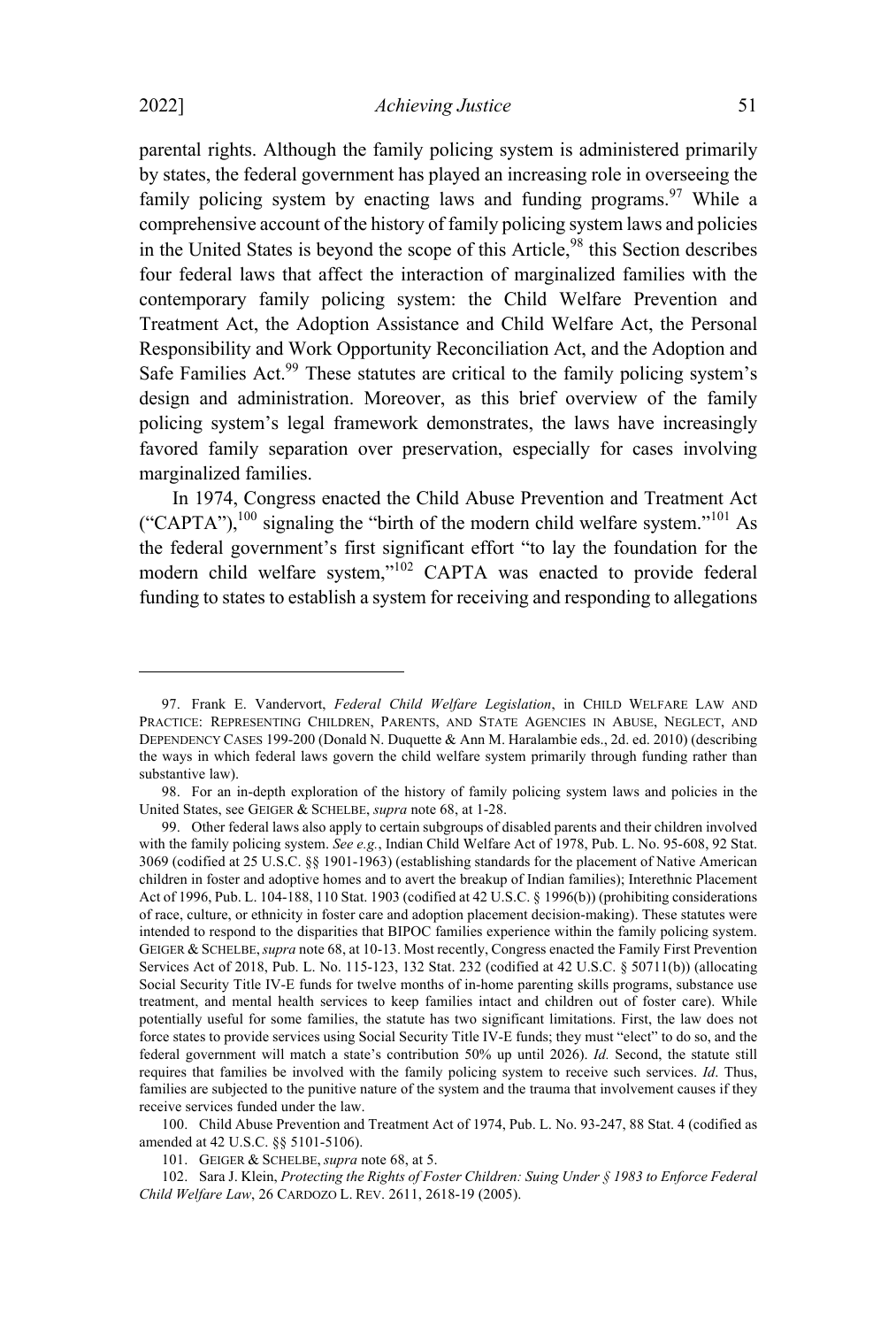of child maltreatment.<sup>103</sup> Specifically, with the enactment of CAPTA, Congress codified and expanded mandatory reporting of child maltreatment, into a nationwide system of reporting, investigating, and prosecuting both child abuse and poverty under the guise of neglect.<sup>104</sup> In particular, CAPTA formalized mandatory reporting laws that had burgeoned across the country following Kempe and colleagues' previously mentioned article.<sup>105</sup>

CAPTA also set forth a broad and imprecise definition of "child abuse and neglect," which combined intentional acts and acts of omission into a singular phenomenon.<sup>106</sup> In the original version of CAPTA, "child abuse and neglect" was defined as "the physical or mental injury, sexual abuse, negligent treatment, or maltreatment of any child under the age of eighteen by a person who is responsible for the child's welfare under circumstances which indicate the child's health or welfare is harmed or threatened thereby."<sup>107</sup> Similarly broad and questionably more vague, CAPTA presently defines "child abuse and neglect" as "any recent act or set of acts or failure to act on the part of a parent or caretaker, which results in death, serious physical or emotional harm, sexual abuse or exploitation . . . or an act or failure to act, which presents an imminent risk of serious harm."<sup>108</sup> Further, CAPTA permits states to establish their own definitions of child abuse and neglect so long as the definitions conform to the federal standard.<sup>109</sup> Consistent with CAPTA's definitions, states generally define "abuse" as intentional acts, such as physical assault beyond legally permitted corporal punishment, sexual abuse, or emotional abuse, while "neglect" is defined in relation to a parent's omission to provide for a child's basic needs.<sup>110</sup> As Professor Roberts explains, by defining child abuse and neglect as a singular phenomenon, policymakers established a false equivalence between intentional acts by parents to harm children and conditions of poverty, thereby transforming child poverty from a societal issue into a problem of individual parental

<sup>103.</sup> CHILD WELFARE INFO. GATEWAY, U.S. DEP'T OF HEALTH & HUM. SERVS., ABOUT CAPTA: A LEGISLATIVE HISTORY (2019), https://www.childwelfare.gov/pubPDFs/about.pdf [https://perma.cc/HMX6-8YVK].

<sup>104.</sup> BARBARA J. NELSON, MAKING AN ISSUE OF CHILD ABUSE: POLITICAL AGENDA SETTING FOR SOCIAL PROBLEMS 13-14 (1984).

<sup>105.</sup> 42 U.S.C. § 5106a(b)(2)(B)(i).

<sup>106.</sup> HOW THE CHILD WELFARE SYSTEM WORKS, *supra* note 71, at 2-3.

<sup>107.</sup> Child Abuse Prevention and Treatment Act of 1974, Pub. L. No. 93-247, § 3, Pub. L. No. 93- 247, 88 Stat. 4.

<sup>108.</sup> Child Abuse Prevention and Treatment Act of 1974, Pub. L. No. 93-247, § 3, Pub. L. No. 93- 247, 88 Stat. 4 (as amended through Pub. L. 115-424, § 3(2), (2019)).

<sup>109</sup>*. See* CHILD WELFARE INFO. GATEWAY, U.S. DEP'<sup>T</sup> OF HEALTH & HUM. SERVS., DEFINITIONS OF CHILD ABUSE AND NEGLECT (2019), https://www.childwelfare.gov/pubPDFs/define.pdf [https://perma.cc/S83B-NUZK ] (compiling definitions of child abuse and neglect from all fifty states as well as territories).

<sup>110</sup>*. Id.* at 2-3. *See also* N.Y. Fam. Ct. Act § 1012 (2021) (defining a "neglected child" as "a child less than eighteen years of age" whose "condition has been impaired . . . as a result of the failure of his or her parent . . . to exercise a minimum degree of care . . . in supplying the child with adequate food, clothing, shelter, or education . . . or medical . . . care" or "in providing the child with proper supervision").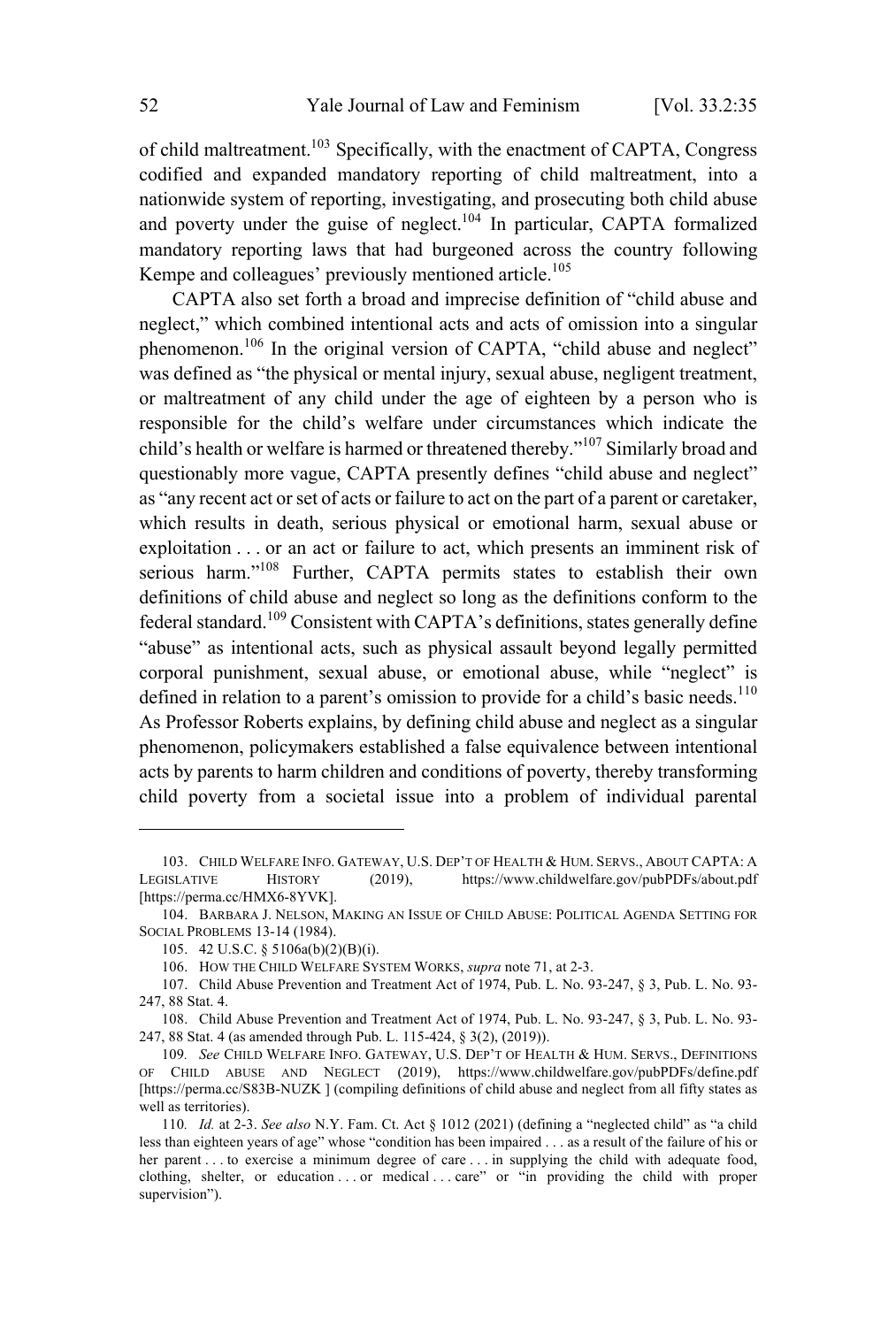pathology.<sup>111</sup> Ultimately, by combining child abuse and neglect, policymakers have been able to avoid responding to the entrenched structural inequities that impact child wellbeing, such as poverty. For disabled parents, who are significantly more likely than others to be poor, the framing of poverty as neglect has led to many families being unnecessarily subjected to the family policing system.<sup>112</sup>

Since 1974, CAPTA has been amended several times, increasing the federal government's expansive financial support for state family policing systems investigation and prosecution infrastructures.<sup>113</sup> Hence, as activists Angela Olivia Burton and Angeline Montauban explain, "[w]ith the creation of the CPS apparatus of reporting, investigation, and prosecution organized around the principle of parental dangerousness, Congress thus criminalized poverty and set in motion a nationwide family policing system focused on proving parental deviance and wrongdoing rather than on addressing children's needs."<sup>114</sup> Indeed, as this Article will show, the punitive nature of CAPTA continues to harm marginalized families, including those with disabled parents.

Six years after the passage of CAPTA, Congress passed the Adoption Assistance and Child Welfare Act of 1980 ("AACWA"),<sup>115</sup> further developing the reach of the family policing system. In particular, AACWA created a federal adoption assistance program as well as "strengthen[ed] the program of foster care assistance for needy and dependent children."<sup>116</sup> AACWA was also ostensibly intended to ensure that the family policing system kept families together whenever possible.<sup>117</sup>

Throughout the 1970s, a growing number of children were separated from their parents and placed in foster care, raising concerns among policymakers about the increasingly burdened foster care system. <sup>118</sup> Facing pressure to address

<sup>111.</sup> SHATTERED BONDS, *supra* note 33, at 14-15.

<sup>112</sup>*. See infra* Part V.B.

<sup>113</sup>*. See generally* CHILD WELFARE INFO. GATEWAY, U.S. DEP'<sup>T</sup> OF HEALTH & HUM. SERVS., MAJOR FEDERAL LEGISLATION CONCERNED WITH CHILD PROTECTION, CHILD WELFARE, AND ADOPTION (2019) [hereinafter MAJOR LEGISLATION], https://www.childwelfare.gov/pubPDFs/majorfedlegis.pdf [https://perma.cc/MQY9-DPFJ].

<sup>114.</sup> Burton & Montauban, *supra* note 69, at 667.

<sup>115.</sup> Adoption Assistance and Child Welfare Act of 1980, Pub. L. No. 96-272, 94 Stat. 500 (codified as amended in various sections of 42 U.S.C.).

<sup>116.</sup> MAJOR LEGISLATION, *supra* note 113, at 27.

<sup>117.</sup> GEIGER & SCHELBE, *supra* note 98, at 6.

<sup>118</sup>*. Id.* The staggering increase in children being separated from their families and placed in foster care was due, in part, to responses to Dr. Kempe and colleagues' article on "battered child syndrome" and the subsequent outcry which led to all fifty states establishing child abuse "hotlines" and other systems that allowed people to report suspected child maltreatment. *See* TINA LEE, CATCHING <sup>A</sup> CASE: INEQUALITY AND FEAR IN NEW YORK CITY'S CHILD WELFARE SYSTEM 28 (2016). Additionally, Professor Roberts opines that the medicalization of child maltreatment served another purpose. Specifically, unable to garner bipartisan support for legislation focused on poverty-related harms to children, Congress, instead, promoted "a medical model of child abuse—'a distinguishable pathological agent attacking the individual or family that could be treated in a prescribed manner and would disappear.'" SHATTERED BONDS, *supra* note 33, at 14.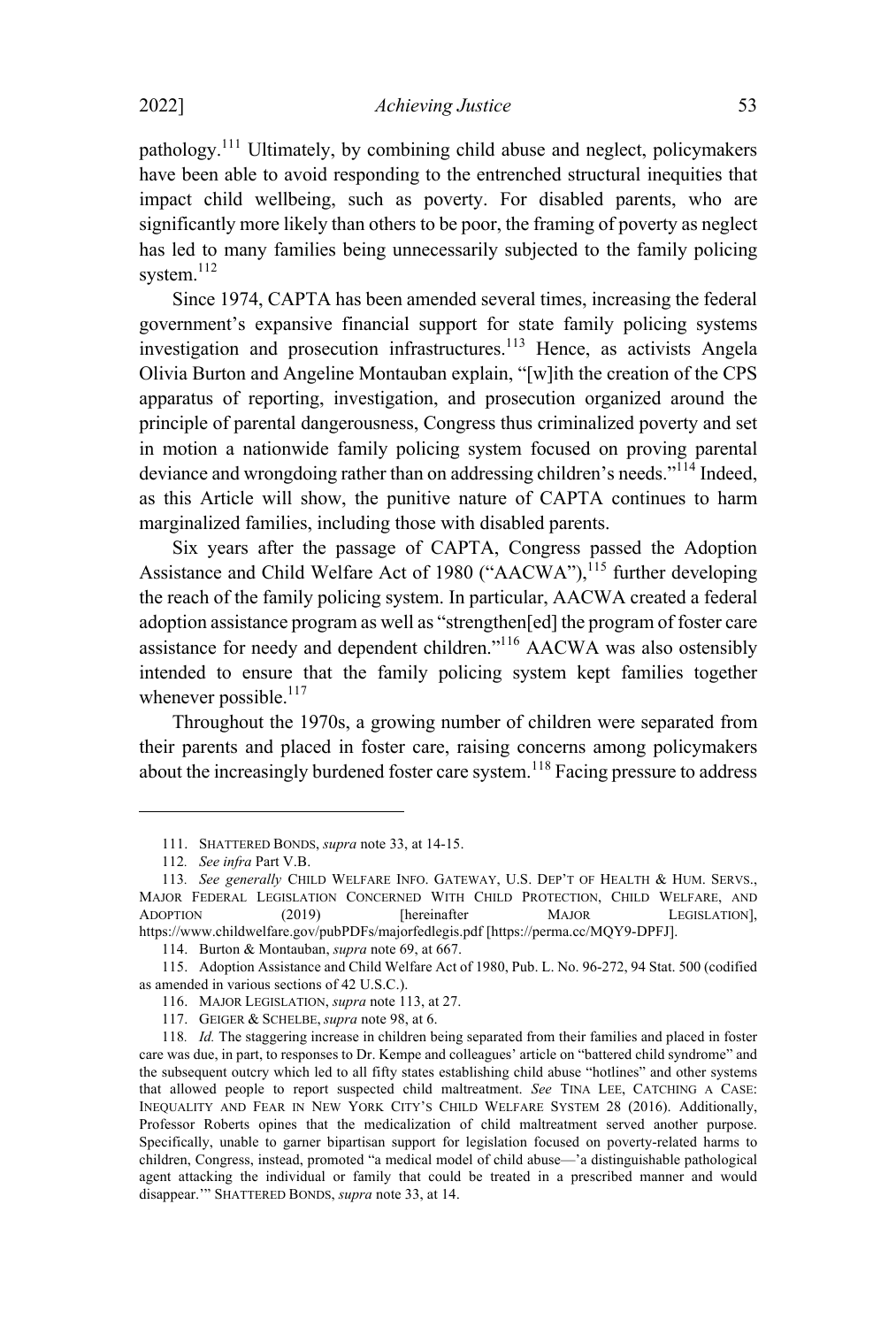the ways that existing policies, like CAPTA, incentivized family separation and the foster care system, Congress passed AACWA, with the purported intent of decreasing foster care placements and promoting efforts to keep families together.<sup>119</sup> To that end, AACWA required states to make "reasonable efforts" to prevent the removal of children from their home, as well as "reasonable efforts" to reunify children who have been separated from their parents.<sup>120</sup> Nonetheless, despite AACWA's "reasonable efforts" mandate, the statute failed to define what "reasonable efforts" entailed.<sup>121</sup>

While, on its face, AACWA may have looked like a repudiation to the increasing separation of children from their parents, the law resolutely supported the foster care system by allocating "[f]unding for foster care and adoption assistance," as a "permanent entitlement for assistance to eligible children" under the newly established Title IV-E of the Social Security Act.<sup>122</sup> Indeed, federal spending following passage of AACWA demonstrated a clear interest in funding foster care over services to keep families together. For example, between 1981 and 1990, federal spending on the family policing system went from \$0.5 billion to \$1.6 billion, with the majority going towards foster care rather than family preservation services.<sup>123</sup> Simultaneously, the number of children in foster care grew exponentially through the 1980s and 1990s, with more children entering foster care, staying longer, and experiencing numerous placements.<sup>124</sup>

Rather than respond to the growing number of families involved with the family policing system by providing meaningful supports to assist struggling families, Congress passed the Personal Responsibility and Work Opportunity Reconciliation Act ("PRWORA") in 1996, which resulted in higher rates of poverty among families and increased involvement with the system.<sup>125</sup> Although not a family policing system law, *per se*, PRWORA substantially and detrimentally impacted families involved with the family policing system. Coined "welfare reform," PRWORA replaced Aid to Families with Dependent

<sup>119.</sup> Hillary Baldwin, *Legislative Reform: Termination of Parental Rights: Statistical Study and Proposed Solutions*, 28 J. LEGIS. 239, 252 (2002) (quoting S. Rep. No. 96-336 (1997) *reprinted in* 1980 U.S.C.C.A.N. 1448, 1461)).

<sup>120.</sup> Adoption Assistance and Child Welfare Act of 1980, *supra* note 115.

<sup>121.</sup> Will L. Crossley, *Defining Reasonable Efforts. Demystifying the State's Burden Under Federal Child Protection Legislation*, 12 B.U. PUB. INT. L.J. 259 (2003).

<sup>122.</sup> STAFF OF THE COMM. ON WAYS & MEANS, GREEN BOOK, CHILD WELFARE LEGISLATIVE HISTORY (Comm. Print 2012), https://greenbook-waysandmeans.house.gov/2012-green-book/chapter-11-child-welfare/legislative-history [https://perma.cc/D3PE-RYTB].

<sup>123.</sup> SHATTERED BONDS, *supra* note 33, at 142, 175.

<sup>124</sup>*. See* STAFF OF THE H. COMM. ON WAYS & MEANS, 112TH CONG., 2012 GREEN BOOK: BACKGROUND DATA AND MATERIAL WITHIN THE JURISDICTION OF THE COMMITTEE ON WAYS AND MEANS tbl.11-4 (Comm. Print 2012), https://greenbookwaysandmeans.house.gov/sites/greenbook.waysandmeans.house.gov/files/2012/CW%20Table11-4\_FC-Entering\_Served\_Exiting\_Incare\_82-11%20RM-ES.pdf [https://perma.cc/UZ5Y-BC9Y ] (tracking foster care rates); *see also* MARTIN GUGGENHEIM, WHAT'<sup>S</sup> WRONG WITH CHILDREN'<sup>S</sup> RIGHTS? 188 (2005).

<sup>125.</sup> Personal Responsibility and Work Opportunity Reconciliation Act, Pub. L. No. 104-193, 110 Stat. 2105 (codified as amended in scattered sections of U.S. Code); SHATTERED BONDS, *supra* note 33, at vii.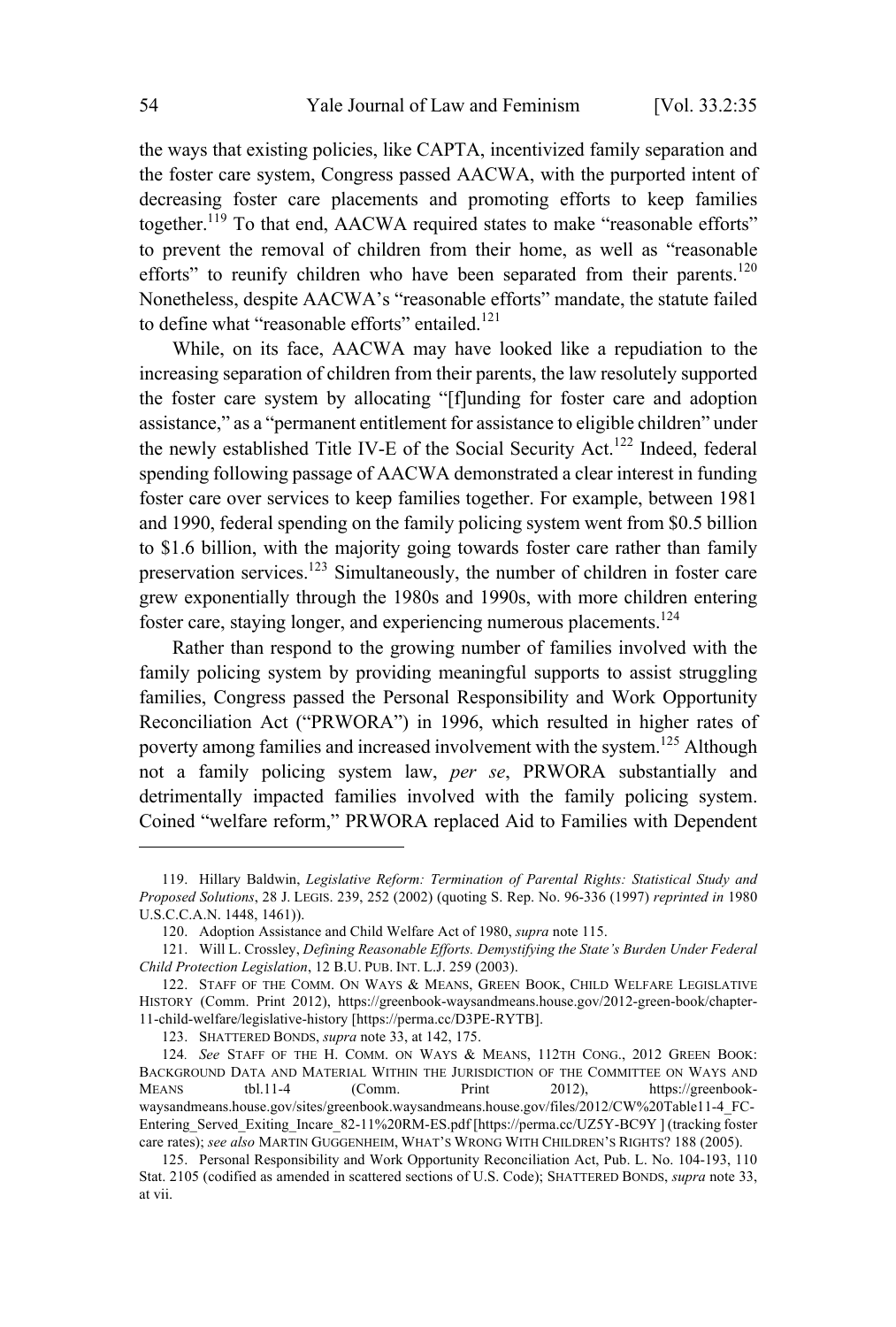Children ("AFDC") with Transitional Assistance to Needy Families ("TANF"), which significantly reduced eligibility for income assistance.<sup>126</sup> Specifically, PRWORA took away economic support from poor families by decreasing benefits for families, eliminating benefits for some families entirely, and imposing work requirements for parents that were often impossible to comply with because these families could not afford childcare.<sup>127</sup> Parents with disabilities were especially affected by PRWORA's stringent work requirements, leading to significant economic insecurity.<sup>128</sup> Ultimately, PRWORA increased the number of families living in poverty, thereby leaving some parents unable to afford basic necessities for their children and making many families more vulnerable to family policing system involvement.<sup>129</sup>

Continuing to ignore the staggering rates of poverty experienced by families, especially marginalized families, and the simultaneous harm exacted on families by the family policing system largely because of poverty, Congress passed the Adoption and Safe Families Act of 1997 ("ASFA"), which further promoted the separation of children and parents.<sup>130</sup> Enacted in response to the record number of children who languished in foster care,<sup>131</sup> ASFA reaffirmed the family policing system's goal of permanency, originally established by AACWA, but also declared that the adoption of children in foster care would best achieve permanence rather than family preservation or reunification.<sup>132</sup> Notably, ASFA continues to control all aspects of the family policing system today.

In furtherance of its promotion of permanence, ASFA established a definitive time limit on family reunification efforts. Specifically, to receive federal funds, ASFA required states to commence proceedings to terminate parental rights for children who had been in foster care for fifteen of the most recent twenty-two months (commonly known as the " $15/22$  rule").<sup>133</sup> For disabled parents, these stringent timelines are often difficult—if not impossible—to comply with because supports and services for parents with disabilities are limited and often take extensive time to secure.<sup>134</sup> Further, some

<sup>126.</sup> 42 U.S.C. §§ 601-619. Unlike AFDC, which was a federal entitlement, TANF is time-limited assistance not guaranteed by federal right. In eliminating AFDC, PRWORA also eliminated the Job Opportunities and Basic Skills Training Program (JOBS), which provided categorical exemptions to individuals meeting the program criteria for disability or who were caring for disabled children. Personal Responsibility and Work Opportunity Reconciliation Act of 1996, Pub. L. No. 104-193, 110 Stat. 2105, 2112.

<sup>127.</sup> SHATTERED BONDS, *supra* note 33, at 173-74.

<sup>128</sup>*. See infra* Part V.B.

<sup>129.</sup> SHATTERED BONDS, *supra* note 33, at 173-74.

<sup>130.</sup> Adoption and Safe Families Act of 1997, Pub. L. No. 105–89, 111 Stat. 2115 (codified as amended in scattered sections of 42 U.S.C.).

<sup>131.</sup> Clare Huntington, *Rights Myopia in Child Welfare*, 53 UCLA L. REV. 637, 649 (2006) (explaining that the Adoption and Safe Families Act was enacted in response to the "foster care drift," which referred to children remaining in foster care for extended periods of time).

<sup>132.</sup> 42 U.S.C. § 671.

<sup>133.</sup> 42 U.S.C. § 675(5)(E).

<sup>134.</sup> ROCKING THE CRADLE, *supra* note 30, at 87-88.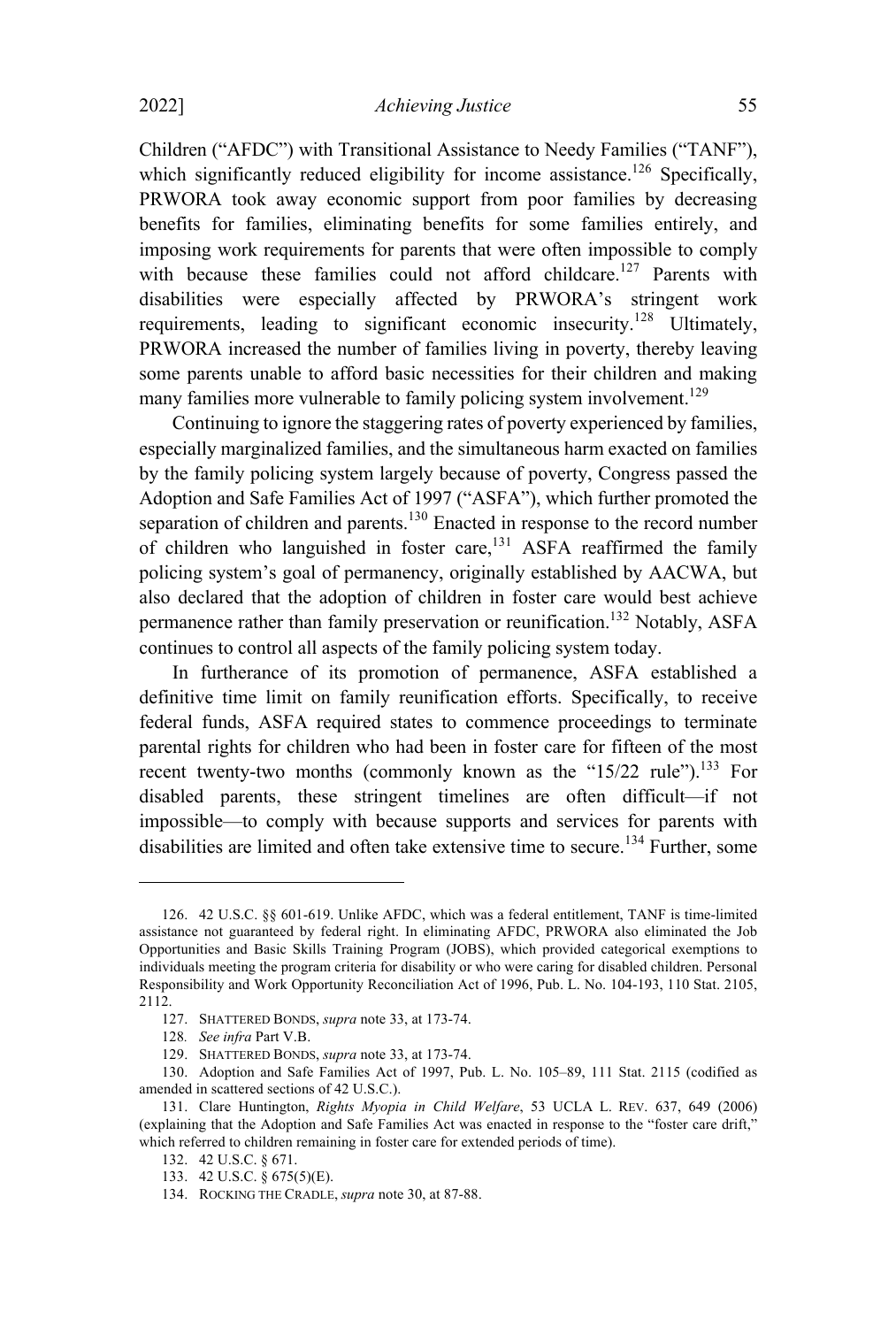disabled parents are unable to comply with ASFA's timelines because certain supports and services, like mental health interventions, often take longer than fifteen months to achieve their goals. <sup>135</sup> Thus, parents with disabilities are at significant risk of having their parental rights terminated because of ASFA's time limits.<sup>136</sup>

ASFA also permitted states to forgo providing reasonable efforts to reunify families in some situations, thereby allowing states to achieve permanence more swiftly for children through adoption. Specifically, ASFA authorized family policing system agencies to bypass the provision of reasonable efforts and instead terminate parental rights if the child has been "subjected . . . to aggravated circumstances."<sup>137</sup> Notably, ASFA lacked a definition of "aggravated circumstances," which has resulted in differing interpretations by states.<sup>138</sup> In fact, some states have included a parent's disability alongside egregious acts such as manslaughter or murder as reasons for bypassing reasonable efforts and "fast-tracking" termination of parental rights. $139$  In these "fast-tracking" cases, the state is expected to hold a permanency hearing within thirty days.<sup>140</sup>

Further promoting the goal of permanence through adoption, ASFA introduced the concept of concurrent planning, which required states to provide reunification services for families with whom it hoped children could be reunited while concomitantly searching for appropriate adoptive families in case reunification efforts were determined to have failed.<sup>141</sup> In other words, ASFA placed children in foster care on two tracks simultaneously: one that reunited them with their family and one that aimed to find them a permanent home with another family. Although concurrent planning was intended to reduce the time children were held in foster care, some experts believe it created difficulties for both family policing system agencies (who have limited resources) and parents (expected to trust and cooperate with the same CPS workers who were promoting an alternative plan to terminate their parental rights).<sup>142</sup> Moreover, some experts posit that concurrent planning may adversely affect disabled parents because some CPS workers are biased against them, and, therefore, may focus more efforts on adoption than reunification. 143

<sup>135</sup>*. Id.*

<sup>136</sup>*. Id.*

<sup>137.</sup> 42 U.S.C. § 671(a)(15)(D)(i); ROCKING THE CRADLE, *supra* note 30, at 90-92.

<sup>138.</sup> 42 U.S.C. § 671(a)(15)(D)(i); ROCKING THE CRADLE, *supra* note 30, at 90-92.

<sup>139.</sup> ROCKING THE CRADLE, *supra* note 30, at 90-92.

<sup>140.</sup> 42 U.S.C. § 671(a)(15)(E)(i).

<sup>141.</sup> CHILD WELFARE INFO. GATEWAY, U.S. DEP'T OF HEALTH & HUM. SERVS., CONCURRENT PLANNING FOR PERMANENCY FOR CHILDREN (2017) https://www.childwelfare.gov/pubPDFs/concurrent.pdf [https://perma.cc/Q4RR-WK2Q].

<sup>142.</sup> Fred Wulczyn, *Family Reunification*, 14 THE FUTURE OF CHILDREN 94, 98 (2004) (reviewing the inherent tensions associated with concurrent planning).

<sup>143.</sup> ROCKING THE CRADLE, *supra* note 30, at 92-93.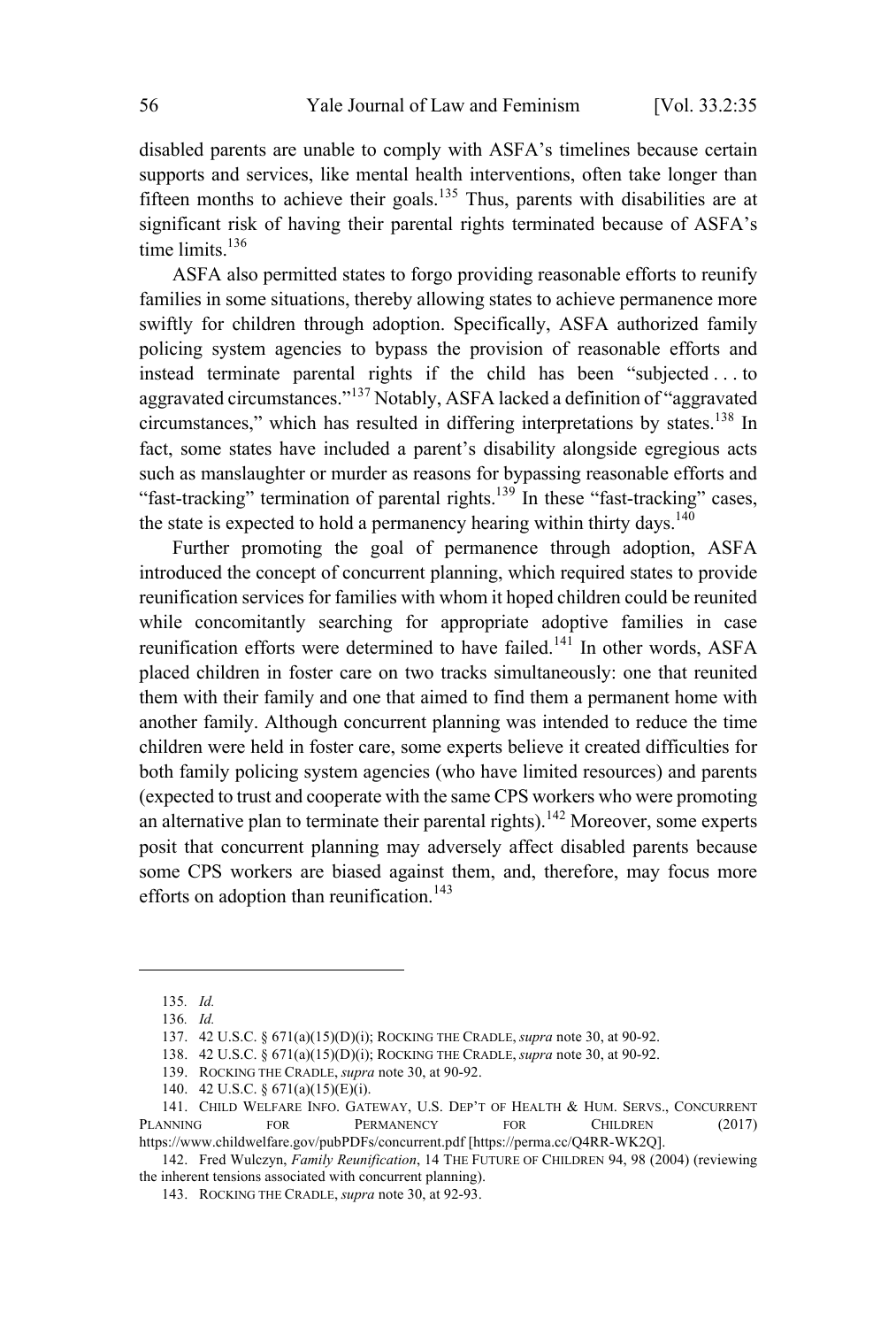2022] *Achieving Justice* 57

ASFA, coupled with the passage of PRWORA, significantly altered the administration of the family policing system. Indeed, the convergence of the end of the welfare safety net and the subsequent passage of ASFA, according to Professor Roberts, "marked the first time the federal government mandated that states protect children from abuse and neglect without a corresponding mandate to provide basic economic support to poor families."<sup>144</sup> Notably, by providing states with financial incentives to promote adoption, the number of children adopted out of the family policing system, rather than returned to their families, has grown exponentially. In the first four years immediately following passage of ASFA, the number of children in foster care who were adopted grew from 28,000 to nearly 50,000 per year. <sup>145</sup> In 2019, 66,035 children in foster care were adopted.<sup>146</sup>

## *C. Application of Disability Law to the Family Policing System*

In addition to the aforementioned statutes, the family policing system is governed by the Americans with Disabilities Act of 1990  $(ADA)$ ,  $147$  and its predecessor, Section 504 of the Rehabilitation Act of 1973 (Section 504).<sup>148</sup> The ADA was passed more than thirty years ago to ensure "equality of opportunity" for people with disabilities.<sup>149</sup> Together, the ADA and Section 504 established "a clear and comprehensive national mandate for the elimination of discrimination against individuals with disabilities."<sup>150</sup>

The ADA prohibits "discrimination against disabled individuals in major areas of life. $n<sup>151</sup>$  Accordingly, the ADA is sweeping in its scope, and its "breadth" requires that the law applies to nearly all facets of life, including "in situations not expressly anticipated by Congress." $152$  Notably, the ADA's legislative history suggests that Congress contemplated discrimination against disabled parents when it enacted the landmark law. For example, during Congressional hearings, a witness testified that "historically, child-custody suits almost always have ended with custody being awarded to the non-disabled

<sup>144.</sup> Dorothy E. Roberts, *Prison, Foster Care, and the Systemic Punishment of Black Mothers*, 59 UCLA L. REV. 1474, 1485 (2012).

<sup>145.</sup> CHILDREN'S BUREAU EXPRESS, U.S. DEP'T OF HEALTH & HUM. SERVS., HHS AWARDS ADOPTION BONUSES AND GRANTS (2000), https://cbexpress.acf.hhs.gov/index.cfm?event=website.viewArticles&issueid=11&sectionid=1&articlei d=178 [https://perma.cc/HG4T-7UM2].

<sup>146.</sup> AFCARS REPORT, *supra* note 22, at 1.

<sup>147.</sup> Americans with Disabilities Act of 1990, 42 U.S.C. §§ 12131-12134.

<sup>148.</sup> Rehabilitation Act of 1973, 29 U.S.C. §§ 701-96.

<sup>149.</sup> 42 U.S.C. § 12101(a)(7).

<sup>150.</sup> 42 U.S.C. § 12101(b)(1).

<sup>151.</sup> PGA Tour v. Martin, 532 U.S. 661, 675 (2001).

<sup>152.</sup> Penn. Dep't of Corr. v. Yeskey, 524 U.S. 206, 212 (1998) (quoting Sedima v. Imrex Co., 473 U.S. 479, 499 (1985)).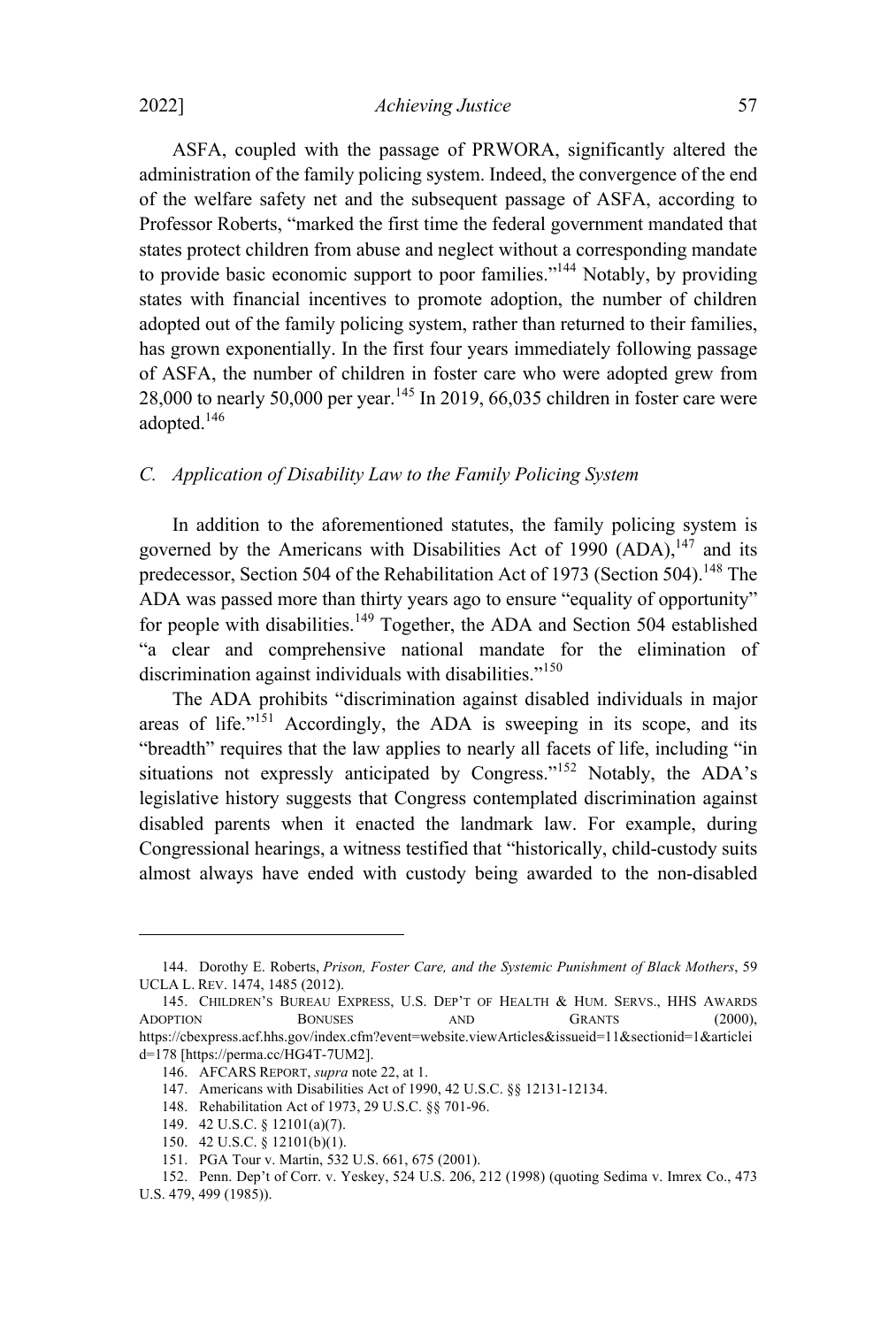parent."<sup>153</sup> Another witness testified that people with disabilities experienced discrimination in all facets of life, including in "securing custody of their children."<sup>154</sup> Yet another witness commented that "being paralyzed has meant far more than being unable to walk—it has meant . . . being deemed an 'unfit parent."<sup>155</sup> Likewise, in 1983, the U.S. Commission on Civil Rights found that many parents with disabilities have had their parental rights terminated by the family policing system and family courts.<sup>156</sup>

According to the ADA and Section 504, a person is defined as having a disability if they (1) have "a physical or mental impairment that substantially limits one or more major life activities;" (2) have "a record of such an impairment;" or (3) are "being regarded as having such an impairment."<sup>157</sup> Major life activities include, but are not limited to, caring for oneself, performing manual tasks, seeing, hearing, walking, speaking, breathing, learning, communicating, and working.<sup>158</sup> In 2008, Congress passed the ADA Amendments Act to clarify that (1) "[a]n impairment that is episodic or in remission is a disability if it would substantially limit a major life activity when active<sup>159</sup> and (2) a "[d]etermination of whether an impairment substantially limits a major life activity shall be made without regard to the ameliorative effects of mitigating measures." <sup>160</sup> Hence, courts should interpret the definition of disability broadly.<sup>161</sup>

The ADA includes five separate titles: employment (Title I), public services (Title II), places of public accommodation (Title III), telecommunications (Title IV), and miscellaneous provisions (Title V).<sup>162</sup> For purposes of the family policing system, Title II of the ADA applies because it governs access to local and state governments and agencies, including family policing agencies and courts.<sup>163</sup> Title II provides: "[N]o qualified individual with <sup>a</sup> disability shall, by reason of such disability, be excluded from participation in or be denied the benefits of the services, programs, or activities of a public entity, or be subjected

- 161. 42 U.S.C. § 12102(4)(A).
- 162. 42 U.S.C. § 12101-12213.

<sup>153</sup>*. Americans with Disabilities Act of 1988: J. Hearing on S. 2345 Before the Subcomm. on the Handicapped of the S. Comm. on Labor and Human Resources and the Subcomm. on Select Educ. of the H. Comm. on Educ. and Labor*, 100th Cong. (1988) (statement of Arlene Mayerson), *reprinted in* 2 Legis. Hist. of Pub. L. No. 101-336: The Americans with Disabilities Act, 100th Cong., 2d Sess., at 1611 n.10 (1990).

<sup>154.</sup> H.R. REP. NO. 101-485, at 41 (1990), *as reprinted in* 1990 U.S.C.C.A.N. 445, 448.

<sup>155.</sup> H.R. REP. NO. 485, pt. 2, at 41 (1990), *as reprinted in* 1990 U.S.C.C.A.N. 303, 323.

<sup>156.</sup> U.S.COMM'N ON C.R., ACCOMMODATING THE SPECTRUM OF INDIVIDUAL ABILITIES 40 (1983).

<sup>157.</sup> 42 U.S.C. § 12102(1).

<sup>158.</sup> 42 U.S.C. § 12102(2)(A).

<sup>159.</sup> 42 U.S.C. § 12102(4)(D).

<sup>160.</sup> 42 U.S.C. § 12102(4)(E)(i).

<sup>163.</sup> 28 C.F.R. pt. 35, App. B (2019) ("Title II of the ADA extends this prohibition of discrimination to include all services, programs, and activities provided or made available by State and local governments or any of their instrumentalities or agencies, regardless of the receipt of Federal financial assistance.").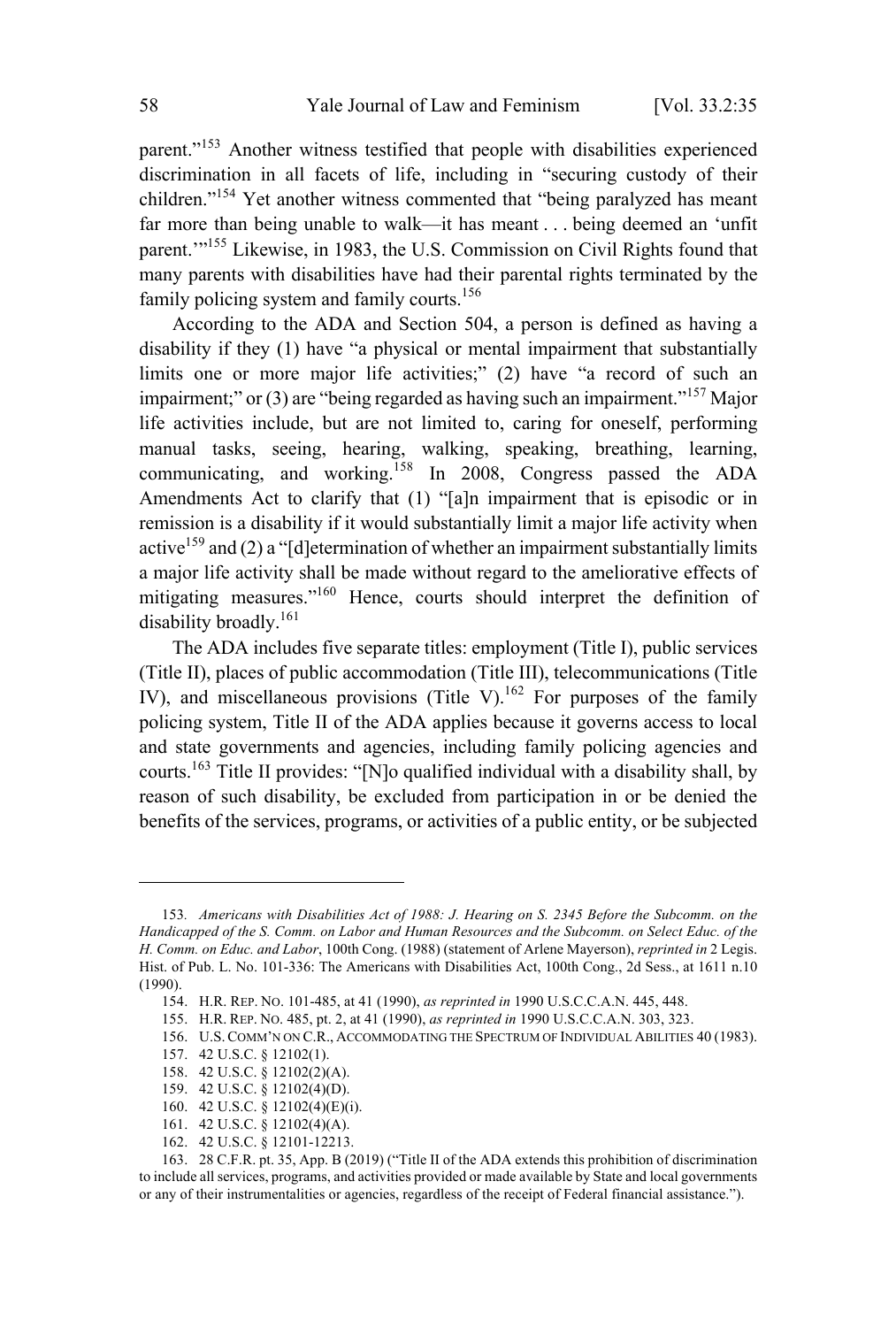to discrimination by any such entity."<sup>164</sup> A "qualified individual" is a disabled person who "meets the essential eligibility requirements for the receipt of services or the participation in programs or activities provided by a public entity" with or without "reasonable modifications," "auxiliary aids and services," or the removal of architectural or communication barriers.<sup>165</sup>

Further, Congress enacted the ADA to expand the coverage of the Rehabilitation Act of 1973, which proscribes discrimination against people with disabilities by recipients of federal financial assistance.<sup>166</sup> Section 504 provides: "No otherwise qualified individual with a disability in the United States . . . shall, solely by reason of her or his disability, be excluded from participation in, be denied the benefits of, or be subjected to discrimination under any program or activity receiving Federal financial assistance  $\dots$ <sup>167</sup> Section 504 considers a "qualified individual" to be a person with a disability "who meets the essential eligibility requirements for the receipt of such services."<sup>168</sup>

Section 504 governs all activities of federally funded entities and, generally, violations of Section 504 also represent violations of Title II.<sup>169</sup> Therefore, according to DOJ and HHS, Title II and Section 504 apply to everything the family policing system does, including "investigations, assessments, removals, family preservation, provision of services, determining goals and permanency plans, setting service plan tasks, reunification, guardianship, adoption, and assisting clients in meeting such tasks."<sup>170</sup>

Under Title II and Section 504, family policing system agencies, must, among other things, (1) provide people with disabilities an equal opportunity to participate in services, programs, and activities; $171$  (2) administer services, programs, and activities in the most integrated setting appropriate to the needs of people with disabilities;<sup>172</sup> (3) not impose or apply eligibility criteria that screen out or tend to screen out people with disabilities;<sup>173</sup> (4) provide auxiliary

<sup>164.</sup> 42 U.S.C. § 12132.

<sup>165</sup>*. Id.* § 12131(2).

<sup>166.</sup> 29 U.S.C. § 794.

<sup>167.</sup> 29 U.S.C. § 794(a).

<sup>168.</sup> 45 C.F.R. § 84.3(I)((4).

<sup>169.</sup> Section 504 defines "program or activity" to include "all of the operations of a department, agency . . . or other instrumentality of a State or of a local government" and "the entity of such State or local government that distributes such assistance and each such department or agency (and each other State or local government entity) to which the assistance is extended, in the case of assistance to a State or local government." 29 U.S.C. § 794(b)(1)(A), (B). Accordingly, all operations of a state government agency are covered by Section 504 if any part of it receives federal financial assistance. Title IV-B and Title IV-E of the Social Security Act are the primary sources of federal child welfare funding, which all states accept.

<sup>170.</sup> LETTER FROM CIVIL RIGHTS DIVISION, U.S. DEP'T. OF JUSTICE & OFFICE FOR Civil RIGHTS, U.S. DEP'T OF HEALTH & HUM. SERV., TO INTERIM COMM'R ERIN DEVENEY, MASS. DEP'T OF CHILDREN & FAMILIES 10 (Jan. 29, 2015) [hereinafter LETTER OF FINDINGS], http://www.ada.gov/ma\_docf\_lof.pdf [https://perma.cc/69FT-9PWX].

<sup>171.</sup> 28 C.F.R. § 35.130(b)(1)(ii); 45 C.F.R. § 84.4(b)(1)(ii).

<sup>172.</sup> 28 C.F.R. § 35.130(d); 45 C.F.R. § 84.4(b)(2).

<sup>173.</sup> 28 C.F.R. § 35.130(b)(3)(i-ii); 45 C.F.R. § 84.4(b)(4)(i-ii).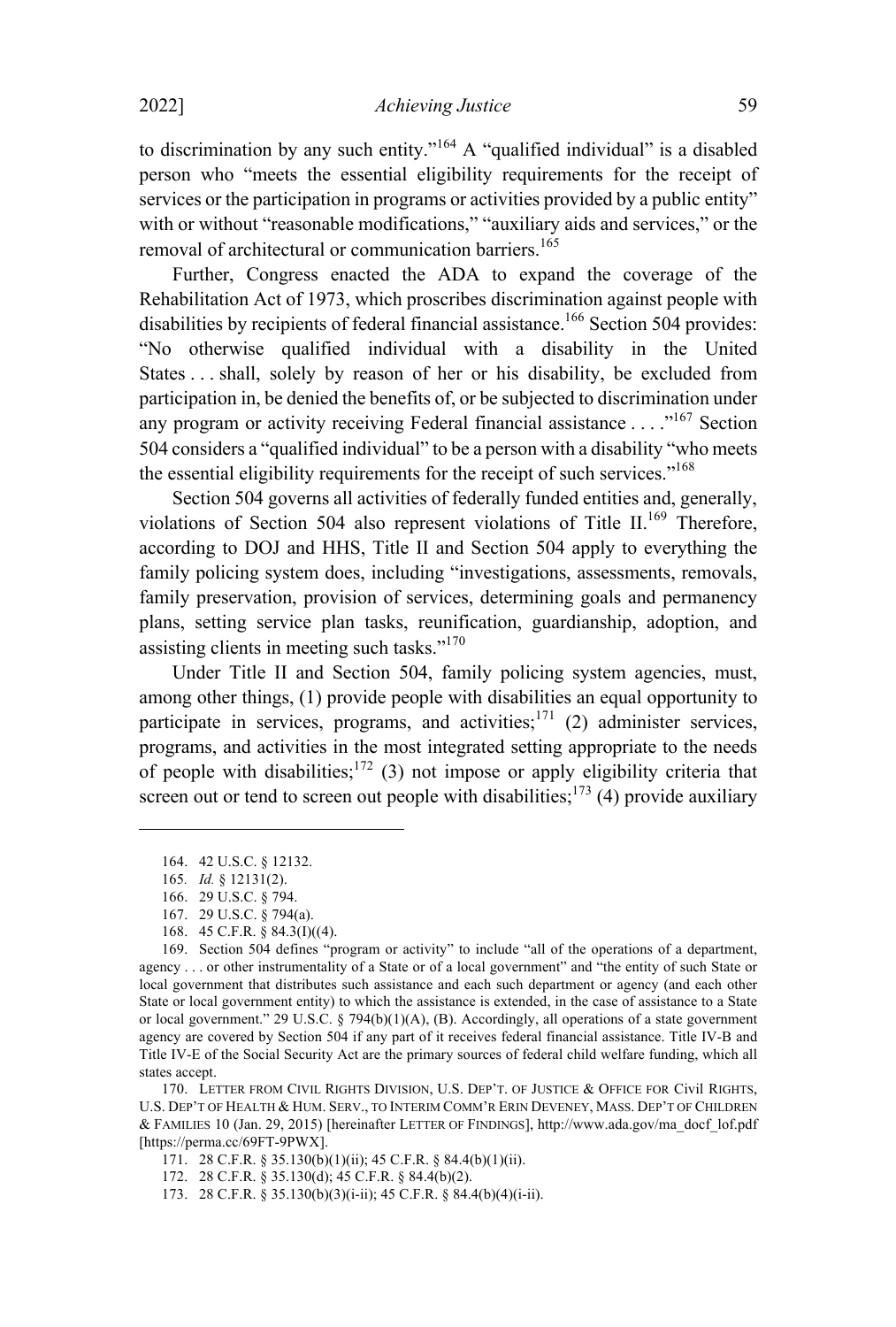aids and services; $1^{74}$  (5) not place surcharges on people with disabilities to cover the costs of measures to ensure nondiscriminatory treatment;<sup>175</sup> and (6) not deny benefits, activities, and services to people with disabilities because an entities' facilities are inaccessible.<sup>176</sup> Further, all entities of the family policing system must comply with regulations related to physical accessibility.<sup>177</sup> In addition, the family policing system must provide "reasonable modifications in policies, practices, or procedures when the modifications are necessary to avoid discrimination on the basis of disability." $178$ 

Importantly, a central principle of the ADA and Section 504 is the individualized treatment requirement. Specifically, public and private entities, including the family policing system, must treat people with disabilities on a case-by-case basis, consistent with facts and objectives, and may not act based on stereotypes and generalizations about disabled people.<sup>179</sup> Individualized treatment is especially important when considering matters of accessibility and reasonable modifications. As such, "the determination of whether a particular modification is 'reasonable' involves a fact-specific, case-by-case inquiry that considers, among other factors, the effectiveness of the modification in light of the nature of the disability in question and the cost to the organization that would implement it."<sup>180</sup>

Pursuant to Title II and Section 504, family policing system entities are not required to provide reasonable modifications or take actions that would result in (1) a fundamental alteration of the nature of the activities, programs, or services offered;<sup>181</sup> (2) an undue financial and administrative burden;<sup>182</sup> or (3) a significant risk to the health or safety of others that cannot be eliminated by a modification of policies, practices, or procedures, or by the provision of auxiliary aids or services.<sup>183</sup>

In sum, the ADA and Section 504 are far-reaching laws that provide people with disabilities strong protections against discrimination in nearly all aspects of

<sup>174.</sup> 28 C.F.R. § 35. 160(a)(1), (b)(1); 28C.F.R. § 35.164; 45 C.F.R. § 84.52(d).

<sup>175.</sup> 28 C.F.R. § 35.130(f).

<sup>176.</sup> 28 C.F.R. § 35.130(b)(1)(i); 45 C.F.R. § 84.21.

<sup>177.</sup> 28 C.F.R. §§ 35.150, 35.151; 45 C.F.R. §§ 84.22, 84.23.

<sup>178.</sup> 28 C.F.R. § 35.130(b)(7); 45 C.F.R. § 84.4(a); U.S. DEP'T OF JUSTICE, TITLE II TECHNICAL ASSISTANCE MANUAL § II-6.1000, Illustration 2 (1993) (clarifying that public entities may need to make modifications to programs, such as individualized assistance, to permit people with disabilities to benefit).

<sup>179</sup>*. See, e.g.*, 28 C.F.R. § 35.130(b); *see also id.* pt. 35, app. B (explaining in the 1991 Section-by-Section guidance to the Title II regulation that, "[t]aken together, the [] provisions [in 28 C.F.R. § 35.130(b)] are intended to prohibit exclusion . . . of individuals with disabilities and the denial of equal opportunities enjoyed by others, based on, among other things, presumptions, patronizing attitudes, fears, and stereotypes about individuals with disabilities. Consistent with these standards, public entities are required to ensure that their actions are based on facts applicable to individuals and not on presumptions as to what a class of individuals with disabilities can or cannot do").

<sup>180.</sup> Mary Jo C. v. N.Y. State & Local Ret. Sys., 707 F.3d 144, 153 (2d Cir. 2013) (quoting Staron v. McDonald's Corp., 51 F.3d 353, 356 (2d Cir. 1995)).

<sup>181.</sup> 28 C.F.R. §§ 35.150, 35.164.

<sup>182</sup>*. Id.*

<sup>183.</sup> 28 C.F.R. §§ 36.302, 36.303.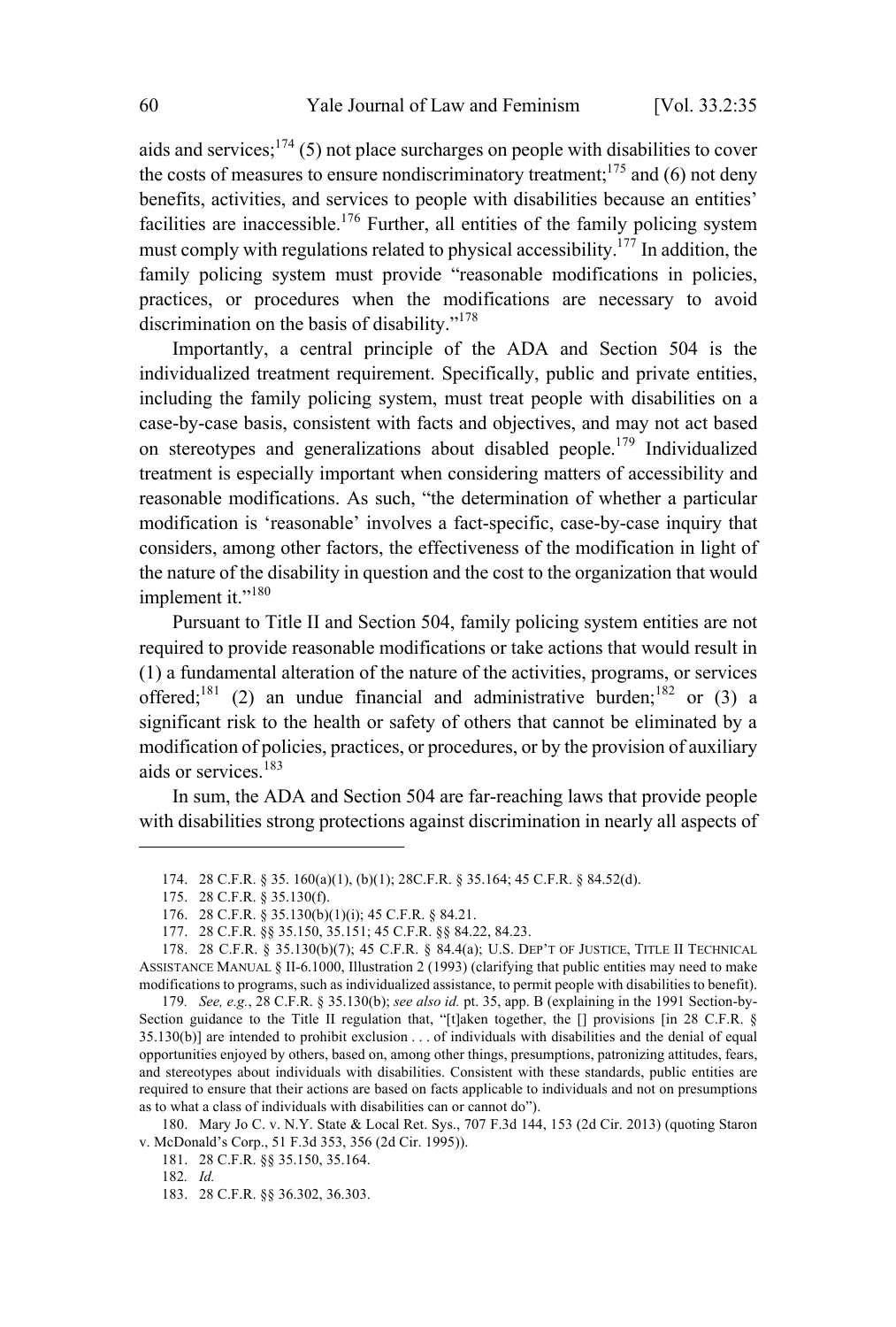life, including parenting. At the same time, these statutes have limitations. First, the family policing system often does not comply with its legal obligations pursuant to the ADA and Section 504, and courts often fail to correctly apply these statutes in termination of parental rights proceedings involving parents with disabilities.<sup>184</sup> Thus, because of inadequate compliance and enforcement, these laws often provide little protection to disabled parents involved with the system. Second, while the ADA and Section 504 ostensibly should safeguard disabled parents once involved with the family policing system, the statutes cannot prevent these families from becoming subjected to the system. Being involved with the family policing system, even for a short period of time, can cause long-lasting harms to children and parents and federal disability rights laws cannot stop these harms from occurring.<sup>185</sup> Third, the ADA and Section 504 do not address racism, classism, and other types of oppression commonly experienced by multiply marginalized parents with disabilities involved with the family policing system.<sup>186</sup> Hence, although federal disability rights laws are certainly important, they cannot entirely respond to the inequities endured by parents with disabilities within the family policing system because this system is oppressive by design. Indeed, only abolition, guided by disability justice, can fully address the subjugation experienced by disabled parents.

## II. THE SCOPE OF THE PROBLEM

As the cases at the beginning of this Article illustrate, parents with disabilities and their children contend with wide-ranging injustices and harms because of the family policing system. This Part describes the experiences of disabled parents and their children within the family policing system. First, it explores the existing research on the disproportionalities and disparities that disabled parents face within the family policing system. Thereafter, it describes the harms that the family policing system inflicts on disabled parents and their children. Tragically, the injustices and harms inflicted on parents with disabilities and their children are fundamentally consistent with the family policing system's logic of pathologizing, controlling, and punishing marginalized families. For this reason, I call for abolishing rather than reforming the family policing system.

#### *A. Disproportionalities and Disparities*

Parents with disabilities and their children experience marked disproportionalities and disparities at every step of their involvement with the

<sup>184</sup>*. See infra* Part III.C.

<sup>185</sup>*. See infra* Part II.B.

<sup>186</sup>*. See infra* Parts II.A., IV.C.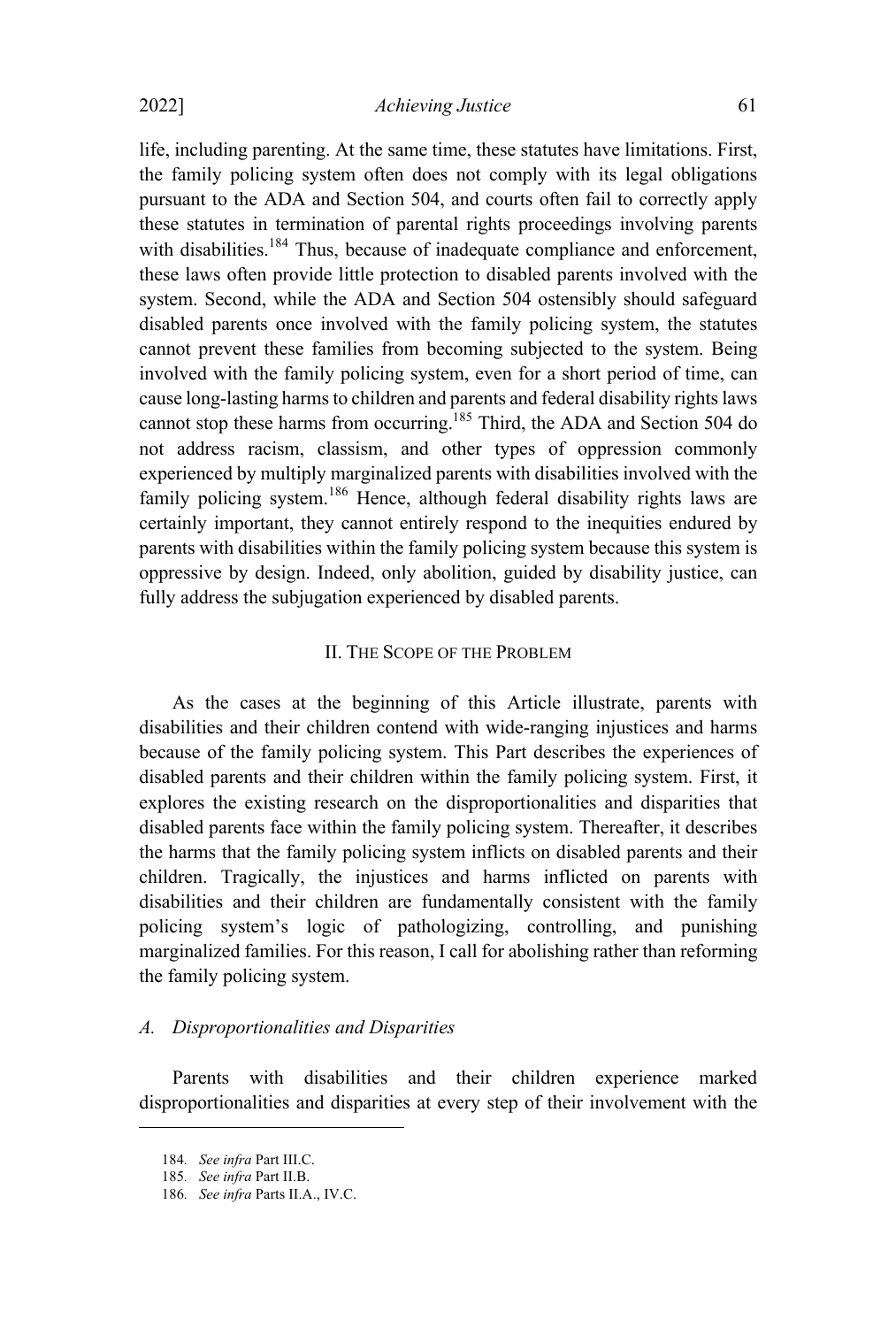family policing system.<sup>187</sup> Research has consistently found that disabled parents are more likely than nondisabled parents to be referred to the family policing system.<sup>188</sup> Analyzing national data, a study recently found that nineteen percent of children were placed in foster care, at least in part, because of parental disability.<sup>189</sup> Significantly, extant research shows that parents with intellectual or psychiatric disabilities are particularly vulnerable to involvement with the family policing system.<sup>190</sup> For example, a recent national survey revealed that parents with psychiatric disabilities were eight times more likely to have contact with the family policing system, compared to parents without psychiatric disabilities.<sup>191</sup> Another study, which analyzed administrative data from Washington state, found that twenty-two percent of mothers with intellectual or developmental disabilities were the subject of a report to the family policing system within one year of birth and thirty-seven percent within four years.<sup>192</sup> In comparison, only six percent of mothers without intellectual disabilities were the subject of a report to the family policing system within one year of birth and only ten percent within four years.<sup>193</sup> Thus, research demonstrates staggeringly high

<sup>187.</sup> ROCKING THE CRADLE, *supra* note 30, at 106 ("Parents with disabilities face multiple layers of discrimination from the moment they enter the child welfare system."). Although disproportionalities and disparities are often used interchangeably in child welfare research, each term has a distinct definition. FRED WULCZYN, RESEARCH IS ACTION: DISPARITY, POVERTY, AND THE NEED FOR NEW KNOWLEDGE 2 (2011), https://fcda.chapinhall.org/wp-content/uploads/2012/10/2011\_research-is-action\_disparity.pdf [https://perma.cc/3CS3-QD8T]. Disproportionalities are defined as the overrepresentation or underrepresentation of a marginalized community, compared to their numbers in the general population. *Id*. In contrast, disparities refer to an absence of equality experienced by a marginalized community. *Id*.

<sup>188.</sup> ROCKING THE CRADLE, *supra* note 30, at 72 ("Parents with disabilities and their families are frequently, and often unnecessarily, forced into the system…at disproportionately high rates.").

<sup>189.</sup> Lightfoot & DeZelar, *supra* note 28, at 26.

<sup>190</sup>*. See, e.g.*, Tim Booth & Wendy Booth, *Findings from a Court Study of Care Proceedings Involving Parents with Intellectual Disabilities*, 1 J. POL'<sup>Y</sup> & PRAC. INTELL. DISABILITIES 179, 180 (2004); Tim Booth et al., *Care Proceedings and Parents with Learning Difficulties: Comparative Prevalence and Outcomes in an English and Australian Court Sample*, 10 CHILD & FAM. SOC. WORK 353, 353 (2005); Maurice A. Feldman, *Parents with Intellectual Disabilities: Implications and Interventions*, *in* HANDBOOK OF CHILD ABUSE RESEARCH AND TREATMENT 401 (John R. Lutzker ed., 1998); Maurice Feldman et al., *Effectiveness of Home-Based Early Intervention on the Language Development of Children of Mothers with Mental Retardation*, 14 RSCH. DEV. DISABILITIES 387 (1993); Gwynnyth Llewellyn et al., *Prevalence and Outcomes for Parents with Disabilities and their Children in an Australian Court Sample*, 27 CHILD ABUSE & NEGLECT 235, 239 (2003); David McConnell et al., *Parental Cognitive Impairment and Child Maltreatment in Canada*, 35 CHILD ABUSE & NEGLECT 621, 624 (2011); Jill G. Joseph et al., *Characteristics and Perceived Needs of Mothers with Serious Mental Illness*, 50 PSYCHIATRIC SERVS. 1357, 1358 (1999); Carol Mowbray et al., *Motherhood for Women with Serious Mental Illness: Pregnancy, Childbirth, and the Postpartum Period*, 65 AM.J. ORTHOPSYCHIATRY 33 (1995); Roberta G. Sands et al., *Maternal Custody Status and Living Arrangements of Children of Women with Severe Mental Illness*, 29 HEALTH & SOC. WORK 317, 320 (2004); Jung Min Park et al., *Involvement in the Child Welfare System Among Mothers with Serious Mental Illness*, 57 PSYCHIATRIC SERVS. 493, 494 (2006).

<sup>191.</sup> Katy Kaplan et al., *Child Protective Service Disparities and Serious Mental Illnesses: Results from a National Survey*, 70 PSYCHIATRIC SERVICES 202, 204 (2019).

<sup>192.</sup> Rebecca Rebbe et al., *Prevalence of Births and Interactions with Child Protective Services of Children Born to Mothers Diagnosed with an Intellectual and/or Developmental Disability*, 25 MATERNAL CHILD HEALTH J. 626, 629 (2021).

<sup>193</sup>*. Id*.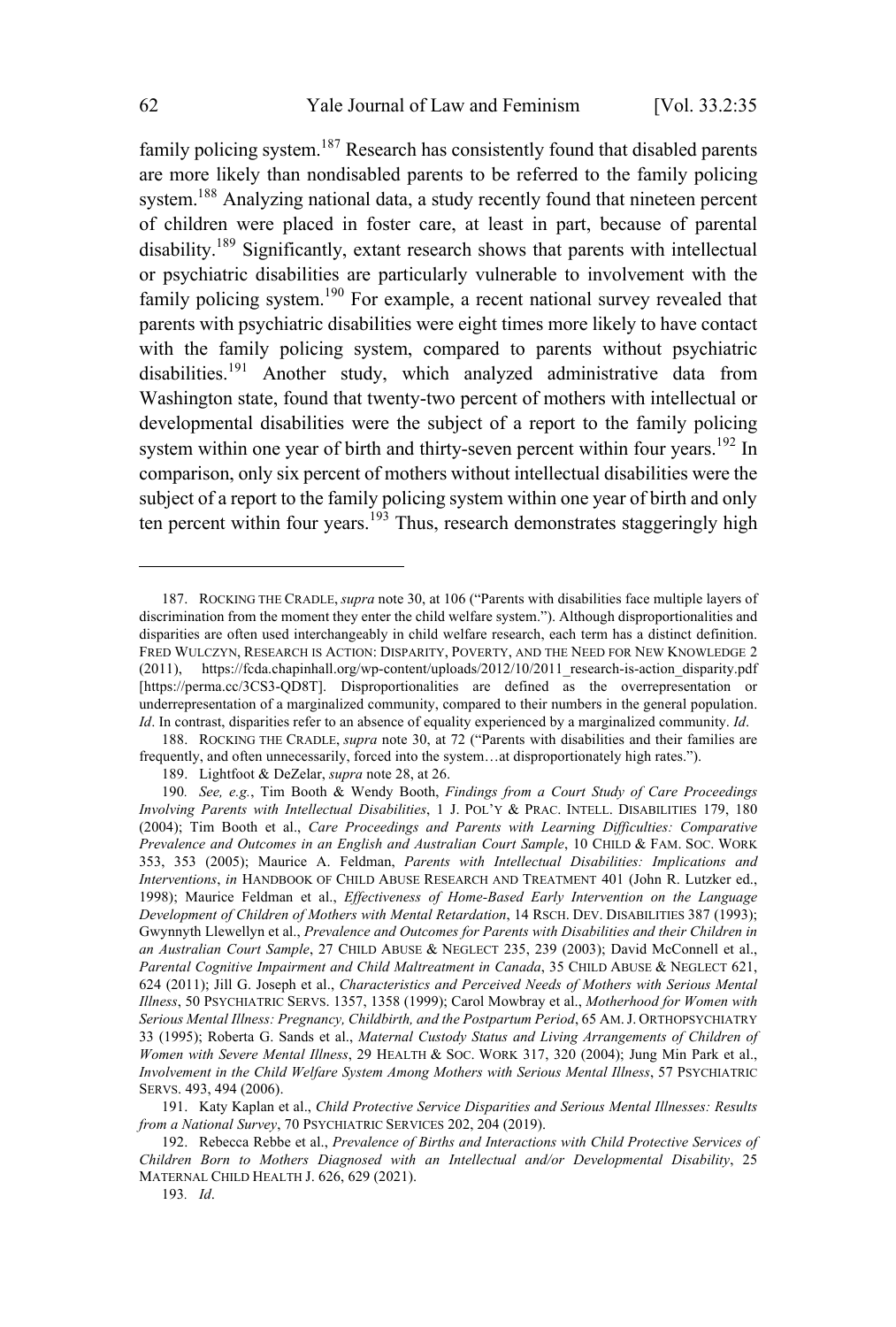rates of involvement with the family policing system among disabled parents and their children.

Once referred to the family policing system, parents with disabilities experience a range of disparities. For example, a study found that disabled parents had higher odds of having allegations of child maltreatment substantiated—an investigatory finding that the allegation of child abuse or neglect or risk of such maltreatment was supported—than nondisabled parents. <sup>194</sup> Although substantiation is only one decision-making point, scholars consider it important to understanding disparities within the family policing system.<sup>195</sup> Moreover, disabled parents are less likely than nondisabled parents to receive family preservation or reunification services,<sup>196</sup> and when they do receive services, they are often not tailored to meet the individual needs of parents with disabilities.<sup>197</sup> In summary, the family policing system is more likely to substantiate referrals involving disabled parents and their children than nondisabled parents and their children and less likely to provide these families services so that they can stay together.

Studies also show that disabled parents are significantly more likely than nondisabled parents to have their children removed from their homes by the family policing system.<sup>198</sup> For example, analysis of Washington state administrative data revealed that seven percent of infants of mothers with intellectual or developmental disabilities had their child removed by the family

<sup>194.</sup> Elizabeth Lightfoot et al., *Substantiation of Child Maltreatment Among Parents with Disabilities in the United States*, 15 J. PUB. CHILD WELFARE 583, 592 (2021) ("The odds were highest for cases including a parent with an emotional disturbance, who had more than 63% higher odds of having maltreatment substantiated after a report to child protection compared to a parent without a disability after a report, followed by those with developmental disabilities (44%), multiple disabilities (38%) and learning disabilities (35%)."). Substantiation is an administrative determination, not a judicial one. CHILD MALTREATMENT 2019,*supra* note 21, at 16. For further information on substantiation in the child welfare system, *see* Nicholas E. Kahn et al., *The Standard of Proof in the Substantiation of Child Abuse and Neglect,* 14 J. EMPIRICAL LEGAL STUD. 333 (2017).

<sup>195.</sup> Lightfoot et al., *supra* note 194, at 585 ("[T]he child welfare decision point of substantiation has been a key area of research regarding racial disproportionality in child welfare, with some researchers finding that substantiation is an important place where disparities occur, and affects later decisions, such as out of home placement or termination of parental rights.") (internal citations omitted).

<sup>196.</sup> Int'l Ass'n for the Sci. Study of Intellectual Disabilities Special Interest Research Grp. on Parents and Parenting with Intellectual Disabilities Parents Labelled with Intellectual Disability, *Position of the IASSID SIRG on Parents and Parenting with Intellectual Disabilities*, 21 J. APPLIED RSCH. INTELLECTUAL DISABILITIES 296 (2008) [hereinafter "IASSID SIRG"] (explaining the experiences of parents with intellectual disabilities); Robyn M. Powell & Joanne Nicholson, *Disparities in Child Protective Services: Commentary on Kaplan et al. (2019)*, 70 PSYCHIATRIC SERVS. 209, 209 (2019) (discussing disparities experienced by parents with psychiatric disabilities when involved with the child welfare system); ROCKING THE CRADLE, *supra* note 30, at 71-107 (describing the experiences of parents with disabilities as related to the child welfare system).

<sup>197.</sup> Phillip A. Swain & Nadine Cameron, *"Good Enough Parenting;" Parental Disability and Child Protection*, 18 DISABILITY & SOC'<sup>Y</sup> 165, 170 (2003).

<sup>198.</sup> ROCKING THE CRADLE, *supra* note 30, at 72 ("Parents with disabilities and their families are frequently, and often unnecessarily, forced into the system and, once involved, lose their children at disproportionately high rates.").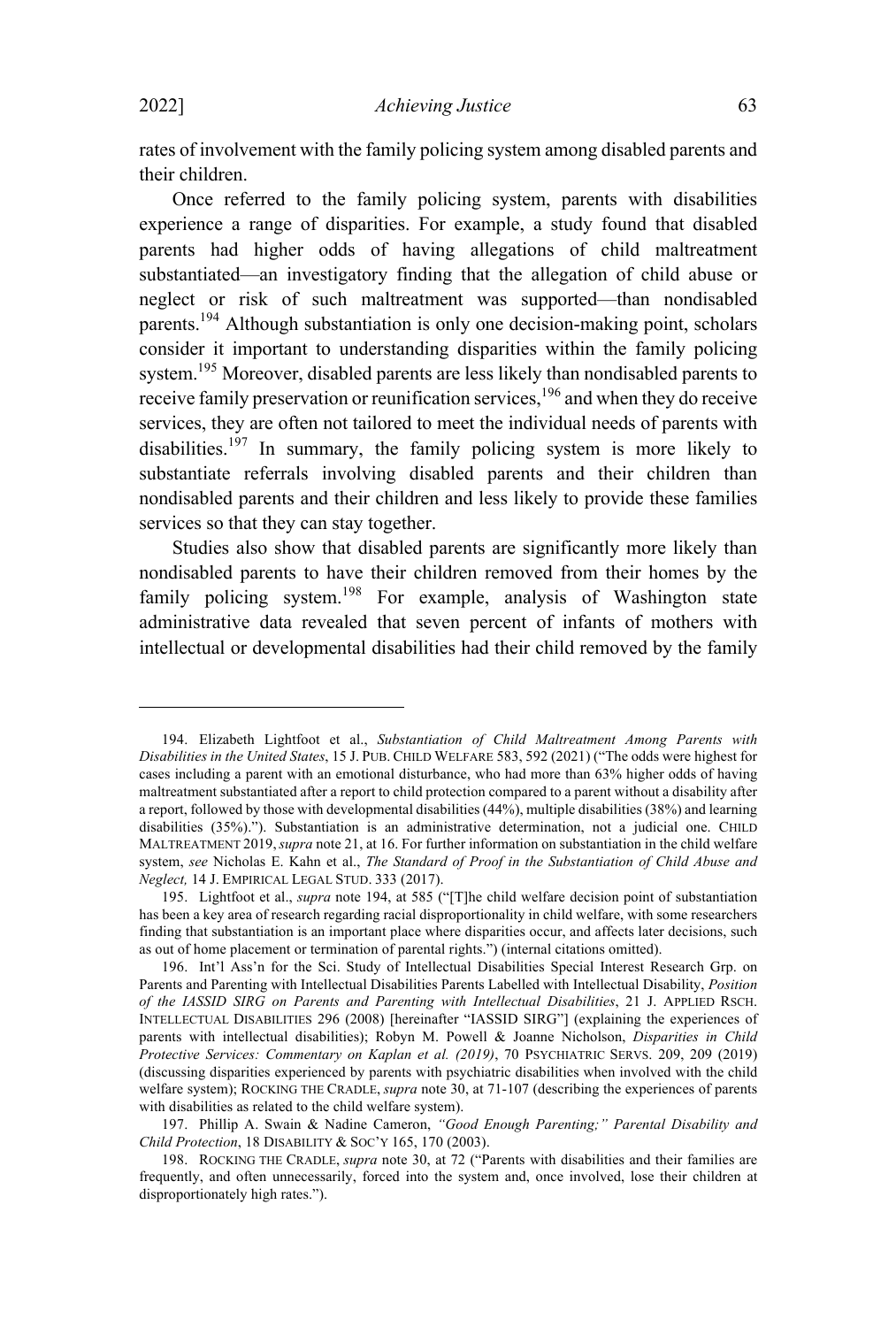policing system by one year and nine percent by four years.<sup>199</sup> Conversely, less than one percent of infants born to mothers without intellectual or developmental disabilities experienced removals by one year and only two percent by four years.<sup>200</sup> Another recent study, analyzing national survey data, found that parents with psychiatric disabilities were twenty-six times more likely to have their child removed by the family policing system, compared to other parents.<sup>201</sup> In fact, according to NCD, studies have found removal rates as high as eighty percent in cases where the parent had an intellectual or psychiatric disability.<sup>202</sup>

Once children are removed, research reveals striking differences in placements and reunification goals for families with and without parents with disabilities. For example, analyzing national data, a study showed that children of disabled parents were more likely to be placed in non-relative foster care and more likely to have a case plan goal of long-term foster care than children of parents without disabilities. $2^{03}$  Further, that study found that cases involving children of parents with disabilities were less likely than children of nondisabled parents to have a case plan goal of reunification.<sup>204</sup> Cases involving disabled parents also had higher odds of having a case plan goal of long-term foster care than cases involving nondisabled parents.<sup>205</sup> Additionally, children of parents with disabilities had longer foster care stays than children of parents without disabilities and had thirty-two percent lower odds of being discharged from foster care to their parents. 206

Furthermore, parents with disabilities, especially parents with intellectual or psychiatric disabilities, face devastatingly high rates of termination of parental rights.<sup>207</sup> For example, analysis of national data found that disabled parents had twenty-two percent higher odds of termination of parental rights than nondisabled parents. <sup>208</sup> Moreover, among 2,064 appellate cases involving disabled mothers, ninety-three percent of the cases resulted in the termination of parental rights.<sup>209</sup> The staggeringly high rates of termination of parental rights experienced by disabled parents and their children is alarming and, unfortunately, demonstrative of the pervasive injustices faced by these families because of the family policing system.

Importantly, multiply marginalized parents with disabilities and their children are subjected to heightened levels of scrutiny and discrimination in the

<sup>199.</sup> Rebbe et al., *supra* note 192, at 629.

<sup>200</sup>*. Id*.

<sup>201.</sup> Kaplan et al., *supra* note 191, at 202.

<sup>202.</sup> ROCKING THE CRADLE, *supra* note 30, at 16.

<sup>203.</sup> Lightfoot & DeZelar, *supra* note 28, at 27.

<sup>204</sup>*. Id*.

<sup>205</sup>*. Id*.

<sup>206</sup>*. Id*.

<sup>207.</sup> ROCKING THE CRADLE, *supra* note 30, at 77-78.

<sup>208.</sup> Lightfoot & DeZelar, *supra* note 28, at 26.

<sup>209.</sup> Powell et al., *supra* note 44, at 1094.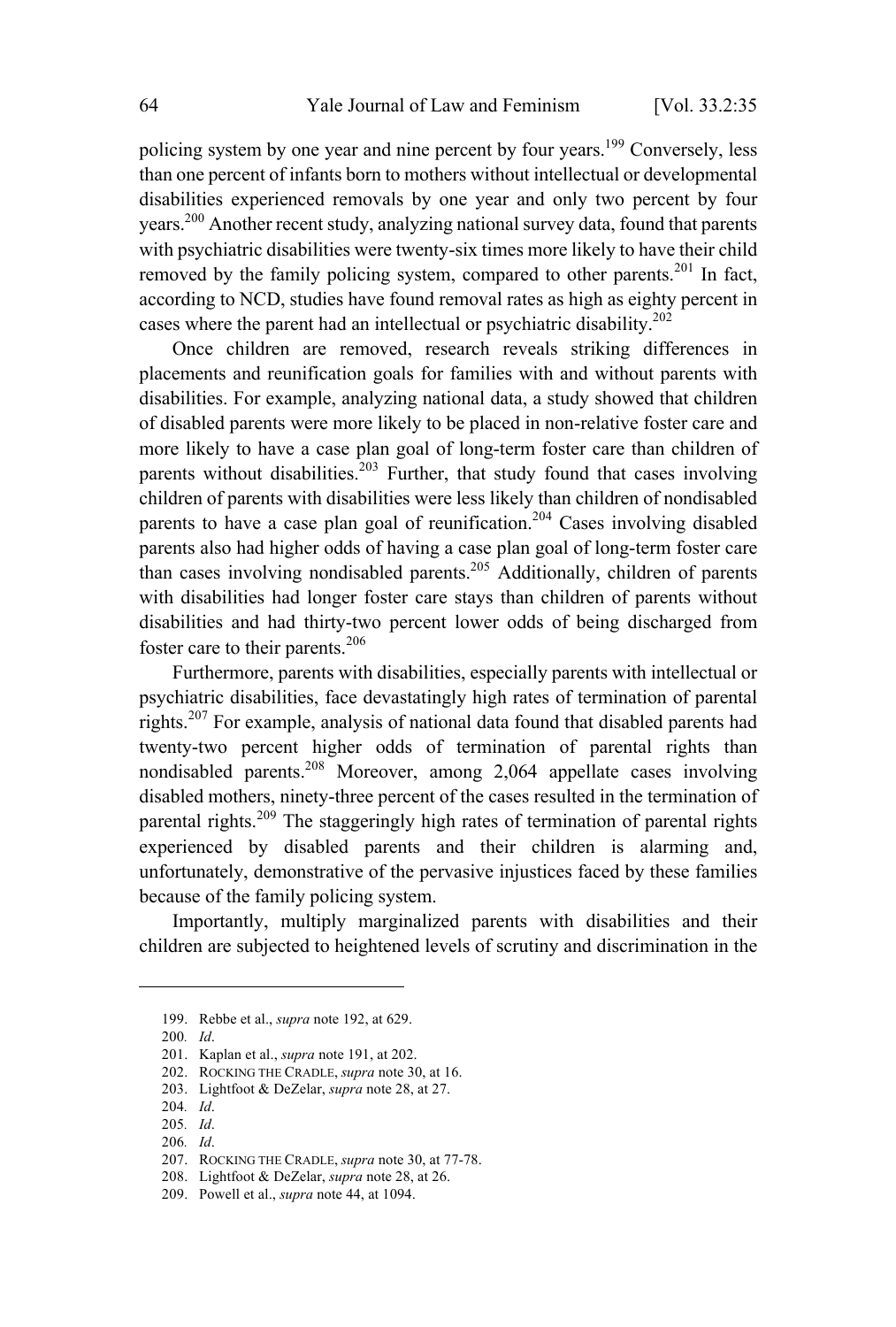family policing system.<sup>210</sup> Longstanding research establishes that Black mothers are "especially likely to be monitored, regulated, and punished by the child welfare system" and have their children removed—often permanently—at disproportionately high rates. <sup>211</sup> Indigenous parents are also especially vulnerable to being separated from their children by the family policing system.<sup>212</sup> Emergent research, while limited, similarly suggests that in cases involving multiply marginalized disabled parents there are heightened disproportionalities and disparities. For example, studies found that parents with disabilities were more likely to have family policing system involvement if they were female, Black, or lived at or below the federal poverty level.<sup>213</sup> Further, a recent study of parents with psychiatric disabilities found that those whom had family policing system involvement had lower educational attainment and were more likely to be non-white than parents who did not have family policing system involvement.<sup>214</sup> The compounded disproportionalities and disparities endured by multiply marginalized parents with disabilities underscores the importance of using an intersectional approach to address the injustices the family policing system imposes on families. Accordingly, disability justice—an intersectional movement, theory, and praxis—is crucial to family policing system abolition efforts.

#### *B. Children and Parents are Being Harmed*

The injustices experienced by disabled parents and their children often lead to substantial and long-lasting harm for both children and their parents. Scholars describe the "harm of removal" as a blanket term used to depict how children are detrimentally affected when separated from their families by the family policing system.<sup>215</sup> It conveys recognition that "[r]emoval and placement in foster care may have a worse impact on the child than neglect."<sup>216</sup> Mere involvement with the family policing system can harm children and their parents by disrupting

<sup>210.</sup> NATIONAL PARTNERSHIP FOR WOMEN & FAMILIES & AUTISTIC SELF ADVOCACY NETWORK, ACCESS, AUTONOMY, & DIGNITY: PEOPLE WITH DISABILITIES AND THE RIGHT TO PARENT 11 (September 2021), https://www.nationalpartnership.org/our-work/resources/repro/repro-disability-parenting.pdf [https://perma.cc/2T46-X6T9].

<sup>211</sup>*. Id.* at 12 (citing studies).

<sup>212</sup>*. Id*. at 12 (citing studies).

<sup>213.</sup> Traci LaLiberte et al., *Child Protection Services and Parents with Intellectual and Developmental Disabilities*, 30 J. APPLIED RSCH. INTELL. DISABILITIES 521, 527 (2017); Park et al., *supra* note 190, at 496.

<sup>214.</sup> Laysha Ostrow et al., *Risk Factors Associated with Child Protective Services Involvement Among Parents with a Serious Mental Illness*, 72 PSYCHIATRIC SERVS. 370, 372 (2021).

<sup>215.</sup> Jane Spinak, *When Did Lawyers for Children Stop Reading Goldstein, Freud and Solnit? Lessons from the Twentieth Century on Best Interests and the Role of the Child Advocate*, 41 FAM. L.Q. 393, 407 (2007); Richard Wexler, *Take the Child and Run: How ASFA and the Mentality Behind It Harm Children*, 13 U.D.C. L. REV. 435, 444 (2010).

<sup>216.</sup> Rebecca Bonagura, *Redefining the Baseline: Reasonable Efforts, Family Preservation, and Parenting Foster Children in New York*, 18 COLUM. J. GENDER & L. 175, 196 (2008).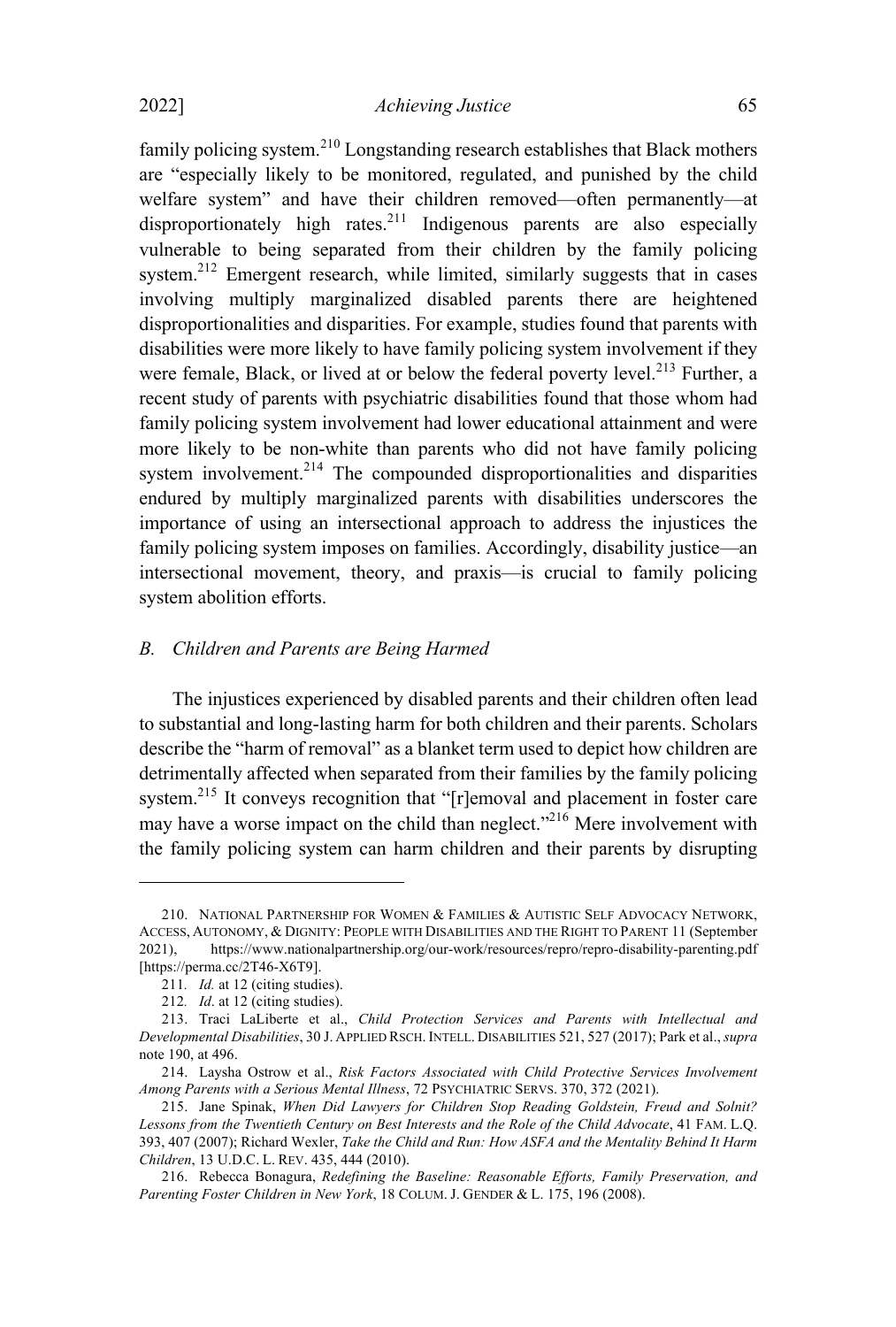them without providing the material support that families need.<sup>217</sup> In fact, even the threat of involvement can be detrimental. For example, parents with disabilities often report "living in constant fear that they [will] eventually be reported [to the family policing system] because of their disability." <sup>218</sup> Thus, the family policing system—a system ostensibly intended to protect children—is often the source of significant and enduring trauma for both children and parents.

As Roberts details, "[r]emoving children from their homes is perhaps the most severe government intrusion into the lives of citizens. It is also one of the most terrifying experiences a child can have."<sup>219</sup> Extant studies demonstrate that when children's relationships with their parents are severed, they "often experience a sense of profound deprivation."<sup>220</sup> In fact, "[l]ong-term separation from a parent can result in a negative impact on the well-being and functioning of both children and parents. Thus, removing a child from his or her parent—in some situations—can ultimately cause more harm than good." $^{221}$ 

Removing children from their parents and placing them in foster care can adversely affect their long-term wellbeing. For example, one study found that many individuals who were previously in foster care experienced substantial hardships as adults, including high rates of mental health conditions, low postsecondary educational attainment, high rates of poverty and homelessness, and low rates of health insurance.<sup>222</sup> Significantly, research suggests that children on the "margin" of placement in foster care typically have better outcomes if they remain home.<sup>223</sup> For example, a 2007 study of 15,000 children found that children who remained with their families had lower teen pregnancy rates, involvement with the juvenile justice system, and unemployment compared to those in foster care with similar allegations of child maltreatment.<sup>224</sup> Similarly, a 2008 study of 23,000 children found that "among children on the margin of placement, children placed in foster care have arrest, conviction, and imprisonment rates as adults that are three times higher than those of children

<sup>217.</sup> Charlotte Baughman et al., *The Surveillance Tentacles of the Child Welfare System*, 11 COLUM. J. RACE & L. 501, 527 (2021) ("Investigations and services demanded by the family regulation system can be highly disruptive to families without providing the material support that could ameliorate the poverty-related concern that first brought the family in contact with the system. Investigations and service requirements can cause loss of housing, employment, and public benefits, which are often exacerbated by court intervention and/or the removal of a child from the household.").

<sup>218.</sup> ROCKING THE CRADLE, *supra* note 30, at 82-83.

<sup>219.</sup> SHATTERED BONDS, *supra* note 33, at 17.

<sup>220.</sup> Chris Watkins, *Beyond Status: The Americans with Disabilities Act and the Parental Rights of People Labeled Developmentally Disabled or Mentally Retarded*, 83 CAL. L. REV. 1415, 1458 (1995).

<sup>221.</sup> Gwillim, *supra* note 89, at 360.

<sup>222.</sup> CASEY FAMILY PROGRAMS, IMPROVING FAMILY FOSTER CARE: FINDINGS FROM THE NORTHWEST FOSTER CARE ALUMNI STUDY 1-2 (2005), https://caseyfamilypro-wpengine.netdnassl.com/media/AlumniStudies\_NW\_Report\_FR.pdf [https://perma.cc/V6W2-SCWN].

<sup>223.</sup> Joseph J. Doyle, Jr., *Child Protection and Child Outcomes: Measuring the Effects of Foster Care*, 97 AM. ECON. REV. 1583, 1584 (2007).

<sup>224</sup>*. Id*. at 1608.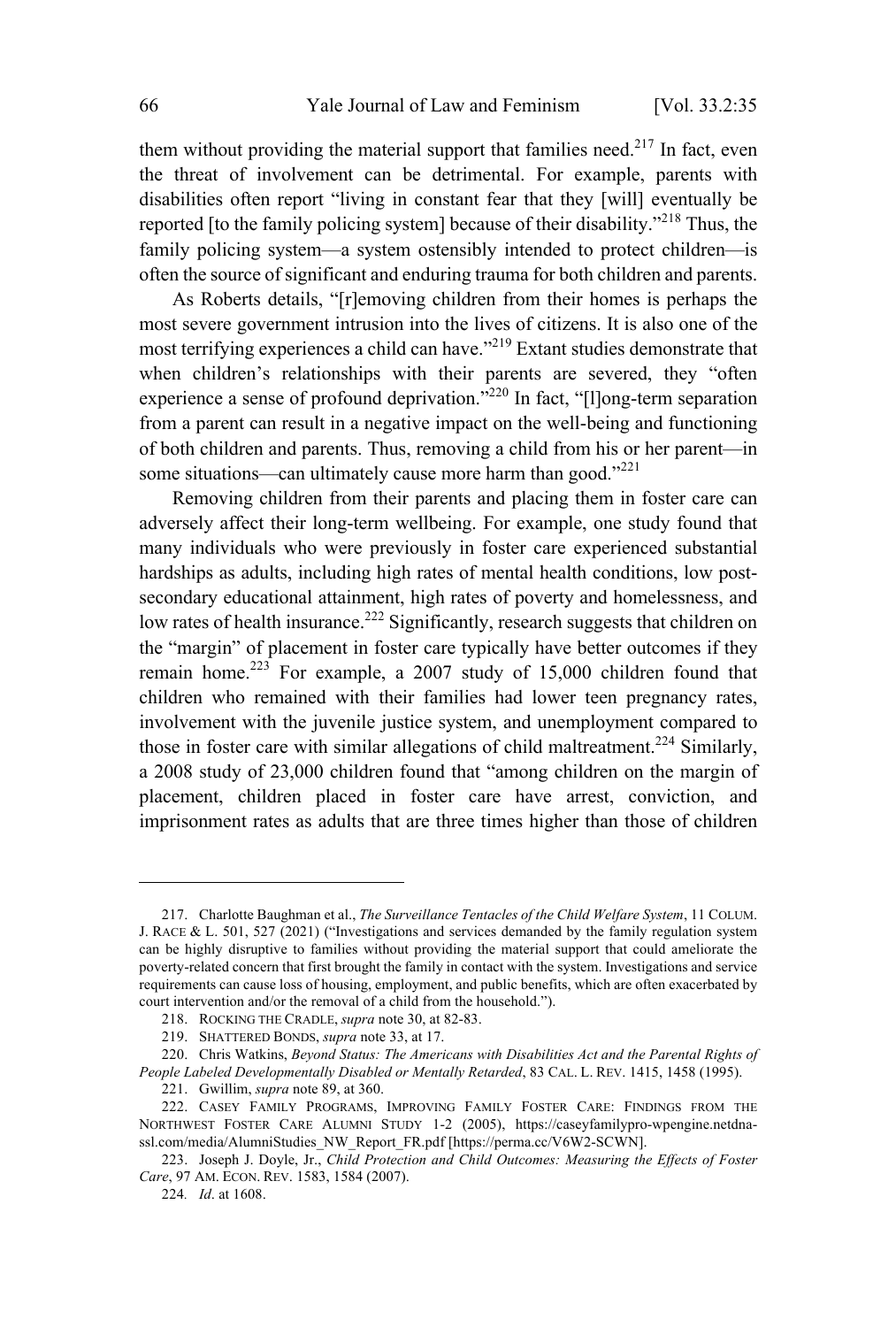who remained at home."<sup>225</sup> Moreover, while in foster care, children are at increased risk of abuse and neglect, including sexual abuse. <sup>226</sup> Hence, foster care often causes far greater harm to children than their parents do.

In addition to the harms inflicted on all children involved with the family policing system, those with disabled parents experience unique injuries. Several studies have found that many children of parents with disabilities worry knowing they could be separated from their parents, temporarily or permanently, because their parent is deemed incapable of caring for them.<sup>227</sup> Thus, just the realization that they could be unnecessarily separated from their parents causes harm. Notably, a study of adult children of parents with intellectual disabilities found that those whom the family policing system had removed had subsequently reestablished and maintained contact with their parents.<sup>228</sup> Certainly, this finding reinforces the importance of family bonds.

Family policing system involvement, or the looming terror of the family policing system, detrimentally affects disabled parents' parenting. As Michael Stein explains, "[e]ven with the accomplishment of parental tasks through different techniques, mothers with disabilities fear that mainstream society will remove their children because of prevailing misconceptions. The result is the diminishment of parental joy for otherwise able and loving parents."<sup>229</sup> Strikingly, disabled parents often report living in fear that they will eventually be reported to the family policing system by a mandated reporter or stranger simply because of their disabilities.<sup>230</sup> This terror leads to some disabled parents being afraid to be in public with their children.<sup>231</sup> Trepidation about the possibility of being reported to the family policing system also results in some parents with disabilities being afraid to ask for help because they worry someone may view them as unable to adequately care for their children and refer them to the family policing system. <sup>232</sup> In sum, the constant terror of being unnecessarily reported to the family policing system, a system that is known by disabled parents as biased against them, can cause devastating harm to families.

Research has found that family policing system involvement significantly harms the mental health of parents with psychiatric disabilities. For example,

<sup>225.</sup> Joseph J. Doyle, Jr., *Child Protection and Adult Crime: Using Investigator Assignment to Estimate Causal Effects of Foster Care*, 116 J. POL. ECON. 746, 748 (2008).

<sup>226.</sup> Clare Huntington, *Rights Myopia in Child Welfare*, 53 UCLA L. REV. 637, 662 (2006) (describing increased risk in foster care of abuse and neglect).

<sup>227.</sup> David McConnell & Lyndsey Hahn, *Growing Up with Parents with Disabilities*, *in* THE ENCYCLOPEDIA OF CHILD AND ADOLESCENT DEVELOPMENT 7-8 (Stephen Hupp & Jeremy D. Jewell, eds., 2020).

<sup>228.</sup> TIM BOOTH & WENDY BOOTH, GROWING UP WITH PARENTS WHO HAVE LEARNING DIFFICULTIES 1095-96 (1998).

<sup>229.</sup> Michael Ashley Stein, *Mommy Has a Blue Wheelchair: Recognizing the Parental Rights of People with Disabilities*, 60 BROOK. L. REV. 1069, 1095-96 (1994).

<sup>230.</sup> ROCKING THE CRADLE*, supra* note 30, at 82-83.

<sup>231</sup>*. Id.*

<sup>232</sup>*. Id.*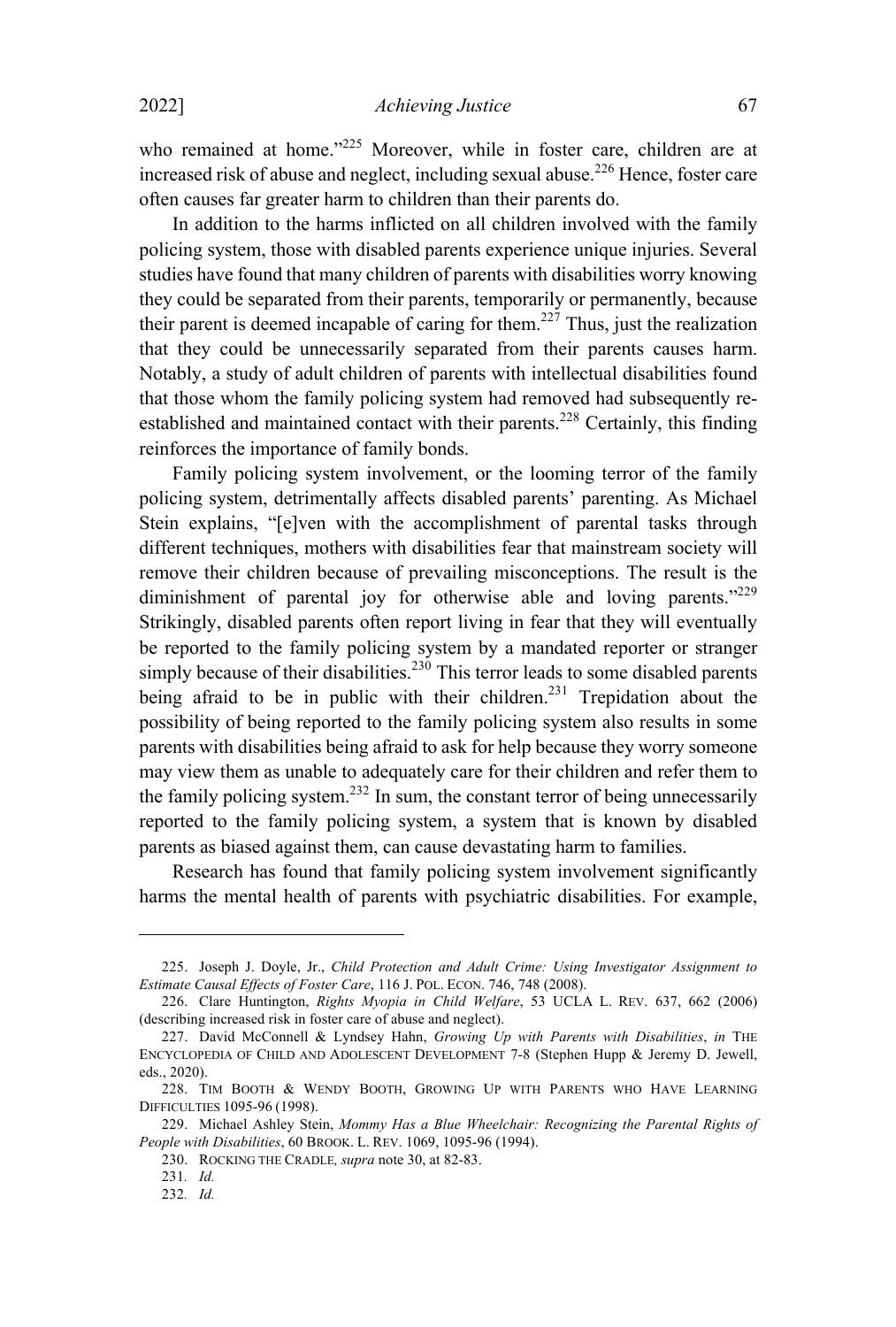studies "reveal that the damage inflicted by [termination of parental rights] is far greater than the difficulty that comes from treating a parent's mental illness, repairing broken biological relationships with therapeutic services, and assisting these families in their journey towards emotional health." $233$  Specifically, involvement with the family policing system may worsen parental mental health, decreasing the likelihood of reunification. <sup>234</sup> Additionally, the stigma associated with parenting with a psychiatric disability and the fear of custody loss can result in parents who resist acknowledging their difficulties or requesting assistance. 235 Agonizing about losing custody of their children can also increase parental stress, which can exacerbate the mental health symptoms in some parents. $236$ 

Further, family policing system involvement can result in significant financial harm to families. As part of CAPTA, states received funds to create registries to track child abuse and neglect allegations.<sup>237</sup> Although CAPTA did not require states to track alleged perpetrators of child abuse and neglect, <sup>238</sup> all fifty states and the District of Columbia maintain "central registries," which are centralized databases of child abuse and neglect investigation records. 239 "Originally designed to investigate and process allegations of child maltreatment, registries and the data they contain are now also used by state licensing agencies and public and private employers to identify perpetrators of maltreatment and essentially bar them from employment in occupations that care for children and other vulnerable populations."<sup>240</sup> Parents whose cases have been substantiated by CPS are often listed on these registries for decades, thereby precluding them from many employment opportunities.<sup>241</sup> Extant research

<sup>233.</sup> Charisa Smith, *Unfit through Unfairness: The Termination of Parental Rights Due to a Parent's Mental Challenges*, 5 CHARLOTTE L. REV. 377, 395 (2014).

<sup>234.</sup> Colby Brunt & Leigh Goodmark, *Parenting in the Face of Prejudice: The Need for Representation for Parents with Mental Illness*, 36 CLEARINGHOUSE REV. 295, 295 (2002).

<sup>235.</sup> Jenny Hearle et al., *A Survey of Contact with Offspring and Assistance with Child Care Among Parents with Psychotic Disorders*, 50 PSYCHIATRIC SERVICES 1354, 1356 (1999); Joanne Nicholson & Kathleen Biebel, *Commentary on "Community Mental Health Care for Women with Severe Mental Illness Who Are Parents"—The Tragedy of Missed Opportunities: What Providers Can Do*, 38 CMTY. MENTAL HEALTH J. 167, 168 (2002).

<sup>236.</sup> Joanne Nicholson et al., *Mothers with Mental Illness: I. The Competing Demands of Parenting and Living with Mental Illness*, 49 PSYCHIATRIC SERVICES 635, 638-40 (1998).

<sup>237.</sup> OFFICE OF THE ASSISTANT SEC'Y FOR PLANNING & EVALUATION, U.S. DEP'T OF HEALTH & HUM. SERVS., ASSESSING THE FEASIBILITY OF CREATING AND MAINTAINING A NATIONAL REGISTRY OF CHILD MALTREATMENT PERPETRATORS: RESEARCH REPORT (2012), https://aspe.hhs.gov/reports/assessing-feasibility-creating-maintaining-national-registry-childmaltreatment-perpetrators-0 [https://perma.cc/JHS5-ENLE].

<sup>238</sup>*. Id.*

<sup>239.</sup> CHILD WELFARE INFO. GATEWAY, U.S. DEP'T OF HEALTH & HUM. SERVS., ESTABLISHMENT AND MAINTENANCE OF CENTRAL REGISTRIES FOR CHILD ABUSE OR NEGLECT REPORTS 1 (2018), https://www.childwelfare.gov/pubPDFs/centreg.pdf [https://perma.cc/X8K8-CDJN].

<sup>240.</sup> Colleen Henry & Vicki Lens, *Marginalizing Mothers: Child Maltreatment Registries, Statutory Schemes, and Reduced Opportunities for Employment*, 24 CUNY L. REV. 1, 2 (2021).

<sup>241.</sup> Colleen Henry et al., *The Collateral Consequences of State Central Registries: Child Protection and Barriers to Employment for Low-Income Women and Women of Color*, 64 SOC. WORK 373, 374 (2019).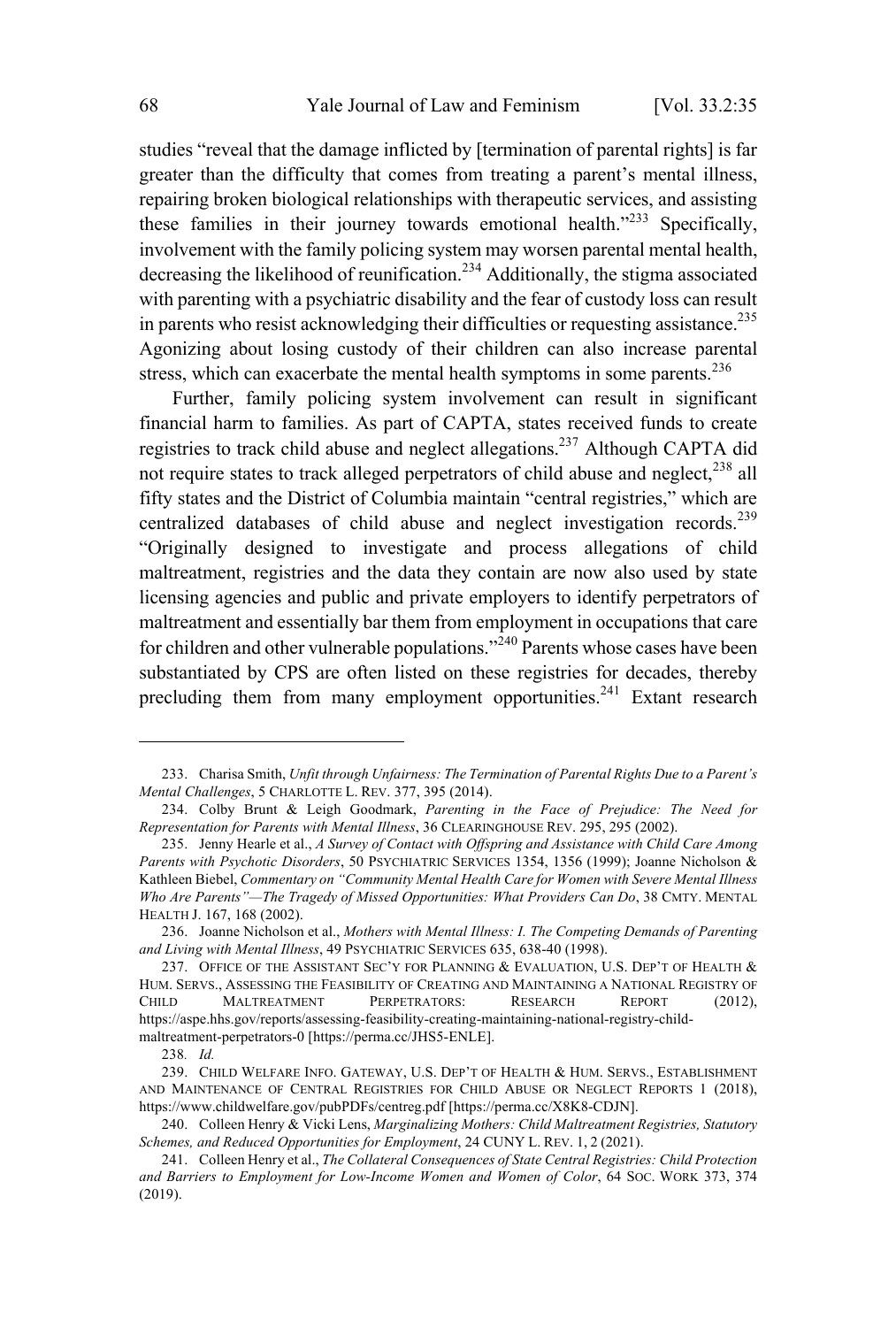2022] *Achieving Justice* 69

indicates that parents with disabilities are more likely than nondisabled parents to be unemployed<sup>242</sup> and these registries only add additional employment barriers. Hence, these registries further oppress marginalized families.

## III. STRUCTURAL CAUSES

As was demonstrated in the preceding Part, parents with disabilities and their children experience a panoply of injustices and harms because of the family policing system. This Part establishes that the family policing system does not disproportionately affect disabled parents and their children out of happenstance but by design. It begins with a description of the family policing system's oppressive historical roots and how family policing system laws and policies sought to control parenting among people with disabilities. Next, it illustrates how ableism manifests in the family policing system on multiple levels. Finally, it concludes by arguing that federal disability rights laws are not effectively protecting these families. Ultimately, the insidious reality is that these injustices and harms are inextricable from the family policing system; thus, reforms will not correct them.

#### *A. Oppressive Historical Roots*

"History is instructive, not because it offers us a blueprint for how to act in the present, but because it can help us ask better questions for the future."

– *Mariame Kaba* 243

Scholars often opine that family policing system laws and policies have occurred on a "pendulum" that swings between a focus on keeping families together and achieving permanency for children through adoption. <sup>244</sup> However, for disabled parents and their children, laws and policies have always swung away from family preservation and towards removal of their children, guided by the belief that people with disabilities are unfit to raise children. Although a comprehensive account of disability law and policy in the United States is beyond the scope of this Article,<sup>245</sup> this Section explores how disability laws and policies and family policing system laws and policies have been interwoven over time. Tragically, the injustices and harms inflicted on disabled parents and their

<sup>242.</sup> ROCKING THE CRADLE, *supra* note 30, at 202.

<sup>243.</sup> Mariame Kaba, *Yes, We Mean Literally Abolish the Police*, N.Y. TIMES (June 12, 2020), https://www.nytimes.com/2020/06/12/opinion/sunday/floyd-abolish-defund-police.html [https://perma.cc/CFF5-93VE].

<sup>244.</sup> REICH, *supra* note 45, at 27.

<sup>245.</sup> For an in-depth exploration of the history of disability in Western society, *see* David L. Braddock & Susan L. Parish, *An Institutional History of Disability*, *in* HANDBOOK OF DISABILITY STUDIES 11-68 (Gary L. Albrecht et al. eds., 2001).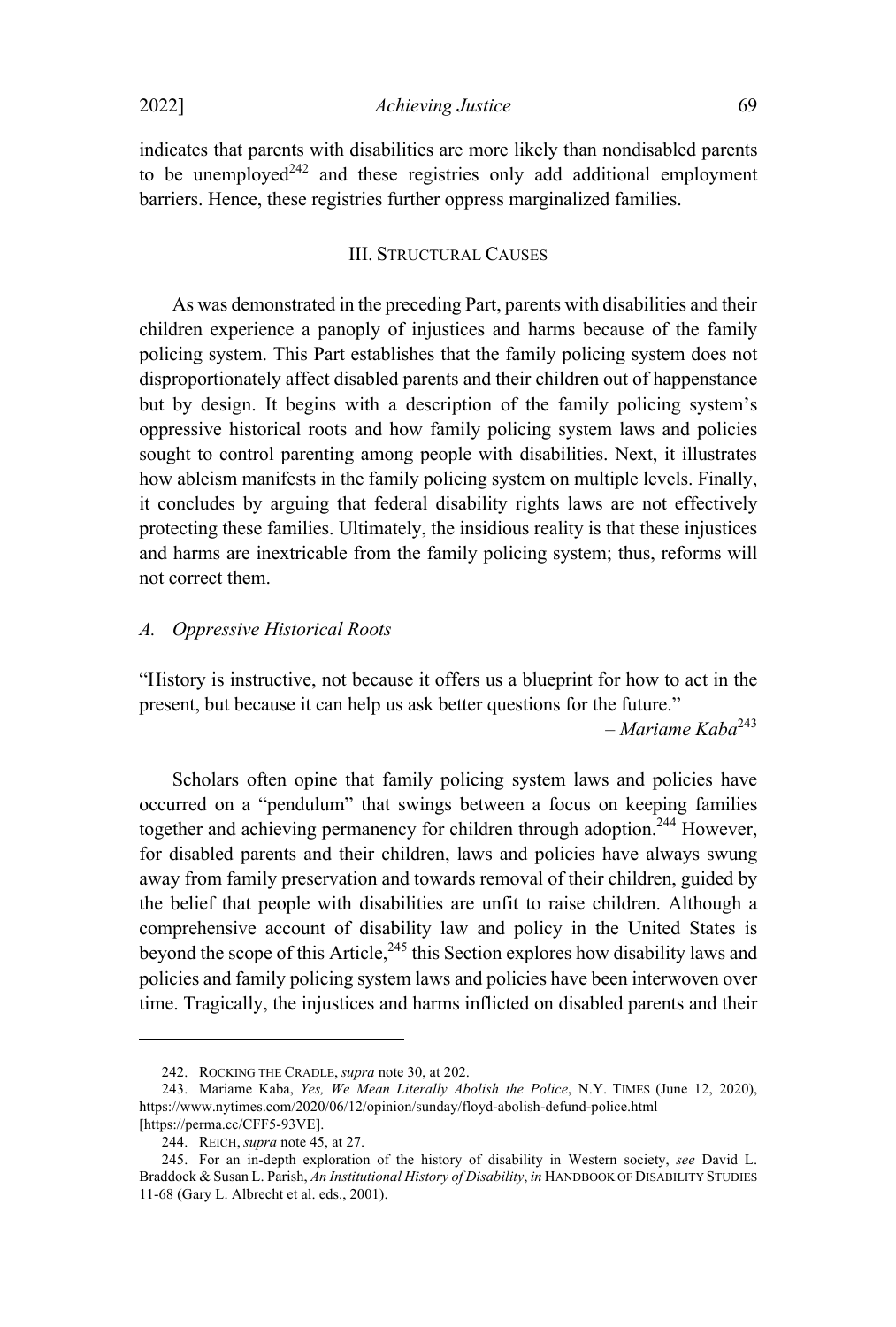children because of the family policing system are, in part, the product of a long and appalling history.

Before the late nineteenth and early twentieth centuries, most disabled people lived at home, where their families were responsible for their care.<sup>246</sup> People with disabilities were usually isolated from their communities and discouraged from marrying and having families.<sup>247</sup> The treatment of disabled people at that time "foster[ed] and reflect[ed] a common understanding of disabled people as dependent and incapable of filling adult roles of intimacy, sexuality and parenthood."<sup>248</sup> Hence, the enduring belief that people with disabilities should not have families emerged at this time.

Disabled people were further segregated from their communities during the late nineteenth and twentieth centuries, when the United States experienced the establishment (and later proliferation) of institutions for people with disabilities.<sup>249</sup> Institutions served as <sup>a</sup> mechanism of "social control and coercion."<sup>250</sup> During this time, eugenicists promoted policies that encouraged procreation among favored groups of people while restricting procreation through forcible sterilization and institutionalization—of those deemed to have "hereditary defects."<sup>251</sup> According to author Adam Cohen, eugenicists' "greatest target was the 'feebleminded,' a loose designation that included people who were mentally [disabled], women considered to be excessively interested in sex, and various other categories of individuals who offended the middle-class sensibilities of judges and social workers."<sup>252</sup> Accordingly, eugenics concentrated on averting people whom society deemed "unfit for parenthood" from reproducing, $253$  based on the idea that their offspring would be dangerous and burdensome to society. 254

<sup>246</sup>*. Id*. at 23 (describing the role of families and communities in caring for disabled people).

<sup>247.</sup> Claudia Malacrida, *Mothering and Disability: From Eugenics to Newgenics*, *in* ROUTLEDGE HANDBOOK OF DISABILITY STUDIES 467, 467 (Nick Watson & Simo Vehmas, eds., 2d, 2019).

<sup>248</sup>*. Id*.

<sup>249</sup>*. Id*. at 15-16; Braddock & Parish, *supra* note 245, at 31-43.

<sup>250.</sup> Braddock & Parish, *supra* note 245, at 34.

<sup>251</sup>*. See* ADAM COHEN, IMBECILES: THE SUPREME COURT, AMERICAN EUGENICS, AND THE STERILIZATION OF CARRIE BUCK 5 (2016); *see also* Bd. of Trs. of the Univ. of Ala. v. Garrett, 531 U.S. 356, 369 n.6 (2001) ("The record does show that some States, adopting the tenets of the eugenics movement of the early part of this century, required extreme measures such as sterilization of persons suffering from hereditary mental disease.").

<sup>252.</sup> Cohen, *supra* note 251, at 6.

<sup>253</sup>*. See* Eric M. Jaegers, *Modern Judicial Treatment of Procreative Rights of Developmentally Disabled Persons: Equal Rights to Procreation and Sterilization*, 31 U. LOUISVILLE J. FAM. L. 947, 948 (1992) ("The purpose of these laws was to protect and streamline society by preventing reproduction by those deemed socially or mentally inferior.").

<sup>254</sup>*. See generally* Robyn M. Powell, *Confronting Eugenics Means Finally Confronting Its Ableist Roots*, 27 WM. & MARY J. RACE, GENDER, & SOC. 607 (2021) (examining the country's history of eugenics); *see also* Michael G. Silver, *Eugenics and Compulsory Sterilization Laws: Providing Redress for the Victims of a Shameful Era in United States History*, 72 GEO. WASH. L. REV. 862, 865 (2004); Paul A. Lombardo, *Medicine, Eugenics, and the Supreme Court: From Coercive Sterilization to Reproductive Freedom*, 13 J. CONTEMP. HEALTH L. & POL'<sup>Y</sup> 1, 1-2 (1996).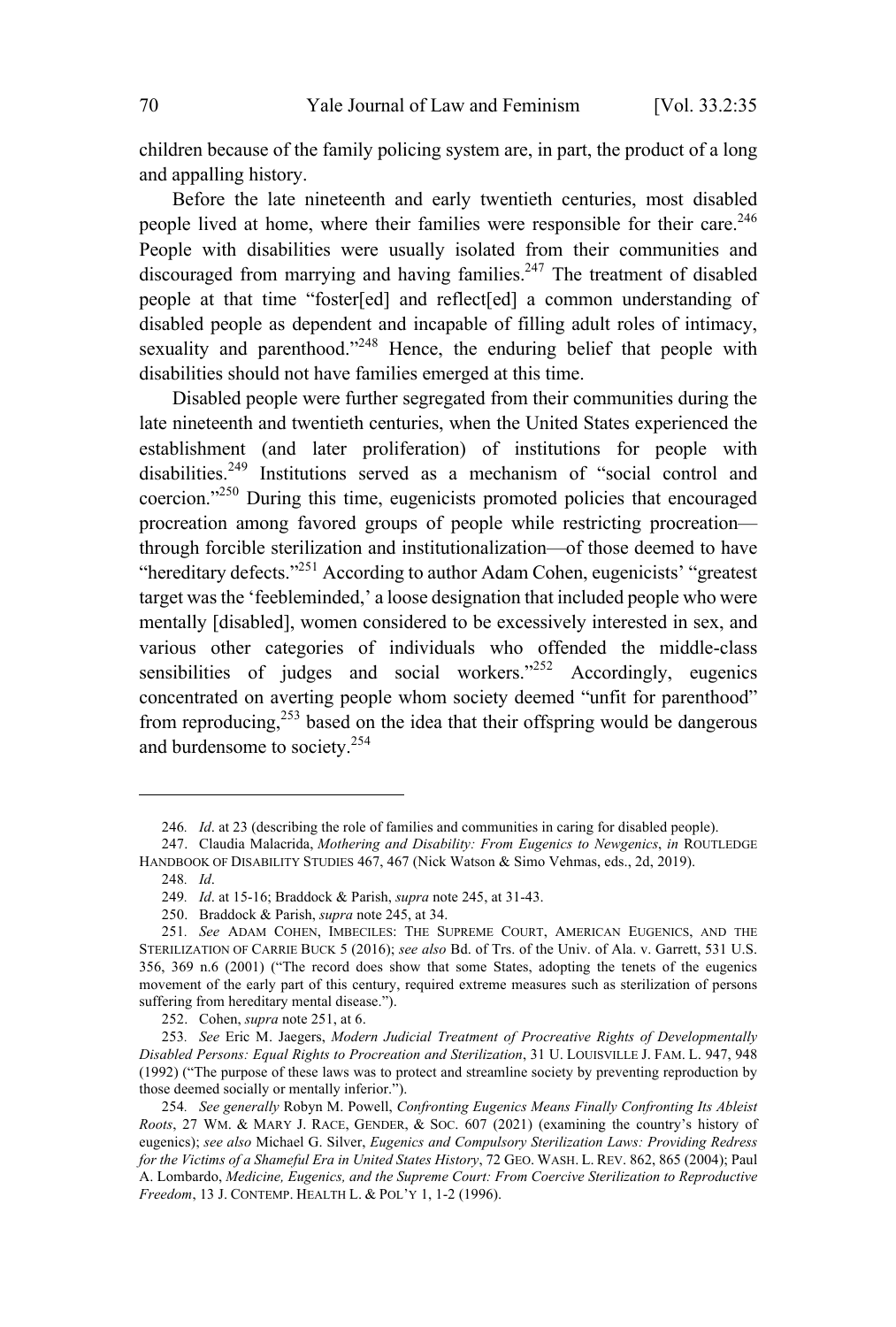## 2022] *Achieving Justice* 71

The U.S. Supreme Court buoyed this line of reasoning in the 1927 *Buck v. Bell* decision. <sup>255</sup> Carrie Buck, who was considered "feebleminded," was raised in a foster home, where she lived until she became pregnant after being raped by a relative of her foster parents.<sup>256</sup> To ostensibly hide the rape, Carrie was involuntarily institutionalized at the Virginia State Colony for Epileptics and Feebleminded, where her mother was also committed.<sup>257</sup> Carrie's daughter, Vivian, was adopted by Carrie's foster family, and Carrie never saw Vivian again.<sup>258</sup> Thereafter, the institution sought to sterilize Carrie per the state's compulsory sterilization statute. Following a series of appeals, the Court upheld Virginia's law sanctioning state institutions to condition release upon sterilization. Justice Oliver Wendell Holmes, Jr., writing for the majority, found that "[i]t would be strange if [the State] could not call upon those who already sap the strength of the State for these lesser sacrifices . . . in order to prevent our being swamped with incompetence," the Court avowed that "[t]hree generations of imbeciles are enough."<sup>259</sup> Similar to other state sterilization laws, Virginia's statute was premised on the idea that "many defective persons . . . would likely become by the propagation of their kind a menace to society[.] $1^{260}$  By 1970, nearly 70,000 Americans, many of whom were disabled, poor, or people of color, were forcibly sterilized.<sup>261</sup>

Another aspect of eugenics that restricted people with disabilities from creating and maintaining families was the enactment of state laws that barred disabled people from marrying or alternatively permitted marriages only after the age of forty-five.<sup>262</sup> For example, a Connecticut law prohibited "epileptics, imbeciles, and feebleminded persons" from marrying or having extramarital sexual relations before the age of forty-five.<sup>263</sup> By the mid-1930s, forty-one states had eugenic marriage statutes, $264$  and a 1974 study found that these laws still existed in approximately forty states. <sup>265</sup> Notably, these laws continue in some states. 266

265. Brooke Pietrzak, *Marriage Laws and People with Mental Retardation: A Continuing History of Second Class Treatment*, 17 DEV. MENTAL HEALTH L. 1, 1-2 (1997).

<sup>255.</sup> 274 U.S. 200 (1927).

<sup>256.</sup> Stephen Jay Gould, *Carrie Buck's Daughter*, 2 CONST. COMMENT. 331, 336 (1985).

<sup>257</sup>*. Id.*

<sup>258</sup>*. Id.* at 338.

<sup>259.</sup> 274 U.S. at 207.

<sup>260</sup>*. See* Eugenical Sterilization Act, ch. 394, 1924 Va. Acts 569 (repealed 1974).

<sup>261</sup>*. The Supreme Court Ruling that Led to 70,000 Forced Sterilizations*, NPR (Mar. 17, 2016, 1:22 PM), https://www.npr.org/sections/health-shots/2016/03/07/469478098/the-supreme-court-ruling-thatled-to-70-000-forced-sterilizations [https://perma.cc/ATY7-TMK2].

<sup>262.</sup> Braddock & Parish, *supra* note 245, at 35.

<sup>263.</sup> Robert J. Cynkar, Buck v. Bell*: "Felt Necessities" v. Fundamental Values?*, 81 COLUM. L.REV. 1418, 1432 (1981).

<sup>264.</sup> Braddock & Parish, *supra* note 245, at 30.

<sup>266</sup>*. See* Michael Waterstone, *Disability Constitutional Law*, 63 EMORY L.J. 527, 548–49 (2014) (describing state laws that restrict people with disabilities from marrying). Moreover, government policies that reduce or terminate disability benefits if people with disabilities get married results in continuing marriage restrictions for many. *Id.* at 549 n.132.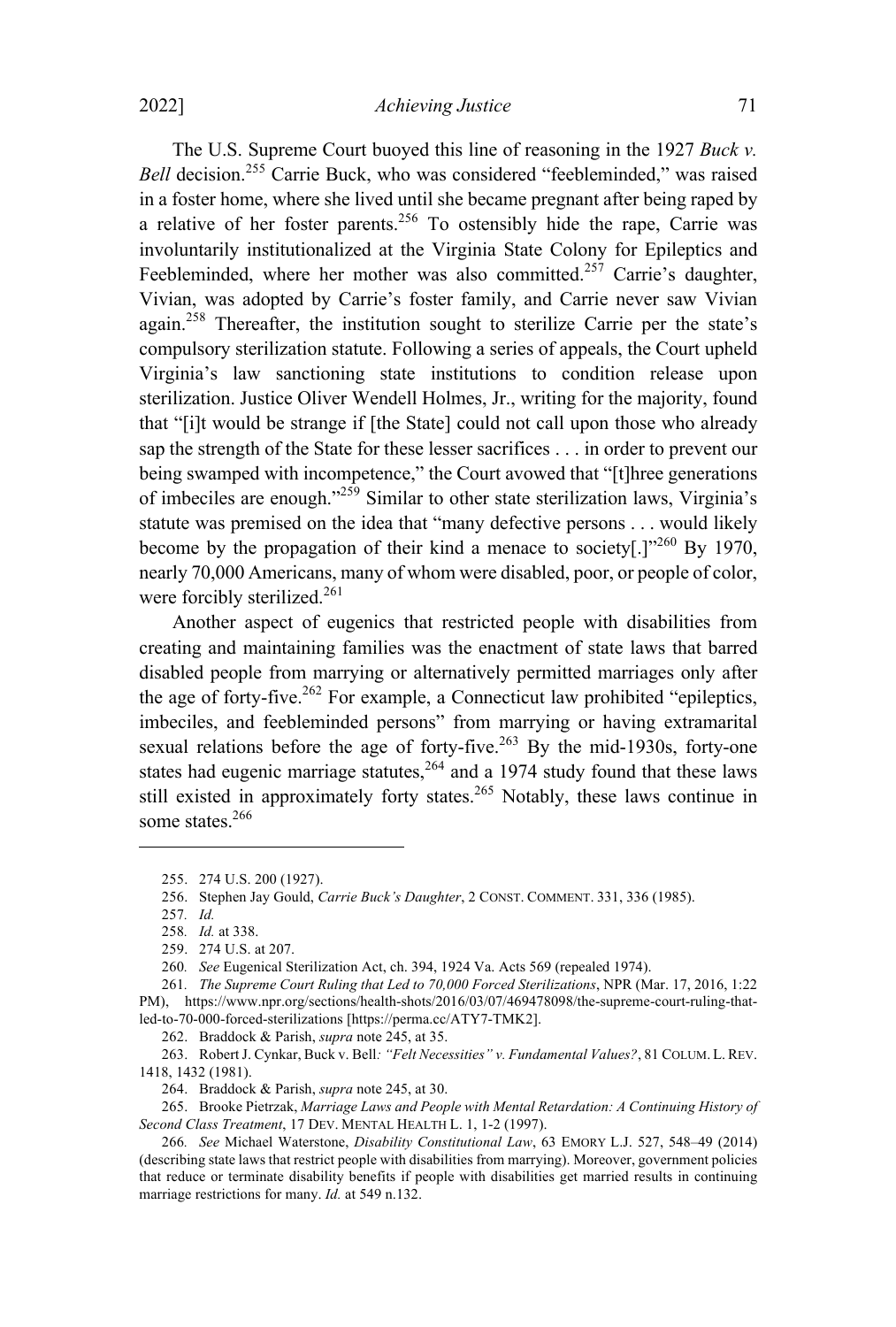Efforts to "protect" children also burgeoned during the eugenics era, with a notable focus on "good" parents versus "bad" parents. For example, President Theodore Roosevelt held the first "White House Conference on the Care of Dependent Children" in 1909, where family policing system reformers passed a set of resolutions concerning the government's role in care for children. Although the delegates varied on the types of assistance that should be provided, they all agreed that "[h]ome life is the highest and finest product of civilization" and that dependent mothers and their children should be considered "deserving" poor. <sup>267</sup> "Children of parents of worthy character . . . and children of reasonably efficient and deserving mothers who are without the support of the normal breadwinner should, as a rule, be kept with their parents . . . . Except in unusual circumstances, the home should not be broken up for reasons of poverty, but only for considerations of inefficiency or immorality."<sup>268</sup> Consequently, as historian Molly Ladd-Taylor notes, "[t]he White House Conference . . . defined most dependent children as innocent and worthy of aid but kept those whose mothers were deemed immoral or inefficient—because of race, disability, or poor literacy or English language skills—within the undeserving poor."<sup>269</sup> This "two-track system shaped child welfare policies" throughout the eugenics era and beyond, Ladd-Taylor explains.<sup>270</sup>

Affirming the notion that certain children would be harmed by remaining with their biological parents, a 1918 manual for social workers proclaimed, "it is not right to leave children with parents regardless of the parents' character and fitness to raise them. Those who are immoral, positively criminal, afflicted with contagious or infectious diseases, or decidedly deficient mentally, are unfit to bear or raise children." <sup>271</sup> In these instances, the manual explained that "the state and philanthropic organizations must sometimes step in to save the progeny already in existence, and take measures to prevent further reproduction by these classes."<sup>272</sup> The manual further asserted that "[c]hildren of very incompetent, really feeble-minded, viciously cruel, or positively criminal parents, . . . should be wholly separated from them and provided for permanently in selected private homes or appropriate institutions."<sup>273</sup>

The stigmatization of parents with disabilities, especially parents with intellectual or psychiatric disabilities, can also be traced to Dr. Kempe and colleagues' article on "battered-children syndrome," which is considered the

<sup>267.</sup> PROCEEDINGS OF THE CONFERENCE ON THE CARE OF DEPENDENT CHILDREN 9 (1909).

<sup>268</sup>*. Id*. at 192-93.

<sup>269.</sup> MOLLY LADD-TAYLOR, FIXING THE POOR: EUGENIC STERILIZATION AND CHILD WELFARE IN THE TWENTIETH CENTURY 14 (2020).

<sup>270</sup>*. Id*. at 14.

<sup>271.</sup> WILLIAM H. SLINGERLAND, CHILD-PLACING IN FAMILIES: A MANUAL FOR STUDENTS AND SOCIAL WORKERS 83 (1918).

<sup>272</sup>*. Id.*

<sup>273</sup>*. Id*. at 65.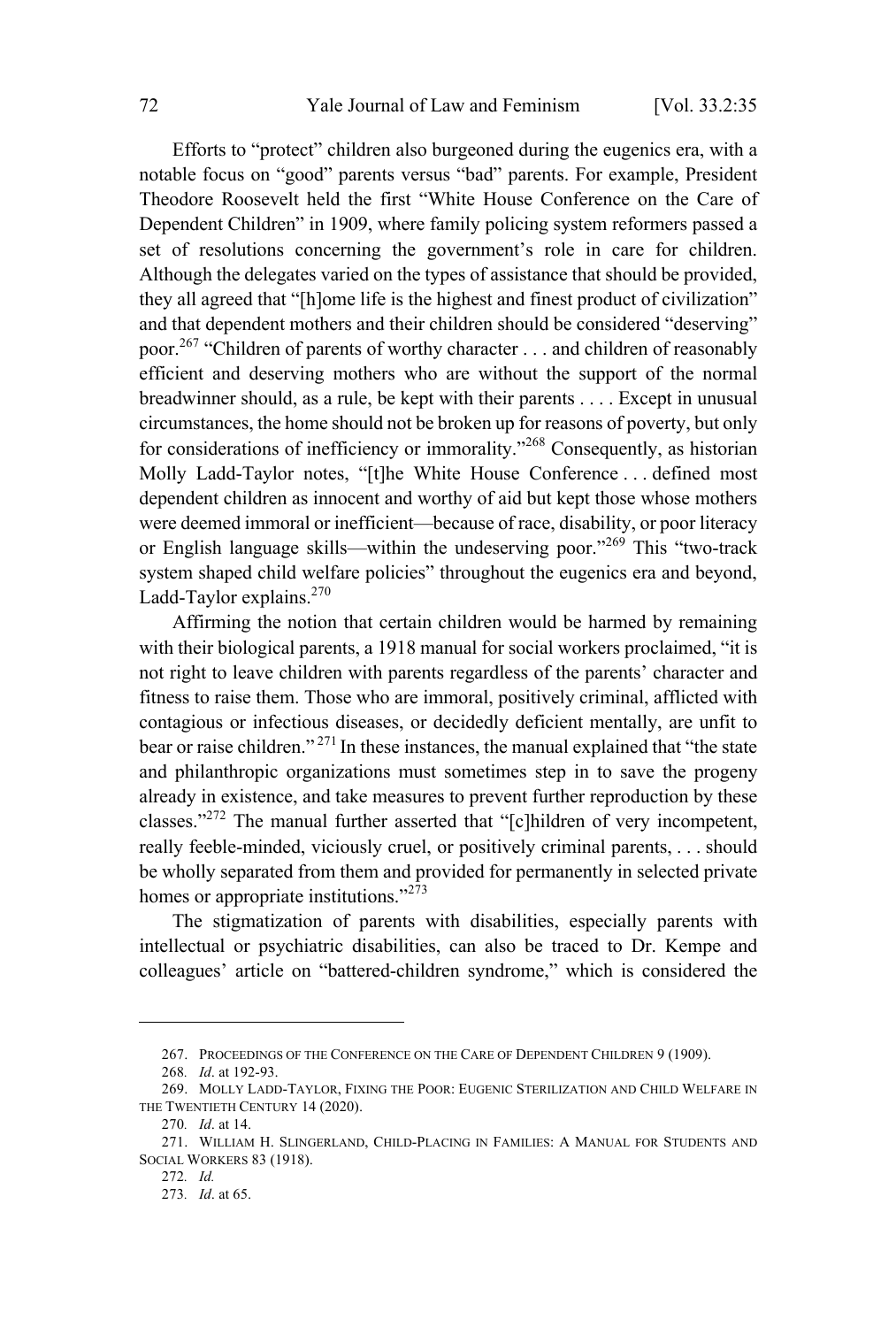genesis of the family policing system. <sup>274</sup> In calling for attention to what they perceived as an epidemic of child abuse and neglect, Kempe and colleagues posited that "psychiatric factors," including "low intelligence," were predictors of child maltreatment.<sup>275</sup> Thus, the modern family policing system was established with these biased beliefs against parents with disabilities at its core.

Notwithstanding this harrowing history, people with disabilities are increasingly choosing to have families.<sup>276</sup> Recent estimates indicate that five to ten percent of parents in the United States are disabled.<sup>277</sup> Although the estimated prevalence of parents with disabilities differs by the data source, the number of disabled parents is unquestionably substantial and is anticipated to grow as people with disabilities enjoy increased opportunities to be integrated into their communities.<sup>278</sup> Regrettably, although time has passed, the notion that disabled people are inherently unfit to raise families endures, undergirding contemporary family policing system laws and policies. Thus, as disabled people continue to become parents, many face the likelihood of involvement with the family policing system.

### *B. Pervasive Ableism*

Ableism is deeply entrenched in the family policing system, and at the root of many of the injustices experienced by parents with disabilities and their children. Broadly, ableism is a system of prejudice and discrimination that devalues and excludes disabled people.<sup>279</sup> Ableism results in people with disabilities being perceived as inferior compared to people without disabilities. According to activist and attorney Talila "TL" Lewis, ableism is

<sup>274.</sup> Kempe et al., *supra* note 67, at 17; Burton & Montauban, *supra* note 69, at 665.

<sup>275</sup>*.* Kempe et al., *supra* note 67, at 18, 24.

<sup>276.</sup> Loran B. Kundra & Leslie B. Alexander, *Termination of Parental Rights Proceedings: Legal Considerations and Practical Strategies for Parents with Psychiatric Disabilities and the Practitioners Who Serve Them*, 33 PSYCHIATRIC REHAB. J. 142, 142 (2009) (footnote omitted).

<sup>277.</sup> Henan Li et al., *Health of US Parents with and without Disabilities*, 10 DISABILITY AND HEALTH J. 303, 305 (2017) (estimating that roughly 5% of parents have a disability); Rajan Sonik et al., *Parents with and without Disabilities: Demographics, Material Hardship, and Program Participation*, 14 REV. OF DISABILITY STUD. 1 (2018) (estimating that approximately 10% of parents have a disability); H. STEPHEN KAYE, CURRENT DEMOGRAPHICS OF PARENTS WITH DISABILITIES IN THE U.S. (2012), https://www.lookingglass.org/national-services/research-a-development/126-current-demographics-ofparents-with-disabilities-in-the-us [https://perma.cc/8YLR-LC9T ] (estimating that roughly 6% of parents have a disability).

<sup>278.</sup> ROCKING THE CRADLE, *supra* note 30, at 45 ("Millions of parents throughout the United States have disabilities, and this number is likely to grow as people with disabilities become increasingly independent and integrated into their communities."); *see also* Maurice A. Feldman, *Parents with Intellectual Disabilities: Implications and Interventions*, *in* HANDBOOK OF CHILD ABUSE RESEARCH AND TREATMENT 401 (John R. Lutzker ed., 1998) (explaining that the number of parents with intellectual disabilities continues to increase because of deinstitutionalization).

<sup>279.</sup> Fiona Kumari Campbell, *Ableism as Transformative Practice*, *in* RETHINKING ANTI-DISCRIMINATORY AND ANTI-OPPRESSIVE THEORIES FOR SOCIAL WORK PRACTICE, 78–92 (Christine Cocker & Trish Hafford-Letchfield, eds., 2014).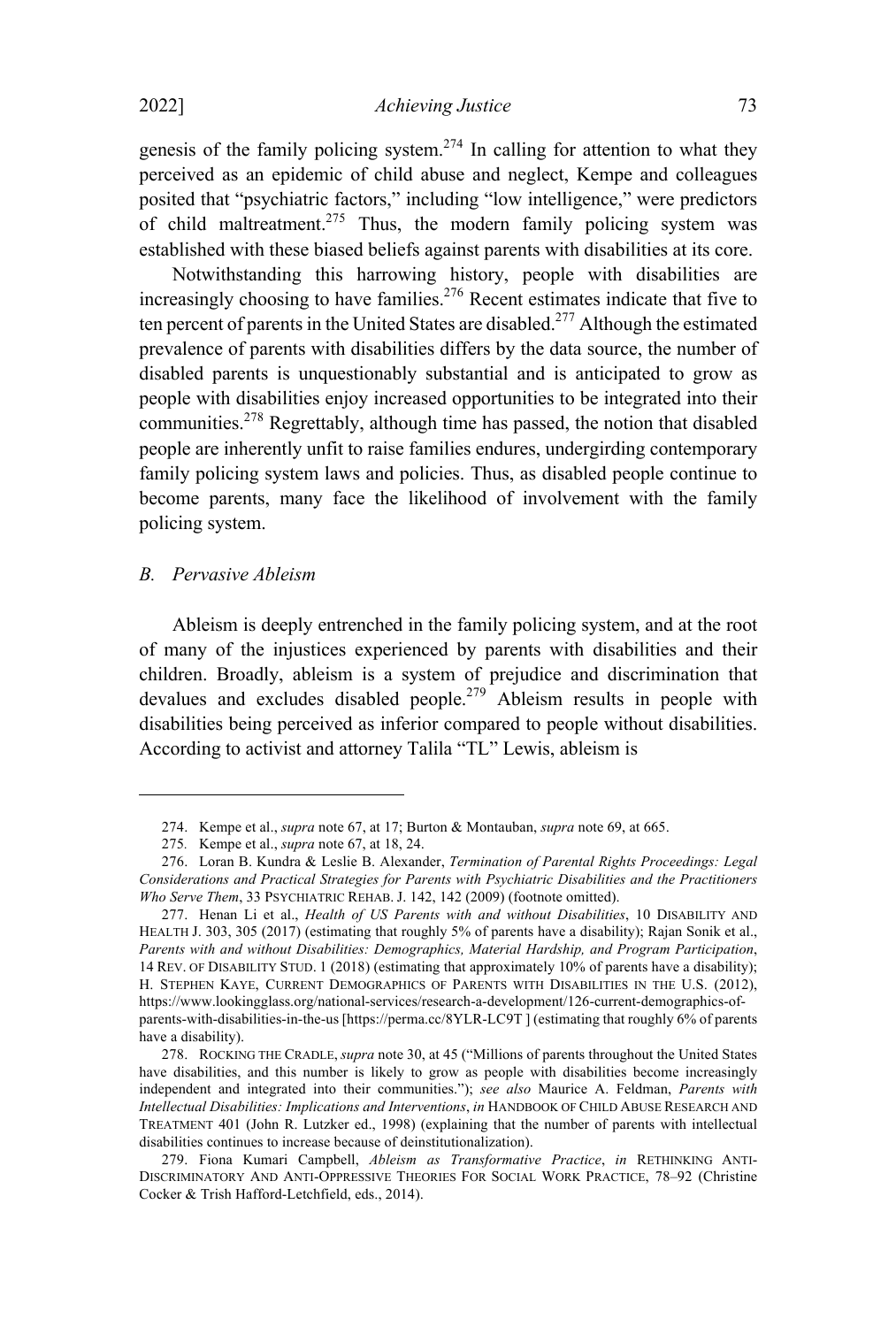[a] system that places value on people's bodies and minds based on societally constructed ideas of normality, intelligence, excellence, desirability, and productivity. These constructed ideas are deeply rooted in anti-Blackness, eugenics, misogyny, colonialism, imperialism and capitalism. This form of systemic oppression leads to people and society determining who is valuable and worthy based on a person's language, appearance, religion and/or their ability to satisfactorily [re]produce, excel and "behave." You do not have to be disabled to experience ableism. 280

Ableist perceptions embrace the idea that disability is "something that needs to be ameliorated, corrected, or erased in order to come closer to the ideal ablebodied state."<sup>281</sup> In other words, disability is a misfortune that should be avoided whenever possible. As legal scholar Jamelia Morgan explains, "[a]s a social process, ableism involves labeling—or pathologizing—bodies and minds as deviant, abnormal, incapable, incompetent, dependent, or impaired."<sup>282</sup> Like other systems of oppression, ableism operates at multiple levels and is therefore "a complex system of cultural, political, economic, and social practices that facilitate, construct, or reinforce the subordination of people with disabilities in a given society." <sup>283</sup> Ultimately, ableism results in the systemic valuing of people without disabilities over people with disabilities and informs every aspect of society.

Ableism permeates the entire family policing system, beginning with its conception of what it means to be a good parent. For example, ableism leads to the family policing system expecting parents with disabilities to care for their children without the assistance of others, and perceive interdependence as a deficit.<sup>284</sup> Consequently, if <sup>a</sup> disabled parent requires any type of assistance, the family policing system views it as a weakness. Scholar Ora Prilleltensky explains, "[r]ooted in both patriarchy and ableism is the supposedly clear-cut division between dependence and independence, between those who care and those who are cared for . . . . Thus, parents who are unable to independently fulfil all of the physical tasks of child rearing, are often subjected to skepticism regarding their ability to function as parents."<sup>285</sup> These ableist beliefs are reinforced in child welfare laws and policies. According to legal scholar Robert

<sup>280.</sup> Talila "TL" Lewis, *January 2021 Working Definition of Ableism* (Jan. 1, 2021), https://www.talilalewis.com/blog/january-2021-working-definition-of-ableism [https://perma.cc/J86W-DR3A].

<sup>281.</sup> Justine Wu et al., *Looking Back While Moving Forward: A Justice-Based, Intersectional Approach to Research on Contraception and Disability*, 99 CONTRACEPTION 267, 268 (2019)

<sup>282.</sup> Jamelia N. Morgan, *Reflections on Representing Incarcerated People with Disabilities: Ableism in Prison Reform Litigation*, 96 DENV. L. REV. 973, 981 (2019).

<sup>283</sup>*. Id*. at 980.

<sup>284</sup>*. See infra*, Part V.E.

<sup>285.</sup> Ora Prilleltensky, *A Ramp to Motherhood: The Experiences of Mothers with Physical Disabilities*, 21 SEXUALITY & DISABILITY 21, 24 (2003).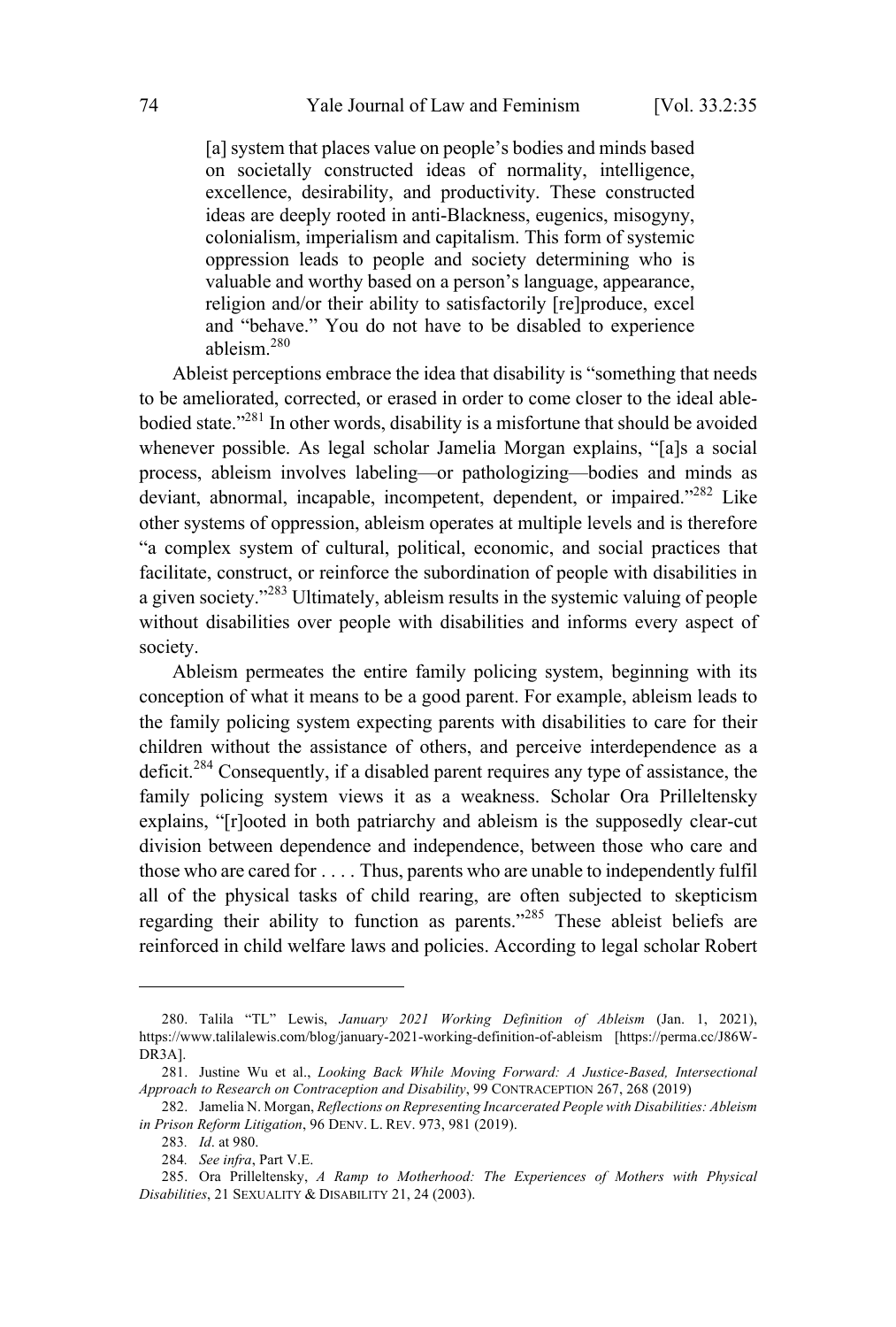Hayman, "[c]urrently, the law insists on measuring [disabled parents] standing alone, and its conception of the ideal parent aggrandizes individualism while it diminishes—and even punishes—interdependence."<sup>286</sup> Social work professors Elizabeth Lightfoot and Traci LaLiberte similarly note, "[p]arents have often been assessed based on whether they can independently be responsible for all aspects of caring for their child or children, even though most [nondisabled] parents rely on various formal and informal supports for caregiving."<sup>287</sup> Therefore, to prove their worth, parents with disabilities must conform to the system's ableist, and often unrealistic, expectations or risk losing their children.

Relatedly, ableist notions about parents with disabilities often result in the family policing system holding parents with disabilities "to a different and higher standard of parental competence than parents without disabilities."<sup>288</sup> One parent, for example, described feeling held to an unreasonable standard by the family policing standard: "[I]t doesn't seem like they work with people with disabilities well.  $\ldots$  [T] hey still expect us to be perfect."<sup>289</sup> Likewise, disabled mothers have reported being held to a "super-mom" standard, which has been explained by scholars as "a perception that they have to invest more resources in raising their children than non-disabled mothers so the children will grow up to be good and successful adults."<sup>290</sup> In fact, this heightened standard for disabled parents has made some parents hesitant to explain their needs to the family policing system out of fear their parental competence will be questioned.<sup>291</sup> In the end, as Carol Thomas explains, parents with disabilities are "assumed by professionals and lay people . . . to be incapable unless they can prove otherwise: guilty until proven innocent."<sup>292</sup>

Unfortunately, examples abound of CPS workers, attorneys, and judges acting based on ableist beliefs about disabled parents. Cases where the family policing system removes infants shortly after birth, such as those described in the beginning of this Article, illustrate how ableism results in misguided presumptions about disabled parents. In these instances, parents with disabilities are subjected to the family policing system despite "any act or omission by the

<sup>286.</sup> Robert L. Hayman, Jr., *Presumptions of Justice: Law, Politics and the Mentally Retarded Parent*, 103 HARV. L. REV. 1201, 1205 (1990).

<sup>287.</sup> Elizabeth Lightfoot & Traci LaLiberte, *Parental Supports for Parents with Intellectual and Developmental Disabilities*, 49 INTELL. DEV. DISABILITIES 388, 390 (2011).

<sup>288.</sup> Julia A. Rivera Drew, *Disability and the Self-Reliant Family: Revisiting the Literature on Parents with Disabilities*, 45 MARRIAGE & FAM. REV. 431, 432 (2009).

<sup>289.</sup> Sasha M. Albert & Robyn M. Powell, *Supporting Disabled Parents and Their Families: Perspectives and Recommendations from Parents, Attorneys, and Child Welfare Professionals*, 15 J. PUB. CHILD WELFARE 529, 537 (2021).

<sup>290.</sup> Carmit-Noa Shpigelman, *How to Support the Needs of Mothers with Physical Disabilities?*, 37 DISABILITY & REHAB. 928, 931 (2015).

<sup>291.</sup> Ora Prilleltensky, *My Child is Not My Carer: Mothers with Physical Disabilities and the Well‐ Being of Children*, 19 DISABILITY & SOC'Y. 209, 211 (2004).

<sup>292.</sup> Carol Thomas, *The Baby and the Bath Water: Disabled Women and Motherhood in Social Context*, 19 SOCIO. HEALTH & ILLNESS 622, 636 (1997).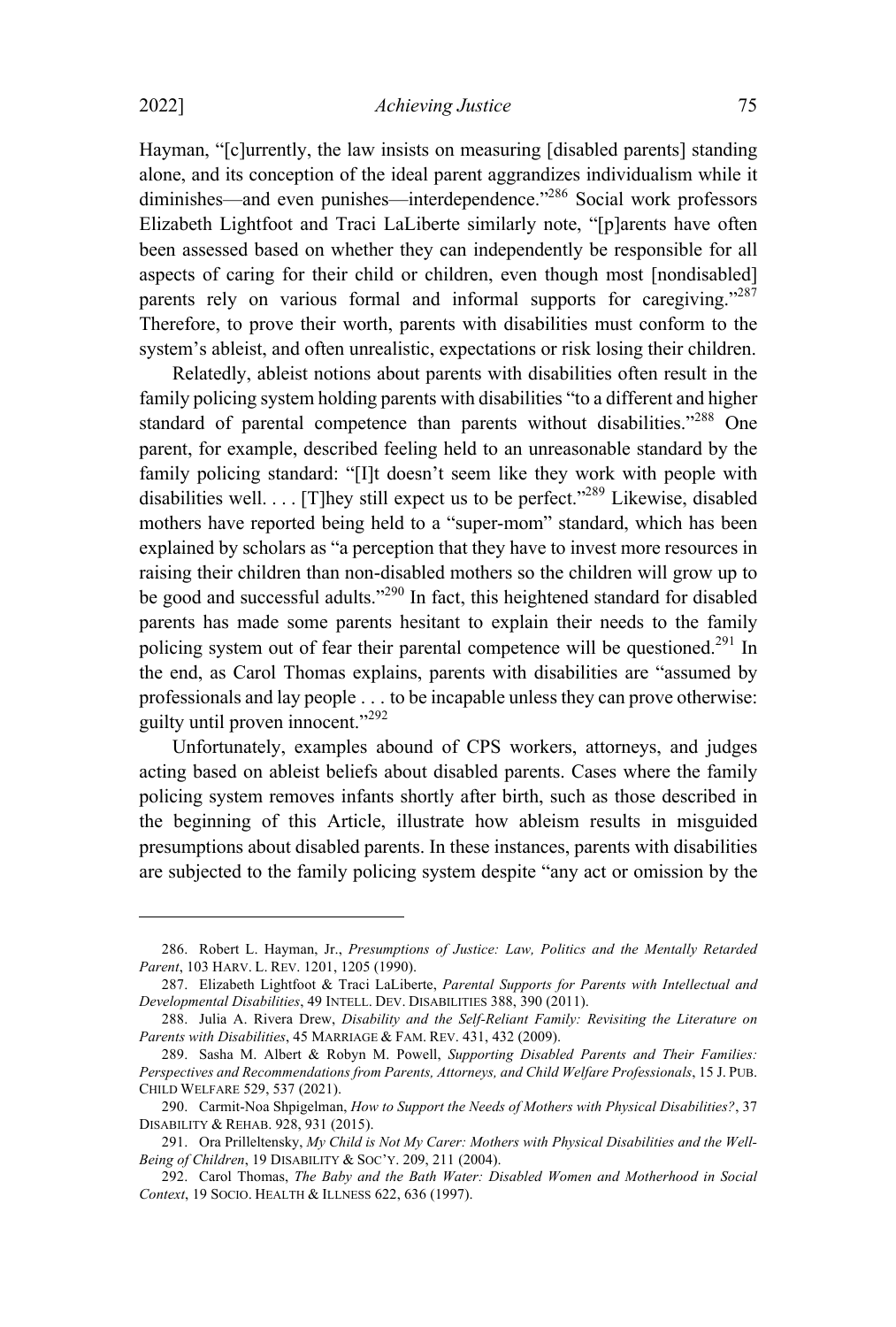parent that has harmed or created a threat of harm to the child."<sup>293</sup> Instead, family policing system involvement in these cases "is premised entirely on the belief that the parent is…incapable of child care; the harm to the child seems simply inevitable."<sup>294</sup> Tragically, removing children born to disabled parents shortly after birth based on a presumption that they will be unfit is routine.<sup>295</sup>

Surely, ableism pervades the types of incidents that are reported to the family policing system and how those reports are handled. For example, a mother with physical and sensory disabilities was reported to the family policing system by her daughter's school because her daughter injured herself while doing somersaults, something that would likely not have been reported if she were not disabled.<sup>296</sup> Although the family policing system agency knew that the mother was hard of hearing and needed relay services, they called her to discuss her daughter's injury without these services, which meant she could not communicate with the agency.<sup>297</sup> Because of the communication barriers, the family policing system agency alleged that the mother was being "uncooperative" and continued their investigation.<sup>298</sup> In this case, ableism informed the family policing system's treatment of this family.

Ableism also manifests on the interpersonal level, as demonstrated by the actions of employees of the family policing system. "Some agencies encourage workers to act on intuition, hunches, and instinct. . . . These are the perfect conditions for prejudice to influence decision making."<sup>299</sup> For example, in a case involving a mother with an intellectual disability, a CPS worker said that his presumptions about the mother's ability to parent was based on his "intuition," explaining "[w]hen you meet with someone, you get a vibe whether they are going to be able to do it or not."<sup>300</sup> Notably, in this case, the family policing system agency disregarded experts' opinions that the mother and her family could care for her daughter.<sup>301</sup>

Ableism also can affect how disabled parents are assessed by the family policing system. For example, during termination of parental rights proceedings, parents with disabilities are routinely subjected to evaluations by mental health professionals who then testify as expert witnesses.<sup>302</sup> Strikingly, "[r]esearch

<sup>293.</sup> Hayman, *supra* note 286, at 1229.

<sup>294</sup>*. Id*.

<sup>295.</sup> Watkins, *supra* note 220, at 1438 ("[P]resumptions of unfitness are most apparent in cases where the parent has never actually had custody of the child. Intervention in these cases often takes place before birth, even though the parent has not done anything to harm or threaten to harm the child.").

<sup>296.</sup> ROCKING THE CRADLE, *supra* note 30, at 81.

<sup>297</sup>*. Id*.

<sup>298</sup>*. Id*.

<sup>299.</sup> SHATTERED BONDS, *supra* note 33, at 56.

<sup>300.</sup> LETTER OF FINDINGS, *supra* note 170, at 13.

<sup>301</sup>*. Id.* at 2.

<sup>302.</sup> Corina Benjet & Sandra T. Azar, *Evaluating the Parental Fitness of Psychiatrically Diagnosed Individuals: Advocating a Functional-Contextual Analysis of Parenting*, 17 J. FAM. PSYCH. 238, 239 (2003).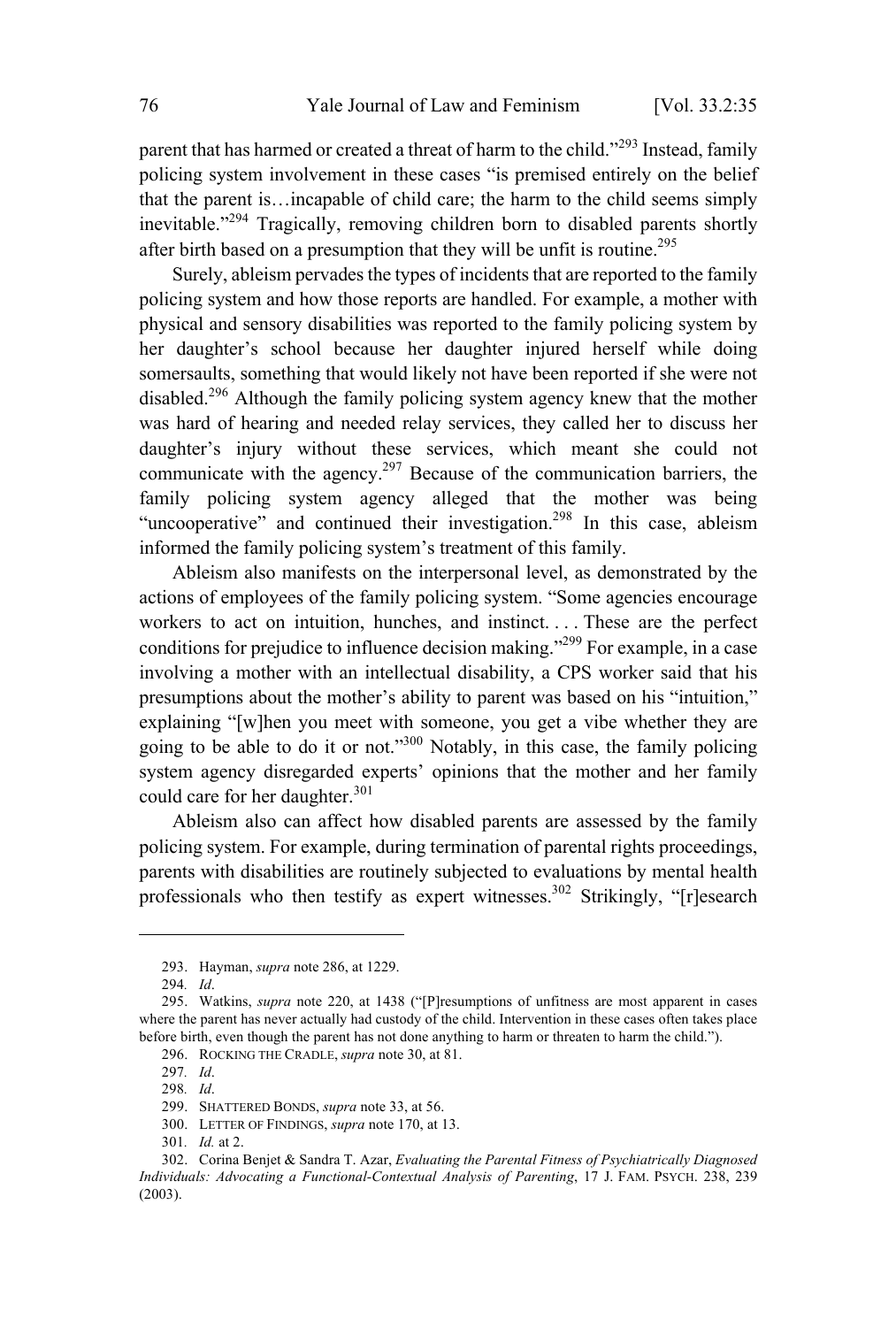studies have consistently illustrated that biases and stereotypes are often embedded in assessments" of disabled parents.<sup>303</sup> Further, the assessments are often inaccessible, fail to accommodate the needs of disabled parents, and rely on pseudoscientific measures, such as IQ scores, which do not accurately measure parenting capability.<sup>304</sup> Nevertheless, judges and attorneys rarely challenge these experts, and judges often base their decisions on whether to terminate a parent's rights on these experts' testimony.<sup>305</sup> In other words, parenting evaluations, which are critical in family policing system cases, can be tainted by ableism and often go unchecked.

Indeed, ableism is widespread once cases involving disabled parents and their children reach the courtroom. "Although the statutes generally require evidence of some connection between a parent's disability and her ability to parent, the level of proof required varies from state to state, and within many states, *from case to case*."<sup>306</sup> Consequently, <sup>a</sup> judge's preconceived notions about a parent's capabilities can color their judgment in these cases. Thus, "[a]n inherent problem in this group [of cases] is that the termination is not simply based on the parent's past actions but on predictions about their future ones as well."<sup>307</sup> In other words, judges across jurisdictions have decided termination of parental rights cases involving disabled parents based on speculation that neglect *may* occur in the future.<sup>308</sup>

Ableism also presents through discriminatory laws and policies that disproportionately harm disabled parents and their children. For example, nearly two-thirds of state family policing system laws explicitly include parental disability, usually intellectual or psychiatric disabilities, as grounds for termination of parental rights.<sup>309</sup> This is particularly troubling because "[t]he

<sup>303.</sup> Marjorie Aunos & Laura Pacheco, *Able or Unable: How do Professionals Determine the Parenting Capacity of Mothers with Intellectual Disabilities*, 15 J. PUB. CHILD WELFARE 357, 376 (2021) (citing studies).

<sup>304.</sup> Joshua B. Kay, *Representing Parents with Disabilities in Child Protection Proceedings*, 13 MICH. CHILD WELFARE L.J. 27, 33 (2009). For a discussion on appropriate and accessible parenting assessments, *see* ROCKING THE CRADLE, *supra* note 30, at 129-38.

<sup>305.</sup> Hayman, *supra* note 286, at 1237-38.

<sup>306.</sup> Watkins, *supra* note 220, at 1435 (emphasis added).

<sup>307.</sup> Alexis C. Collentine, *Respecting Intellectually Disabled Parents: A Call for Change in State Termination of Parental Rights Statutes*, 34 HOFSTRA L. REV. 535, 554 (2005).

<sup>308</sup>*. See, e.g.*, *In re* D.W., 791 N.W.2d 703, 708-09 (Iowa 2010) ("As D.W. continues to grow and develop, his need for physical, mental, and emotional guidance will only become more challenging."); *In re* Adoption of Ilona, 944 N.E.2d 115, 121 (Mass. 2011) ("Two Juvenile Court clinicians issued reports that were considered by the trial judge. In a report dated June 20, 2007, a clinician who had twice interviewed the mother concluded that she had a cognitive impairment, with over-all intellectual ability in the low range. While he did not make a parenting evaluation, he noted that parents with her cognitive limitations 'often experience significant difficulty in adequately caring for a child, especially as the child becomes older and the developing needs of the child become more complex.'" (citations omitted)); *In re* Welfare of A.D., 535 N.W.2d 643, 649 (Minn. 1995) ("In a termination case, the court 'relies not primarily on past history, but "to a great extent upon the projected permanency of the parent's inability to care for his or her child.' Thus, we consider whether the inability to care for the child will continue indefinitely." (citations omitted)).

<sup>309.</sup> ROCKING THE CRADLE, *supra* note 30, at 16.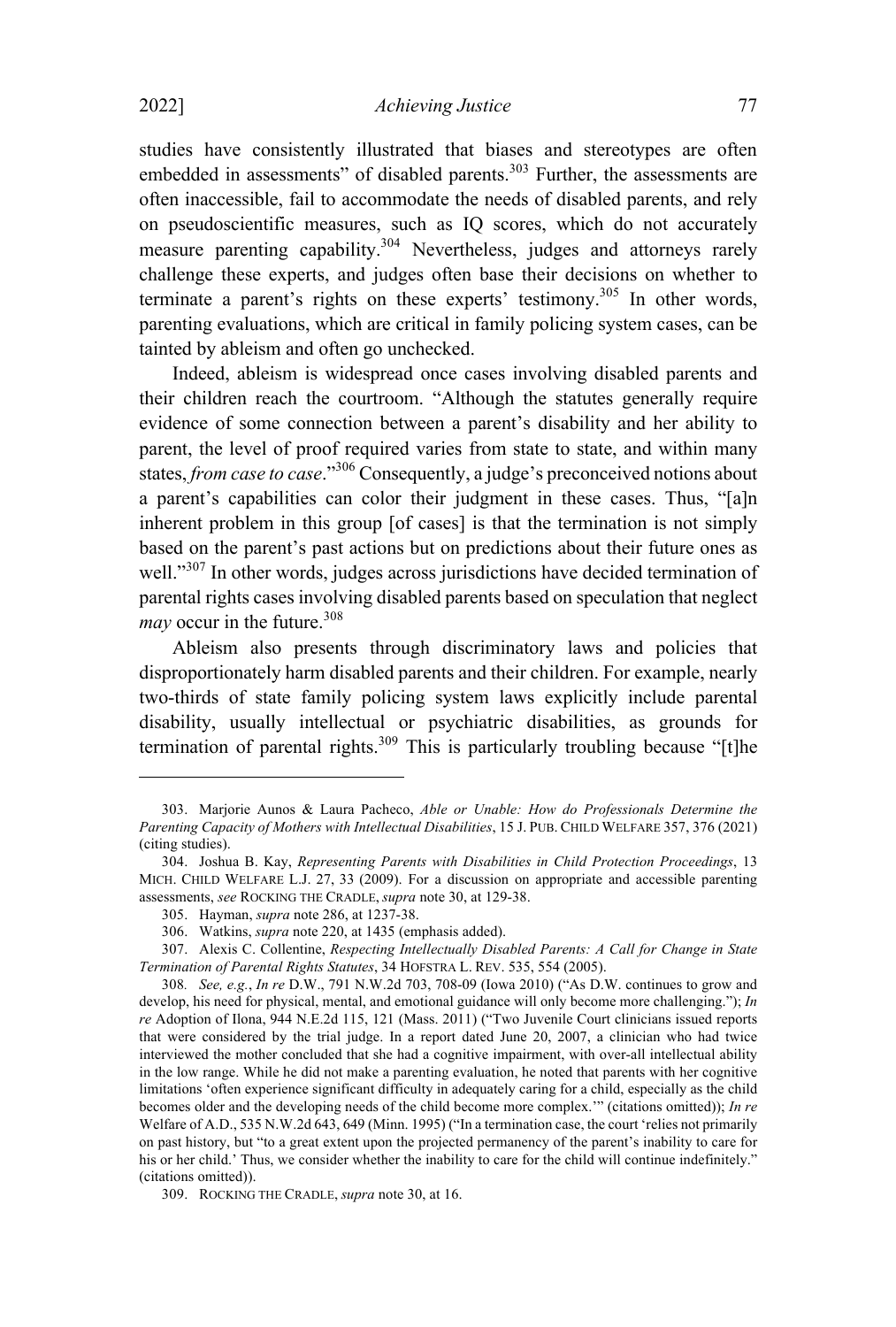entire parental rights termination process, from initial intervention to final adjudication, is driven by statute."<sup>310</sup> For example, Nevada's dependency statute provides:

> In determining neglect by or unfitness of a parent, *the court shall consider, without limitation*, the following conditions which may diminish suitability of a parent:

> 1. *Emotional illness, mental illness or mental deficiency* of the parent which renders the parent consistently unable to care for the immediate and continuing physical or psychological needs of the child for extended periods of time.<sup>311</sup>

As noted by NCD, "[s]uch statutes are examples of the oppression ADA proponents sought to eradicate, and they run entirely counter to the letter of the law, which forbids local and state government agencies, such as those in the family policing system, from categorically discriminating on the basis of disability."<sup>312</sup> Thus, "[i]f the label is not used to help, it is inevitably used to hurt."<sup>313</sup> Further, although most laws require a nexus be shown between the parent's disability and an actual harm to the child, these statutes are usually construed to allow broad assumptions concerning the abilities of parents with disabilities to inform outcomes in these cases.<sup>314</sup>

Lastly, although ASFA does not reference parents with disabilities, the statute contains ableist provisions that adversely affect disabled parents and their children. As previously explained, parents with disabilities often have difficulty complying with the stringent timelines set forth by ASFA because effective treatment often takes longer than the mandated timelines, and suitable supports and services usually take time to obtain. <sup>315</sup> Additionally, ASFA allows family policing agencies to bypass the provision of reasonable efforts and instead terminate parental rights if the child has been "subjected to aggravated

<sup>310.</sup> Watkins, *supra* note 220, at 1434.

<sup>311.</sup> NEV. REV. STAT.  $\S$  128.106(1)(a) (emphasis added). For other examples of statutes that allow the state to terminate parental rights based in part on a parent's disabilities, *see* ALA. CODE § 12-15- 319(a)(2); ARIZ. REV. STAT. ANN. § 8-533(B)(3); N.J. STAT. ANN. § 9:2-19; N.Y. SOC. SERV. LAW § 384 b(4)(c); N.C. GEN. STAT. § 7B-1111(a)(6).

<sup>312.</sup> ROCKING THE CRADLE, *supra* note 30, at 84.

<sup>313.</sup> Hayman, *supra* note 286, at 1269.

<sup>314.</sup> Watkins, *supra* note 220, at 1438 ("[M]any statutes that seem to explicitly require a connection between developmental disability and parenting ability in order to terminate parental rights have been interpreted in ways that overlook the parenting abilities of individual parents; beliefs about the parenting abilities of the group labeled developmentally disabled are assumed to hold true for all parents with developmental disabilities.").

<sup>315</sup>*. See* Ella Callow et al., *Parents with Disabilities in the United States: Prevalence, Perspectives, and a Proposal for Legislative Change to Protect the Right to Family in the Disability Community*, 17 TEX. J. C.L. & C.R. 22 (2011); Christina Risley-Curtiss et al., *Identifying and Reducing Barriers to Reunification for Seriously Mentally Ill Parents Involved in Child Welfare Cases*, 85 FAM. SOC'<sup>Y</sup> 107, 112 (2004); Brunt & Goodmark, *supra* note 234, at 299; Leslie Francis, *Maintaining the Legal Status of People with Intellectual Disabilities as Parents: The ADA and the CRPD*, 57 FAM.CT.REV. 21, 25 (2019); *see also* ROCKING THE CRADLE,*supra* note 30, at 87-88 (detailing the difficulties parents with disabilities experience related to complying with ASFA's timelines).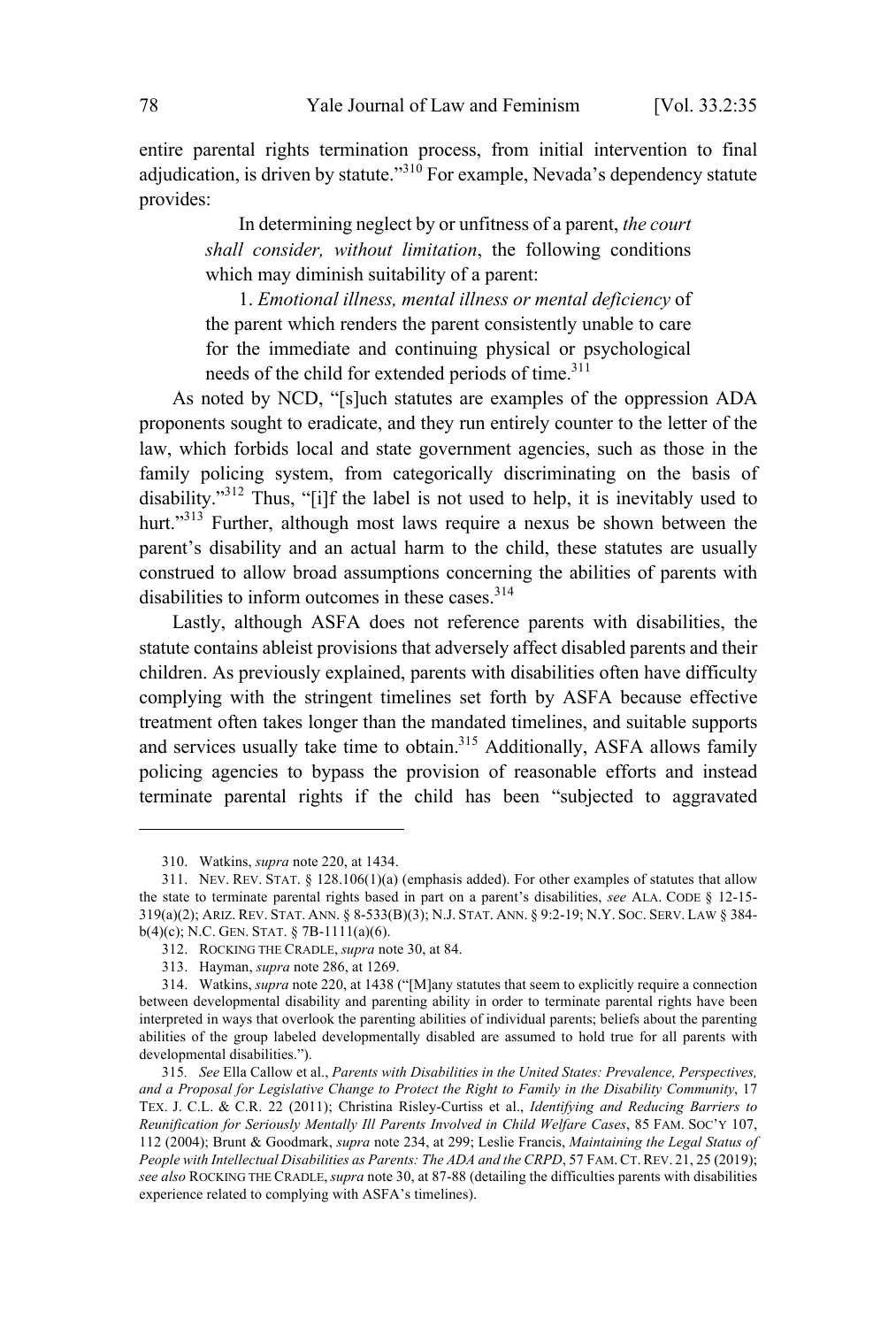circumstances," which some states have interpreted to include parental disability.<sup>316</sup> As such, laws in eight states (Alabama,<sup>317</sup> Alaska,<sup>318</sup> Arizona,<sup>319</sup> California,<sup>320</sup> Kentucky,<sup>321</sup> North Dakota,<sup>322</sup> South Carolina,<sup>323</sup> and Utah<sup>324</sup>) permit dispensing with reasonable efforts based on the proposition that the parent's disability "renders him or her incapable of utilizing those services..."<sup>325</sup> Therefore, "a parent's disability often serves as a dual liability: her disability first leads to initial intervention, and then precludes her from an opportunity to regain custody of her child."<sup>326</sup>

Notably, activists and scholars are increasingly calling for the repeal of ASFA because of the injuries it has caused to marginalized families.<sup>327</sup> While repealing ASFA is important, the injustices and harms inflicted on disabled parents and their children would persist because they are the result of far more than pervasive ableist laws and policies. Thus, repealing ASFA is only one part of a multifaceted legal and policy response needed to achieve disabled parents and their children.

*C. Limited Legal Protections*

As previously explained, the ADA and Section 504 should protect parents with disabilities involved with the family policing system from disability-based discrimination. Nonetheless, as this Section shows, these legal protections have not met their full potential. Moreover, the ADA and Section 504 are only relevant once families have been subjected to the family policing system and the trauma that it causes. In other words, while federal disability rights laws should assist families involved with the system, they cannot prevent disabled parents and their children from becoming involved.

Despite the ADA's pertinence to the family policing system, courts have been reluctant to apply the law in cases involving disabled parents.<sup>328</sup> Analysis of 2,064 appellate termination of parental rights cases involving disabled

<sup>316.</sup> 42 U.S.C. § 671(a)(15)(D)(i)-(iii).

<sup>317.</sup> ALA. CODE § 12-15-312(c).

<sup>318.</sup> ALASKA STAT. § 47.10.086(c)(5).

<sup>319.</sup> ARIZ. REV. STAT. ANN. § 8-846 (D)(1)(b).

<sup>320.</sup> CAL. WELF. & INST. CODE § 361.5(b)(2).

<sup>321.</sup> KY. REV. STAT. ANN. § 610.127(6). 322. N.D. CENT. CODE, § 27-20.3-01(3).

<sup>323.</sup> S.C. CODE ANN. § 63-7-1640(c)(7).

<sup>324.</sup> UTAH CODE ANN. § 78A-6-312(21)(b).

<sup>325.</sup> Susan Stefan, *Accommodating Families: Using the Americans with Disabilities Act to Keep Families Together*, 2 ST. LOUIS U. J. HEALTH L. & POL'<sup>Y</sup> 135, 168 (2008) (quoting CAL. WELF. & INST. CODE § 361.5(b)(2)).

<sup>326.</sup> Watkins, *supra* note 220, at 1444.

<sup>327</sup>*. See e.g.*, Shanta Trivedi, *Adoption and Safe Families Act is the 'Crime Bill' of Child Welfare*, THE IMPRINT (Jan. 28, 2021, 6:44 PM), https://imprintnews.org/adoption/adoption-safe-families-actcrime-bill-child-welfare/51283 [https://perma.cc/Y4VH-C7KM].

<sup>328.</sup> ROCKING THE CRADLE, *supra* note 30, at 93.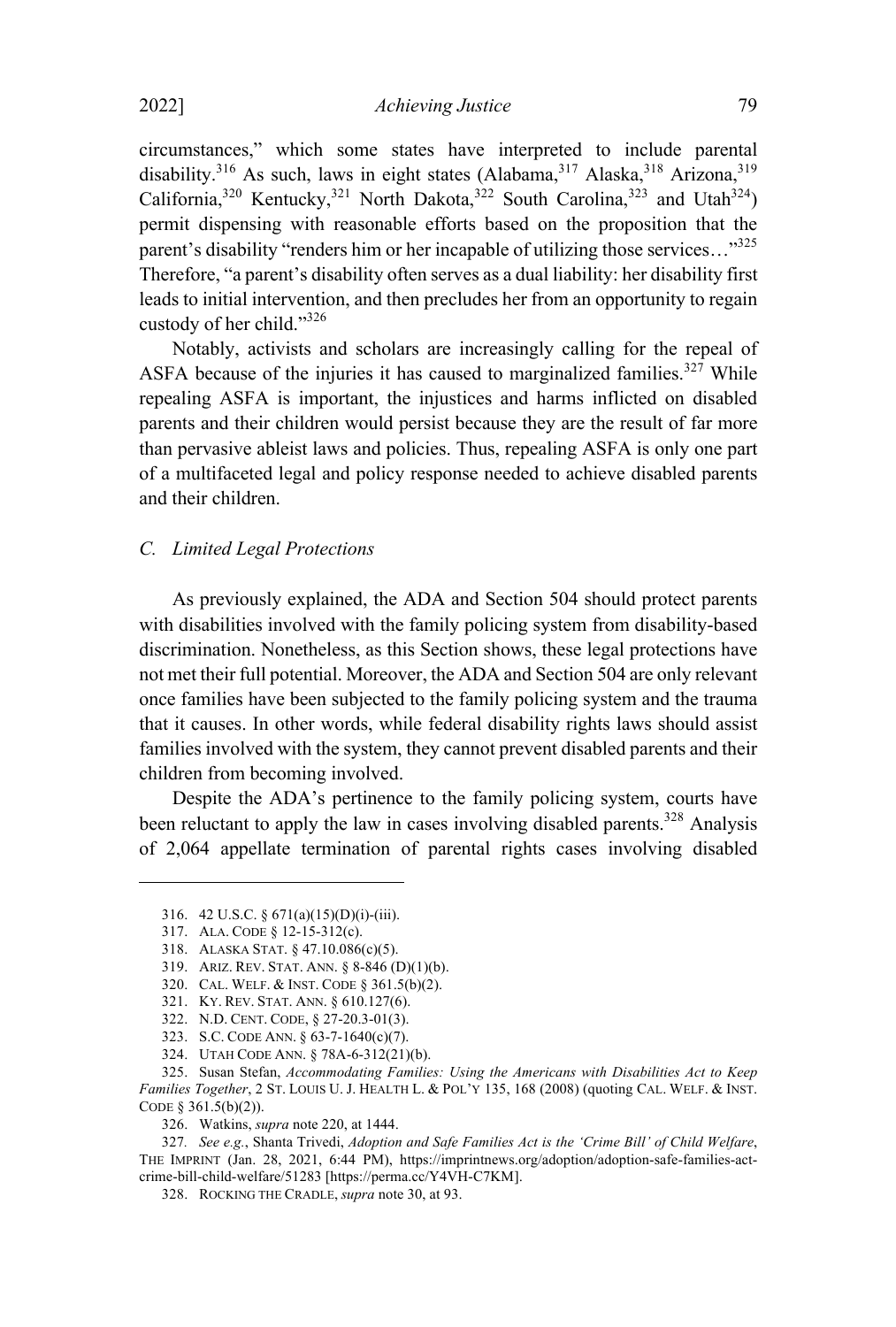mothers revealed that the ADA was only raised in six percent of the decisions and only applied in less than two percent of the opinions.<sup>329</sup> This finding, of course, is predictable given that courts have overwhelmingly favored family policing system agencies in termination of parental rights cases involving disabled parents. <sup>330</sup> Some courts have declined to apply the ADA, positing that termination of parental rights proceedings are not a "service, program, or activity" within the meaning of the ADA.<sup>331</sup> Other courts have held that applying the ADA in termination of parental rights proceedings would sidestep children's rights in the interest of parents' rights. <sup>332</sup> Meanwhile, other courts have claimed the ADA does not supersede the obligations of state dependency laws.<sup>333</sup> Notably, some courts have held that while the ADA is not a defense to termination of parental rights, a parent may bring a separate ADA action related to the provision of services.<sup>334</sup> At the same time, it is unclear that such an approach could be achievable in light of how quickly such an action would need to proceed. As Joshua Kay explains,

> Given the realities of the protection system, including the tendency to remove children from parents with disabilities and the short timeline prior to termination proceedings, this approach by the courts has amounted to requiring that parents suffer discrimination, lose their children, and seek a remedy under the ADA in a separate action—which will not include getting their children back—in that order.<sup>335</sup>

In sum, nearly all state courts have rejected ADA claims in termination of parental rights proceedings, significantly limiting the law's protections.<sup>336</sup>

<sup>329.</sup> Robyn M. Powell, Susan L. Parish, Monika Mitra, Michael Waterstone, & Stephen Fournier, *The Americans with Disabilities Act and Termination of Parental Rights Cases: An Examination of Appellate Decisions Involving Disabled Mothers*, 39 YALE L. & POL'<sup>Y</sup> REV. 157, 198-202 (2021).

<sup>330.</sup> ROCKING THE CRADLE, *supra* note 30, at 93.

<sup>331</sup>*. See, e.g.*, *In re* B.S*.*, 693 A.2d 716, 720 (Vt. 1997); *In re* B.K.F., 704 So. 2d 314, 317 (La. Ct. App. 1997); *In re* Antony B., 735 A.2d 893, 899 (Conn. App. Ct. 1999); *In re* Anthony P., 84 Cal. App. 4th 1112, 1116 (2000); Adoption of Gregory, 747 N.E.2d 120, 121 (Mass. 2001); *In re* Chance Jahmel B., 187 Misc. 2d 626, 633 (N.Y. Fam. Ct. 2001); *In re* La'Asia S., 191 Misc. 2d 28, 41-42 (N.Y. Faro. Ct. 2002); *In re* Kayla N., 900 A.2d 1202, 1208 (R.I. 2006), *cert. denied*, Irving N. v. R.I. Dep't of Children, Youth, & Families, 127 S. Ct. 1372 (2007).

<sup>332</sup>*. See, e.g.*, *J.T. v. Ark. Dep't Hum. Servs*., 947 S.W.2d 761, 768 (Ark. 1997); *People v. T.B*., 12 P.3d 1221, 1224 (Colo. Ct. App. 2000); *In re* Anthony P*.*, 84 Cal. App. 4th at 1116; *In re* Guardianship of R.G.L., 782 A.2d 458, 472-73 (N.J. Super. Ct. App. Div. 2001); *Gregory*, 747 N.E.2d at 121.

<sup>333</sup>*. See, e.g.*, *Torrance P.*, 522 N.W.2d at 246; *In re Antony B.*, 735 A.2d at 899; *T.B.*, 12 P.3d at 1224; *In re Doe*, 60 P.3d 285, 290 (Haw. 2002).

<sup>334</sup>*. See, e.g.*, *In re* Torrance P., 522 N.W.2d 243, 246 (Wisc. Ct. App. 1994); *In re* B.S., 693 A.2d at 722; *In re B.KF.*, 704 So. 2d at 318; *In re Antony B.*, 735 A.2d at 899 n.9; *In re Anthony P.*, 84 Cal. App. 4th at 1116; *In re* E.E., 736 N.E.2d 791, 796 (Ind. Ct. App. 2000); *In re* Harmon, No. 00 CA 2693, 2000 WL 1424822, at \*12 (Ohio Ct. App. Sept. 25, 2000); *In re Chance Jahmel B.*, 187 Misc. 2d at 633; *In re Doe*, 60 P.3d at 291, 293.

<sup>335.</sup> Joshua B. Kay, *The Americans with Disabilities Act: Legal and Practical Applications in Child Protection Proceedings*, 46 CAP. U. L. REV. 783, 808 (2018).

<sup>336</sup>*. Id*. at 809.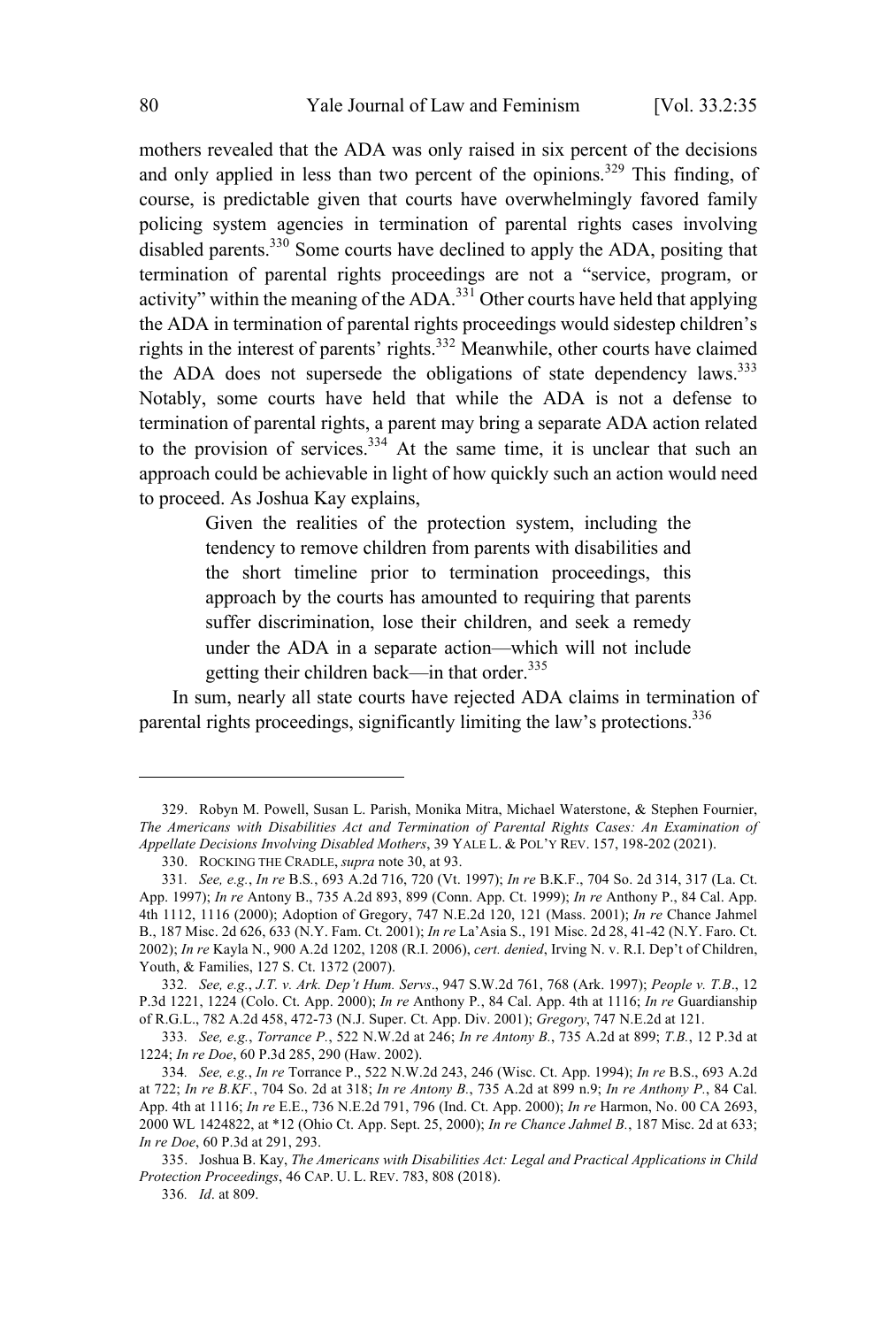2022] *Achieving Justice* 81

Legal protections for parents with disabilities—vis-à-vis Section 504 and the ADA—have existed for decades. Nonetheless, these important laws have not effectively safeguarded the rights of disabled parents and their children. Although greater enforcement of these legal protections may, in part, improve outcomes for families already ensnared with the family policing system, it would not prevent these families from being unnecessarily referred.

## IV. ABOLITION AND DISABILITY JUSTICE

"[C]arceral practices are so deeply embedded in the history of disability that it is effectively impossible to understand incarceration without attending to the confinement of disabled people."

– *Angela Davis* 337

The family policing system is adversely and devastatingly hurting parents with disabilities and their children, often causing the unnecessary and permanent separation of children and their parents. As previously explained, the injustices that these families experience is largely because ableism is widespread and deeply entrenched in the family policing system. Indeed, the subjugation of parents with disabilities has occurred throughout the nation's history and has resulted in heartbreaking tragedies and deprivations of rights. In other words, the harms exacted on disabled parents and their children by the family policing system are by design and, therefore, not correctable through reforms. Accordingly, the family policing system must be entirely dismantled, and we must reimagine a world that provides families with adequate supports and resources. This Part limns the tenets of both abolition and disability justice and how these interconnecting movements, theories, and praxes advance justice for parents with disabilities and their children. First, this Part explains abolition broadly. Next, it describes abolition's relationship to the family policing system. Finally, it defines disability justice and explains the framework's applicability to family policing system abolition. As will be elucidated below, family policing system abolition and disability justice are complementary and interlocked.

#### *A. Overview of Abolition*

Efforts to abolish the prison industrial complex first emerged more than twenty years ago and have grown substantially since then. Specifically, the contemporary prison abolition movement is often traced to the international conference, *Critical Resistance: Beyond the Prison Industrial Complex,* which

<sup>337.</sup> Angela Y. Davis, *Foreword*, *in* DISABILITY INCARCERATED: IMPRISONMENT AND DISABILITY IN THE UNITED STATES AND CANADA vii (Liat Ben-Moshe et al. eds., 2014).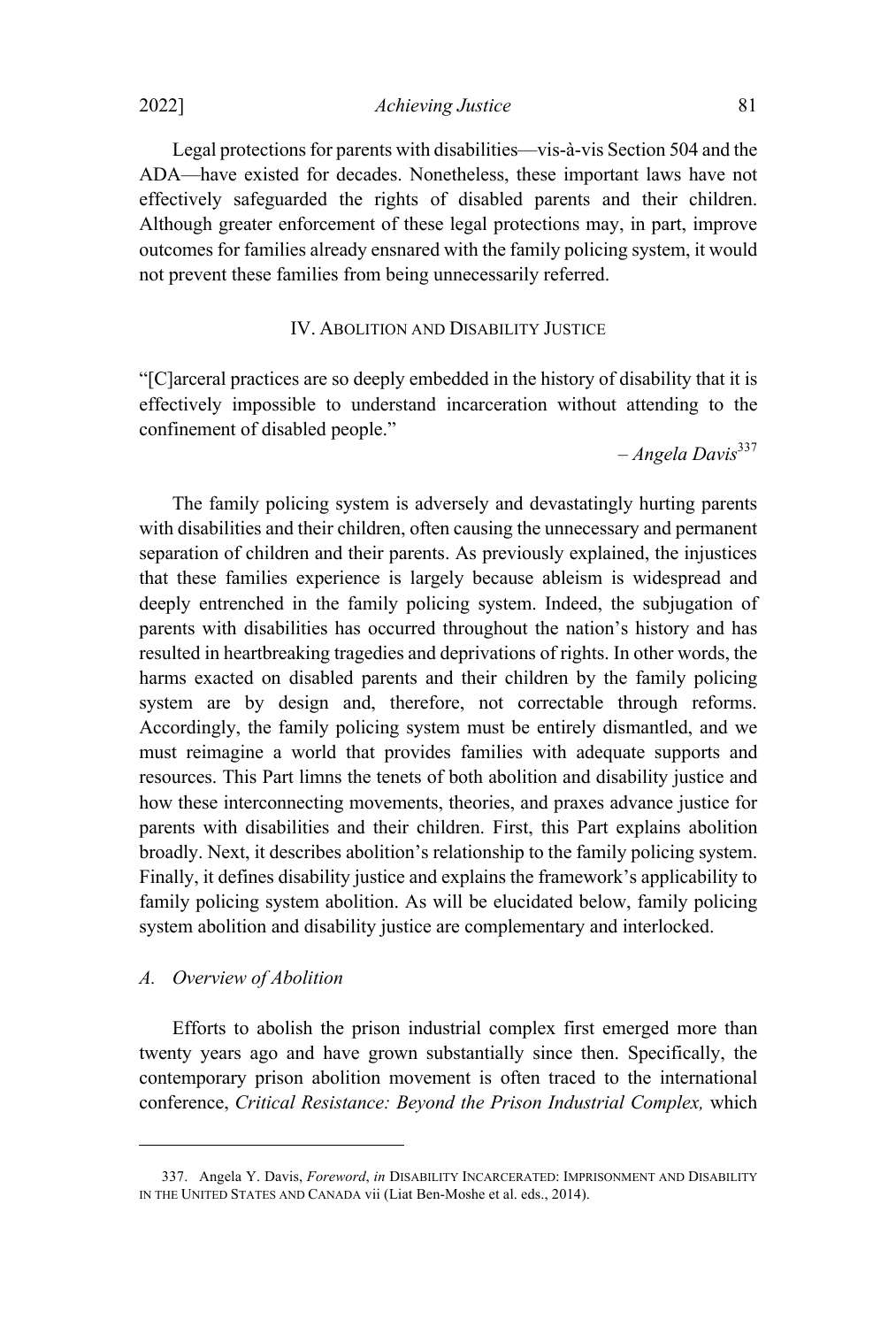was convened at the University of California at Berkeley in 1998.<sup>338</sup> During the three day conference, nearly 4,000 activists, previously incarcerated individuals, attorneys, and scholars met "to address the alarming growth of the prison system, popularize the idea of the 'prison industrial complex,' . . . 'and make 'abolition' <sup>a</sup> practical theory of change."<sup>339</sup> Since this groundbreaking convening, the abolition movement has burgeoned tremendously in size and power.<sup>340</sup> Importantly, throughout the summer of 2020, as tens of thousands of protestors took to the streets in response to the police killings of Breonna Taylor, George Floyd, and many other black people, the abolition garnered mainstream recognition and interest.<sup>341</sup>

Activists and scholars have described a range of goals and principles central to the abolition movement. For example, in her 2019 article, *Abolition Constitutionalism*, Roberts explains three overarching tenets common to the formulations of abolitionist movement, theory, and praxis.<sup>342</sup> First, the origins of the contemporary carceral regime are based on the ideologies that undergirded slavery.<sup>343</sup> Second, the growing criminal legal system operates to subjugate marginalized communities to sustain a racial capitalist regime.<sup>344</sup> Finally, a more humane and democratic society that no longer depends on caging people to meet human needs and address societal problems is possible.<sup>345</sup> Ultimately, Roberts posits that these principles lead to the understanding that to transform our society from one that is slavery-based to one that is free we must dismantle the prison industrial complex.<sup>346</sup> Similarly, Critical Resistance—an abolitionist organization founded in 1997 by Angela Davis, Ruth Wilson Gilmore, and others—explains that abolition is based on the belief that "we must build models today that can represent how we want to live in the future."<sup>347</sup>

Significantly, abolition is not just about dismantling systems. Rather, an essential aspect of abolition is recognition that eliminating the carceral regime must occur alongside creating a society that has no need for such systems.<sup>348</sup> As abolitionist Mariame Kaba explains, abolition involves "the complete and utter dismantling of prisons, policing, and surveillance as they currently exist within

<sup>338.</sup> Roberts, *supra* note 35, at 460.

<sup>339</sup>*. Critical Resistance: Beyond the Prison Industrial Complex 1998 Conference*, CRITICAL RESISTANCE, http://criticalresistance.org/critical-resistance-beyond-the-prison-industrial-complex-1998 conference/ [https://perma.cc/HUU6-EQQL].

<sup>340.</sup> Roberts, *supra* note 35, at 460.

<sup>341</sup>*. Id*. at 461 ("This past summer, protests erupted around the nation and the world in response to continued police violence against Black people. The call to defund police and abolish prisons began to make sense to more and more people.").

<sup>342.</sup> Dorothy E. Roberts, *Abolition Constitutionalism*, 133 HARV. L. REV. 1, 7-8 (2019).

<sup>343</sup>*. Id*.

<sup>344</sup>*. Id*.

<sup>345</sup>*. Id*.

<sup>346.</sup> Roberts, *supra* note 35, at 461.

<sup>347</sup>*. What is the PIC? What Is Abolition?*, CRITICAL RESISTANCE, http://criticalresistance.org/about/not-so-common-language/ [https://perma.cc/93BC-FVG3].

<sup>348.</sup> ANGELA Y. DAVIS, ABOLITION DEMOCRACY 73-74 (2005).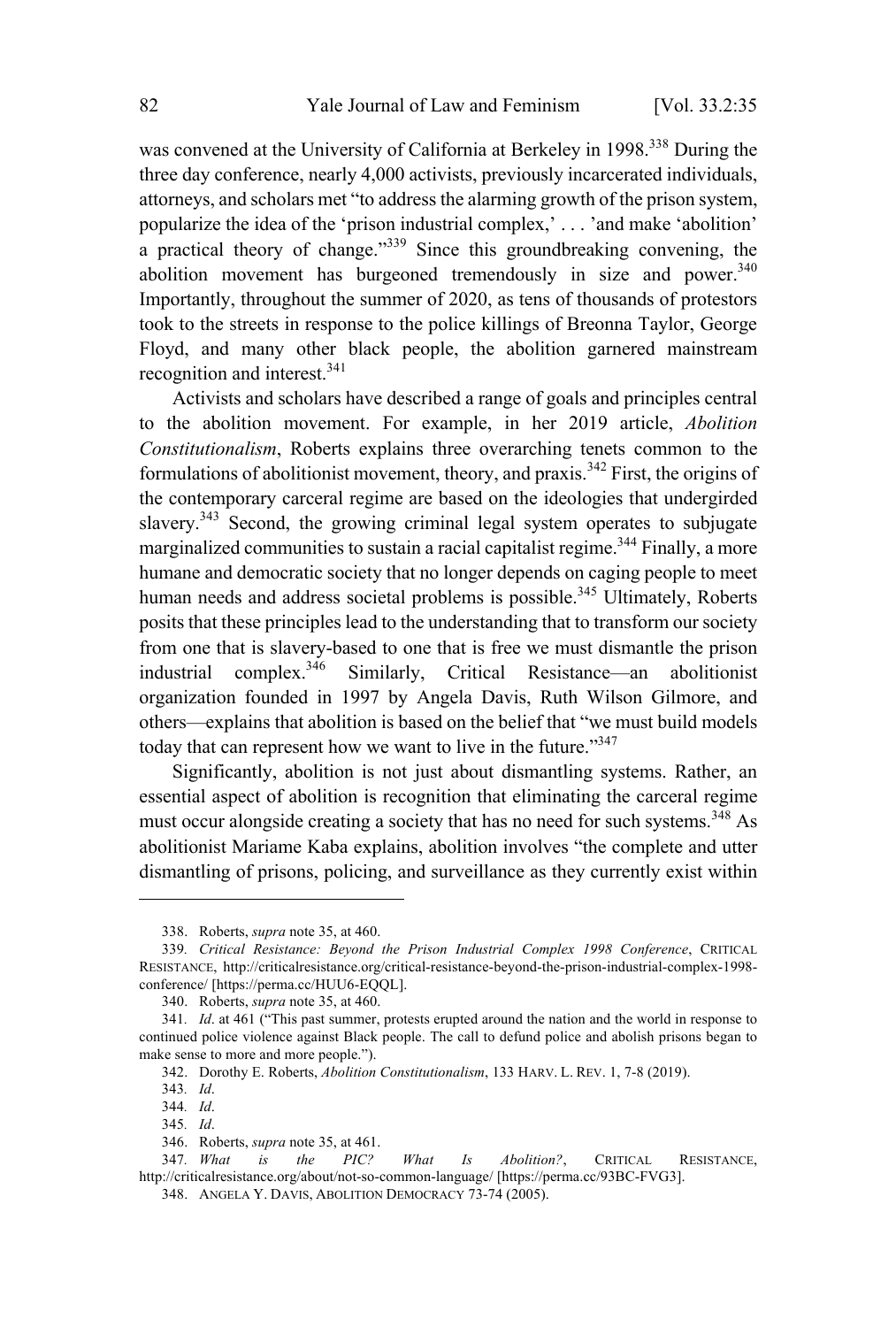our culture. And it's also the building up of new ways of . . . relating with each other." <sup>349</sup> Likewise, activist Patrisse Cullors says that "[a]bolition must be <sup>a</sup> cultural intervention. It must produce a new way of being even in the most challenging and difficult moments." <sup>350</sup> In other words, abolition is <sup>a</sup> vision of radical sanguinity and transformation.

Abolitionists believe that systems intentionally designed to oppress marginalized people cannot merely be reformed. Accordingly, abolition requires "non-reformist reforms," which are those that shrink rather than strengthen "the state's capacity for violence" and work toward the goal of a world without the carceral regime.<sup>351</sup> Describing the distinction between "reformist reforms" and "non-reformist reforms," Ruth Wilson Gilmore writes,

> Big problems require big solutions. Nothing happens all at once; big answers are the painstaking accumulation of smaller achievements. But dividing a problem into pieces to solve the whole thing is altogether different from defining a problem solely in terms of the bits that seem easiest to fix. In the first instance, the remedy for each piece must develop in relation to its effect on actual or possible remedies for the other pieces. The other way is to solve a small part without considering whether the outcome strengthens or weakens the big problem's hold on the world. In other words, there is breaking down and then there's breaking down.<sup>352</sup>

Ultimately, abolition demands more than surface-level reforms. Instead, abolitionists want to reimagine the possibilities of law and policy by aiming to shift power into impacted communities. 353

Importantly, abolitionists contend that people can be held accountable for the troubles they cause without imposing violence on them through incarceration. <sup>354</sup> As legal scholar Allegra McLeod explains, justice for abolitionists requires "paying careful attention to experienced harm and its aftermath, addressing the needs of survivors, and holding people who have perpetrated harm accountable in ways that do not degrade but seek to reintegrate,

<sup>349.</sup> McLeod, *supra* note 63, at 1617 (quoting *Episode 29 — Mariame Kaba*, AIRG<sup>O</sup> (Feb. 2, 2016), https://airgoradio.com/airgo/2016/2/2/episode-29-mariame-kaba [https://perma.cc/M5MS-TAWX]).

<sup>350.</sup> Patrisse Cullors, *Abolition and Reparations: Histories of Resistance, Transformative Justice, and Accountability*, *in Developments in the Law — Prison Abolition*, 132 HARV. L. REV. 1684, 1694 (2019).

<sup>351.</sup> Dan Berger, Mariame Kaba, & David Stein, What Abolitionists Do, JACOBIN (Aug. 24, 2017), https://www.jacobinmag.com/2017/08/prison-abolition-reform-mass-incarceration [https://perma.cc/A686-FQZ6].

<sup>352.</sup> Ruth Wilson Gilmore, *Foreword* to DAN BERGER, THE STRUGGLE WITHIN: PRISONS, POLITICAL PRISONERS, AND MASS MOVEMENTS IN THE UNITED STATES viii (2014).

<sup>353.</sup> *Toward a Radical Imagination of Law*, *supra* note 52, at 408.

<sup>354.</sup> Durrell M. Washington, Toyan Harper, Alizé B. Hill, & Lester J. Kern, *Achieving Juvenile Justice through Abolition: A Critical Review of Social Work's Role in Shaping the Juvenile Legal System and Steps toward Achieving an Antiracist Future*, 10 SOC. SCI. 211, 212 (2021).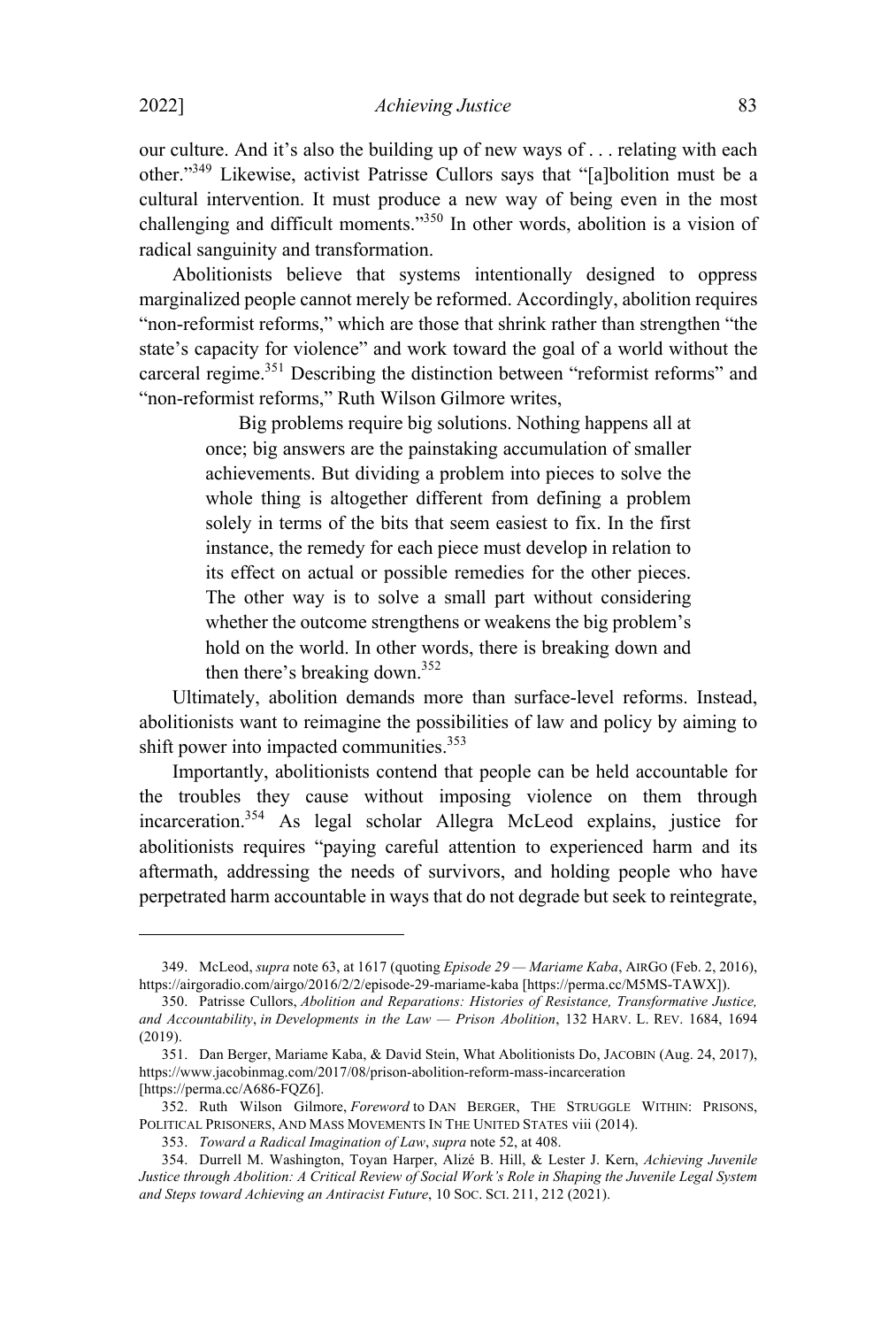while understanding the root causes of wrongdoing and working to address them."<sup>355</sup> In the end, abolitionists assert that achieving justice requires directing attention and resources to address the needs of those who experienced harm while simultaneously supporting those who caused the harm with the goal of reducing the likelihood of future harm.

#### *B. Family Policing System Abolition*

Family policing system critics have long posited that the family policing system "is a carceral institution masquerading as a social service."356 Yet, dissimilar to policing and the prison industrial complex, the family policing system has traditionally been relieved from rigorous critique, mainly because it is perceived as helpful, supportive, and well-intentioned rather than punitive. Increasingly, however, activists and scholars are calling for the dismantling of the family policing system as part of broader efforts to abolish the carceral regime. 357

The relation of the broader carceral regime to the family policing system cannot be overstated. Both the criminal legal system and the family policing system share white supremacist and ableist histories rooted in family separation.<sup>358</sup> Both systems are permeated with cultures reflecting that history,<sup>359</sup> and both systems disproportionately harm people of color and people with disabilities.<sup>360</sup> Indeed, "'child welfare' and policing are not just parallel, mirrored

358. RachelJohnson-Farias, *Uniquely Common: The Cruel Heritage of Separating Families of Color in the United States*, 14 HARV. L. & POL'<sup>Y</sup> REV. 531, 541-46 (2020) (examining the *Dred Scott* and *Lassiter* decisions in which the Supreme Court denied Abby Lassiter the right to counsel in her termination of parental rights case and calling attention to the ways in which white supremacy and the history of slavery undergird the practice of legalized family separation for families of color held in bondage).

359. Dorothy E. Roberts, *Black Club Women and Child Welfare: Lessons from Modern Reform*, 32 FLA. STATE U. L. REV. 957, 957-58 (2005).

<sup>355.</sup> McLeod, *supra* note 63, at 1646.

<sup>356.</sup> Schwartz, *supra* note 1.

<sup>357.</sup> The Movement for Family Power, for example, aims to end the foster care system. *See* Movement for Family Power, *Our Vision and Values*, https://www.movementforfamilypower.org/indexa [https://perma.cc/YL53-R37D]. The Red Nation includes the child welfare system and Border Patrol within its call to defund police. *See* THE RED NATION, THE RED DEAL, PART ONE: END THE OCCUPATION 19–21 (2020), http://therednation.org/wp-content/uploads/2020/04/Red-Deal Part-I End-Thehttp://therednation.org/wp-content/uploads/2020/04/Red-Deal\_Part-I\_End-The-Occupation-1.pdf [https://perma.cc/6AN4-58JB]. Similarly, the Movement for Black Lives policy platform includes eliminating termination of parental rights. *See* Movement for Black Lives, *End the War on Black Women*, https://m4bl.org/policy-platforms/end-the-war-black-women/ [https://perma.cc/6UPK-M92H ]. *See also* Chris Gottlieb, *Black Families are Outraged about Family Separation within the U.S. It's Time to Listen to Them*, TIME (Mar. 17, 2021), https://time.com/5946929/child-welfare-blackfamilies/ [https://perma.cc/24HV-S2TU].

<sup>360.</sup> Roberts, *supra* note 144, at 1492. ("Stereotypes of maternal irresponsibility created and enforced by the child welfare system's disproportionate supervision of black children help to sustain mass incarceration, and stereotypes of black female criminality help to sustain foster care. As Angela Davis observes, the prison-industrial complex 'relies on racialized assumptions of criminality—such as images of black welfare mothers reproducing criminal children—and on racist practices in arrest, conviction, and sentencing patterns.'"); Elliott Oberholtzer, *Police, Courts, Jails, and Prisons All Fail Disabled People*, PRISON POLICE INITIATIVE (Aug. 23, 2017), https://www.prisonpolicy.org/blog/2017/08/23/disability/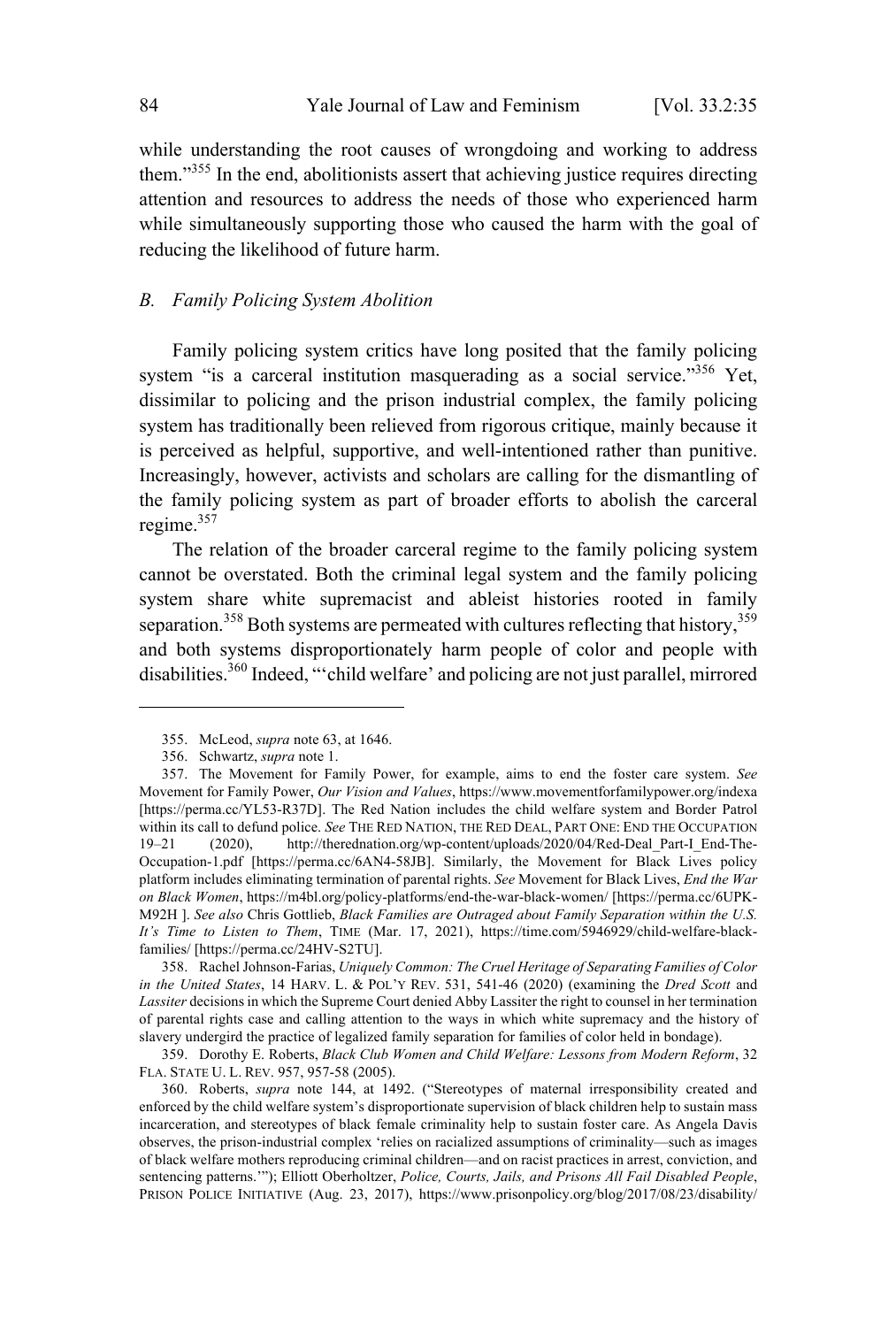realities. The two systems are connected and feed one another[,]" Legal scholar Lisa Kelly explains.<sup>361</sup> "Children enter the system when their parents are incarcerated. Police accompany child welfare workers when they remove children. Child welfare workers may accompany police officers or be contacted by them when they are making an arrest of adults with children."<sup>362</sup>

Understanding how activists and scholars define the carceral regime helps elucidate why the family policing is indeed an integral part of it. For example, the Underground Scholars Initiative—a student organization at the University of California at Berkeley that works to create a pathway for incarcerated, formerly incarcerated and system impacted individuals into higher education—defines the carceral system "as a comprehensive network of systems that rely, at least in part, on the exercise of state sanctioned physical, emotional, spatial, economic and political violence to preserve the interests of the state."<sup>363</sup> Likewise, Critical Resistance defines the prison industrial complex as an expansive system of "overlapping interests of government and industry that use surveillance, policing, and imprisonment as solutions to economic, social, and political problems."<sup>364</sup> Ultimately, these broad definitions reflect <sup>a</sup> growing understanding that the carceral regime extends beyond the criminal legal system and includes the family policing system.

Relatedly, several critical and feminist scholars emphasize that the family policing system's propagation of harm and separation of families reflects the carceral logic employed by other parts of the carceral regime. For example, scholars Beth Richie and Kayla Martensen, explain "social services are adopting the logics of the Prison Nation and progressively building a relationship with the carceral state. Appropriately, we identify these services as carceral services that replicate control, surveillance, and punishment[.]"<sup>365</sup> Child welfare system expert Maya Pendleton similarly says, "[e]ven when children are not separated from their families, the family policing system turns families' communities and homes into open-air sites of policing and punishment, and wonders why the services they try to offer are not trusted."<sup>366</sup> Likewise, scholar Erica Meiners

<sup>[</sup>https://perma.cc/E2K7-WUUF] ("Disabled people are overrepresented in all interactions with the criminal justice system, and at all points, the system is failing them.").

<sup>361.</sup> Kelly, *supra* note 57, at 263 (internal footnotes omitted).

<sup>362</sup>*. Id.* (internal footnotes omitted).

<sup>363.</sup> MICHAEL CERDA-JARA, STEVEN CZIFRA, ABEL GALINDO, JOSHUA MASON, CHRISTINA RICKS, & AZADEH ZOHRABI, LANGUAGE GUIDE FOR COMMUNICATING ABOUT THOSE INVOLVED IN THE CARCERAL SYSTEM, UNDERGROUND SCHOLARS INITIATIVE (2019), CARCERAL SYSTEM, UNDERGROUND SCHOLARS INITIATIVE https://undergroundscholars.berkeley.edu/blog/2019/3/6/language-guide-for-communicating-aboutthose-involved-in-the-carceral-system [https://perma.cc/JM95-CNB9].

<sup>364</sup>*. What is the PIC? What Is Abolition?*, CRITICAL RESISTANCE, http://criticalresistance.org/about/not-so-common-language/ [https://perma.cc/BR93-UFQB ].

<sup>365.</sup> Beth E. Richie & Kayla M. Martensen, *Resisting Carcerality, Embracing Abolition: Implications for Feminist Social Work Practice*, 35 J. WOMEN & SOC. WORK 12, 14 (2019).

<sup>366.</sup> Maya Pendleton, *Making Possible the Impossible: A Black Feminist Perspective on Child Welfare Abolition*, COLUM. J. L. & RACE BLOG (Feb. 20, 2021),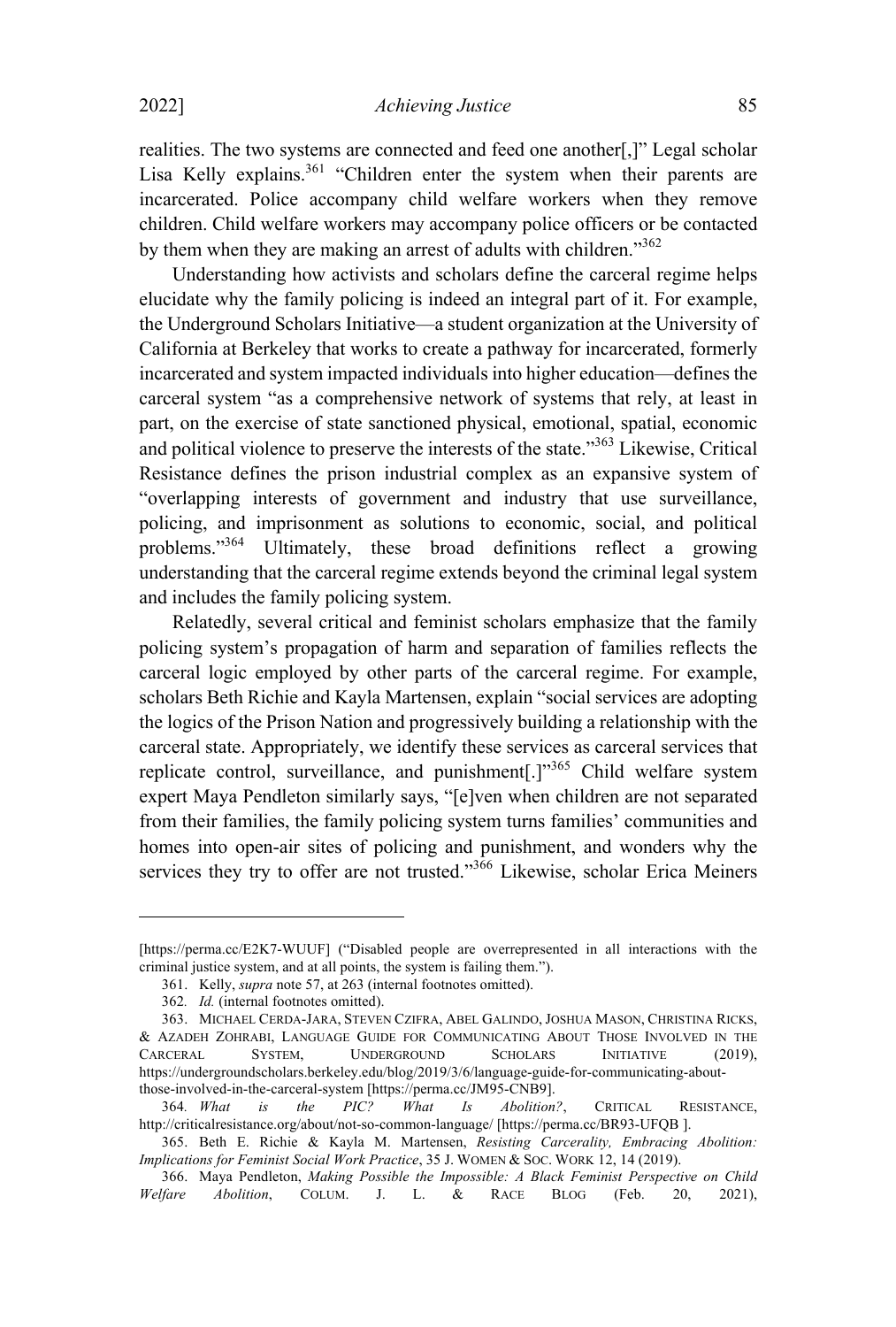argues that abolition efforts must extend beyond the criminal legal system to other systems that purport to keep us safe, explaining, "[t]he prevailing contemporary carceral logic recycles the false notion that safety can be achieved through essentially more of the same: more guards, fences, surveillance, suspensions, punishment, etc.... We must reclaim definitions of safety."367 Thus, her analysis requires us to consider how systems that purport to keep us safe, healthy, and educated control behavior by instantiating a binary of "acceptable" versus "unacceptable" and "good" versus "bad." To that end, the family policing system parallels this logic by casting people into capricious categories, through its advancement that we must keep children "safe" from the "bad" people who harm children.

Notably, like other efforts to reform the carceral regime, efforts to reform the family policing system have proven ineffective, underscoring why reforms simply are not enough to improve outcomes for families.<sup>368</sup> Indeed, despite substantial legislative, regulatory, and funding reforms to improve the family policing system over the past several years, the number of marginalized families subjected to the family policing system has continued to grow.<sup>369</sup> Reforms do not work because the family policing system is not broken. Rather, the family policing system continues to oppress marginalized families by design. Therefore, the only way to end the harm imposed on families is "through abolition of the family policing system as we know it and a fundamental reimagining of the meaning of child welfare<sup>[.]"370</sup> Hence, the laws and policies that govern the family policing system as it is now must be radically transformed from the roots on upward. We must create ways to support families that are responsive and accountable to those who have been harmed the most by the system as it is. Indeed, our path forward must cater to those who have the most to lose from any changes to come.

To be sure, family policing system abolition does not mean abandoning children. Indeed, abolitionists recognize the importance of accountability and some endorse transformative justice as a community-based approach to responding to violence and interpersonal harm. As journalist Kelly Hayes and abolitionist Mariame Kaba explain, the purpose of transformative justice is to "build support and more safety for the person harmed, figure out how the broader context was set up for this harm to happen, and how that context can be changed

https://journals.library.columbia.edu/index.php/cjrl/blog/view/311 [https://perma.cc/YB5D-SGDF] (internal citations omitted).

<sup>367.</sup> Erica R. Meiners, *Ending the School-to-Prison Pipeline/Building Abolition Futures*, 43 URBAN REV. 547, 559 (2011).

<sup>368.</sup> Vivek Sankaran & Christopher Church, *Rethinking Foster Care: Why our Current Approach to Child Welfare has Failed*, 73 SMU L. REV. F. 123, 126, 128 (2020); Roberts, *supra* note 35, at 457-60.

<sup>369.</sup> Sankaran & Church, *supra* note 368, at 130-31; Roberts, *supra* note 35, at 457-60.

<sup>370.</sup> Alan Dettlaff et al., *supra* note 38, at 500.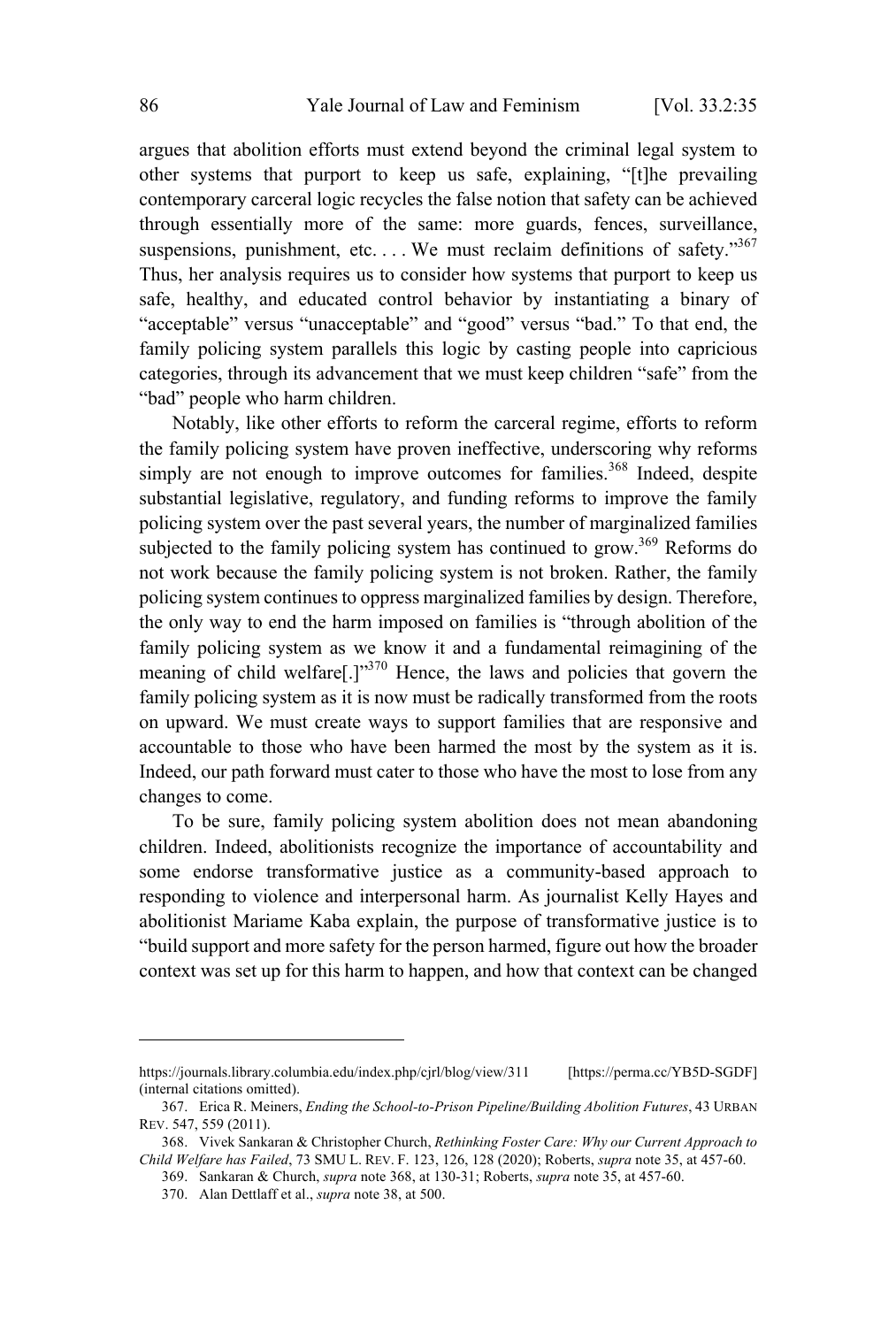so that this harm is less likely to happen again."<sup>371</sup> For example, generationFIVE, a volunteer collaborative dedicated to using transforming justice to "interrupt and mend the intergenerational impact of child sexual abuse on individuals, families, and communities," provides an alternative approach to addressing the harms of child sexual abuse that rejects both community and family policing.<sup>372</sup> generationFIVE explains that transformative justice approaches prioritize safety, healing, and agency for survivors; maximize accountability and transformation for those who abuse; pursue community response and accountability for abuse; and seek the "transformation of community [and] social conditions that create and perpetuate violence."<sup>373</sup> Hence, "[t]ransformative justice is an approach for how we—as individuals, families, communities, and society—can prevent, respond to, and transform the harms that we see happening in our world."<sup>374</sup> In the end, transformative justice offers opportunities to keep both children and parents safe while also holding those who cause harm accountable.

Family policing system abolition means inventing new ways to protect and support families while also dismantling systems that pathologize, control, and punish marginalized communities. It invites us to envisage a world where harm is effectively addressed, fewer families are system-involved, and communities are strong and accountable. Ultimately, family policing system abolition imagines a society that centers family wellbeing, is community-driven, and is embedded in a commitment to keeping families together whenever possible.

#### *C. Disability Justice*

Disability justice is complementary to family policing system abolition. Disability justice is an intersectional social movement, theory, and praxis conceived in 2005 by the Disability Justice Collaborative, a group of queer, trans, and/or racialized disabled people.<sup>375</sup> Disability justice encompasses ten principles needed to achieve justice for people with disabilities, including: intersectionality, leadership by those most impacted, anti-capitalist politics, cross-movement solidarity, interdependence, collective access and collective liberation.<sup>376</sup> Disability justice understands that "all bodies are unique and

<sup>371.</sup> Kelly Hayes & Mariame Kaba, *The Sentencing of Larry Nassar Was Not "Transformative Justice." Here's Why*, THE APPEAL (Feb. 5, 2018), https://theappeal.org/the-sentencing-of-larry-nassarwas-not-transformative-justice-here-s-why-a2ea323a6645/ [https://perma.cc/9KDH-LP3E].

<sup>372.</sup> GENERATIONFIVE, *About Us*, http://www.generationfive.org/about-us/ [https://perma.cc/T4AQ-QXJJ].

<sup>373.</sup> GENERATIONFIVE, ENDING CHILD SEXUAL ABUSE: A TRANSFORMATIVE JUSTICE HANDBOOK 45, 59 (2017), http://www.generationfive.org/wp-content/uploads/2017/06/Transformative-Justice-Handbook.pdf [https://perma.cc/BB96-78RJ].

<sup>374</sup>*. Id.* at 37.

<sup>375.</sup> LEAH LAKSHMI PIEPZNA-SAMARASINHA, CARE WORK: DREAMING DISABILITY JUSTICE 10 (2018).

<sup>376.</sup> SINS INVALID, SKIN, TOOTH, AND BONE – THE BASIS OF MOVEMENT IS OUR PEOPLE: A DISABILITY JUSTICE PRIMER 22-26 (2d ed., 2019).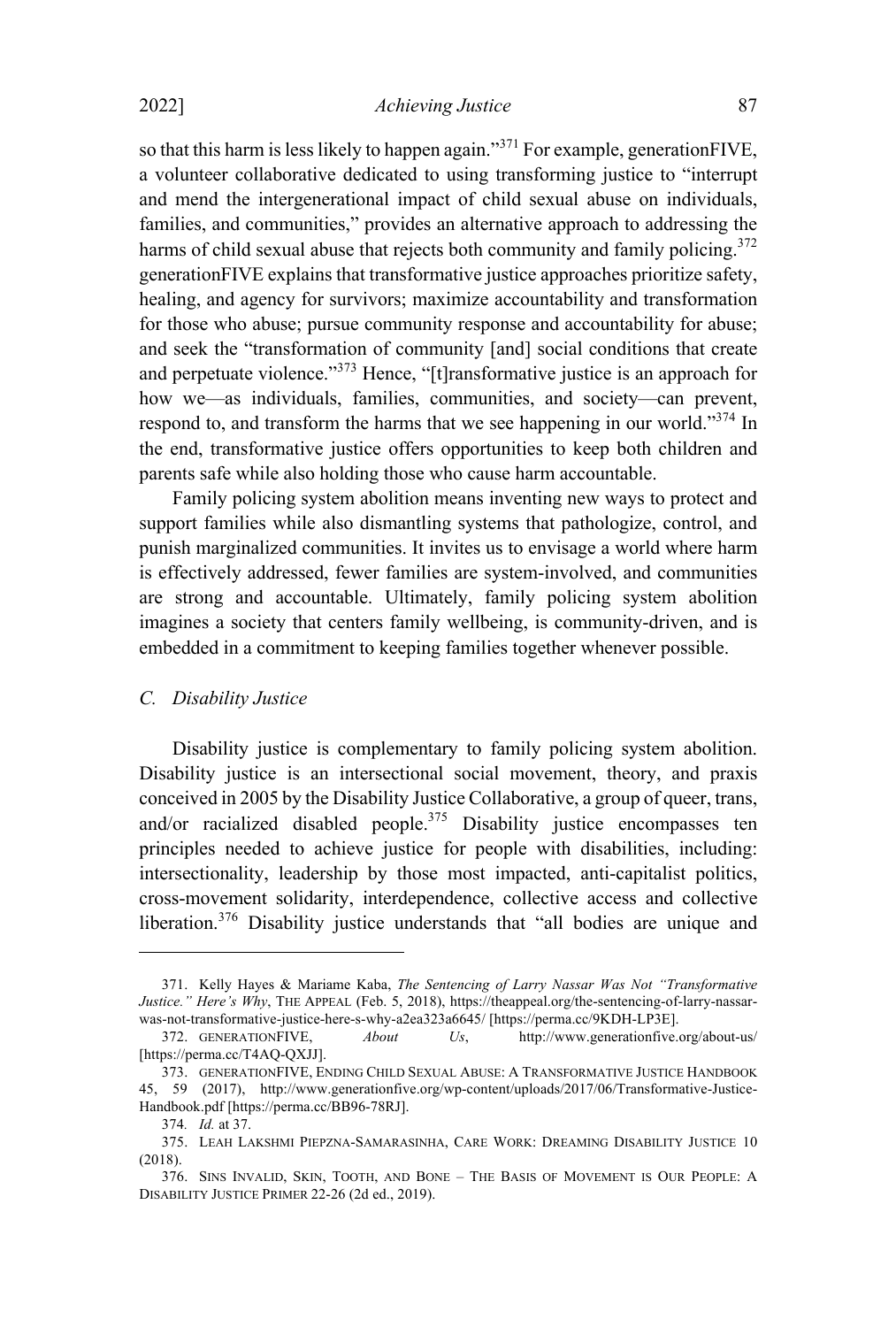essential" and, simultaneously, that "all bodies are confined by ability, race, gender, sexuality, class, nation state, religion, and more, and we cannot separate them."<sup>377</sup> Although <sup>a</sup> growing body of legal scholarship is actively engaging the tenets of disability justice,  $378$  this is the first Article to do so in the context of family policing system abolition.

Fundamental to disability justice is the recognition that individualist approaches to disparities are inevitably limited and inadequate. Disability justice, therefore, was developed in reaction to the disability rights movement and underscores that addressing problems of disability-based discrimination requires attending to disparities created by race, immigration status, gender identity, sexual orientation, class, and other systems of oppression.<sup>379</sup> Specifically, in response to the disability rights movement, which has been overwhelmingly white, disability justice activists and scholars emphasize the importance of moving activism beyond the traditional legislative efforts. As Mia Mingus writes, "I want us to tap into the transformative powers of disability, instead of only gaining access to the current system . . . . We don't simply want to join the ranks of the privileged, we want to challenge and dismantle those ranks and question why some people are consistently at the bottom."<sup>380</sup> In other words, while "[t]he disability rights movement has been crucial to the liberation of people with disabilities,"<sup>381</sup> disability justice activists and scholars alternatively attend to the necessity of thinking beyond "gaining access to the current system[.]"<sup>382</sup> Instead, disability justice aims to dismantle structural oppression and address the needs of multiply marginalized people with disabilities. <sup>383</sup> Thus, "[w]here disability rights seeks to change social conditions for some disabled people via law and policy, disability justice moves beyond law and policy: It seeks to radically transform social conditions and norms in order to affirm and support all people's inherent right to live and thrive."<sup>384</sup> This understanding is critical, as existing laws are ineffective at protecting the rights

<sup>377</sup>*. Id*. at 19.

<sup>378</sup>*. See, e.g.*, Katie Eyer, *Claiming Disability*, 101 B.U. L. REV. 547, 584, 549 (2021) (using disability justice as a lens for understanding disability identity); Jasmine E. Harris, *Reckoning with Race and Disability*, 130 YALE L.J.F. 916, 931-35 (considering how disability justice has informed intersectional scholarship on people with disabilities); Powell, *supra* note 254, at 629-30 (applying a disability justice lens for disrupting eugenics); Morgan, *supra* note 282, at 989 (employing disability justice as a framework for developing multidimensional consciousness).

<sup>379.</sup> SINS INVALID, *supra* note 376, at 13-15; *see also* PIEPZNA-SAMARASINHA, *supra* note 375, at 15.

<sup>380.</sup> Mia Mingus, *Access Intimacy, Interdependence and Disability Justice*, LEAVING EVIDENCE (Apr. 12, 2017), https://leavingevidence.wordpress.com/2017/04/12/access-intimacy-interdependenceand-disability-justice/ [https://perma.cc/3H6Z-T9LR].

<sup>381.</sup> Nomy Lamm, *This is Disability Justice*, THE BODY IS NOT AN APOLOGY (Sept. 2, 2015), https://thebodyisnotanapology.com/magazine/this-is-disability-justice/ [https://perma.cc/2T3E-MNYC].

<sup>382.</sup> Mingus, *supra* note 380.

<sup>383.</sup> Lamm, *supra* note 381.

<sup>384.</sup> Talila "TL" Lewis, *Disability Justice is an Essential Part of Abolishing Police and Prisons*, LEVEL (Oct. 7, 2020), https://level.medium.com/disability-justice-is-an-essential-part-of-abolishingpolice-and-prisons-2b4a019b5730 [https://perma.cc/UZJ3-3SDA].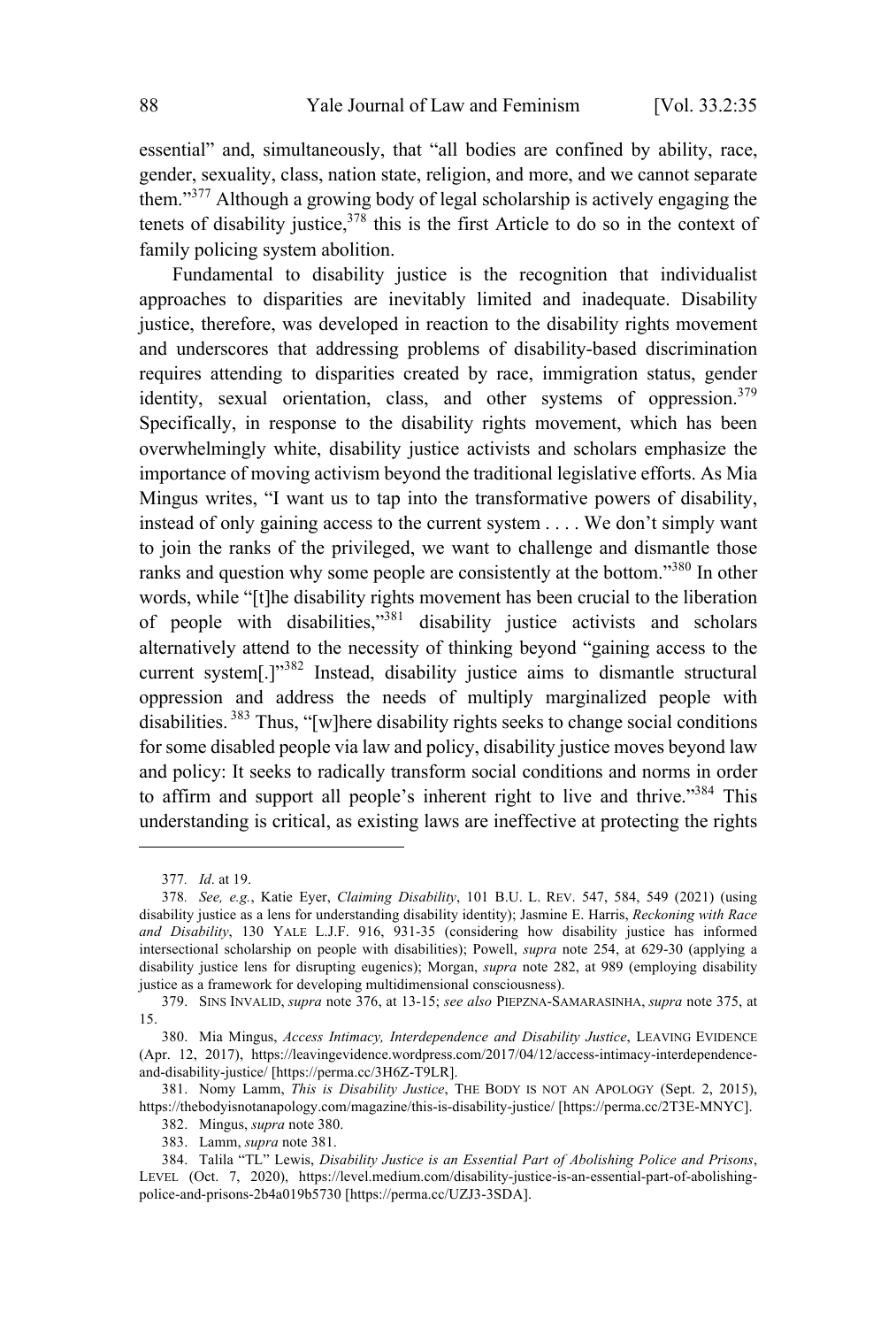of disabled parents and their children, and some statutes are causing the very injustices that these families are experiencing.

Disability justice is rooted in intersectionality<sup>385</sup> and was developed as a "movement-building framework that would center the lives, needs, and organizing strategies of disabled queer and trans and/or Black and brown people marginalized from mainstream disability rights organizing's white-dominated, single-issue focus."<sup>386</sup> An intersectional approach "recognizes that people with disabilities have diverse lived experiences and possess multiple identity traits that may intersect and overlap to compound the forms of marginalization and oppression they experience while incarcerated."<sup>387</sup> Intersectionality is critical to examining family policing system injustices. For example, throughout *Shattered Bonds*, Roberts provides examples of families of color who were subjected to the family policing system because of perceived or actual psychiatric disabilities.<sup>388</sup> Other studies have similarly documented heightened family policing system inequities for disabled parents of color.<sup>389</sup> Recently, Jasmine Harris described the dearth of legal scholarship studying the intersection of race and disability, noting, "discussions of race and disability do not use a critical-intersectional lens to interrogate inequities or <sup>a</sup> central subject of legal inquiry."<sup>390</sup> Thus, disability justice provides an essential lens for responding to this void in legal scholarship.

Abolition of the carceral regime is an important goal of disability justice because disabled people, especially disabled people of color, are disproportionately harmed by policing and the prison industrial complex.<sup>391</sup> Nearly four in ten state prisoners and three in ten federal prisoners are disabled.<sup>392</sup> Between <sup>2013</sup> and 2015, nearly half of the people killed by police had disabilities.<sup>393</sup> Further, between twenty-five and forty percent of people with psychiatric disabilities will be jailed or incarcerated at some point in their life,

390. Harris, *supra* note 378, 926-27.

<sup>385.</sup> In 1989, Kimberlé Crenshaw coined the term "intersectionality" to help explain the oppression of Black women. Kimberlé Crenshaw, *Demarginalizing the Intersection of Race and Sex: A Black Feminist Critique of Antidiscrimination Doctrine, Feminist Theory and Antiracist Politics*, 1 U. CHI. LEGAL F. 139, 140 (1989). Since then, intersectionality has been used to examine how people with multiple marginalized identities or statuses, including multiply marginalized people with disabilities, experience subordination. *See, e.g.*, Beth Ribet, *Surfacing Disability Through a Critical Race Theoretical Paradigm*, 2 GEO. J. L. & MOD. CRIT. RACE PERSP. 209, 211-22 (2010).

<sup>386.</sup> PIEPZNA-SAMARASINHA, *supra* note 375, at 15.

<sup>387.</sup> Morgan, *supra* note 282, at 988-89.

<sup>388.</sup> SHATTERED BONDS, *supra* note 33, at 40-42 (explaining how perceived or actual psychiatric disabilities were often used as justification for child welfare system intervention in families of color).

<sup>389</sup>*. See, e.g.*, LaLiberte et al., *supra* note 213, at 527; Park et al., *supra* note 190, at 496.

<sup>391.</sup> SINS INVALID, *supra* note 376, at 52-53.

<sup>392.</sup> U.S. DEP'T. OF JUSTICE, OFFICE OF JUSTICE PROGRAMS, BUREAU OF JUSTICE STATISTICS, SURVEY OF PRISON INMATES, 2016: DISABILITIES REPORTED BY PRISONERS 1 (2021), https://bjs.ojp.gov/content/pub/pdf/drpspi16st.pdf [https://perma.cc/4VUK-AJAJ].

<sup>393.</sup> Marti Hause & Ari Melber, *Half of People Killed by Police Have a Disability: Report*, NBC NEWS (Mar. 14, 2016), https://www.nbcnews.com/news/us-news/half-people-killed-police-suffermental-disability-report-n538371 [https://perma.cc/WRS9-38QD].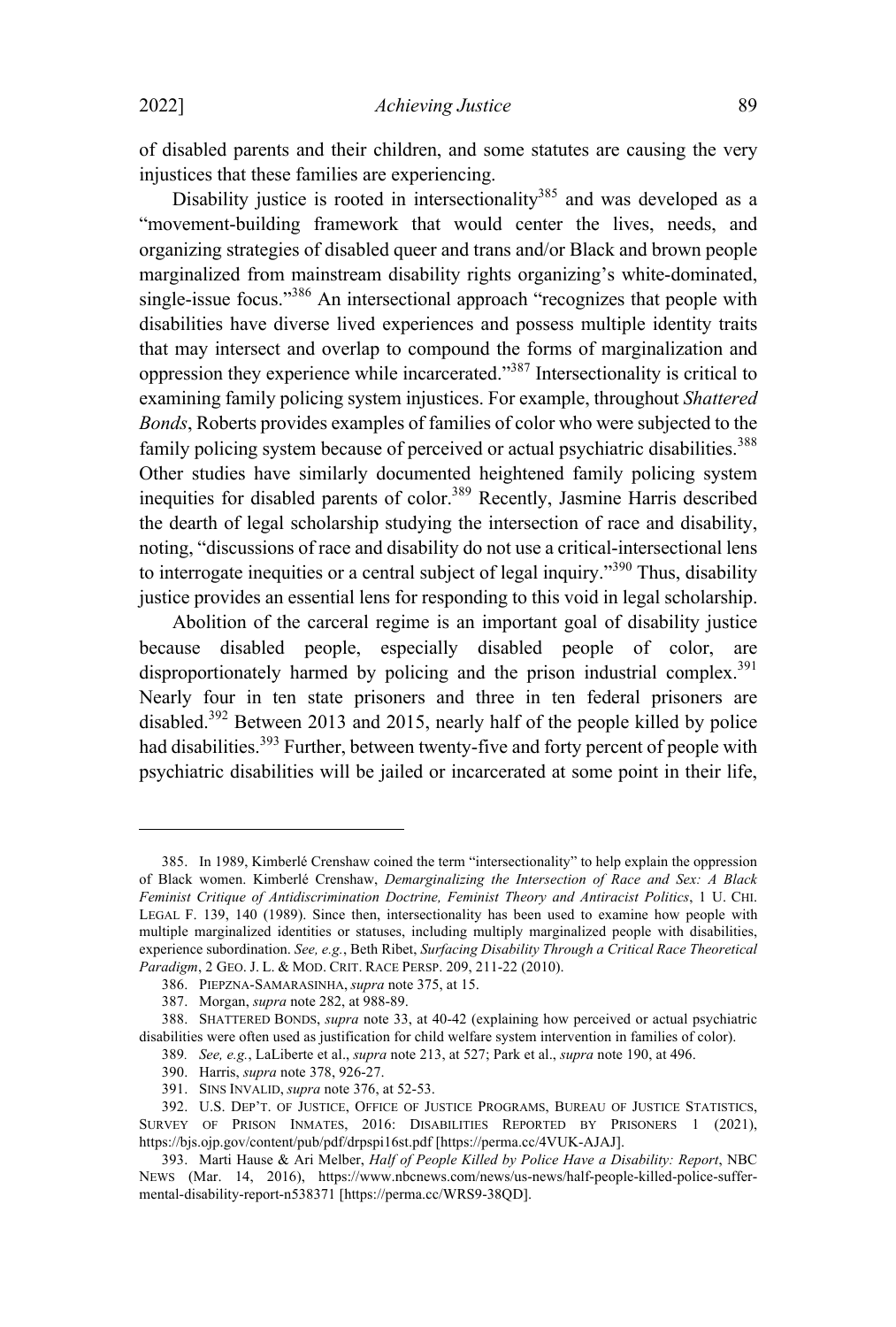and the largest mental health facility is a jail. $394$  The relationship, therefore, between disability and policing and the prison industrial complex is unmistakable and underscores the need for abolition to include people with disabilities. As such, "[d]isability justice is a requisite for abolition because carceral systems medicalize, pathologize, criminalize, and commodify survival, divergence, and resistance. The past and present connections between disability and all forms of carceral violence are overt and overwhelming." <sup>395</sup> To that end, activist and attorney Talila "TL" Lewis explains that "[a]bolitionist movements must contend with how disability and ableism interact with carceral systems, and be committed to abolishing all spaces to which marginalized people are disappeared."<sup>396</sup>

Ultimately, disability justice is essential to all abolition efforts, including family policing system abolition. The intersectional approach provided by disability justice is essential to addressing the compounded discrimination experienced by multiply marginalized parents with disabilities within the family policing system. Furthermore, as demonstrated throughout this Article, the oppression experienced by disabled parents is the result of ableism that is deeply entrenched in the bureaucratic and legal design of the family policing system. Accordingly, disability justice's focus on dismantling oppressive systems is essential to remedying the harms exacted on parents with disabilities and their children by the family policing system. Hence, family policing system abolition must incorporate the tenets of disability justice.

# V. A WAY FORWARD: A<sup>N</sup> AGENDA FOR ACHIEVING JUSTICE THROUGH ABOLITION

The powers of abolition and disability justice are their combination of farreaching critiques and buoyant outlooks, as well as their resolve for multiple strategies to move us towards that outlook. Although there is unquestionably a range of ways abolitionists strategies could be schematized, I delineate six areas that I believe warrant attention to successfully achieve justice for disabled parents and their children: (1) center disabled parents as leaders; (2) eradicate poverty; (3) invest in families; (4) end surveillance of families; (5) disrupt narratives; and (6) implement immediate protections. This legal and policy agenda of non-reformist reforms is undoubtedly far from a comprehensive picture in a rapidly evolving field. Nonetheless, I offer it now in broad strokes to assist activists, scholars, and policymakers in conceiving of and articulating the

<sup>394.</sup> Matt Ford, *America's Largest Mental Health Hospital is a Jail*, THE ATLANTIC (June 8, 2015), https://www.theatlantic.com/politics/archive/2015/06/americas-largest-mental-hospital-is-a-jail/395012/ [https://perma.cc/7LH8-VBRP].

<sup>395.</sup> Lewis, *supra* note 384.

<sup>396</sup>*. Id*.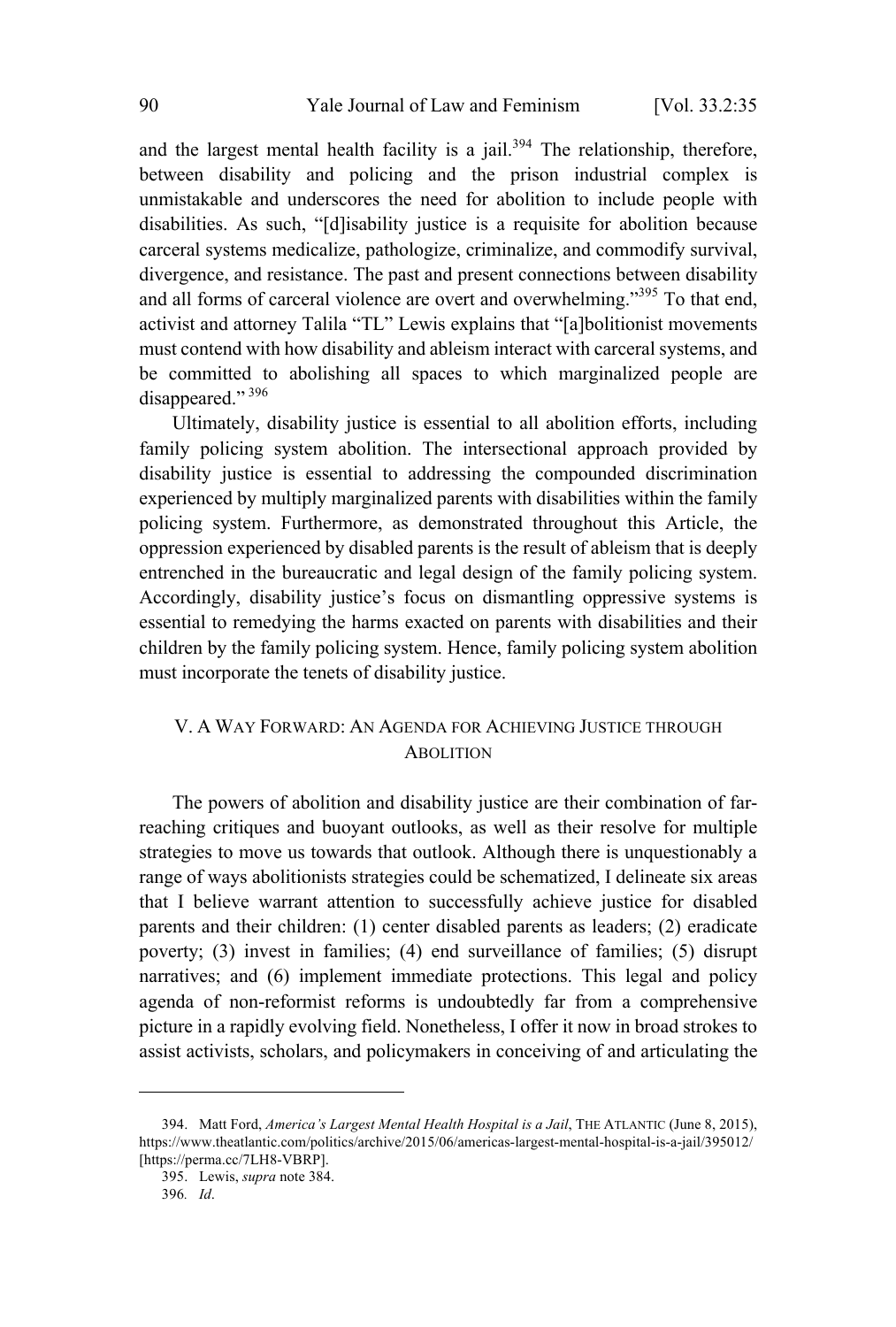2022] *Achieving Justice* 91

basic contours of a paradigm shift that supports family policing system abolition through the lens of disability justice.

## *A. Center Disabled Parents as Leaders*

"People closest to the problems are closest to the solutions, but often furthest from the resources needed to implement them. We need to invest in those people."

–*Halimah Washington* 397

The existing family policing system was created without the perspectives of impacted families and has had devastating results. Hence, centering the insights of impacted individuals and building interdisciplinary, cross-movement approaches are both essential to addressing the roots of injustice within the family policing system. <sup>398</sup> Indeed, an essential aspect of justice-based approaches is "listening to, engaging, and developing affected communities."<sup>399</sup> Centering parents with disabilities as leaders is also consistent with the disability community's ethos, "nothing about us without us," which emphasizes actively involving disabled people in legal and policy efforts that impact them. 400 Undeniably, when the voices of marginalized communities, including parents with disabilities, are centered, solutions that benefit all families are conceived. In other words, all families can benefit from non-punitive supports and resources that were developed by marginalized families who are acutely and intimately aware of the current system's deficiencies.

Accordingly, the first step to achieving justice for disabled parents and their children is centering marginalized parents, including parents with disabilities, in all family policing system abolition efforts, especially reimaging supports and resources for families. The recognition that professional expertise is necessary but insufficient to end subordination is critical to both disability justice and the family policing system abolition movement's commitment to centering impacted parents as experts and leaders.<sup>401</sup> Disability justice teaches that, "[b]y centering

<sup>397</sup>*. Columbia Journal of Race and Law's 11th Annual Symposium: Strengthened Bonds: Abolishing the Child Welfare System and Re-Envisioning Child Well-Being*, YOUTUBE (June 17, 2021) https://www.youtube.com/watch?v=GD-4k8lT0iA [https://perma.cc/Q696-EPHG].

<sup>398.</sup> Dorothy Roberts, *Complicating the Triangle of Race, Class and State: The Insights of Black Feminists*, 37 ETHNIC & RACIAL STUD. 1776, 1779-80 (2014).

<sup>399.</sup> Emily Benfer, *Health Justice: A Framework (and Call to Action) for the Elimination of Health Inequity and Social Injustice*, 65 AM. U. L. REV. 275, 338 (2015) (describing the importance of actively engaging socially marginalized communities to address inequities).

<sup>400.</sup> JAMES I. CHARLTON, NOTHING ABOUT US WITHOUT US: DISABILITY OPPRESSION AND EMPOWERMENT 3-4 (1998).<br>401. See, e.g., O

<sup>401</sup>*. See, e.g.*, *Our Vision and Values*, MOVEMENT FOR FAM. POWER, https://www.movementforfamilypower.org/indexa [https://perma.cc/BTR2-PRX4] ("We use movement lawyering principles to center directly impacted people and grassroots activism."); *Parent Legislative Action Network (PLAN)*, JMACFORFAMILIES, https://jmacforfamilies.org/plan [https://perma.cc/P8W2-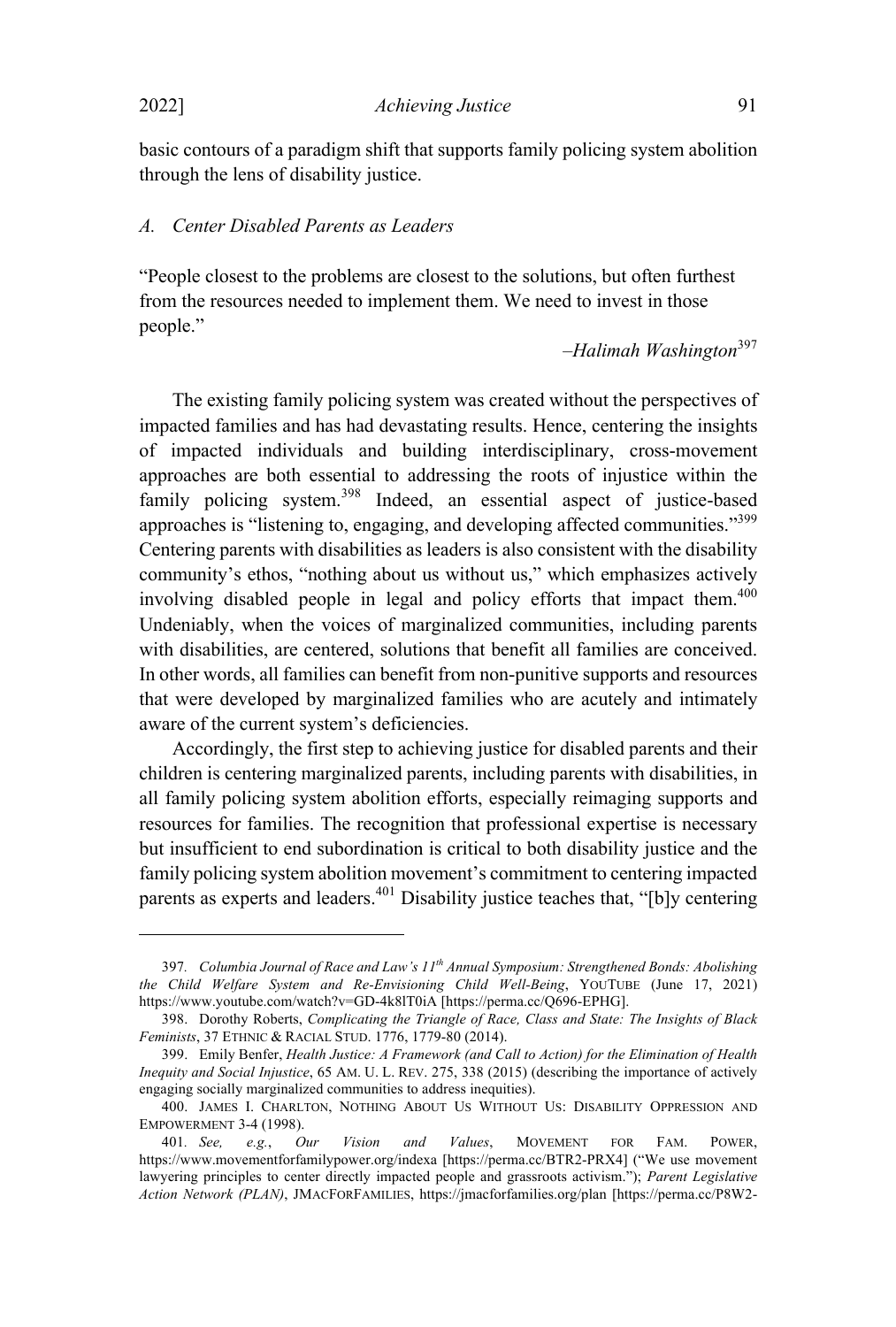the leadership of those most impacted, we keep ourselves grounded in real-world problems and find creative strategies for resistance."<sup>402</sup>

Specifically, activists, scholars, and policymakers should intentionally engage disabled parents, especially those with multiple marginalized identities or statuses, in leading legal and policy responses to address the oppression that they experience. This engagement will necessitate an understanding of and respect for disabled people sharing their lived experiences and include elevating disabled parents to leadership positions within the family policing system abolition movement. As the experts of their lives, centering the perspectives of parents with disabilities, especially multiply marginalized disabled parents, will lead to legal and policy responses that are anti-ableist and aligned with the principles of disability justice. Additionally, centering disabled parents as leaders must include cross-movement organizing and a broader effort to foster alliances and grow partnerships among the impacted communities. Crossmovement solidarity will produce progress towards specific policy goals and increase and enhance the dignity of people who can appreciate one another's shared humanity. Practically, this means that family policing system abolition activists should make rigorous efforts to include disabled parents in their advocacy and elevate them within organizations and movements. It also means devoting resources to build leadership opportunities for impacted families.

In the end, reimaging a world where families, including those with disabled parents, have access to adequate supports and resources outside of a punitive system cannot happen without the intentional inclusion of those who have been subjugated for far too long. We must listen to parents and act in accordance with their recommendations.

## *B. Eradicate Poverty*

"I am now convinced that the simplest approach will prove to be the most effective—the solution to poverty is to abolish it . . . ."

– *Martin Luther King, Jr.*<sup>403</sup>

Poverty is a prominent risk factor for family policing system involvement, which means that disabled parents—who are disproportionately poor—are at heightened jeopardy because of both their disabilities and socioeconomic status.<sup>404</sup> Roberts writes, "[p]overty—not the type or severity of maltreatment—

S9XX] ("PLAN was founded by JMAcforFamilies and is a coalition of parents directly impacted by the child welfare system, attorneys, social workers and academia that are committed to reducing and eventually ending the child welfare system harms and transforming the way society supports families.").

<sup>402.</sup> SINS INVALID, *supra* note 376, at 23.

<sup>403.</sup> MARTIN LUTHER KING, JR., WHERE DO WE GO FROM HERE 171 (1967).

<sup>404.</sup> Sarah H. Ramsey, *Children in Poverty: Reconciling Children's Interests with Child Protective and Welfare Policies*, 61 MD. L. REV. 437, 437-38 (2002) ("The majority of families involved with [the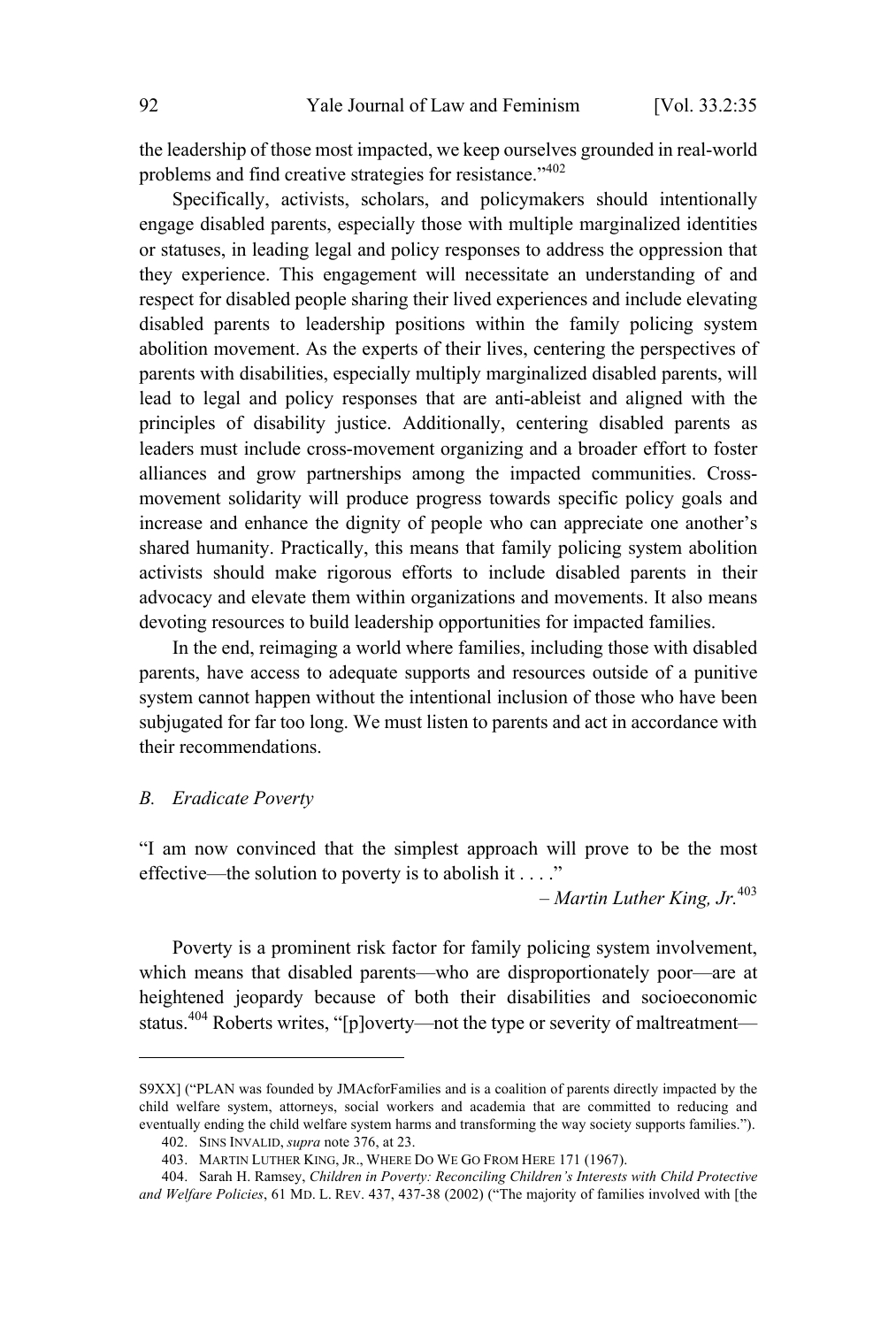is the single most important predictor of placement in foster care and the amount of time spent there."<sup>405</sup> Consequently, extant studies indicate that poverty among disabled parents is associated with higher rates of family policing system involvement, substantiation of investigations, removal of children, and termination of parental rights.<sup>406</sup>

Notably, most family policing system cases involving disabled parents are based on allegations of child neglect rather than abuse. $407$  In fact, a recent study found that seventy-five percent of termination of parental rights cases involving disabled mothers concerned only allegations of child neglect;<sup>408</sup> conversely, in 2019, sixty-three percent of all family policing system cases involved allegations of child neglect.<sup>409</sup> Neglect, to be sure, can be serious when it involves parents intentionally withholding necessities from their children. However, as legal scholar Khiara Bridges explains in her book, *The Poverty of Privacy Rights*, neglect is "a description of what it means to be poor." <sup>410</sup> Roberts argues that neglect is best classified as "*defined* by poverty rather than . . . *caused* by poverty."<sup>411</sup> Hence, when parents are found to be neglectful, "it usually has to do with [them] being poor."<sup>412</sup> The family policing system is, therefore, "designed to detect and punish neglect on the part of poor parents and to ignore most middle-class and wealthy parents' failings."<sup>413</sup> Accordingly, addressing families' basic needs—such as housing, food, employment, and childcare could prevent both child abuse and neglect.<sup>414</sup>

The relationship between disability and poverty is unmistakable. Research has consistently shown a bidirectional relationship between disability and

child welfare system] are low-income families."); *see also* Cynthia R. Mabry, *Second Chances: Insuring that Poor Families Remain Intact by Minimizing Socioeconomic Ramifications of Poverty*, 102 W. VA. L. REV. 607, 614 n.31 (2000); ROCKING THE CRADLE, *supra* note 30, at 80 ("Poverty plays a significant role in bringing parents with disabilities into contact with service providers who end up being the source of a CPS referral, and poverty itself is the most consistent characteristic in families in which child neglect is found.").

<sup>405.</sup> SHATTERED BONDS, *supra* note 33, at 27.

<sup>406</sup>*. See, e.g.*, Traci LaLiberte et al., *Child Protection Services and Parents with Intellectual and Developmental Disabilities*, 30 J. APPLIED RSCH. INTELL. DISABILITIES 521, 521-22 (2017); Elspeth Slayter & Jordan Jensen, *Parents with Intellectual Disabilities in the Child Protection System*, 98 CHILD. & YOUTH SERVS. REV. 297, 297-98 (2019); Lightfoot et al., *supra* note 194; Leslie Doty Hollingsworth, *Child Custody Loss Among Women with Persistent Severe Mental Illness*, 28 SOC. WORK RSCH. 199, 204- 07 (2004); Laysha Ostrow et al., *Risk Factors Associated with Child Protective Services Involvement Among Parents with a Serious Mental Illness*, 72 PSYCHIATRIC SERVS. 370, 372 (2021); Powell et al., *supra* note 44, at 1069; Rebbe et al., *supra* note 192, at 631.

<sup>407.</sup> Smith, *supra* note 233, at 389; ROCKING THE CRADLE, *supra* note 30, at 78 ("[P]arents with disabilities who are involved with the child protection system are more likely to be facing allegations of neglect than of abuse or risk of abuse.").

<sup>408.</sup> Powell et al., *supra* note 44, at 1094.

<sup>409.</sup> AFCARS REPORT, *supra* note 22, at 2.

<sup>410.</sup> KHIARA M. BRIDGES, THE POVERTY OF PRIVACY RIGHTS 116 (2017).

<sup>411.</sup> SHATTERED BONDS, *supra* note 33, at 33.

<sup>412</sup>*. Id*. at 34.

<sup>413</sup>*. Id*. at 33.

<sup>414.</sup> Katharine Briar-Lawson et al., *Family-Centered Anti-Poverty Strategies to Address Child Neglect*, 98 CHILD WELFARE 145, 147 (2021).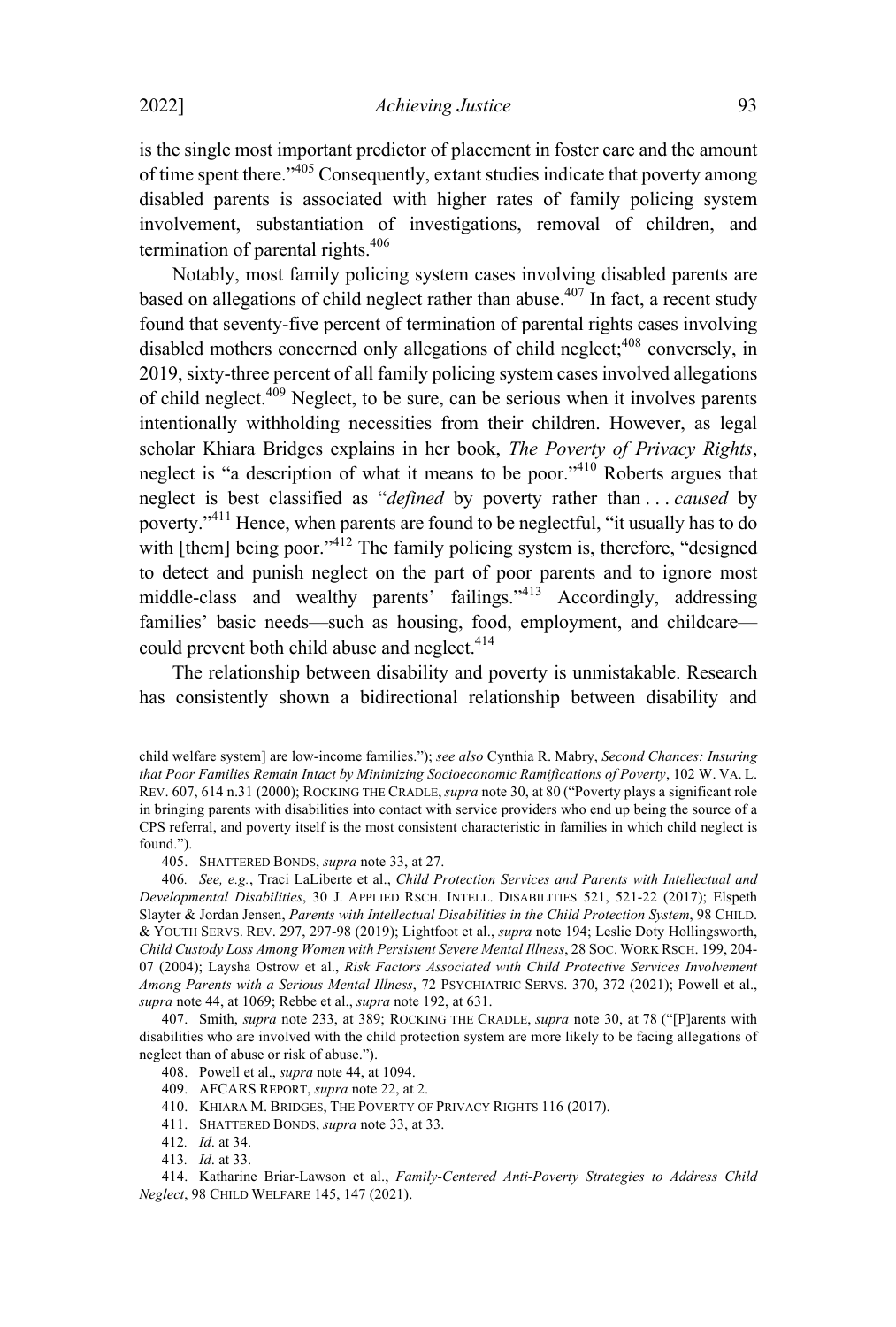poverty.<sup>415</sup> Disability is <sup>a</sup> cause of poverty because disability "can lead to job loss and reduced earnings, barriers to education and skills development, significant additional expenses, and many other challenges that can lead to economic hardship."<sup>416</sup> Disability is also a consequence of poverty because "poverty can limit access to health care and preventive services, and increase the likelihood that a person lives and works in an environment that may adversely affect health."<sup>417</sup> Data from the U.S. Census Bureau, for example, shows that people with disabilities have low rates of employment, low median annual earnings, and high rates of poverty.<sup>418</sup> According to the U.S. Department of Labor's Bureau of Labor Statistics, in, 2020, only eighteen percent of people with disabilities were employed, compared with sixty-two percent of people without disabilities. $419$ 

For disabled parents, poverty is a persistent issue that directly affects access to housing, food, and other necessities. $420$  In addition to the everyday expenses associated with parenthood, parents with disabilities often have high disabilityrelated expenses, such as personal assistant services and adaptive equipment.<sup>421</sup> In other words, disabled parents often earn less than nondisabled parents and have more significant costs. Notably, a 2020 report found that a household that includes a disabled adult would need twenty-eight percent more income to achieve a similar standard of living as a household without a disabled person.<sup>422</sup> Not surprisingly, then, a study of low-income mothers with disabilities found that the hardships they faced were primarily due to the poverty they experienced rather than their disabilities.<sup>423</sup> The financial status of disabled parents and their children is bleak.

Many disabled parents receive government benefits, such as Supplemental Security Income ("SSI") or Social Security Disability Insurance ("SSDI"), which

<sup>415.</sup> Rebecca Vallas, *Disability is a Cause and Consequence of Poverty*, TALK POVERTY (Sept. 19, 2014), https://talkpoverty.org/2014/09/19/disability-cause-consequence-poverty/ 2014), https://talkpoverty.org/2014/09/19/disability-cause-consequence-poverty/ [https://perma.cc/WL6R-UR4P].

<sup>416</sup>*. Id*.

<sup>417</sup>*. Id*.

<sup>418.</sup> *Selected Economic Characteristics for the Civilian Noninstitutionalized Population by Disability Status*, U.S. CENSUS BUREAU, https://data.census.gov/cedsci/table?t=Disability&tid=ACSST1Y2019.S1811&hidePreview=true&vinta ge=2018 [https://perma.cc/9AY7-AD2P].

<sup>419.</sup> U.S. DEP'T. OF LAB., BUREAU OF LAB. STAT., PERSONS WITH A DISABILITY: LABOR FORCE CHARACTERISTICS — 2021 (Feb. 24, 2021), https://www.bls.gov/news.release/pdf/disabl.pdf [https://perma.cc/HW7Y-XW3T].

<sup>420.</sup> ROCKING THE CRADLE, *supra* note 30, at 202 ("[T]he most significant difference between parents with disabilities and parents without disabilities is economic . . . .").

<sup>421</sup>*. Id*.

<sup>422.</sup> Nanette Goodman et al., *The Extra Costs of Living with a Disability in the U.S.—Resetting the Policy Table*, NAT'<sup>L</sup> DISABILITY INST. (2020), https://www.nationaldisabilityinstitute.org/wpcontent/uploads/2020/10/extra-costs-living-with-disability-brief.pdf [https://perma.cc/FC3R-RQ8A].

<sup>423.</sup> Susan L. Parish, Sandra Magaña, & Shawn A. Cassiman, *It's Just that Much Harder: Multilayered Hardship Experiences of Low-Income Mothers with Disabilities*, 23 AFFILIA: J. WOMEN & SOC. WORK 51, 63 (2008).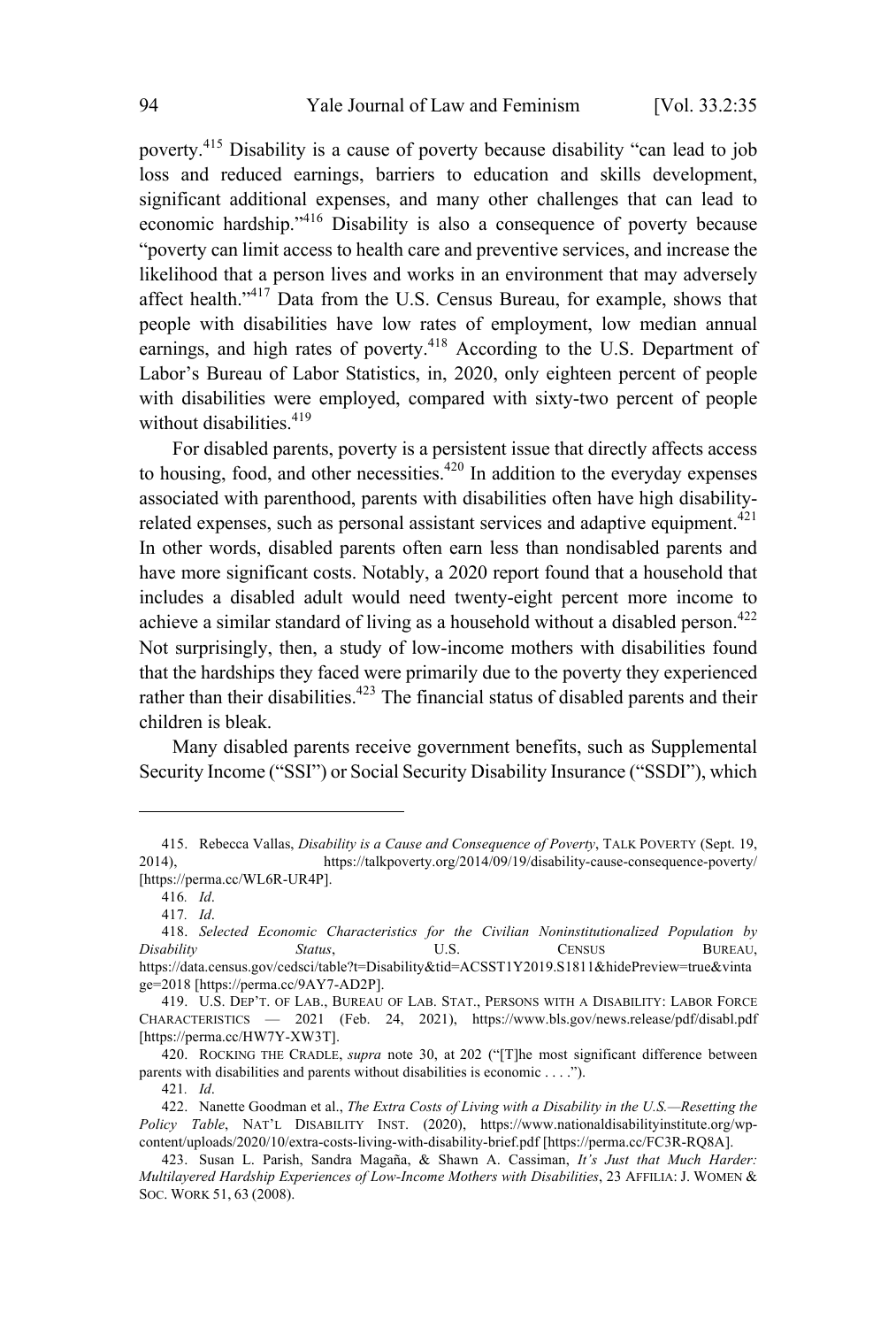provide income assistance.<sup>424</sup> Nevertheless, financial hardships for these families persist, primarily because of how the benefits programs are administered.<sup>425</sup> Benefit amounts do not increase if a person with a disability has children.<sup>426</sup> Practically, this means that a disabled parent who receives SSI is expected to support themself and their children with  $$841$  per month.<sup>427</sup> A disabled parent receiving SSDI earns, on average, \$1,479 per month.<sup>428</sup> Neither benefit is nearly enough to raise families on. Further, some government benefits programs punish disabled people if they get married by decreasing monthly benefit amounts.<sup>429</sup> These draconian restrictions force some people with disabilities to choose between forming families and receiving necessary income assistance. <sup>430</sup> Further, even with benefits, financial hardships often endure for families.<sup>431</sup>

Moreover, as previously explained, many parents, especially those with disabilities, have been detrimentally harmed by PRWORA's work requirements and lifetime limits to benefits.<sup>432</sup> Passage of PRWORA led to the drastic reduction of benefits to families and a resultant rise in the number of families living in poverty.<sup>433</sup> NCD contends that PRWORA has disproportionately impacted parents with disabilities, explaining that "[w]ithout appropriate family and work supports to overcome barriers to employment, parents with disabilities, especially single mothers, may be unable to comply with the PRWORA/TANF regulations, resulting in <sup>a</sup> loss of benefits to their families."<sup>434</sup>

Therefore, the second step to achieving justice for parents with disabilities and their children is the eradication of poverty. Specifically, instead of investigating and blaming families for causing staggering rates of poverty, we must confront poverty's societal roots. Undeniably, providing adequate income supports can help address the underlying problems that drive the family policing

<sup>424</sup>*. Id.* at 52; ROCKING THE CRADLE, *supra* note 30, at 202; Sonik et al., *supra* note 277, at 1.

<sup>425.</sup> ROCKING THE CRADLE, *supra* note 30, at 203; Parish et al., *supra* note 423, at 52.

<sup>426.</sup> ROCKING THE CRADLE, *supra* note 30, at 203; Parish et al., *supra* note 423, at 52.

<sup>427.</sup> SOC. SEC. ADMIN., *SSI Federal Payment Amounts for 2022*, https://www.ssa.gov/oact/cola/SSI.html [https://perma.cc/6CLF-GQRA].

<sup>428.</sup> SOC. SEC. ADMIN., *Selected Data from Social Security's Disability Program*, *Graphs of Disabled Worker Data*, https://www.ssa.gov/oact/STATS/dibGraphs.html#3 [https://perma.cc/J8DV-4JQR].

<sup>429.</sup> Waterstone, *supra* note 266, at 549 n.132.

<sup>430.</sup> Although marriage is not necessary for creating families, it should be available to people with disabilities in the same way that it is for people without disabilities.

<sup>431</sup>*. See* Subharati Ghosh & Susan L. Parish, *Prevalence and Economic Well-Being of Families Raising Children with Disabilities*, 35 CHILD. & YOUTH SERVS. REV. 1431, 1438 (2013); Rajan Sonik et al., *Food Insecurity in U.S. Households that Include Children with Disabilities*, 83 EXCEPTIONAL CHILD. 42, 48–51 (2016).

<sup>432.</sup> Jennifer Pokempner & Dorothy E. Roberts, *Poverty, Welfare Reform, and the Meaning of Disability*, 62 OHIO ST. L.J. 425, 428 (2001).

<sup>433.</sup> Kathryn J. Edin & H. Luke Shaefer, *20 Years Since Welfare 'Reform*,*'* THE ATLANTIC (Aug. 22, 2016), https://www.theatlantic.com/business/archive/2016/08/20-years-welfare-reform/496730/ [https://perma.cc/4PQH-Y4BY].

<sup>434.</sup> ROCKING THE CRADLE, *supra* note 30, at 202.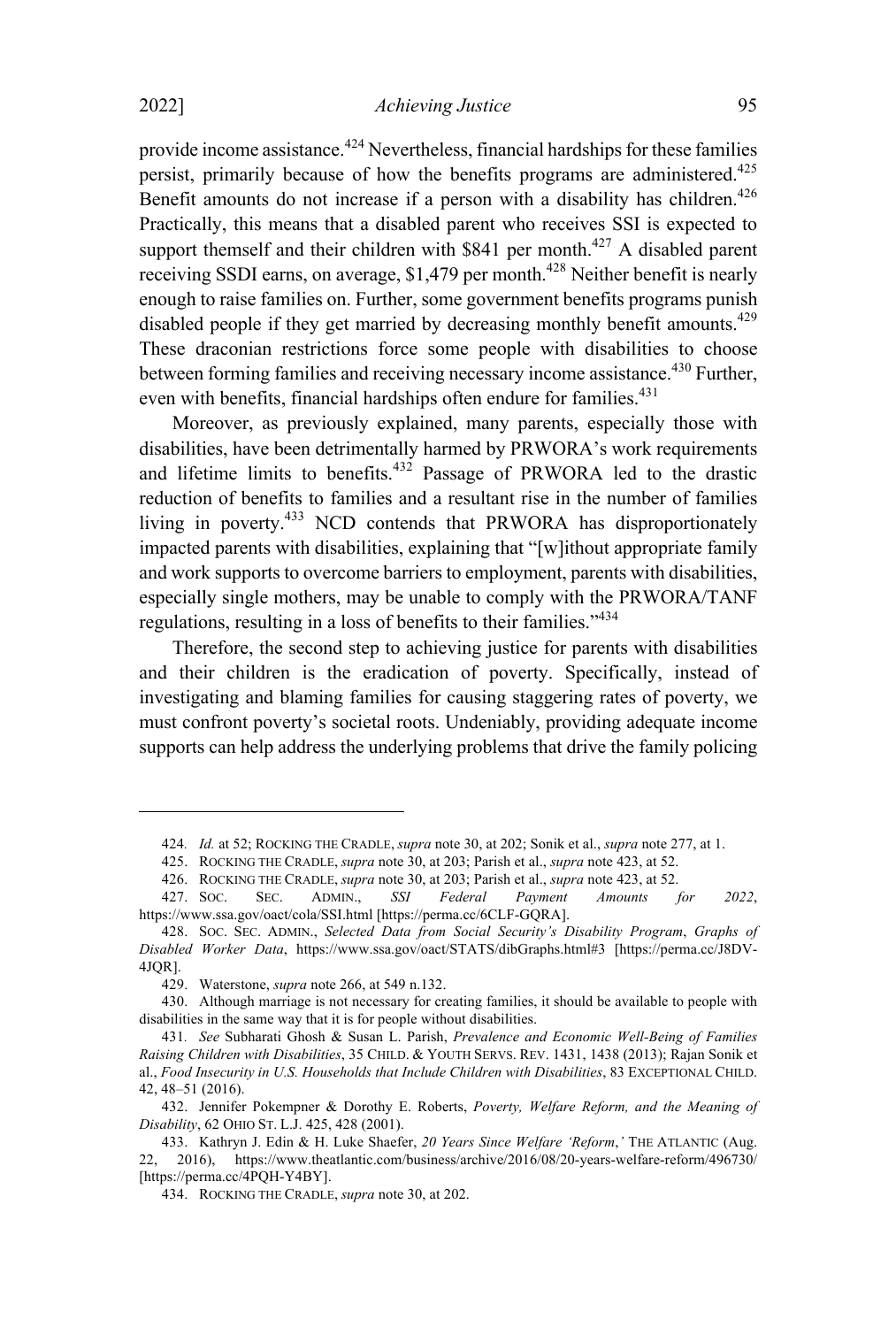system. Such financial supports can also further family policing system abolition.

One such approach would be to provide a universal basic income for families. The concept of universal basic income has gained momentum over the past few years, as more people perceive it as a feasible policy response to the nation's "chronic economic insecurity."<sup>435</sup> Central to <sup>a</sup> universal basic income is the concept that every person regularly receives financial assistance "that can be used to meet their needs, with no strings attached."<sup>436</sup> Certainly, "[t]his approach represents a radically different and more controversial approach than traditional means-tested programs to promoting the welfare of citizens."<sup>437</sup> Other countries, such as Canada, Finland, and India, have experimented with universal basic income programs.<sup>438</sup> Further, emergent research suggests that universal basic income can help to prevent child maltreatment.<sup>439</sup> Experts contend that providing a universal basic income in lieu of the existing benefit programs would enable people to receive the assistance they need without having to navigate many levels of bureaucracy.<sup>440</sup> Moreover, replacing existing financialsupports with universal basic income would streamline the administration of benefits and reduce government spending.<sup>441</sup> Although universal basic income has historically been viewed as impossible, the rapid disbursement of COVID-19 relief payments demonstrates the potential to implement these types of support when there is political will.<sup>442</sup>

In addition, the economic challenges that disabled parents and their children experience could be lessened through the expansion of existing government assistance programs, such as SSI. Increasing benefit amounts and repealing draconian program rules that impose stringent asset and income limitations could improve the economic wellbeing of these families and lower their risk of family policing system involvement. Although universal basic income would eliminate the need for such programs, implementing it could take time, and changes to program rules would help address these families' needs in the short term. Furthermore, policymakers must consider ways to ensure disabled parents receive livable wages, increased employment and education opportunities, accessible and affordable housing, childcare, and universal health insurance.

<sup>435.</sup> Anupama Jacob & Reiko Boyd, *Addressing Economic Vulnerability Among Low-Income Families in America: Is the Basic Income Approach a Viable Policy Option?*, 26 J. CHILD. & POVERTY 85, 86 (2020).

<sup>436</sup>*. Id.*

<sup>437</sup>*. Id*.

<sup>438</sup>*. Id.* at 88.

<sup>439</sup>*. Id*. at 90-91.

<sup>440</sup>*. Id*.

<sup>441</sup>*. Id.* at 92.

<sup>442</sup>*. See generally*, Andrew F. Johnson & Katherine J. Roberto, *The COVID-19 Pandemic: Time for a Universal Basic Income?*, 40 PUB. ADMIN. & DEV. 232 (2020) (arguing that COVID-19 relief payments reinforce the importance of universal basic income).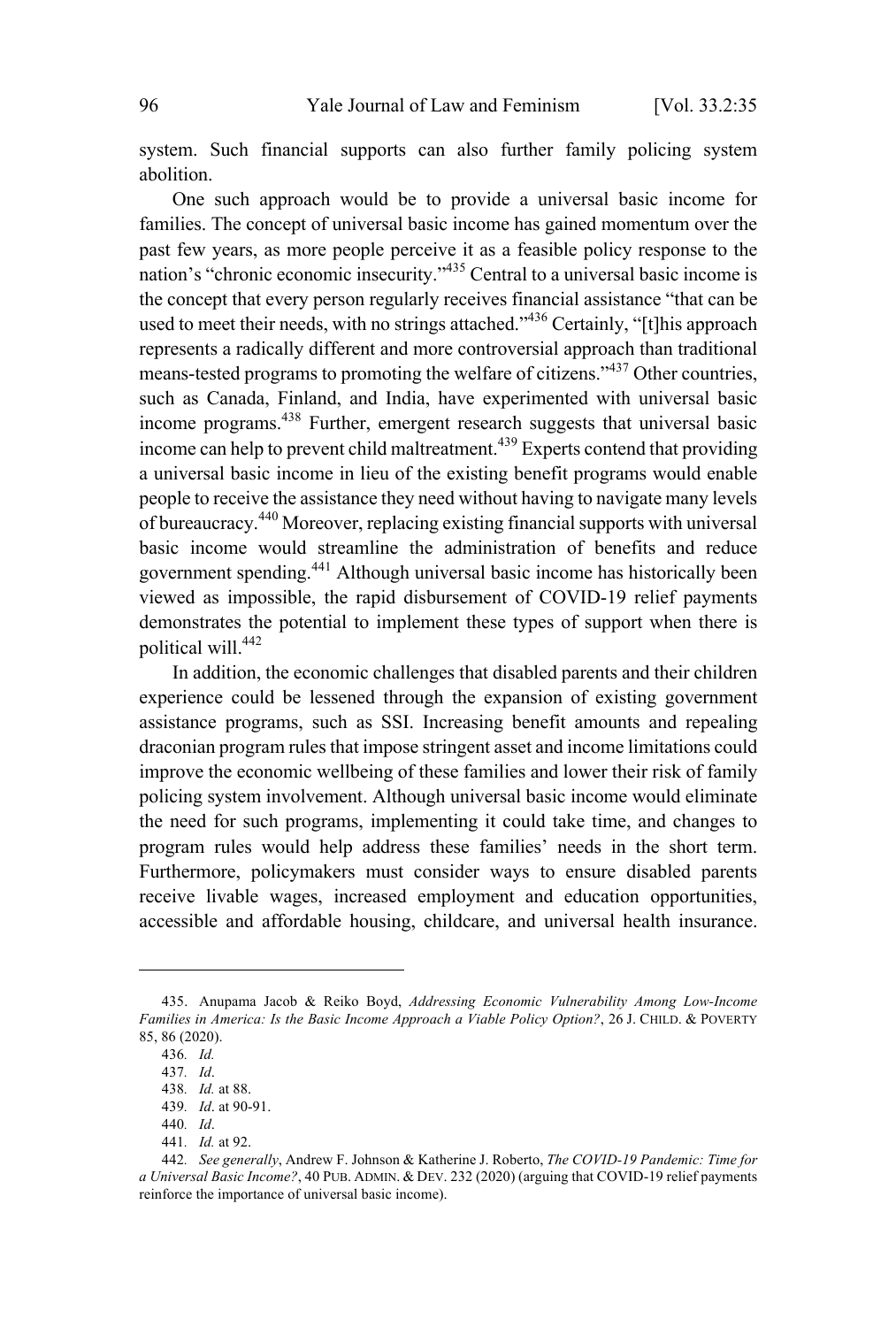Ultimately, strengthening household economic security can reduce child abuse and neglect by improving the opportunity for parents to meet their children's basic needs.

#### *C. Invest in Families*

Current spending on the family policing system demonstrates a lack of commitment to keeping families together. The federal government spends nearly ten times more on foster care and adoption than it does on family preservation or reunification services.<sup>443</sup> In 2018, \$33 billion of local, state, and federal funds went to the family policing system.<sup>444</sup> Over half of that funding went towards foster care, adoption, and guardianships, and only fifteen percent was used to fund preventive services.<sup>445</sup> If we truly care about the wellbeing of children, we must prioritize spending on keeping families together.

Parents with disabilities and their children need support that is nonadversarial and non-punitive, an approach aligned with the Movement for Black Lives' call to "invest-divest."<sup>446</sup> Specifically, supports and resources must be available to the family unit, recognizing that "[e]vidence shows that it is in the state's best interest to view families as interconnected systems, and to protect families from harm—both the prospective harm of parental maltreatment and that of filial separation and involvement with damaging public systems."<sup>447</sup> Thus, we must divert funds from the family policing system and instead prioritize creating and sustaining community-based programs that are better equipped to meet the needs of families in their communities. 448

Keeping disabled parents and their children together is not only the just thing to do, but also the most fiscally responsible approach. Research consistently shows that supporting disabled parents and their children through family

<sup>443.</sup> Elizabeth Brico, *The Government Spends 10 Times More on Foster Care and Adoption than Reuniting Families*, TALK POVERTY (Aug. 23, 2019), https://talkpoverty.org/2019/08/23/governmentmore-foster-adoption-reuniting/ [https://perma.cc/ZSN3-KXA2].

<sup>444.</sup> Kristina Rosinsky et al., *Child Welfare Financing SFY 2018: A Survey of Federal, State, and Local Expenditures*, CHILD TRENDS 1 (Mar. 2021), https://www.childtrends.org/wpcontent/uploads/2021/05/ChildWelfareFinancing\_ChildTrends\_March2021.pdf [https://perma.cc/23EJ-H4TL].

<sup>445</sup>*. Id.* at 3.

<sup>446.</sup> M4BL, *Invest-Divest*, https://m4bl.org/policy-platforms/invest-divest/ [https://perma.cc/7TVW-8BJ2] ("We demand investments in the education, health and safety of Black people, instead of investments in the criminalizing, caging, and harming of Black people. We want investments in Black communities, determined by Black communities, and divestment from exploitative forces including prisons, fossil fuels, police, surveillance and exploitative corporations."); *see also* Dorothy Roberts, *Abolishing Policing Also Means Abolishing Family Regulation*, THE IMPRINT (June 16, 2020, 5:26 AM), https://imprintnews.org/child-welfare-2/abolishing-policing-also-means-abolishingfamily-regulation/44480 [https://perma.cc/K349-ALYT] ("Rather than divesting one oppressive system to invest in another, we should work toward abolishing all carceral institutions and creating radically different ways of meeting families' needs.").

<sup>447.</sup> Smith, *supra* note 233, at 402.

<sup>448.</sup> Briar-Lawson et al., *supra* note 414, at 164-165 (internal citations omitted).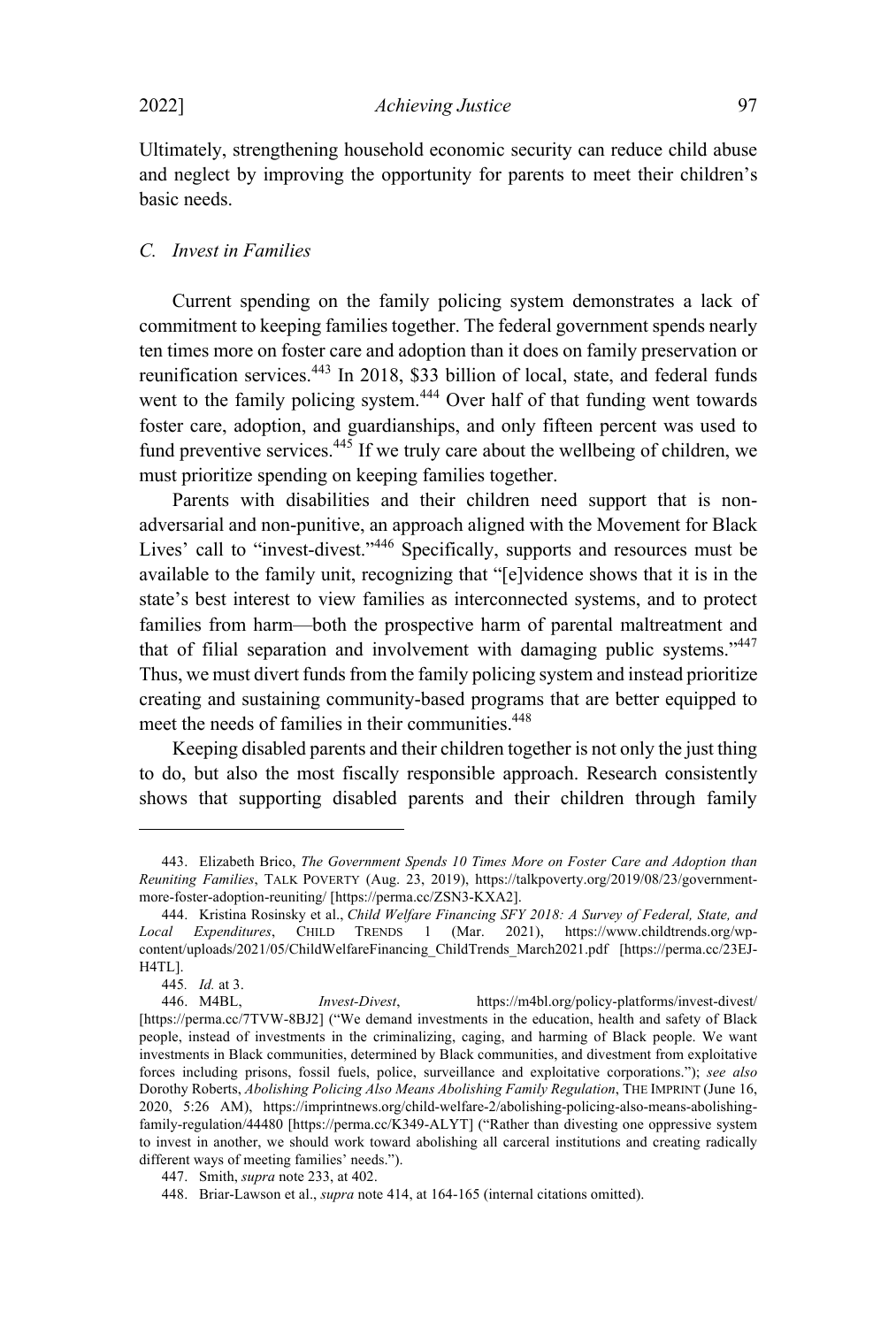preservation services rather than removing their children and placing them in foster care is cost-effective.<sup>449</sup> Nevertheless, appropriate supports and services for parents with disabilities and their children remain limited. Furthermore, when disabled parents are provided family preservation or reunification services, they are provided "one-size-fits-all" supports and services that are not individually tailored to meet their disability-specific needs.<sup>450</sup> Such an approach inevitably sets many parents with disabilities up for failure.<sup>451</sup> By not providing families with appropriate and accessible supports and services, we are harming both children and parents.

Therefore, the third step to achieving justice for disabled parents and their children requires an investment in keeping families together. Fortunately, there are programs that are operational and provide parents with disabilities and their children comprehensive supports to improve their wellbeing. <sup>452</sup> For example, the United Arc's Positive Parenting program in Massachusetts supports parents with intellectual disabilities and their children through various services, such as transitional supported living, peer education and support groups, and parenting skills training.<sup>453</sup> These programs, however, are small, underfunded, and not widely available. Yet, "[w]ith more funding, programs like these can grow and develop nationwide to serve a currently underserved segment of the American people: parents with disabilities and their families."<sup>454</sup>

A key focus of investing in parents with disabilities and their children should be allocating substantial funding for organizations led by and for people with disabilities, such as centers for independent living. <sup>455</sup> Centers for Independent Living "have the potential to support parents with disabilities, especially to advocate regarding transportation, housing, financial advocacy, and assistive technology issues, and to offer parent support groups."<sup>456</sup> Funding organizations led by and for disabled people is consistent with a model of family policing system abolition that shifts funding from family policing agencies to community-

<sup>449.</sup> Julie Odegard, *The Americans with Disabilities Act: Creating "Family Values" For Physically Disabled Parents*, 11 LAW & INEQ. 533, 550 (1993) (citing a Santa Clara County, California report that every dollar spent on individualized "preventive" services to parents in crisis situations saved \$1.72 that would have been spent on foster care); ROCKING THE CRADLE, *supra* note 30, at 196.

<sup>450.</sup> Robyn M. Powell, *Safeguarding the Rights of Parents with Intellectual Disabilities in Child Welfare Cases: The Convergence of Social Science and Law*, 20 CUNY L. REV. 127, 146 (2016). 451*. Id*.

<sup>452.</sup> ROCKING THE CRADLE, *supra* note 30, at 217-27 (describing existing supports and services

available to disabled parents and their children).<br>453. Positive Parenting, THE UNITI THE UNITED ARC, https://theunitedarc.org/positive-parenting/ [https://perma.cc/UF9S-JHEC].

<sup>454.</sup> ROCKING THE CRADLE, *supra* note 30, at 217.

<sup>455.</sup> "Centers for Independent Living are community-based, cross-disability, non-profit organizations that are designed and operated by people with disabilities. CILs are unique in that they operate according to a strict philosophy of consumer control, wherein people with all types of disabilities directly govern and staff the organization." *About Independent Living*, NAT'LCOUNCIL ON INDEP. LIVING, https://ncil.org/about/aboutil/ [https://perma.cc/YT2X-NQZW]. There are over 400 CILs across the United States. *Id*.

<sup>456.</sup> ROCKING THE CRADLE, *supra* note 30, at 32.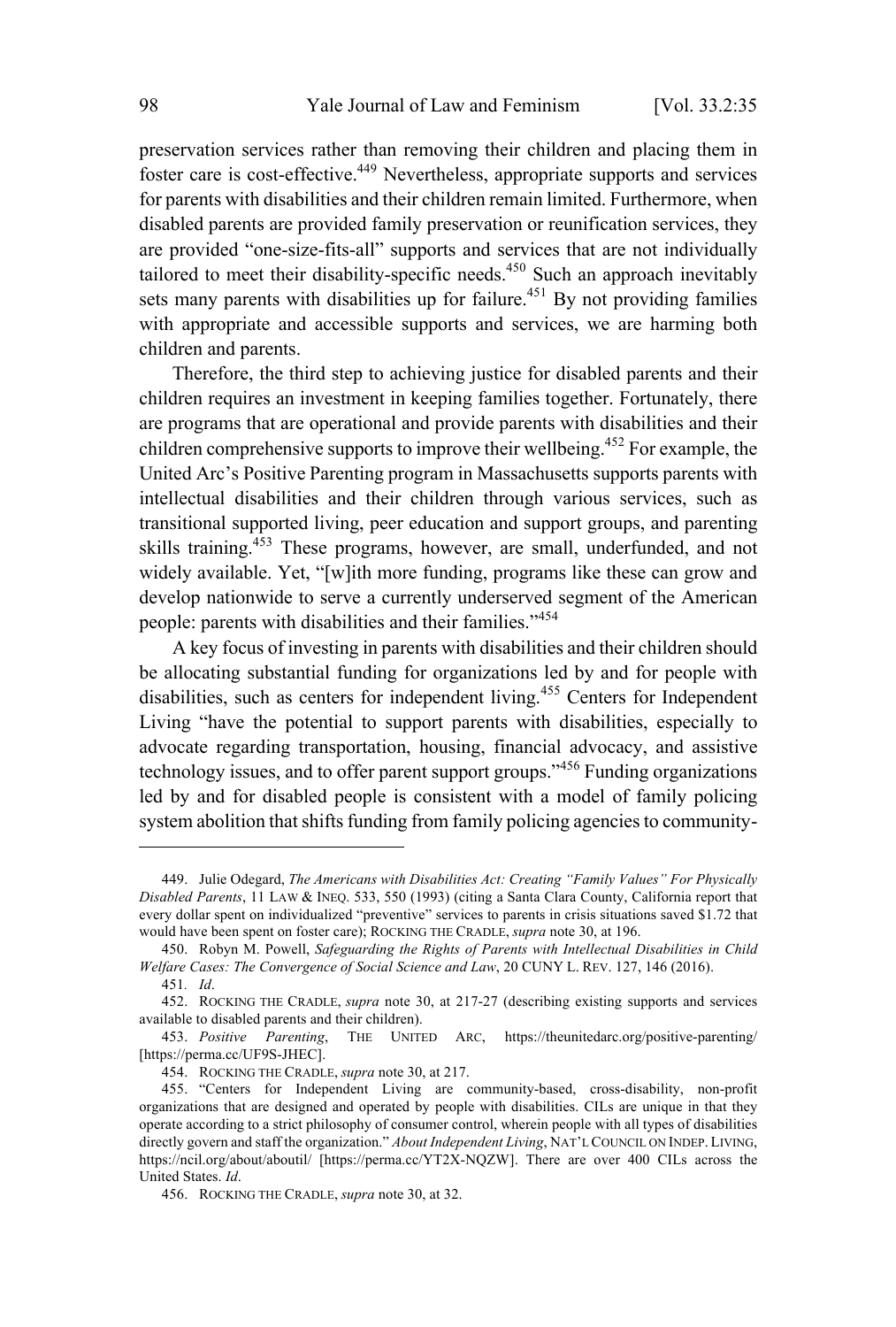based organizations.<sup>457</sup> More importantly, these programs are best equipped to support disabled parents and their children, which is notable because the type of services provided to disabled parents "has a profound impact on whether they are successful."<sup>458</sup>

Other existing services must also be expanded to support disabled parents and their children. For example, personal assistance services that are government-funded and provide in-home supports for disabled people have the potential to assist parents with disabilities and their children significantly.<sup>459</sup> Nonetheless, personal assistants are not permitted to help parents with disabilities complete any parenting tasks because of government regulations.<sup>460</sup> Accordingly, federal regulations should be amended to enable parents with disabilities to utilize their personal assistants to supporting their parenting roles.

Ultimately, investing in families will shrink the family policing system by transforming its funding structure. Dismantling funding streams that do not strengthen family bonds will also improve outcomes for parents and children. In the end, this approach will ensure that social support no longer comes at the cost of punitive controls of marginalized communities, including disabled parents and their children.

## *D. End Surveillance of Families*

Surveillance, primarily carried out by mandated reporters, is a prominent component of the family policing system and a source of substantial and unnecessary harm for disabled parents and their children who necessarily interact with mandatory reporters at much higher rates than nondisabled people.<sup>461</sup> As scholars Lisa Goodman and Jennifer Fauci explain, "[s]urveillance—broadly defined as oversight, monitoring, or tracking by an authoritative body—has long been a feature of health and social service systems, particularly those designed for the poor.<sup>3462</sup> The overrepresentation of marginalized families in the family policing system is primarily a result of widespread surveillance. <sup>463</sup> Surveillance also causes some parents to be afraid to seek assistance when needed because they worry that they will be reported to the family policing system by a mandated

<sup>457.</sup> Briar-Lawson et al., *supra* note 414, at 164-65.

<sup>458.</sup> Watkins, *supra* note 220, at 1453.

<sup>459.</sup> ROCKING THE CRADLE, *supra* note 30, at 194-97.

<sup>460</sup>*. Id*; *see also* Robyn Powell, *Using Medicaid to Support Parents with Disabilities*, CMTY. LIVING POL'Y CTR. (2020), https://heller.brandeis.edu/community-living-policy/docs/powell-ltss-medicaidparents.pdf [https://perma.cc/6VVJ-KAFM].

<sup>461.</sup> ROCKING THECRADLE, *supra* note 30, at 80-81 (explaining that parents with disabilities interact more often than nondisabled parents with social services providers, who are mandatory reporters).

<sup>462.</sup> Lisa A. Goodman & Jennifer E. Fauci, *The Long Shadow of Family Separation: A Structural and Historical Introduction to Mandated Reporting in the Domestic Violence Context*, 35 J. FAM. VIOLENCE 217, 219 (2020) (internal citations omitted).

<sup>463.</sup> Roberts, *supra* note 35, at 459-60.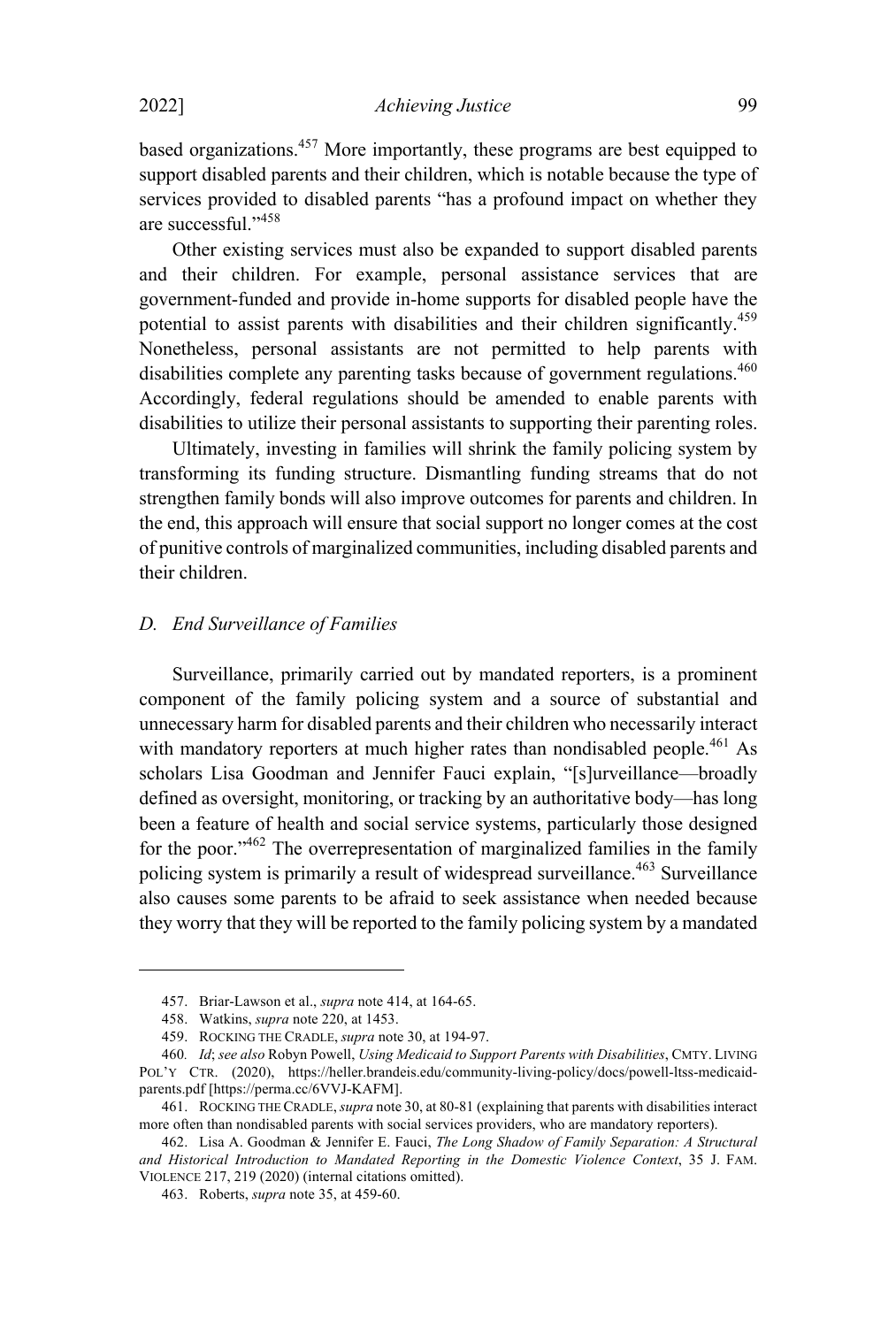reporter.<sup>464</sup> In other words, the family policing system's surveillance of families is often detrimental to families.

Family policing system surveillance, primarily carried out by mandated reporters, is rooted in decades of history. In fact, the origins of the modern child policing system can be traced to Dr. Kempe and colleagues' article about "battered child syndrome," which described child maltreatment as a widespread problem warranting immediate attention. <sup>465</sup> In response to public outcry and the call for mandatory reporting, states enacted laws that created systems to collect and track child abuse and neglect. <sup>466</sup> By 1967, all <sup>50</sup> states and the District of Columbia had adopted child abuse and neglect reporting laws. <sup>467</sup> While the statutes were initially narrow, over the past five decades, most states have substantially expanded their mandatory reporting statutes regarding both what is reportable and who is mandated to report child maltreatment.<sup>468</sup> As of 2019, 18 states now have "universal mandatory reporting" laws, which means everyone is obligated to report suspicions of child maltreatment.<sup>469</sup> Strikingly, family policing system experts have long regarded mandatory reporting as "a policy without a reason." <sup>470</sup> As child welfare system scholar Gary Melton explains, "[t]he assumptions on which the system was built are now known to be plainly erroneous."<sup>471</sup> Rather than protect children, which the laws ostensibly were intended to do, Melton contends that mandatory reporting laws have had paradoxical effects, including adversely affecting children's wellbeing.<sup>472</sup> Nevertheless, mandatory reporting laws have burgeoned over the past five decades.

Indeed, extant studies have consistently found that mandatory reporting does not prevent child abuse and neglect and often causes more harm than good. Recently, researchers compared rates of total and confirmed reports of physical abuse by states or territories with and without universal mandatory reporting laws and found that false reports increased in states with universal mandatory

<sup>464</sup>*. Id*.

<sup>465.</sup> Kempe et al., *supra* note 67, at 17.

<sup>466.</sup> Douglas. J. Besharov, *Putting Central Registers to Work: Using Modern Management Information Systems to Improve Child Protective Services*, 54 CHI.-KENT L. REV. 687, 689 (1978).

<sup>467.</sup> CHILDREN'SBUREAU, U.S. DEP'T OF HEALTH & HUM. SERVS., THECHILD ABUSE PREVENTION AND TREATMENT ACT: 40 YEARS OF SAFEGUARDING AMERICA'S CHILDREN 4 (2014), https://www.acf.hhs.gov/sites/default/files/documents/cb/capta\_40yrs.pdf [https://perma.cc/G3X4- KYUF].

<sup>468.</sup> Goodman & Fauci, *supra* note 462, at 218.

<sup>469.</sup> MANDATORY REPORTERS, *supra* note 74, at 2 (states with universal mandatory reporting laws include Delaware, Florida, Idaho, Indiana, Kentucky, Maryland, Mississippi, Nebraska, New Hampshire, New Jersey, New Mexico, North Carolina, Oklahoma, Rhode Island, Tennessee, Texas, Utah, and Wyoming).

<sup>470.</sup> Gary B. Melton, *Mandatory Reporting: A Policy Without a Reason*, 9 CHILD ABUSE & NEGLECT 9 (2005).

<sup>471</sup>*. Id.* at 15.

<sup>472</sup>*. Id*.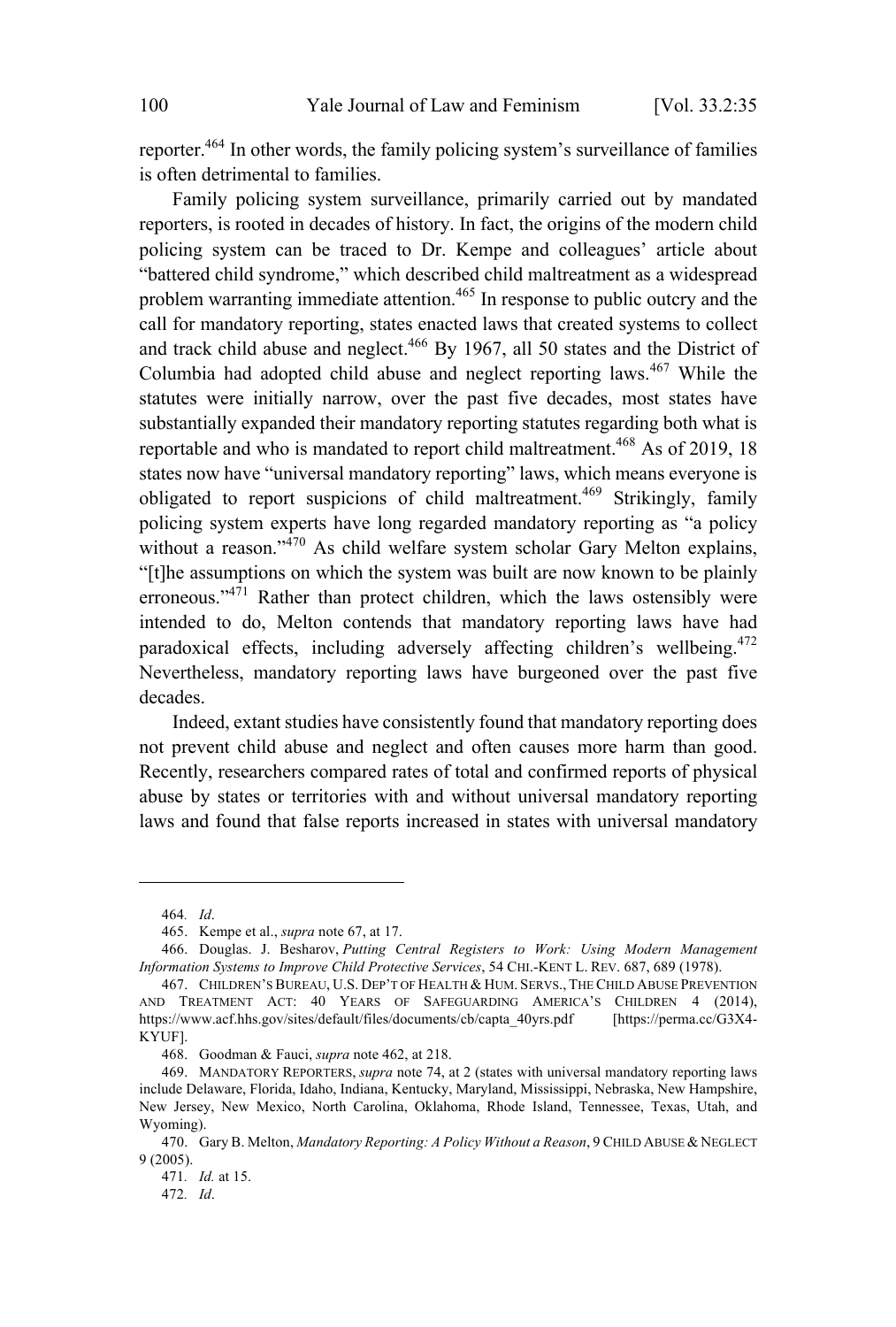reporting laws.<sup>473</sup> Based on these findings, the researchers conclude that mandatory reporting "does not appear to be achieving its intended goal of improving identification of children victimized by physical abuse . . . [and may] potentially lead to poorer outcomes."<sup>474</sup> Justifying their conclusion, the researchers explained that unsubstantiated reports of child maltreatment "can divert valuable but limited resources from endangered children who are actually in need of protection." $475$  Similarly, another study found that mandatory reporting laws drove many survivors of intimate partner violence away from seeking assistance out of fear that the family policing system would remove their children. <sup>476</sup> These findings are particularly notable because research shows that people with disabilities are at greater risk of intimate partner violence than nondisabled people. $477$ 

Moreover, disabled parents and their children are often subjected to heightened surveillance because they regularly interact with mandated reporters, such as disability services providers.<sup>478</sup> For example, many disabled parents receive in-home supports to help them with activities of daily living. However, having people constantly in their homes comes along with increased scrutiny. As sociology scholar Claudia Malacrida explains,

> The insertion of public institutions into women's private lives through the avenue of home care services permits professionals to observe, judge and act upon individuals who are deemed to be 'lacking' or 'problematic.' For mothers with disabilities, these public–private intersections are both frequent and ambivalent. Mothers with disabilities depend on the services and programmes that professionals provide, but they are also likely to be prone to negative judgements by service providers because they fall short of ideal mothering standards.<sup>479</sup>

Thus, Professor Malacrida contends that paid caregivers of disabled parents "can and do operate as agents of discipline and surveillance ...  $\cdot^{480}$  Recent

<sup>473.</sup> Grace W. K. Ho et al., *Universal Mandatory Reporting Policies and the Odds of Identifying Child Physical Abuse*, 107 AM. J. PUB. HEALTH 709, 709 (2017).

<sup>474</sup>*. Id*. at 713.

<sup>475</sup>*. Id.*

<sup>476.</sup> Carrie Lippy et al., *The Impact of Mandatory Reporting Laws on Survivors of Intimate Partner Violence: Intersectionality, Help-Seeking and the Need for Change*, 35 J. FAM. VIOLENCE 255, 260-64 (2019). Notably, these fears were heightened for people of color and transgender people, which is likely to the ongoing oppression experienced by these communities. *Id*. at 265.

<sup>477.</sup> Matthew J. Breiding & Brian S. Armour, *The Association Between Disability and Intimate Partner Violence in the United States*, 25 ANN. EPIDEMIOL. 455, 457 (2015).

<sup>478.</sup> ROCKING THECRADLE, *supra* note 30, at 80-81 (explaining that parents with disabilities interact more often than nondisabled parents with social services providers, who are mandatory reporters).

<sup>479.</sup> Claudia Malacrida, *Gendered Ironies in Home Care: Surveillance, Gender Struggles and Infantilisation*, 13 INT'<sup>L</sup> J. INCLUSIVE EDUC. 741, 747 (2009).

<sup>480</sup>*. Id.*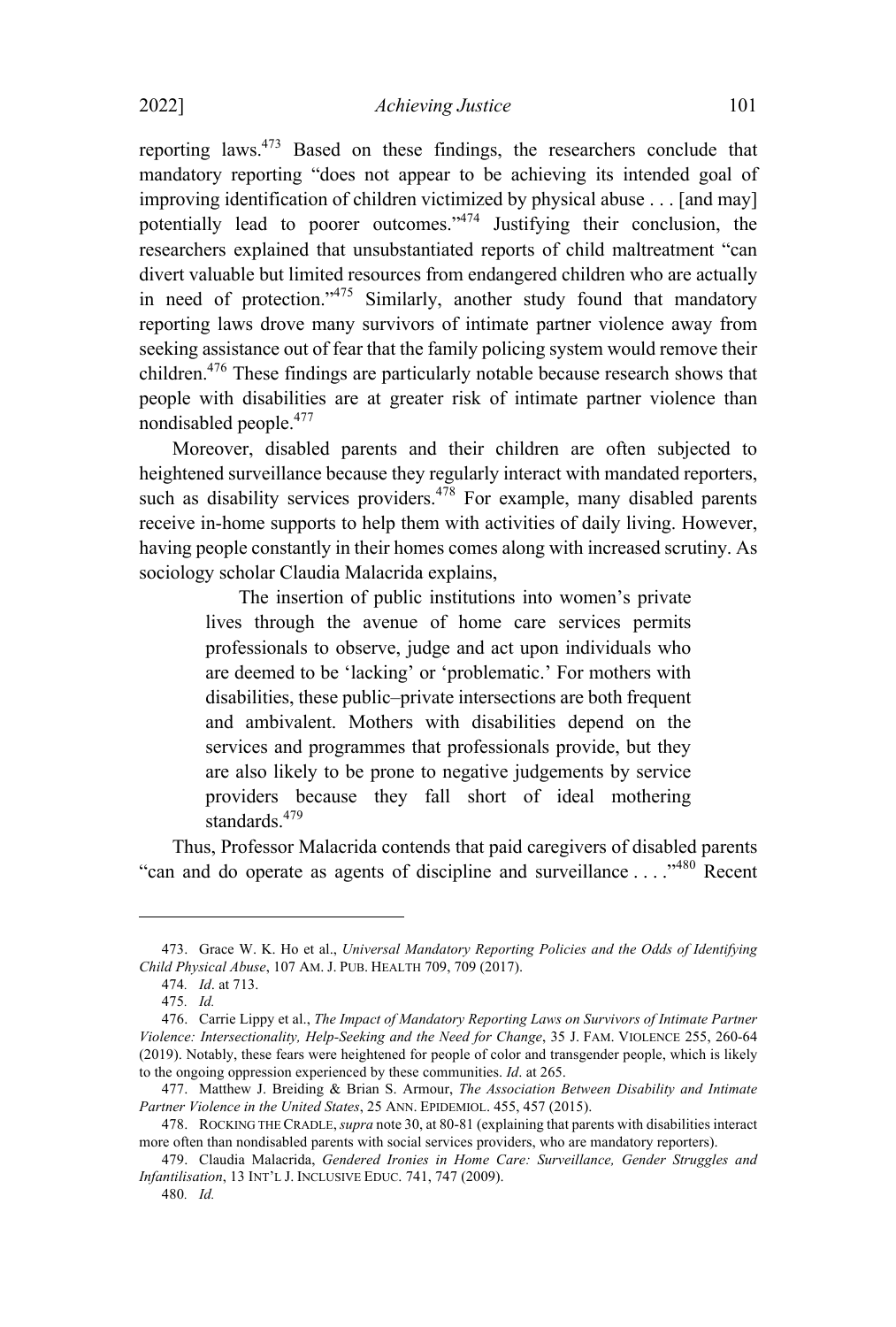analysis of national data further demonstrates the extent to which disabled parents' regular interactions with mandated reporters increases the likelihood of family policing system involvement. Specifically, researchers found that parents with disabilities, especially parents with intellectual disabilities, had higher odds of referral by social worker than nondisabled parents. <sup>481</sup> In addition, this study found that cases involving parents with intellectual disabilities were more likely to be substantiated if they were based on a referral from a social service worker rather than from any other type of mandated reporter.<sup>482</sup> Situating their recent findings within the extensive research on parents with disabilities impacted by the family policing system, Sharyn DeZelar and Elizabeth Lightfoot posit that "the higher reporting rates from social service personnel, combined with higher substantiation rates among cases referred by social service personnel, could contribute together to some of the disparate outcomes of children of caregivers with disabilities found in earlier studies."<sup>483</sup> Thus, disabled parents and their children are at substantial risk of being subjected to the family policing system simply because they receive supports and services for their disabilities.

Importantly, decreasing surveillance of families does not increase child abuse or neglect. For example, despite predictions that the COVID-19 pandemic would lead to high rates of child maltreatment because children were out of school and, therefore, not regularly exposed to mandated reporters, early research shows that child abuse and neglect did not increase.<sup>484</sup> Children were not harmed because they had less contact with mandated reporters, illustrating that surveillance by mandated reporters is not necessary to protect children.

Accordingly, the fourth step to achieving justice for disabled parents and their children is to end the surveillance of families by abolishing mandatory reporting laws. Ending the surveillance of families will help to ensure that disabled parents and their children can access necessary supports and resources without fearing that they will be reported to the family policing system. Repealing mandatory reporting laws will also reduce the number of people involved with the family policing system significantly. In fact, over eighty percent of reports to the family policing system are deemed unsubstantiated after investigation, meaning that there was no evidence to support the allegation of abuse or neglect.<sup>485</sup> In the end, a world without surveillance means a world where

<sup>481.</sup> Sharyn DeZelar & Elizabeth Lightfoot, *Who Refers Parents with Intellectual Disabilities to the Child Welfare System? An Analysis of Referral Sources and Substantiation*, 119 CHILD. & YOUTH SERVS. REV. 5 (2020).

<sup>482</sup>*. Id*.

<sup>483</sup>*. Id*.

<sup>484.</sup> Anna Arons, *An Unintended Abolition: Family Regulation During the COVID-19 Crisis*, 11 COLUM. J. RACE & L. (forthcoming 2021); *see generally* Kele Stewart & Robert Latham, *COVID-19 Reflections on Resilience and Reform in the Child Welfare System*, 48 FORDHAM URB. L.J. 95 (2021) (examining the ways in which COVID-19 impacted Florida's child welfare system and finding that children did not experience increased maltreatment).

<sup>485.</sup> CHILD MALTREATMENT 2019, *supra* note 21, at 18.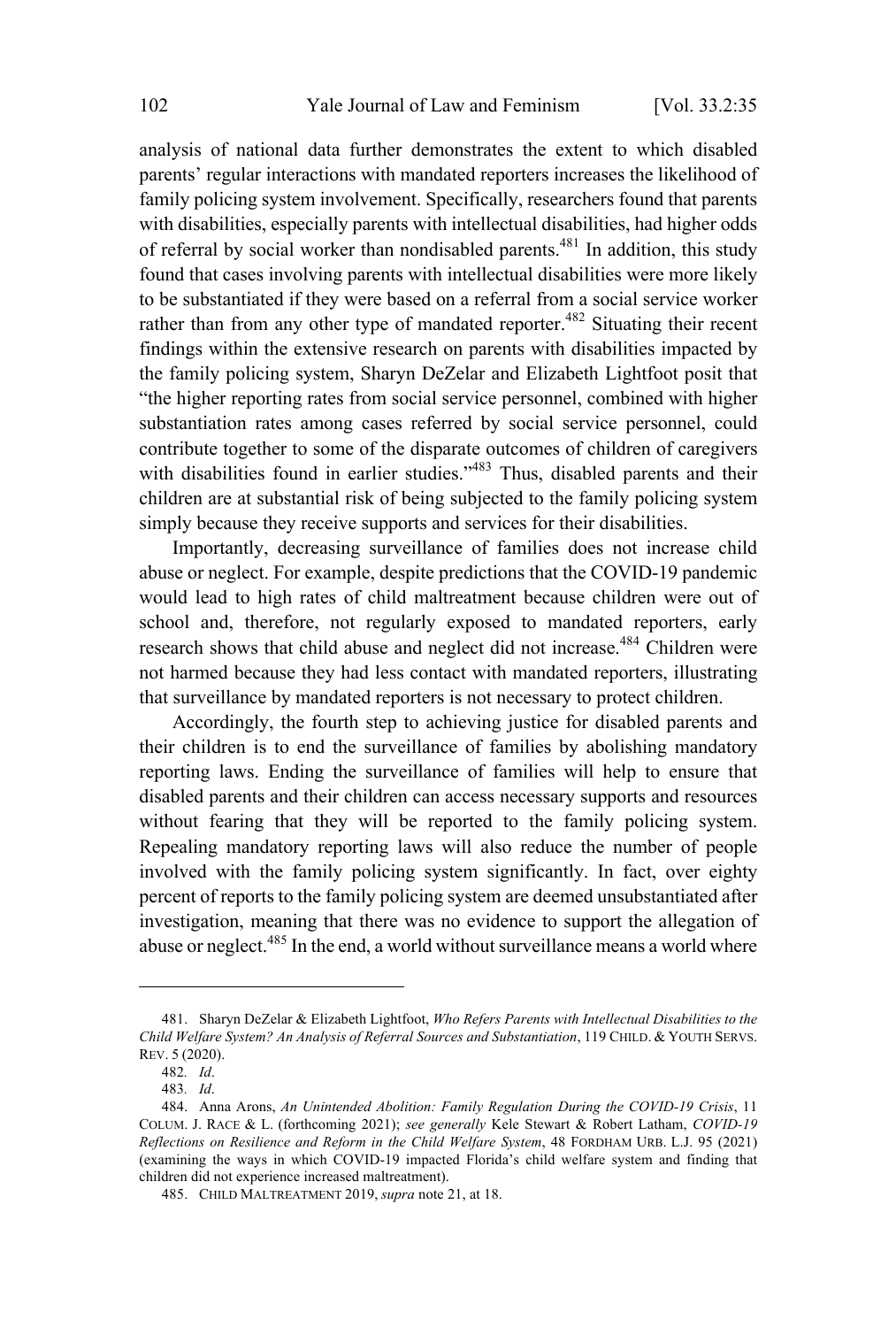there will be more significant support for families and less undue trauma to children and their parents.

### *E. Disrupt Narratives*

Disabled parents involved with the family policing system contend with dueling false narratives. First, they face the narrative that the family policing system saves children from their abusive and neglectful parents, including disabled parents. Second, they endure beliefs that they are inherently incompetent, dangerous, and unfit because of their disabilities. These narratives are incredibly damaging and result in substantial injustice.

The media has played a considerable role in legitimizing false narratives about families impacted by the family policing system. One study, for example, found that over ninety percent of news stories about children concerned violence by and against children,<sup>486</sup> and most of these stories focused on discrete incidents, disregarding larger public policy questions.<sup>487</sup> Another study revealed that seventy to ninety-five percent of news stories about the family policing system involved "horror stories." <sup>488</sup> In both studies, researchers described stories about ghastly, vicious injuries perpetrated on children by vile parents. Ultimately, stories "construct social reality,"<sup>489</sup> and dangerous narratives about the family policing system can create substantial harm to the families who are subjected to it. In particular, these stories perpetuate the idea that the family policing system is saving children from their terrible parents. They also advance the notion that parents impacted by the family policing system have committed egregious acts or are otherwise inferior. Of course, as demonstrated throughout this Article, neither scenario is usually true.

Disabled parents also face the false narrative that they are inherently unfit to raise children, a narrative that guided the eugenics era and endures today. Although disabled parents have greater involvement with the family policing system, this involvement does not mean that they are more likely to maltreat their children or that their children have worse outcomes than other children.<sup>490</sup> In

<sup>486.</sup> DALE KUNKEL, ET AL., COVERAGE IN CONTEXT. HOW THOROUGHLY THE NEWS MEDIA REPORT FIVE KEY CHILDREN'S ISSUES, CASEY JOURNALISM CTR. ON CHILD. & FAMS. 7 (2002), https://files.eric.ed.gov/fulltext/ED468276.pdf [https://perma.cc/TJ6H-5FFR].

<sup>487</sup>*. Id*. at 9.

<sup>488</sup>*. See* John M. Johnson, *Horror Stories and the Construction of Child Abuse*, *in* IMAGES OF ISSUES: TYPIFYING CONTEMPORARY SOCIAL PROBLEMS 5 (Joel Best ed.,1989).

<sup>489.</sup> Richard Delgado, *Storytelling for Oppositionalists*, 87 MICH. L. REV. 2411, 2415 (1989).

<sup>490.</sup> Powell & Nicholson, *supra* note 196, at 209 ("CPS involvement is not necessarily a proxy for child maltreatment. In other words, it is not clear that the disproportionately high rate of CPS involvement necessarily reflects a more significant risk of child maltreatment among parents with serious mental illness."); Elizabeth Lightfoot & Elspeth Slayter, *Disentangling the Over-Representation of Parents with Disabilities in the Child Welfare System: Exploring Child Maltreatment Risk Factors of Parents with Disabilities*, 47 CHILD. & YOUTH SERVS. REV. 283, 284 (2014) ("Although parents with disabilities may have a higher level of child welfare involvement, it does not necessarily follow that parents with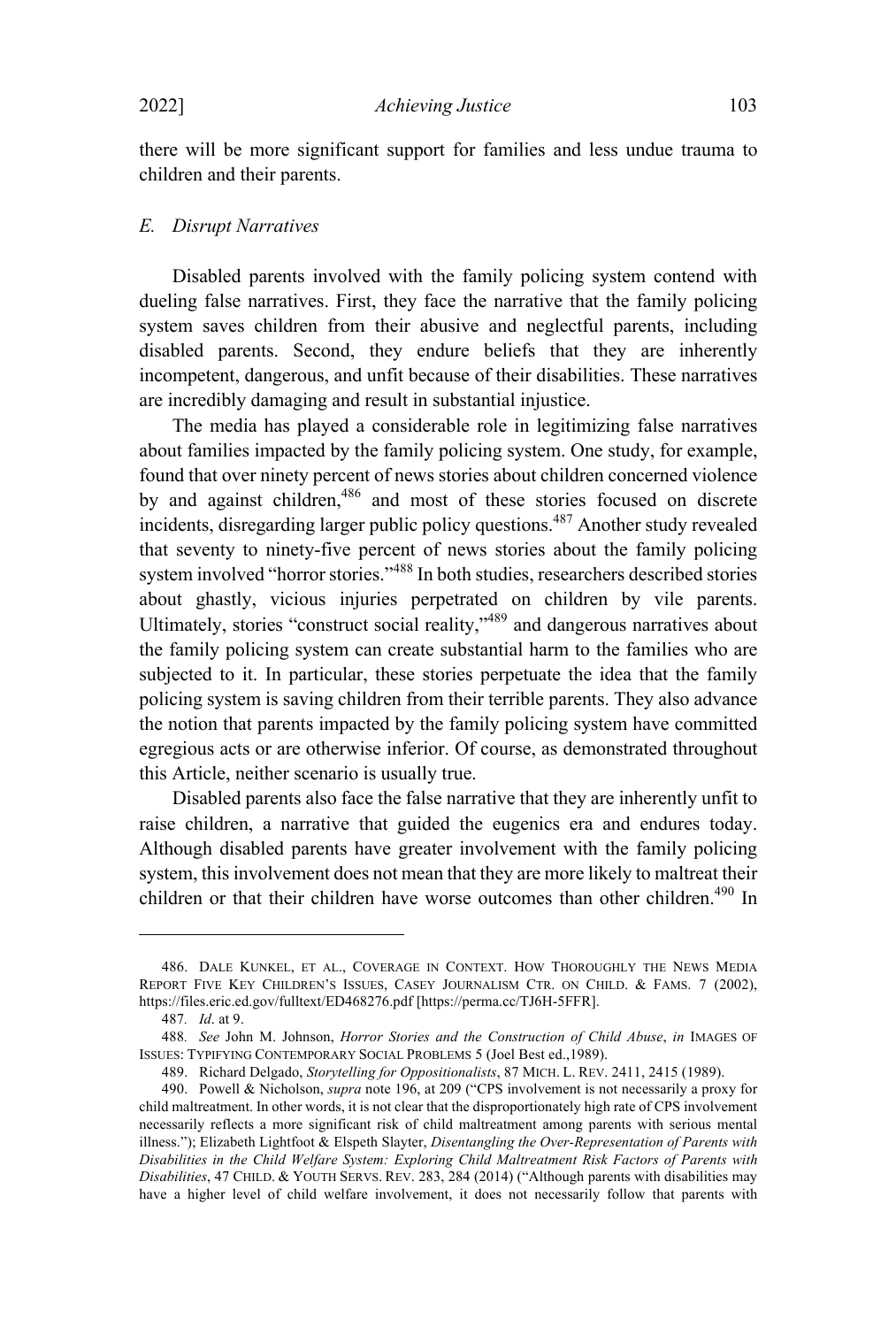fact, "high-quality studies indicate that [parental] disability alone is not a predictor of problems or difficulties in children and that predictors of problem parenting are often found to be the same for disabled and nondisabled parents."<sup>491</sup> For example, decades of research show no relationship between parenting capabilities and intelligence, disputing presumptions that parents with intellectual disabilities are intrinsically unfit.<sup>492</sup> Similarly, studies have found that parents with psychiatric disabilities are not inherently more likely to abuse or neglect their children than other parents.<sup>493</sup> Ultimately, false narratives about parents with disabilities have endured for centuries, propagating the dangerous belief that they are incapable of raising children simply because they are disabled.

Therefore, the fifth step to achieving justice for disabled parents and their children is to disrupt false narratives about parents with disabilities that depict them in unfavorable ways. Importantly, challenging harmful narratives through "educating, sharing, [and] communicating" is a fundamental aspect of abolitionism. <sup>494</sup> Through abolition efforts, we can contest stigma and negative public perceptions about impacted people that result from stereotypes, media portrayals, and misinformation.<sup>495</sup> Indeed, "[m]ovements often start with disrupting ideas and telling new stories about what is possible."<sup>496</sup> For example, Initiate Justice, an abolitionist organization, is led by people affected by incarceration and aims to achieve its goals by prioritizing the leadership and voices of those most directly impacted.<sup>497</sup> The organization provides resources for political education for incarcerated people; trains members inside and outside of prison about policy and legislative change processes; works in the community and behind bars to develop concrete legal change; and publishes reports, surveys, and media that seeks to change the narrative about people impacted by

disabilities are more likely to maltreat their children or that children of parents with disabilities have worse outcomes than children of parents without disabilities.").

<sup>491.</sup> ROCKING THE CRADLE, *supra* note 30, at 186; *see also* Powell, *supra* note 450, at 148 ("[W]e must urgently move beyond deciding the fate of families vis-a`-vis broad-based presumptions about categories of families and instead act to ensure that decisions are based on sound evidence.").

<sup>492</sup>*. See, e.g.*, Tim Booth & Wendy Booth, *Parenting with Learning Difficulties: Lessons for Practitioners*, 23 BRITISH J. SOC. WORK 459, 463 (1993) ("There is no clear relationship between parental competency and intelligence . . . A fixed level of intellectual functioning is neither necessary nor sufficient for adequate parenting[,] . . . and the ability of a parent to provide good-enough child care is not predictable on the basis of intelligence alone. . . ." (citations omitted)).

<sup>493.</sup> ROCKING THE CRADLE, *supra* note 30, at 186-87; *see also* Krista A. Gallager, *Parents in Distress: A State's Duty to Provide Reunification Services to Mentally Ill Parents*, 38 FAM. & CONCILIATION CTS. REV. 234, 239-44 (2000) (reviewing past studies).

<sup>494.</sup> John Washington, *What is Prison Abolition?*, THE NATION (July 31, 2018), https://www.thenation.com/article/archive/what-is-prison-abolition/ [https://perma.cc/2SLS-S3Q7].

<sup>495</sup>*. See* Marina Ball, *Abolition: A New Paradigm for Reform*, 46 LAW & SOC. INQUIRY 32, 35 (2021).

<sup>496.</sup> Amna A. Akbar, Sameer M. Ashar & Jocelyn Simonson, *Movement Law*, 73 STAN. L. REV. 821, 829 (2021).

<sup>497</sup>*. Story and Strategy*, INITIATE JUST., https://www.initiatejustice.org/story-and-strategy/ [https://perma.cc/99MQ-EXJ2].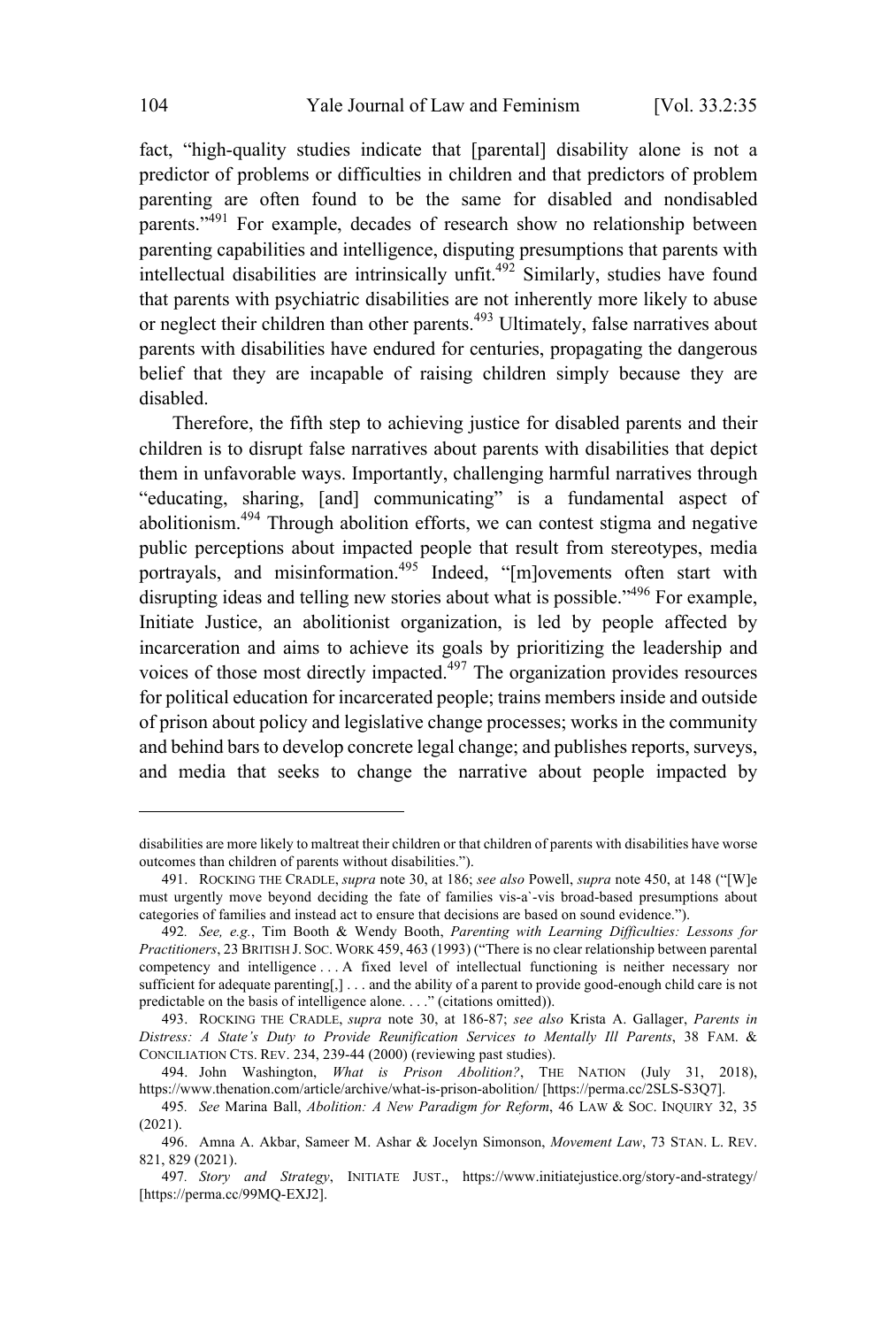incarceration and positions impacted people as leaders in the criminal justice reform movements.<sup>498</sup> Similar efforts should be employed to counter the narratives concerning families impacted by the family policing system.

False narratives affect impacted people's ability to engage in their communities as well as influence policymaking. In fact, most socio-legal scholars submit that "law is a product of social interaction."<sup>499</sup> History shows us that change at the governmental level—through legislation and policy—often follows changes in public attitudes at the personal and organizational levels. For example, laws permitting same-sex marriage in the United States followed growing public approval of homosexuality between 1988 and 2010, reflecting a "cultural shift."<sup>500</sup> <sup>A</sup> recently administered online public opinion poll revealed that while most participants were "very supportive" of the rights of people with intellectual disabilities, fewer were supportive of people with intellectual disabilities raising children.<sup>501</sup> This study underscores the urgent need to change public opinion concerning disabled parents. Thus, disrupting the prevailing narrative is essential to effectuating change, including family policing system abolition.

Attorneys must also play a role in disrupting narratives through their representation of disabled parents and their children. Legal scholar Matthew Fraidin contends that "[t]o challenge the narrative of child welfare, we will have to start by challenging our approach to legal services."<sup>502</sup> That is, attorneys must take a strengths-based approach when representing parents, focusing on parents' "abilities . . . strengths . . . [and] assets . . . .  $\cdot$  . When interacting with the family policing system and courts, attorneys must "tell stories of competence."<sup>504</sup> Legal scholar Lindsey Webb has made similar arguments in the context of the criminal legal system and abolition, suggesting that during sentencing hearings, criminal defense attorneys should draw from narratives by enslaved people and "consider the persuasive power of juxtaposing the humanity of their clients with the poor or even dire conditions of confinement in our jails and prisons—not only to influence the court's decision about the client's sentence, but to impact

<sup>498</sup>*. Id*.

<sup>499.</sup> Marina Kurkchiyan, *Perceptions of Law and Social Order: A Cross-National Comparison of Collective Legal Consciousness*, 29 WIS. INT'<sup>L</sup> L.J. 366, 366-67 (2011-2012).

<sup>500.</sup> S*ee also* Jonathan E. Cook et al., *Intervening Within and Across Levels: A Multilevel Approach to Stigma and Public Health*, 103 SOC. SCI. MED. 101, 106 (2014) ("[R]esearch on same-sex marriage in the United States suggests public opinion affects legislation more than the reverse . . . As American society has adopted more positive attitudes toward homosexuality, . . . laws allowing same-sex marriage have followed."). *See generally* Dawn Michelle Baunach, *Changing Same-Sex Marriage Attitudes in America from 1988 Through 2010*, 76 PUB. OP. Q. 364 (2012) (tracing the evolution of public opinion same-sex marriage).

<sup>501.</sup> Roy McConkey et al., *Perceptions of the Rights and Capabilities of People with Intellectual Disability in the United States*, 34 J. APPLIED RSCH. INTELLECTUAL DISABILITIES 537, 543 (2021).

<sup>502.</sup> Matthew I. Fraidin, *Changing the Narrative of Child Welfare*, 19 GEO. J. ON POVERTY L. & POL'Y 97, 104 (2012).

<sup>503</sup>*. Id*.

<sup>504</sup>*. Id.* at 105.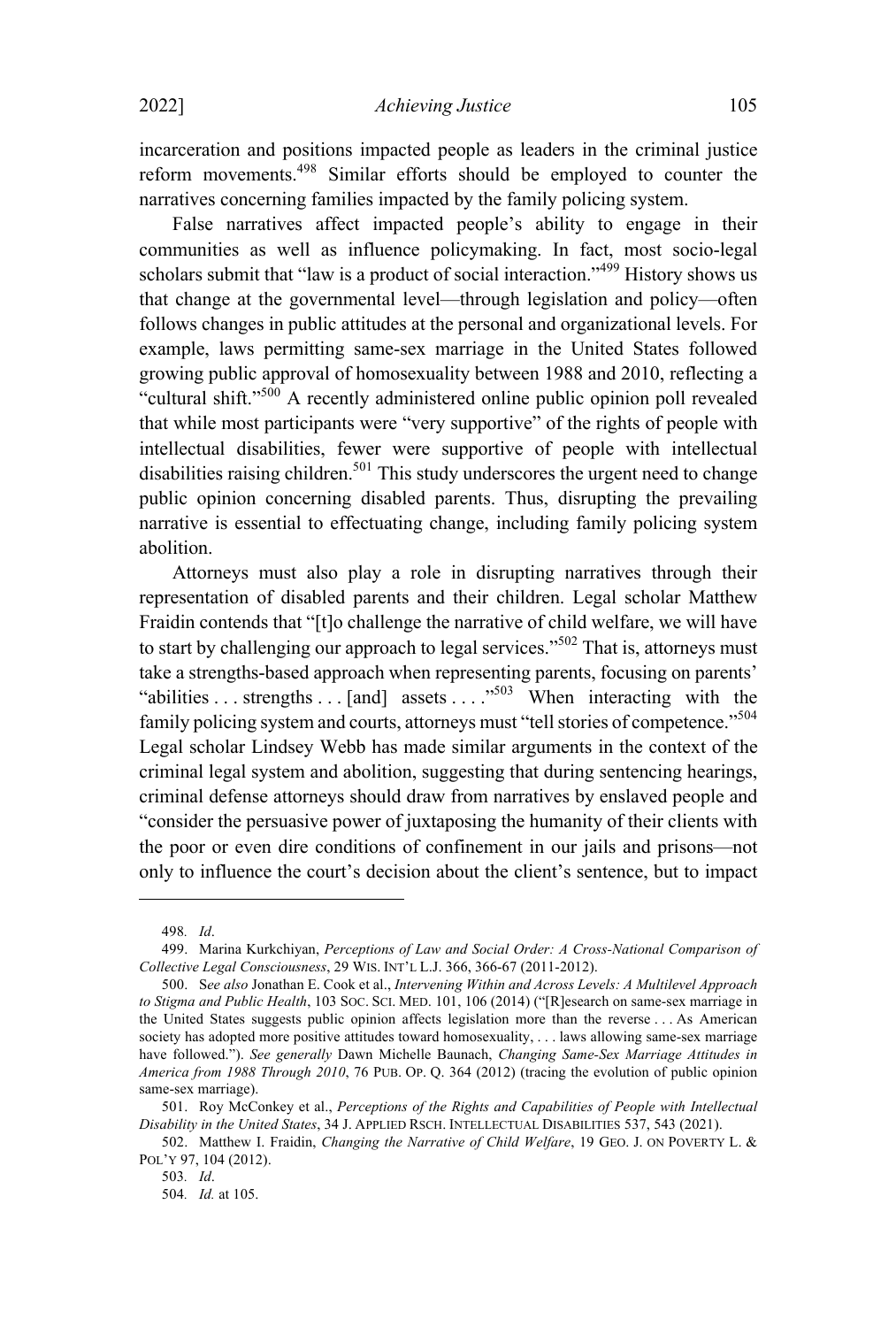the court's view of our systems of incarceration."<sup>505</sup> Webb says, "[l]ike the descriptions of enslavement in slave narratives, discussions of conditions and confinement can serve to shock and inform participants in the justice system who have failed to formally consider prison conditions even as they participated in the growth of mass incarceration."<sup>506</sup> Hence, attorneys representing parents should take opportunities to demonstrate to courts the carceral role of the family policing system and the detrimental effects it has had on marginalized communities, including disabled parents and their children.

#### *F. Implement Immediate Protections*

As we move towards the complete abolition of the family policing system, legal protections must be immediately implemented to safeguard families already entangled in the system. <sup>507</sup> Such an approach is consistent with the abolitionist movement's non-reformist reforms. To that end, the sixth step to achieving justice for disabled parents and their children involves implementing immediate protections. In particular, the elimination of disability from termination of parental rights laws, the provision of high-quality legal representation, and increased enforcement of federal protections for disabled parents will reduce the number of families subjected to the family policing system, an important step in achieving family policing system abolition.

First, states must immediately amend their family policing statutes to eliminate disability as grounds for termination of parental rights, consistent with a growing trend across the country.<sup>508</sup> According to the National Research Center for Parents with Disabilities, nearly 30 states have introduced or passed legislation aimed at safeguarding the rights of these families.<sup>509</sup> For example, in 2018, Colorado passed the Family Preservation for Parents with Disability Act.<sup>510</sup> This law barred a parent's disability from serving as the basis for denying or restricting custody, visitation, adoption, foster care, or guardianship; required courts to consider the benefits of providing supports and services when determining custody, visitation, adoption, foster care, and guardianship; and mandated the state's family policing agency to provide reasonable modifications

<sup>505.</sup> Lindsey Webb, *Slave Narratives and the Sentencing Court*, 42 N.Y.U. REV. L. & SOC. CHANGE 125, 168 (2018).

<sup>506</sup>*. Id*.

<sup>507</sup>*. See* Amna A. Akbar, *Demands for a Democratic Political Economy*, 134 HARV. L. REV. F. 90, 101 (2020) ("[A]bolitionist campaigns have produced rubrics demarcating an approach to reform focused on reducing the scale, power, tools, and legitimacy of the carceral state.").

<sup>508.</sup> Kay, *supra* note 335, at 812.

<sup>509.</sup> National Research Center for Parents with Disabilities, *Map of Current State Legislation Supporting Parents with Disabilities*, BRANDEIS UNIV. (last updated Oct. 9, 2020), https://heller.brandeis.edu/parents-with-disabilities/map/index.html [https://perma.cc/7JAF-ZP5P].

<sup>510.</sup> Family Preservation for Parents with Disability Act, COLO. REV. STAT. § 24-34-805 (2018).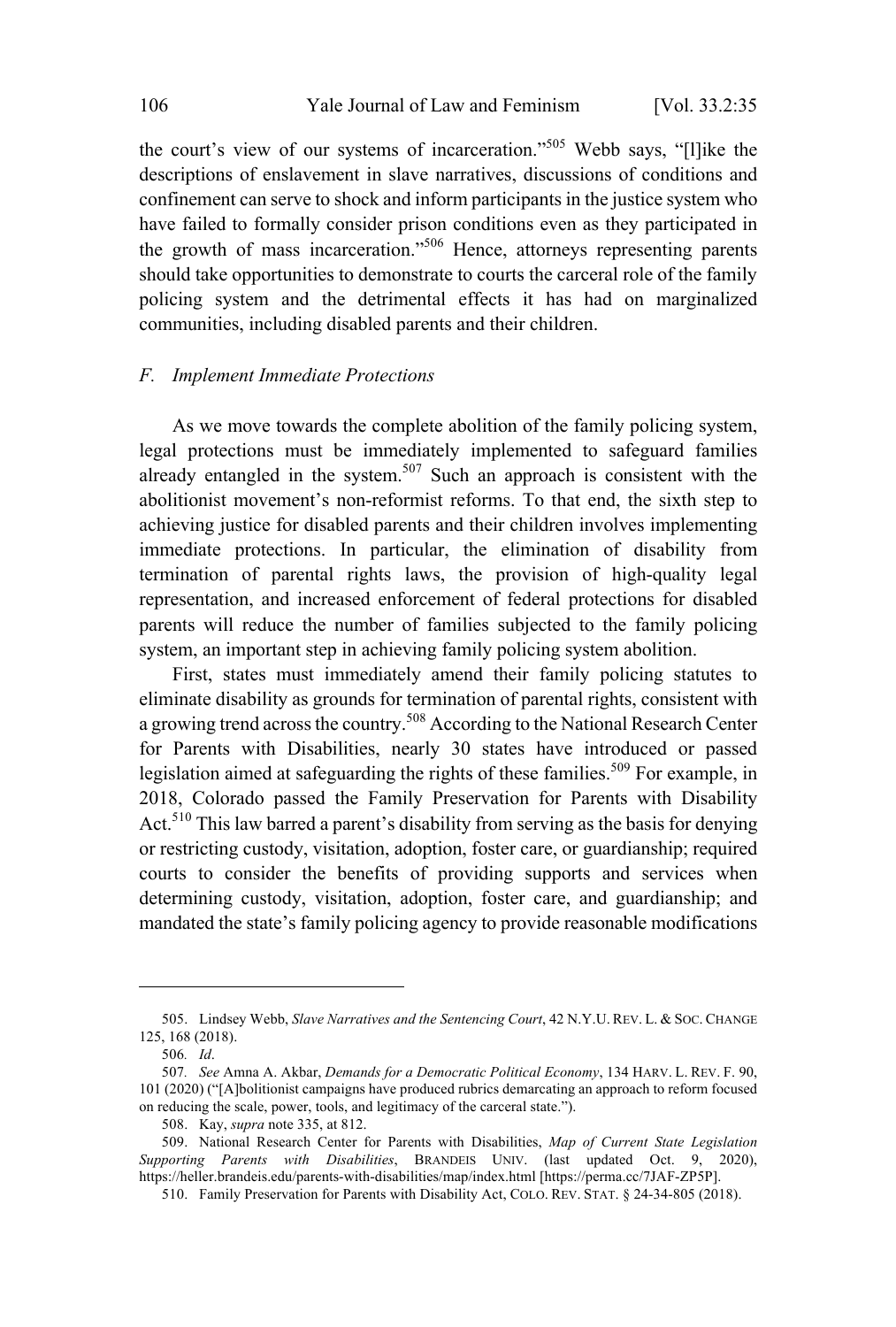for parents with disabilities.<sup>511</sup> Accordingly, other states should pass similar laws to safeguard the rights of disabled parents and their children.

Second, parents with disabilities must receive high-quality legal representation beginning at the outset of a family's involvement with the family policing system. In *Lassiter v. Department of Social Services*, <sup>512</sup> the Supreme Court held that the Due Process Clause of the Fourteenth Amendment does not automatically confer the right to counsel for parents with low incomes in termination of parental rights proceedings. However, in 45 states and Washington, D.C., parents have an absolute statutory right to counsel in stateinitiated termination of parental rights hearings, while in the remaining five states, it is left to the judge's discretion, or there is only a right in certain circumstances.<sup>513</sup> Nonetheless, even with this right, parents are generally not appointed legal representation until after their first hearing.

Fortunately, there are indications that states may begin to provide pre-trial legal representation. Specifically, a 2020 Executive Order requires the issuance of federal guidance to states "regarding flexibility in the use of Federal funds to support and encourage high-quality legal representation for parents and children, including pre-petition representation  $\ldots$ <sup>514</sup>. This Executive Order emphasizes that such measures would prevent unnecessary removals of children from their families, enable reunification of children separated from their families, and "ensure that [parents' and children's] voices are heard and their rights are protected."<sup>515</sup>

High-quality legal representation is especially crucial for disabled parents who are usually appointed attorneys with limited knowledge about how the ADA applies to family policing system cases or best practices for representing these families.<sup>516</sup> Although courts have generally resisted finding the ADA a defense to termination of parental rights, the law remains an important tool for disabled parents involved with the family policing system. Specifically, there is

<sup>511</sup>*. Id*.

<sup>512</sup>*.* Lassiter v. Dep't of Soc. Servs., 452 U.S. 18, 31-32 (1981).

<sup>513.</sup> Vivek Sankaran & John Pollock, *A National Survey on a Parent's Right to Counsel in State-Initiated Dependency and Termination of Parental Rights Cases* 1 (2016), http://civilrighttocounsel.org/uploaded\_files/219/Table\_of\_parents\_\_RTC\_in\_dependency\_and\_TPR\_ca ses\_FINAL.pdf [https://perma.cc/JJF4-MSCJ].

<sup>514.</sup> Exec. Order No. 13930, 85 Fed. Reg. 38,741 (June 24, 2020); *see also* CHILD.'<sup>S</sup> BUREAU, U.S. DEP'T OF HEALTH & HUM. SERVS., LOG NO: ACYF-CB-IM-21-06, UTILIZING TITLE IV-E FUNDING TO SUPPORT HIGH QUALITY LEGAL REPRESENTATION FOR CHILDREN AND YOUTH WHO ARE IN FOSTER CARE, CANDIDATES FOR FOSTER CARE AND THEIR PARENTS AND TO PROMOTE CHILD AND FAMILY WELL-BEING 7, 10-11 (Jan. 14, 2021), WELL-BEING 7, 10-11 (Jan. 14, 2021), https://www.acf.hhs.gov/sites/default/files/documents/cb/im2106.pdf [https://perma.cc/9C6M-D545].

<sup>515.</sup> Exec. Order No. 13930, 85 Fed. Reg. 38,741 (June 24, 2020).

<sup>516.</sup> Powell & Albert, *supra* note 89, at 152 ("Some parents' attorneys described having no knowledge about the ADA's application to the child welfare system or strategies for working with parents with disabilities."); *see also* ROCKING THE CRADLE, *supra* note 30, at 98 ("Once involved with child welfare services and facing termination of parental rights, parents with disabilities face numerous and significant obstacles to meaningful participation and representation.").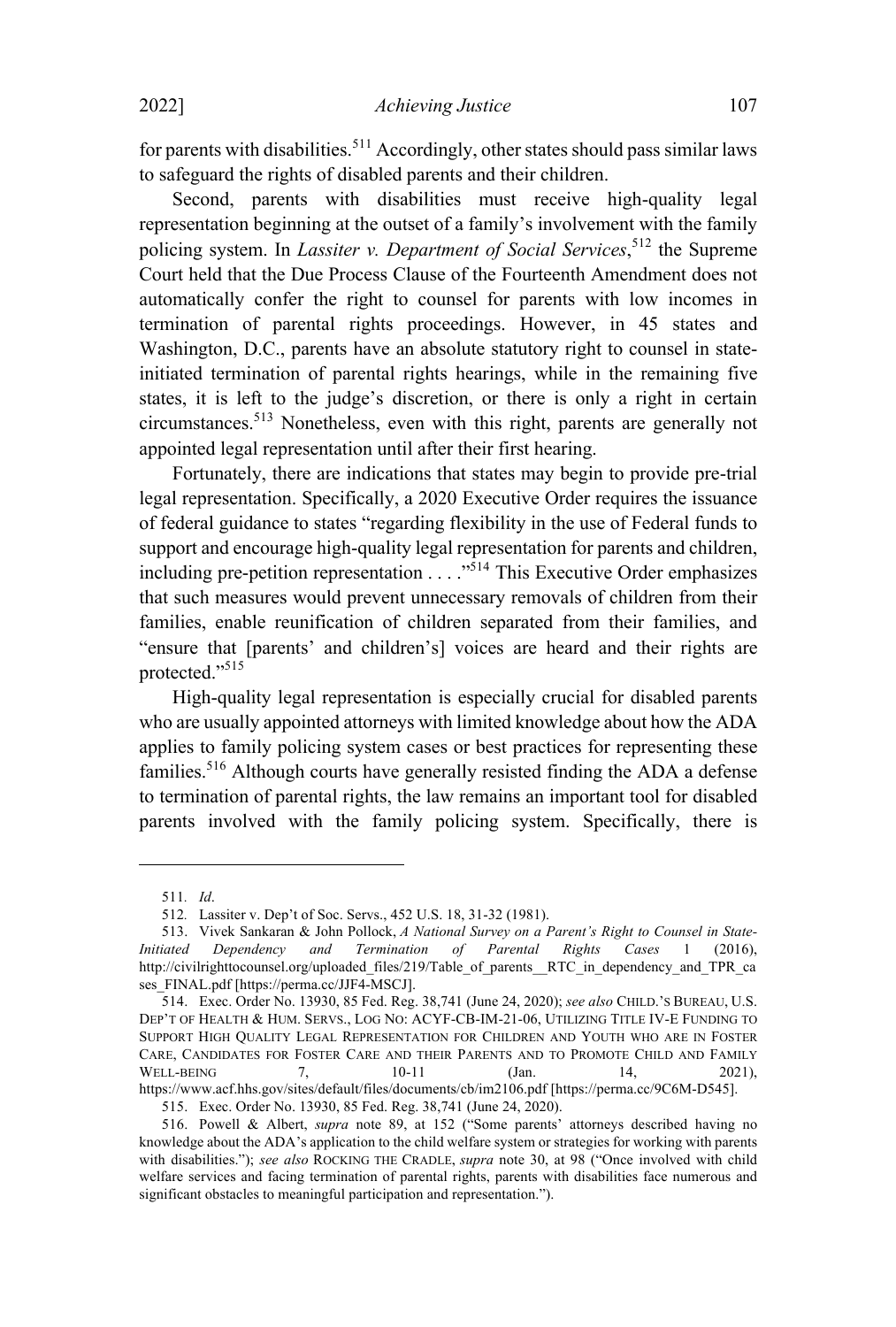agreement that the ADA requires family policing agencies to reasonably accommodate disabled parents in providing family preservation and reunification services.<sup>517</sup> However, it is critical for attorneys to be "comfortable with discussing disability with their clients and others involved in the case, and advocate early and often for reasonable accommodations," Joshua Kay explains.<sup>518</sup> "The protections of the ADA are most potent not as a last-ditch defense but as an affirmative, ongoing requirement that the agency not engage in disability discrimination."<sup>519</sup> Hence, high-quality pre-trial legal representation from attorneys skilled in representing disabled parents can ensure that disabled parents and their children are fully afforded their rights. In addition to receiving training on disability law, attorneys representing these families should develop partnerships with disability rights attorneys who can advise them on strategies for effectively using the ADA in these cases.<sup>520</sup>

Third, the federal government must increase its oversight and enforcement efforts. In 2012, NCD recommended that DOJ and HHS vigorously investigate and enforce ADA violations by the family policing system: "The full promise of the ADA will not be achieved until DOJ, in collaboration with HHS as appropriate, actively enforces the ADA in child welfare matters and states stop denying parents with disabilities their fundamental right to create and maintain families."<sup>521</sup> Since then, DOJ and HHS has directed unprecedented attention to safeguarding the rights of disabled parents and their children through conducting investigations, issuing technical assistance and letters of finding, and reaching voluntary resolution agreements and settlements with state family policing

<sup>517</sup>*. See, e.g.*, *In re* Hicks/Brown, 893 N.W.2d 637, 642 (Mich. 2017) (requiring the child protection agency to modify its services to accommodate a parent's disability for reunification efforts to be found reasonable); People *ex rel.* S.K., 440 P.3d 1240, 1249 (Colo. 2019) (holding that a child welfare agency fails to comply with its duties under the ADA, as well as its reasonable efforts mandates, if it does not make reasonable modifications to case plans and services provided to parents with disabilities); J.H. v. State Dep't of Health & Soc. Servs., 30 P.3d 79, 86 n.11 (Alaska 2001) (noting that the "reasonable efforts" requirement in state law is identical to the ADA reasonable accommodation requirement).

<sup>518.</sup> Kay, *supra* note 335, at 818.

<sup>519</sup>*. Id*.

<sup>520.</sup> One such opportunity for attorneys to partner with disability rights organizations is through the Protection and Advocacy (P&A) system. P&As are federally mandated agencies that provide legal representation and advocacy on behalf of people with disabilities. Gary P. Gross, *Protection and Advocacy System Standing—To Vindicate the Rights of Persons with Disabilities*, 22 MENTAL & PHYSICAL DISABILITY L. REP. 674, 674–76 (1998). P&As are located in every state and have a broad mandate to advance the rights of people with disabilities in all areas of life. *Id*. Historically, P&As have not played a substantial role in advocating on behalf of parents with disabilities. ROCKING THE CRADLE, *supra* note 30, at 215. Nonetheless, considering P&As' strong knowledge about the ADA and other disability rights laws, it would be beneficial for parents' attorneys to partner with these agencies in some capacity, such as co-counsel or providing technical assistance. *Id*. As the NCD notes, "Given the P&As' extensive experience representing people with disabilities, a stronger collaboration between P&As and the attorneys who represent parents in termination and custody proceedings would undoubtedly generate more positive results for these parents." *Id.*

<sup>521.</sup> ROCKING THE CRADLE, *supra* note 30, at 85-86.